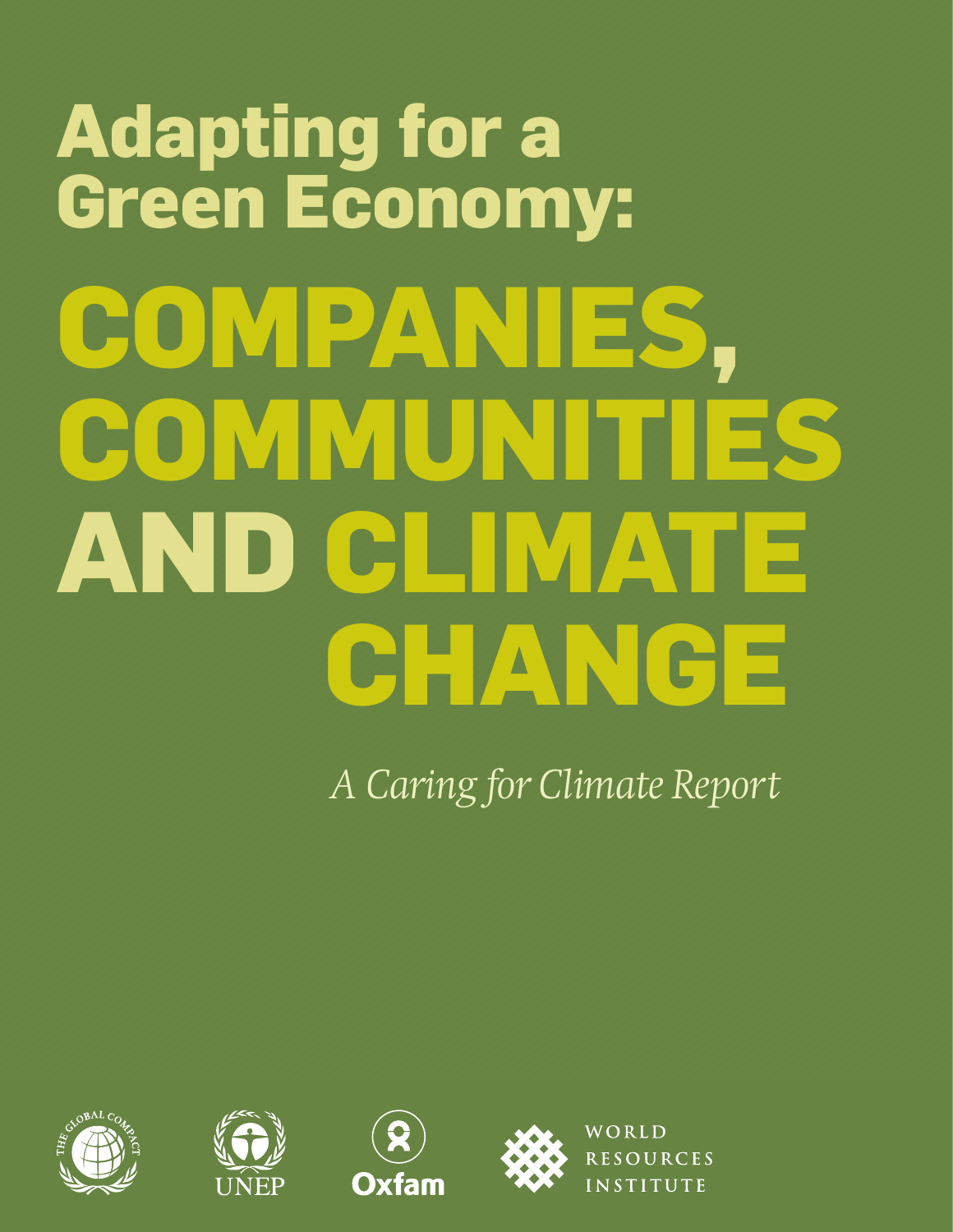#### **A Caring for Climate report by the United Nations Global Compact, United Nations Environment Programme (UNEP), Oxfam, and World Resources Institute (WRI)**

#### **UN Global Compact Contributors:**

Lila Karbassi karbassi@un.org Jayoung Park park10@un.org

#### **www.unglobalcompact.org**

#### **UNEP Contributors:**

Tim Kasten tim.kasten@unep.org Richard Munang richard.munang@unep.org **www.unep.org**

#### **Oxfam Contributor:**

Heather Coleman hcoleman@oxfamamerica.org

#### **www.oxfam.org**

#### **WRI Contributors:**

Samantha Putt del Pino sam@wri.org Eliot Metzger emetzger@wri.org Sally Prowitt sprowitt@wri.org

#### **www.wri.org**

**Lead Consultant:** Nancy Hopkins

**Designer:** Tannaz Fassihi

#### **Disclaimer**

The views expressed in this publication are not necessarily those of the United Nations (including the UN Global Compact Office and the UN Environment Programme), Oxfam and the World Resources Institute. The inclusion of company examples in this publication is intended strictly for learning purposes and does not constitute an endorsement of the individual companies by the United Nations and authors of this report. The material in this publication may be quoted and used provided there is proper attribution.

#### **Copyright**

© 2011, UN Global Compact, UN Environment Programme, Oxfam and the World Resources Institute.

The material in this publication is copyrighted. The UN Global Compact encourages the dissemination of the content for educational purposes. Content from this publication may be used freely without prior permission, provided that clear attribution is given to UN Global Compact, UN Environment Programme, Oxfam and World Resources Institute and that content is not used for commercial purposes.



**Creative Commons License** Copyright 2011 UN Global Compact. This work is licensed under the Creative Commons Attribution-NonCommercial-NoDerivative Works 3.0 License. To view a copy of the license, http://creativecommons.org/licenses/by-nc-nd/3.0/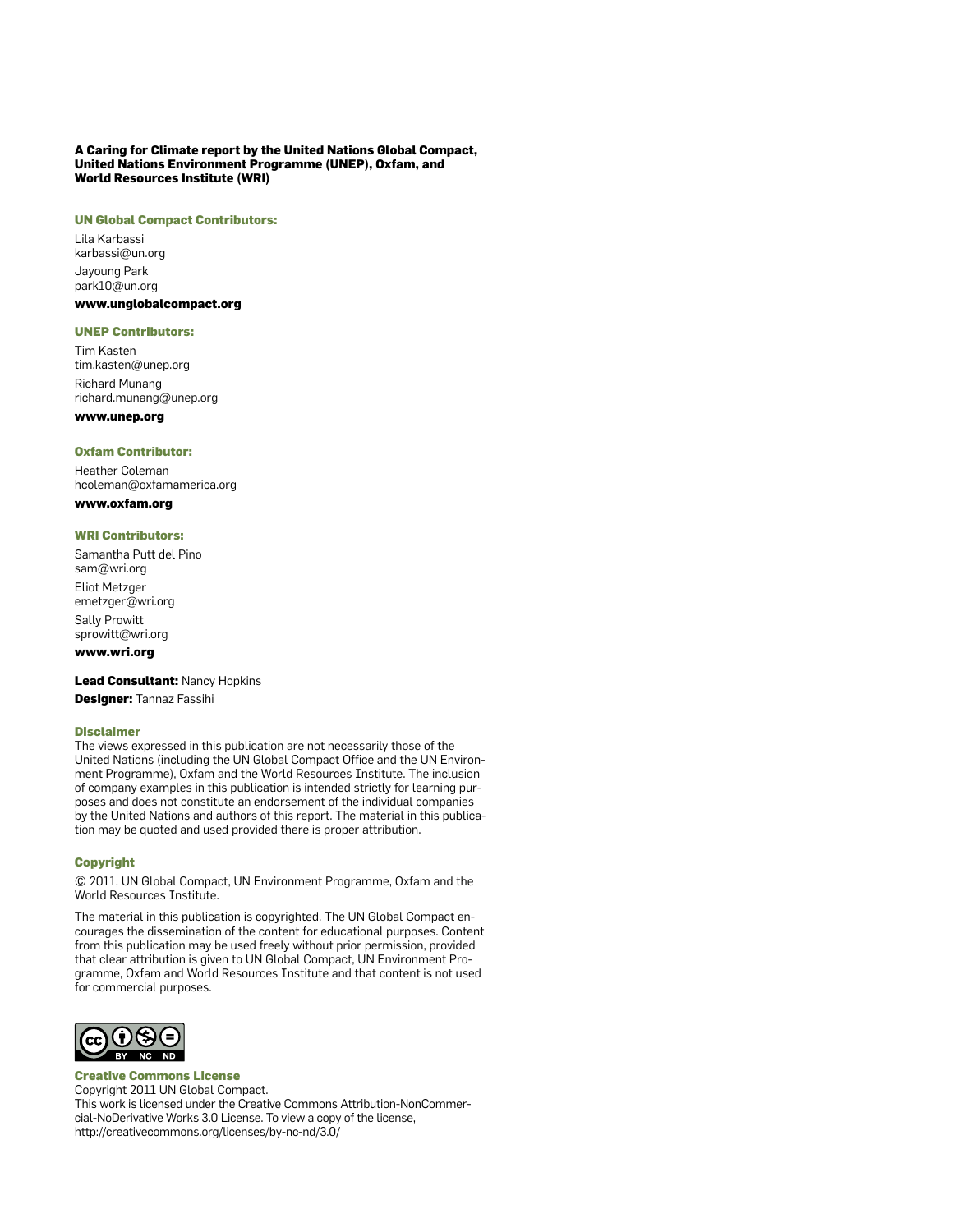## **Table of Contents**

| <b>Foreword</b>                                                      | $\overline{\mathbf{4}}$ |
|----------------------------------------------------------------------|-------------------------|
| <b>Executive Summary</b>                                             | 5                       |
| 1. Climate Change Risk, Sustainable Development                      |                         |
| and Implications for Business                                        | 8                       |
| Introduction                                                         | 9                       |
| Impacts of Climate Change on Sustainable Development                 |                         |
| and Economic and Social Stability                                    | 12                      |
| Climate Change Adaptation and the Private Sector                     | 17                      |
| Climate Change Risks for Companies                                   | 19                      |
| Adaptation Solutions that Promote Sustainable Development            |                         |
| and Build Resilience                                                 | 22                      |
| Looking Ahead                                                        | 24                      |
| 2. Doing Business in Our Changing Climate:                           |                         |
| <b>Measures for Practical Business Action</b>                        | 25                      |
| Introduction                                                         | 26                      |
| Private Sector Strategies for Adaptation: Experience to Date         | 27                      |
| Insights from Caring for Climate Companies                           | 30                      |
| Measures for Practical Business Action: Enabling Internal Champions  | 33                      |
| Conclusion                                                           | 39                      |
| 3. Catalyzing Strategic Private Sector Adaptation: Policy Measures   |                         |
| to Promote Effective Business Investment and Engagement              | 40                      |
| Introduction                                                         | 41                      |
| Barriers to Private Sector Engagement in Building Climate Resilience | 42                      |
| Climate Change Adaptation Policy and Business Engagement             | 44                      |
| Fostering an Enabling Environment for Private Sector Adaptation:     |                         |
| <b>Policy Measures</b>                                               | 46                      |
| Conclusion                                                           | 54                      |
| <b>Moving Forward</b>                                                | 55                      |
| <b>Endnotes</b>                                                      | 56                      |
| <b>Bibliography</b>                                                  | 63                      |
| <b>Key Terms and Concepts</b>                                        | 68                      |
| <b>Caring For Climate Company Examples</b>                           | 69                      |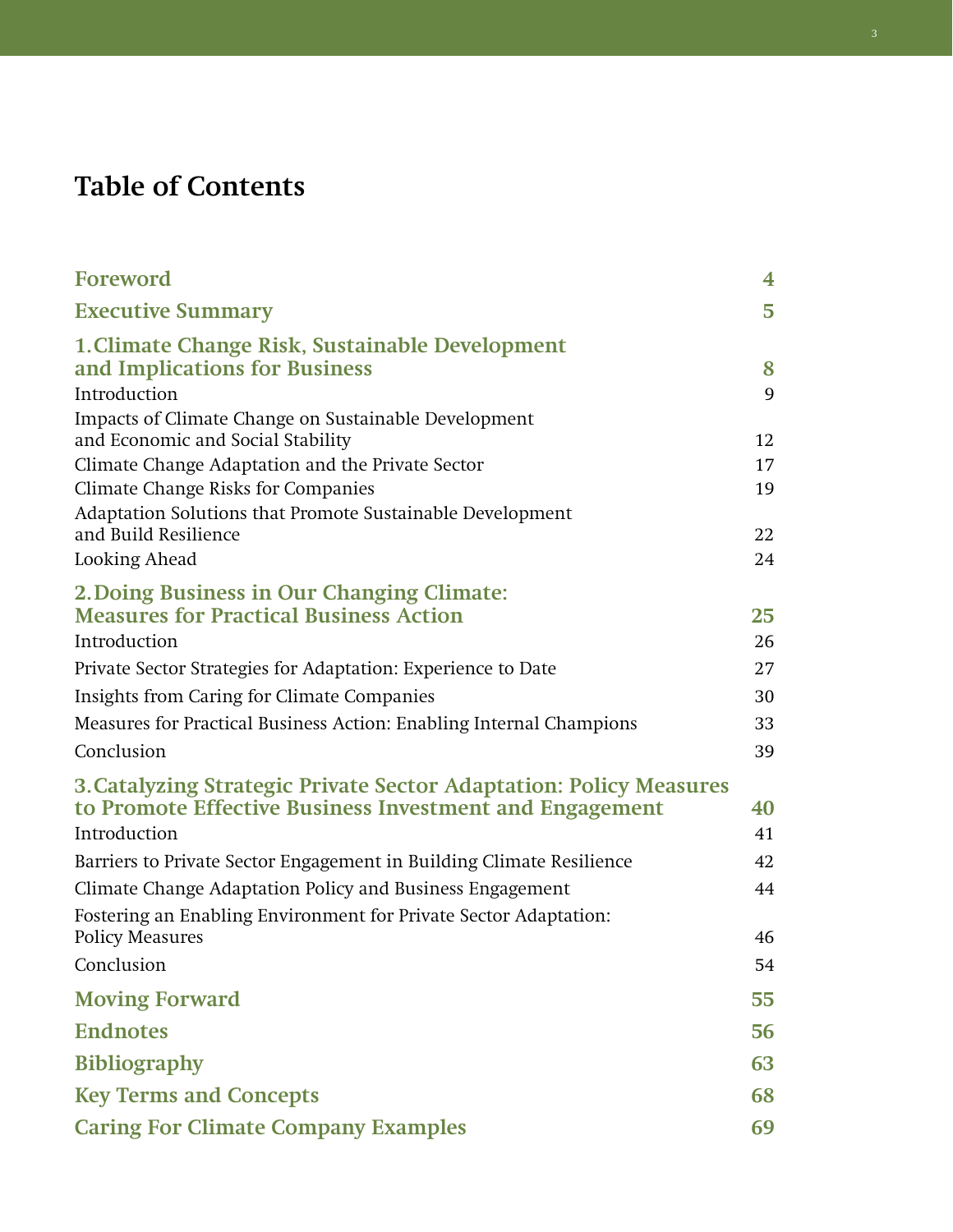## **Foreword**

Twenty years ago, world leaders gathered at the Earth Summit in Rio de Janeiro and signed the first global agreement to tackle climate change. At the time, the impacts of climate change on communities and economies were just beginning to be understood, and the role of the private sector in responding to these challenges was only just emerging. But two decades later, climate change is no longer a distant threat looming on the horizon; it has emerged as arguably the greatest global challenge of our time.

And while much of the responsibility to drive climate change solutions that address the needs of the poorest and most vulnerable rests with governments, it has become increasingly clear that business will be an essential partner in preparing for and responding to the impacts of a changing climate and in building a global green economy.

At the end of this year, governments will gather in Durban, South Africa, for the next round of United Nations negotiations to advance global action on climate change. In June 2012, the UN Conference on Sustainable Development (Rio+20) will seek to secure new and comprehensive commitments to sustainable development.

This publication aims to support the efforts leading up to Rio+20, as well as the activities, processes, commitments and partnerships that flow from it. By highlighting the nexus among climate change risks and opportunities, sustainable development and climate change adaptation, *Adapting for a Green Economy* provides useful guidance to business leaders and policymakers alike.

The devastating environmental, social and economic impacts of climate change are already being felt around the world, with the poorest nations and communities disproportionately affected. This report offers insights on important questions surrounding the role of business in adaptation:

- In practice, how can businesses address risks in their own supply chains and operations while also supporting the adaptation efforts of the communities on which they depend?
- How can the private sector build climate resilience in partnership with communities in ways that are mutually supportive?
- What are the barriers that may prevent effective business engagement in adaptation?
- How can business investment in adaptation complement necessary public policies, and how can public policies create the context for appropriate private sector action?

Developed in collaboration with Oxfam International, the World Resources Institute and the United Nations Environment Programme (UNEP), *Adapting for a Green Economy* is based on the results of a qualitative survey of business leaders who support the Caring for Climate initiative, a joint United Nations Global Compact-UNEP platform involving more than 400 businesses committed to advancing climate action.

There is much that businesses of all sizes and sectors can contribute to effective climate adaptation. This report provides actionable information that can help create effective strategies that benefit business and communities, coupled with common-sense suggestions for supportive government policy.

þy *lít*a

Georg Kell *Executive Director UN Global Compact*

 $M_{\rightarrow}$  /  $M_{\nu}$  -

Manish Bapna *Managing Director World Resources Institute*

Jeremy Hobbs *Executive Director Oxfam International* 

Achim Steiner *Executive Director UN Environment Programme*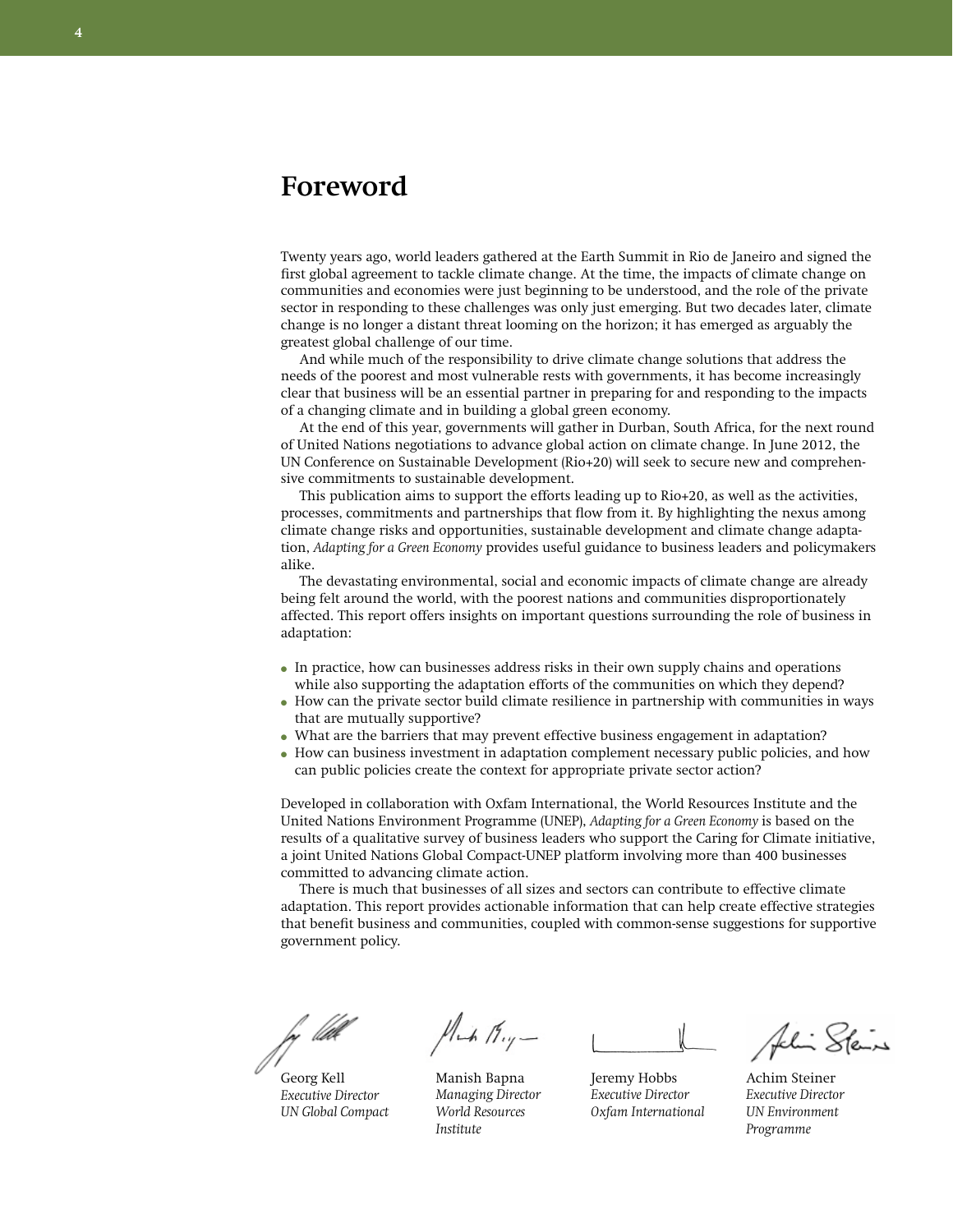## **Executive Summary**

Drawing on the results of a 2010 survey of corporate signatories to the United Nations Global Compact and the United Nations Environment Programme Caring for Climate initiative, as well as on existing literature, this report makes the business case for private sector adaptation to climate change in ways that build the resilience of vulnerable communities in developing countries. It then offers actions that companies and policymakers can pursue to catalyze and scale up private sector action on adaptation. It is ultimately the responsibility of the public sector to meet the critical climate change adaptation needs of the poor and vulnerable; thus private sector engagement cannot substitute for critically needed public investment and policies. However, private sector investment can serve as a pivotal part of a comprehensive governmentled approach to addressing climate impacts.

This report is a resource for companies with a national, regional or global reach that are interested in increasing their strategic focus on adaptation in developing countries where they have operations, supply chains, employees and current or potential customers. While many companies are focused on climate change mitigation — slowing the rate of climate change through reduction of greenhouse gas emissions and other strategies — most have yet to develop strategies for dealing with the immediate to long-term consequences of climate change. This report is also aimed at national and international policymakers involved in climate change and sustainable development dialogues and decision-making, including those who will participate in the United Nations Conference on Sustainable Development in 2012 (Rio+20). It is hoped that the report's findings will be useful for a much wider range of actors as well, including small, local businesses in developing countries that are on the front line of climate impacts; civil society organizations seeking to strengthen their work around climate change and sustainable development; and subnational policymakers, who are in a key position to shape a productive interface among government, communities and businesses.

#### **Private Sector Adaptation, Sustainable Development and the Green Economy**

The challenges that communities in developing countries face as a result of climate change — such as more frequent and intense storms, water scarcity, declining agricultural productivity and poor health — also pose serious challenges for businesses. Community risks are business risks. Both local and global companies depend on community members as suppliers, customers and employees. They also depend on local resources, services and infrastructure to be able to operate. It is difficult to separate community well-being from companies' viability and, in turn, overall economic growth.

Businesses that make these connections and adapt to climate change with community needs in mind can gain a competitive edge. Businesses that respond to climate change in ways that undermine communities' efforts to adapt may face reputational and brand risks, and they may even lose their ability to operate in certain locations. Through responsible, strategic approaches to addressing climate change risks and opportunities, in consultation with people in affected communities, companies can:

- Avoid costs, manage liabilities and build resilience to climate change impacts by addressing climate risks throughout their operations and value chains, while at the same time increasing community resilience.
- Expand market share and create wealth in communities by developing and deploying new products and services that help people adapt.
- Access new opportunities to collaborate with the public sector, as developing country governments seek corporate partners who can effectively deliver goods and services that support high-priority climate change adaptation efforts.
- Build corporate reputation and exercise good corporate citizenship by showing commitment to decreasing climate vulnerability and promoting long-term resilience in places where it is needed most.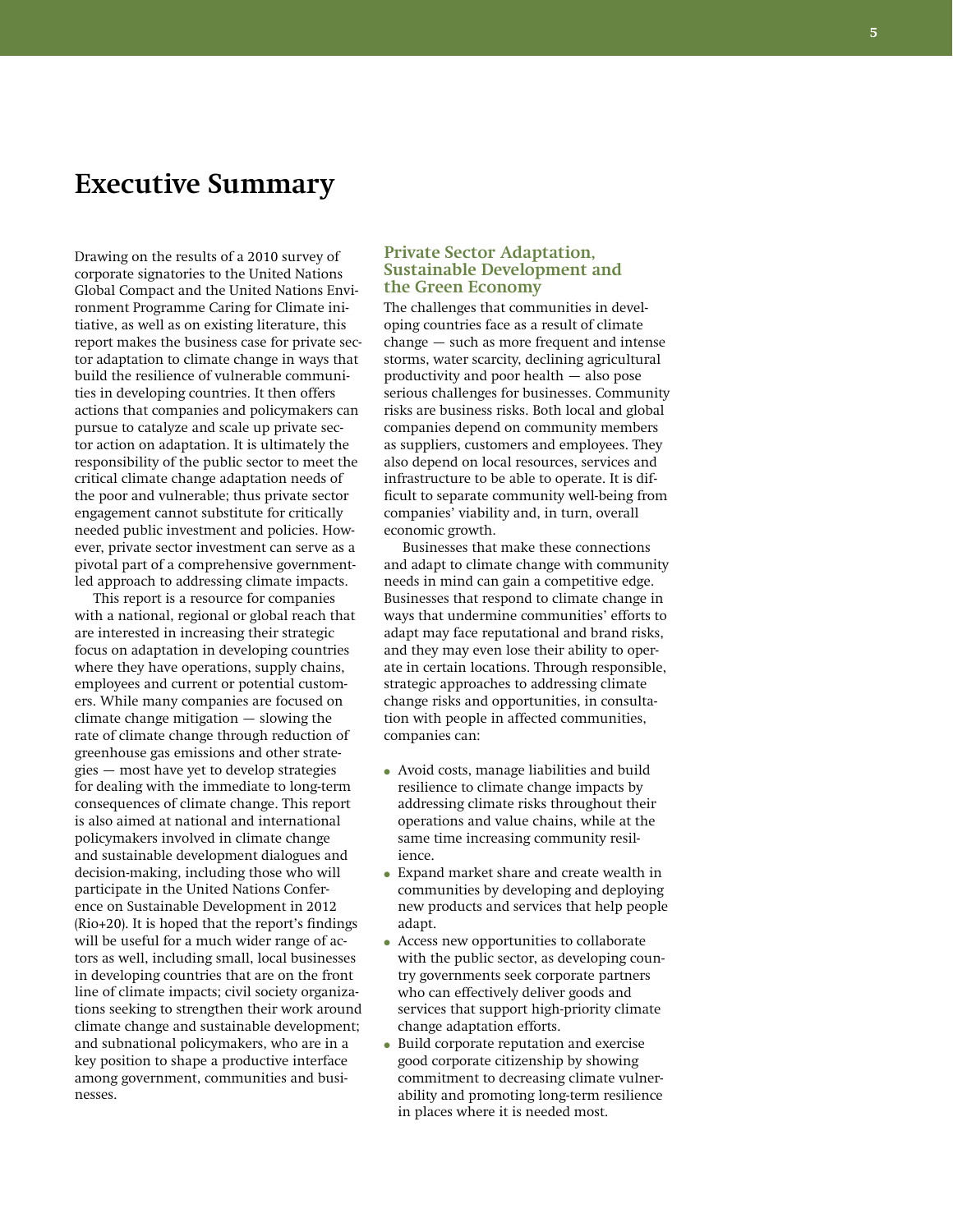Investment or other private sector actions taken to adapt to climate change can also have the benefit of promoting a transition to a "green economy", which has been identified by governments as one of the anchoring themes of Rio+20. In its simplest expression, a green economy is one that is low-carbon, resource-efficient and socially inclusive. In a green economy, growth in income and employment can be generated by strategic public and private investments in developed and developing countries that reduce greenhouse gas (GHG) emissions, improve resource efficiency and prevent the loss of biodiversity and ecosystem services (that is, the benefits of nature to people). Businesses can accelerate the transition to a green economy by taking advantage of the natural synergies that exist between green economy initiatives and climate change adaptation opportunities. When businesses work with communities to restore mangrove forests as natural barriers against storms, or develop affordable drip irrigation equipment that can be used by small-scale farmers facing water scarcity, they are also greening the economy.

#### **Business Perspectives and Action on Adaptation**

The Caring for Climate survey revealed that 83 percent of 72 responding companies believe that climate change impacts pose a risk to their products or services. A slightly higher percentage of companies (86 percent) think that responding to climate change risks, or investing in adaptation solutions, poses a business opportunity for their company. Many Caring for Climate companies surveyed have employees and operations in developing countries, which are disproportionately vulnerable to climate change and have limited resources with which to adapt. Not only are companies that operate in, have markets in or source in developing countries exposed to risk, but they can also play a critical role in building climate resilience in these countries.

However, beyond planning for the most obvious or immediate threats — increasingly unreliable access to key inputs like water and energy, for example, or damage to assets from flooding — most companies are not yet taking concrete steps to address climate change risks and to respond to new opportunities in a comprehensive, integrated way.

There is not yet widespread understanding among Caring for Climate signatories

of what climate adaptation is and what it means for them or for the markets they serve. Uncertainties about the location, magnitude, potential timing and consequences of climate change impacts make it risky for them to tackle adaptation on their own, and few good tools exist to help businesses assess climate risks and opportunities. The survey revealed that companies find it difficult to incorporate scientific climate change data, which typically cover a large geographic area and span a long-term time frame, into practical business decision-making, which tends to be shorterterm in nature and location-specific. Information about the full range of adaptation costs and benefits is often not available as an input to companies' investment analyses. Companies may see few economic and policy incentives to make significant up-front investments that bolster long-term climate resilience, for the company and for communities that will be most affected by climate change impacts.

These factors can make it difficult for businesses to make adaptation a strategic priority. Even if key internal stakeholders have prioritized adaptation, it can be hard for them to find the capacity to consult and communicate with a wide range of key external stakeholders, including suppliers and customers. Few Caring for Climate signatories are engaging with suppliers around the issue of climate risk, and few are exploring how their customers' needs may change as a result of climate change impacts, and what the corresponding business implications — and possible missed opportunities — may be of shifting demands and preferences. Companies also reported challenges in analyzing the connection between their own adaptation needs and community needs; only half of the companies that responded to the Caring for Climate survey said that they have recognized the possible social consequences (positive or negative) of their adaptation strategies. In the end, very few Caring for Climate signatories have been able to design comprehensive adaptation goals with corresponding business indicators to track economic performance and progress towards those goals.

Although business adaptation to climate change is clearly at a nascent stage, approximately one-third of companies surveyed reported having a strong emphasis on addressing climate risks, and about the same percentage reported a strong emphasis on responding to adaptation opportunities.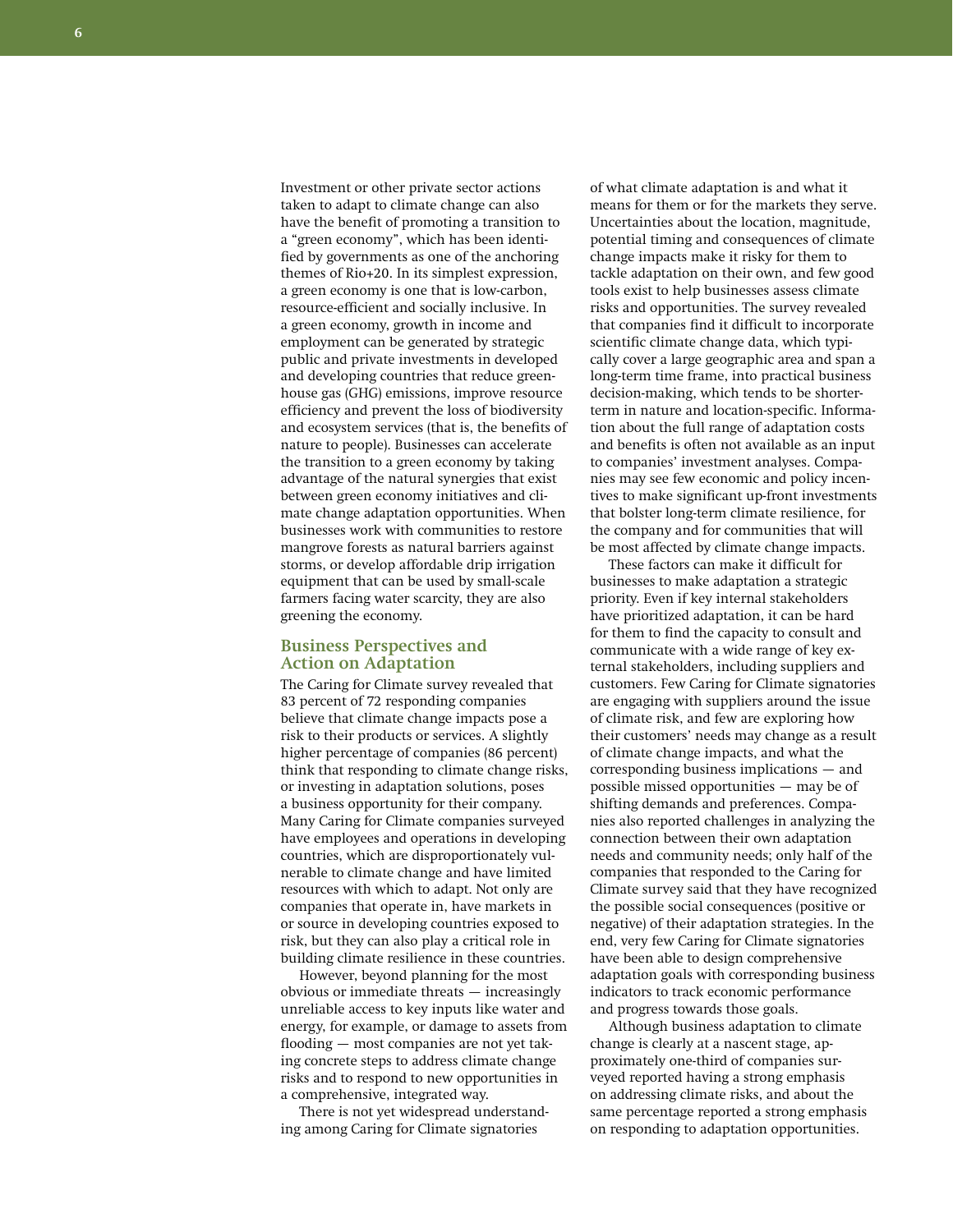The survey revealed some emerging best practices in how companies are responding to complex climate change challenges and opportunities while contributing to sustainable development. This report provides several case studies that not only serve as models for other companies, but also provide evidence that private sector adaptation at the nexus of company needs and the needs of vulnerable communities in developing countries makes good business sense.

Strategic private sector adaptation to climate change must be a purposeful process: It will not happen by chance. Companies must prioritize adaptation and take action to address risks and pursue opportunities. Governments can assist companies to overcome barriers to investment and harness the resources and innovation of the private sector to contribute to the public good.

#### **Practical Measures for Companies**

Companies will find that addressing the impacts of climate change necessitates a departure from business as usual; traditional approaches are insufficient. Adaptation champions within the company will want to focus their colleagues' attention on three key questions: 1) What does climate resilience mean for the company? 2) What will position the company to navigate risks and lead markets in a warming world? and 3) How will the company engage partners to minimize risks and seize opportunities? Effective, comprehensive responses to these questions will require companies to…

- Connect climate "adaptation" and "resilience" to the company and corporate culture, building on existing mitigation initiatives.
- Integrate climate adaptation into core strategic business planning processes.
- Align business objectives with adaptation priorities.
- Build a portfolio of climate-resilient goods and services.
- Build mutually beneficial strategies with stakeholders; build communication channels.
- Partner with internal and external decision-makers.

#### **Practical Measures for Policymakers**

Governments have a central role to play in catalyzing private sector provision of goods and services that support climate change adaptation and in encouraging climate-resilient business practices. Some public sector efforts to incentivize business contributions to adaptation must be developed and implemented through agreements at the international level. Policy focus at the national and local level, however, is essential, because adaptation challenges and solutions are specific to each locality, and business barriers and opportunities will be countryspecific. To create a facilitating environment for private sector investment in climate change adaptation, policymakers can…

- Demonstrate policy and finance commitment to adaptation.
- Engage businesses as stakeholders in planning and implementation.
- Stimulate the market for adaptation through financial and risk-reduction incentives.
- Develop policy and regulatory frameworks to guide corporate practices.
- Provide businesses with the information and tools they need to make investments that support climate resilience in vulnerable communities.
- Consider new forms of public-private partnerships to tackle the most complex challenges to sustainable development and climate resilience.

#### **Conclusion**

Addressing the adaptation needs of vulnerable communities at the scale that is necessary will require unprecedented levels of cooperation, collaboration and resource mobilization among governments, businesses, civil society groups and communities themselves. The private sector has much to contribute to the development and implementation of climate change adaptation solutions, including sectorspecific expertise, technology, significant levels of financing, efficiency and an entrepreneurial spirit. The key is to find the nexus of shared interest where business incentives align with communities' adaptation needs. Companies that rigorously assess climate change risks and opportunities and implement creative solutions that build long-term resilience will create business value while making important contributions to sustainable development and equitable green growth.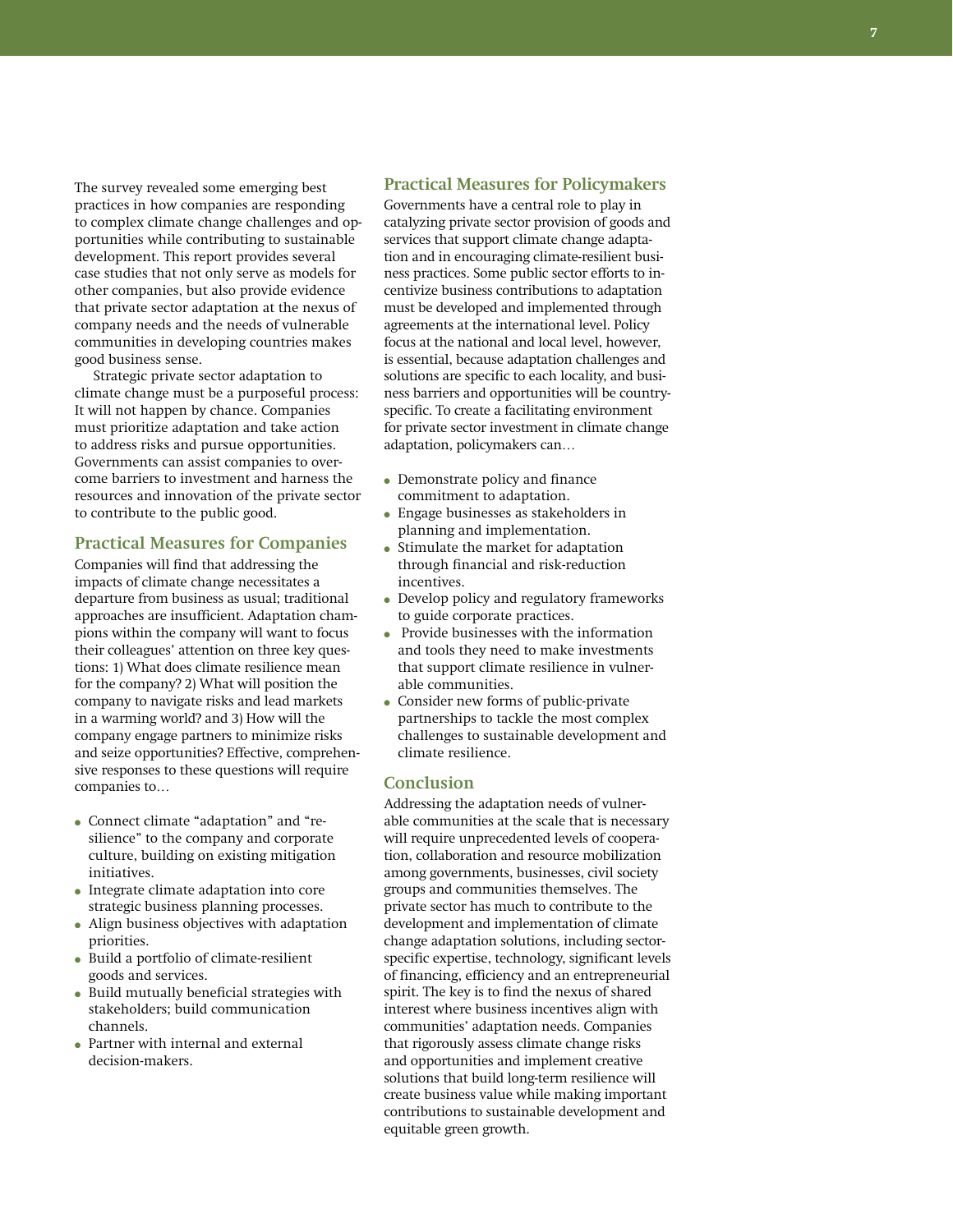**1.Climate Change Risk, Sustainable Development and Implications for Business**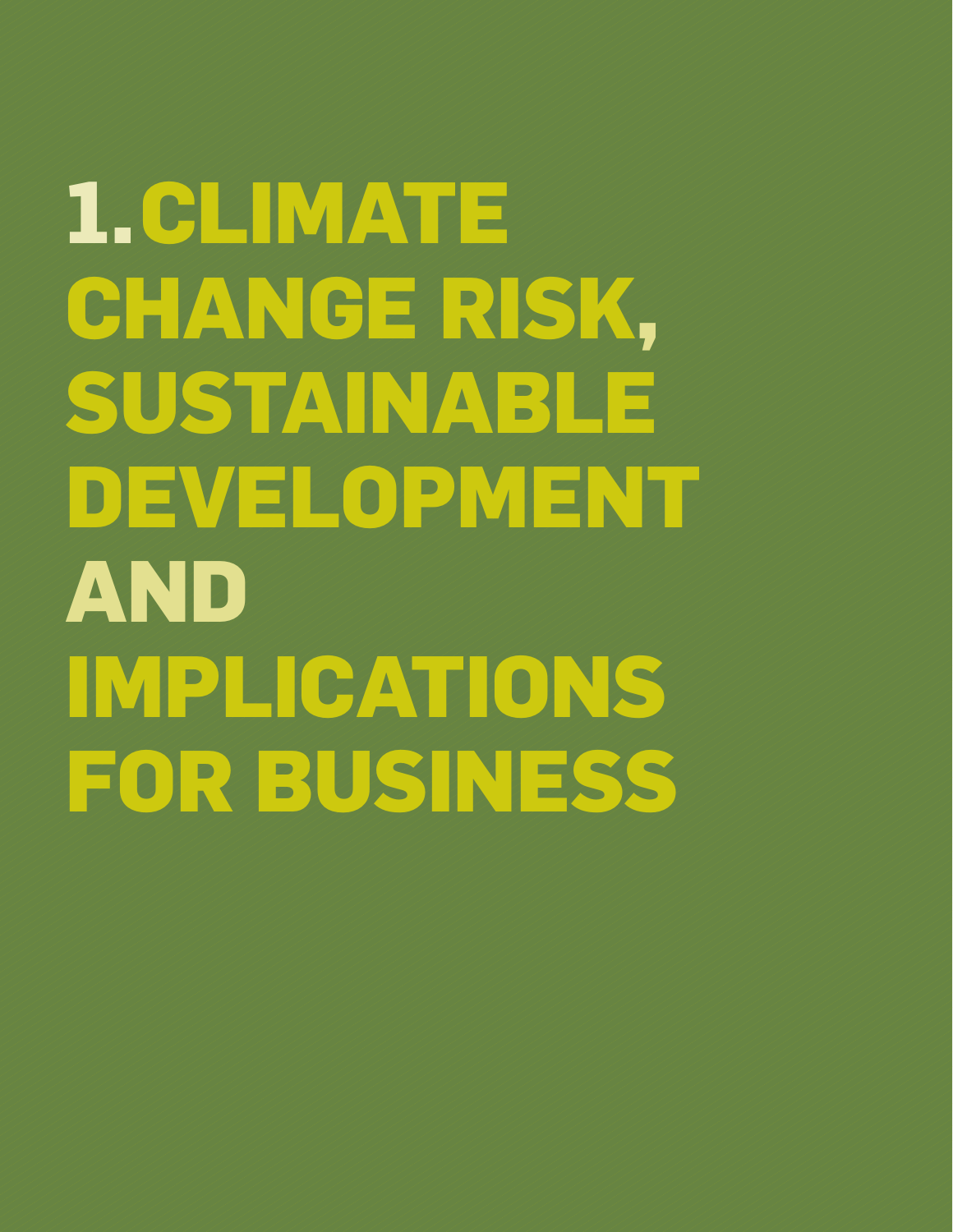## **Introduction**

Climate change is not a distant threat looming on the horizon. It is already here<sup>1</sup>, and it is arguably the greatest challenge of our time. The impacts of climate change — from rising temperatures to glacial melt and rising sea levels — threaten global economic stability and security. Climate change also hampers implementation of the United Nations sustainable development agenda, specifically achievement of the Millennium Development Goals.<sup>2</sup>

To date, much emphasis has been placed on the need to mitigate global warming by reducing emissions of harmful greenhouse gases (GHGs). However, it is equally important to develop comprehensive strategies that enable people to thrive and remain resilient under changing climatic conditions. While all countries will face climate change impacts, this imperative is particularly urgent for vulnerable communities in developing countries. These countries  $-$  along with many others — are already experiencing more extreme weather events, increased food and water insecurity, and negative health effects, and they have the fewest resources with which to cope.

It is ultimately the responsibility of the public sector — through the provision of public finance and through targeted international, national and local initiatives — to meet the climate change adaptation needs of vulnerable communities. Many critical adaptation interventions can and will be made only through public or civil society investments (for example, building the capacity of communities to mitigate disaster risk, prepare for disasters and engage with policymakers on disaster risk reduction and management). However, the private sector also has an important and complementary role to play in helping communities adapt.

Leading companies, large and small, are turning greater attention to the implications of climate change on their businesses. Companies are starting to recognize risks of rising costs for inputs and raw materials, disruptions in their supply chains, threats to their labour force, and changing customer demand. They are just beginning to understand the nature and potential impact of these climate change threats and the implications of community vulnerability for their own

#### **Adaptation and Resilience**

Caring for Climate, a sub-group of the United Nations Global Compact, defines climate change adaptation as "initiatives and measures to reduce the vulnerability of natural and human systems against actual or expected climate change effects."

Resilience is defined as "the ability of a social or ecological system to absorb disturbances while still retaining the same basic structure and ways of functioning, the capacity for self-organization, and the capacity to adapt to stress and change."

A list of key climate change terms and concepts used in this report is provided as Annex A at the end of the report.

business activities.<sup>3</sup> In fact, businesses often face shared challenges with those in communities where they source or operate.

At the same time, some communities in the developing world have begun to adapt to climate change and build their resilience to climate impacts, often in ways that have co-benefits for sustainable development. Such activities include conserving water, improving natural and man-made barriers that protect against storms, planting drought-resistant seed varieties, and using innovative financial tools, such as microinsurance, to manage increasing climate-related risks. Many adaptation activities contribute to sustainable development, and sustainable development can also build communities' resilience and ability to adapt to a changing climate.<sup>4</sup>

While climate change presents a challenge of enormous breadth and complexity, it can also serve as a catalyst for positive economic transformation. Climate change provides a "wake-up call" warning that the prevailing economic model is not sustainable.<sup>5</sup> Climate change solutions require a better balance among growth, resource use and equity. This more balanced model — which many are referring to as the "green economy"  $-$  is quickly gaining traction and will serve as one of the anchoring themes of the United Nations Conference on Sustainable Development in 2012 (Rio+20).<sup>6</sup>

UNEP defines a green economy as one that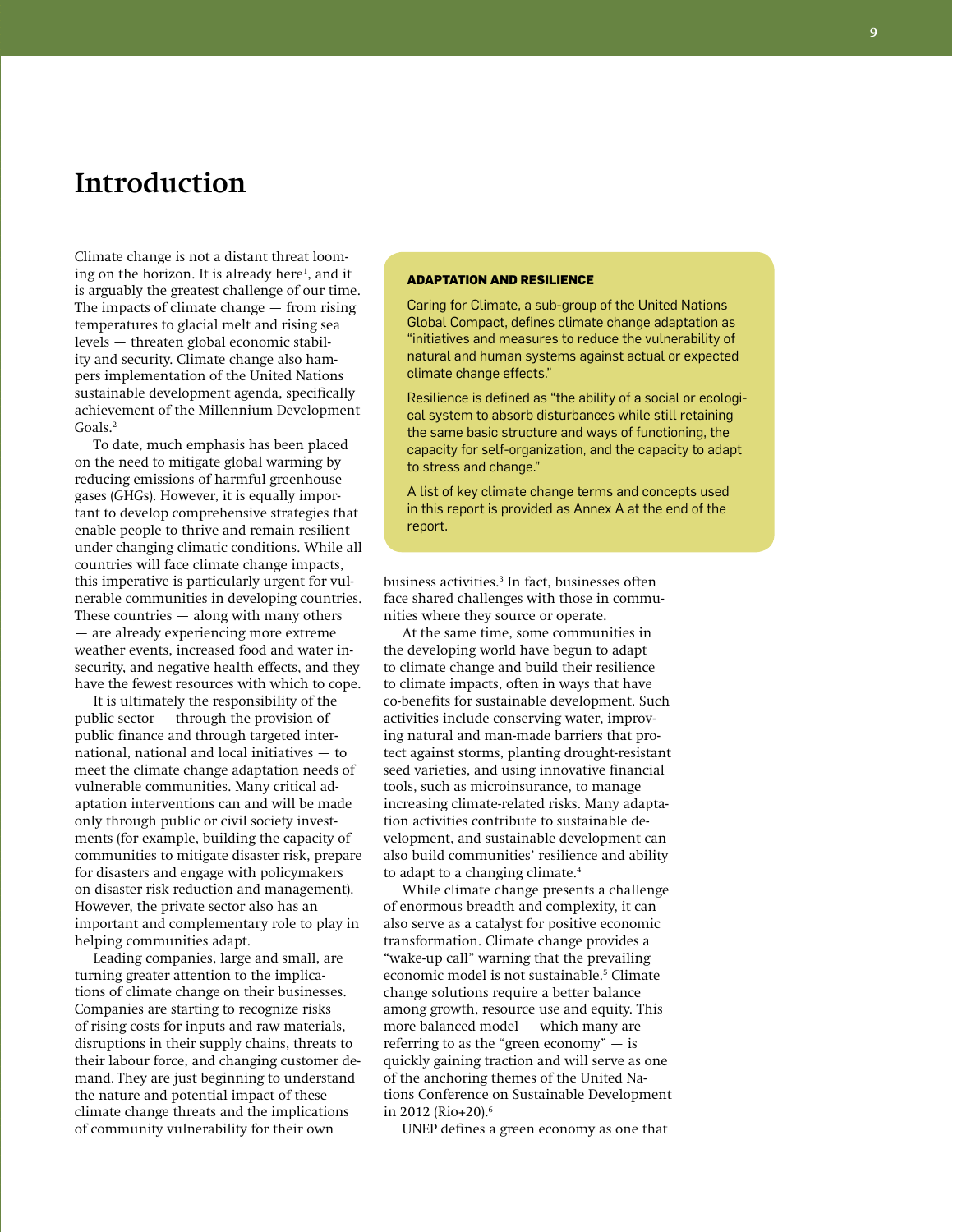"results in improved human well-being and social equity, while significantly reducing environmental risks and ecological scarcities."<sup>7</sup> In its simplest expression, a green economy is one that is low-carbon, resource-efficient and socially inclusive.<sup>8</sup> In a green economy, growth in income and employment can be generated by strategic public and private investments in developed and developing countries that reduce GHG emissions, improve resource efficiency and prevent the loss of biodiversity and ecosystem services (i.e., the benefits of nature to people).<sup>9</sup> Recent analysis by UNEP shows that reallocating just 2 percent of global GDP from "brown" to "green" investment can enhance long-run economic performance and increase total global wealth.<sup>10</sup> Significantly, it does so while enhancing stocks of renewable resources for public benefit, reducing environmental risks and rebuilding our capacity to generate prosperity,<sup>11</sup> especially for the world's poor, whose livelihoods are heavily dependent on natural resources.

Investing early in green economic growth can help buffer the impact of climate change on vulnerable communities. Private sector investments that help vulnerable people and communities adapt to climate change impacts — particularly those that facilitate improved use of increasingly scarce resources, or help to renew and restore them — are an important part of the broader green economy paradigm. The inextricable linkages between human and environmental well-being, economic and social stability, and the long-term profitability of the private sector provide the foundation for green economic growth. It is in businesses' interest to adapt to climate change in ways that contribute to sustainable development, and to ensure that their adaptation choices do not impede communities' long-term resilience. Businesses will need to deploy their resources, innovative capacity and expertise to develop effective adaptation solutions, and in so doing they must revise their existing models and risk-management structures. It is essential for companies to work in direct partnership with national, regional and local-level stakeholders to ensure that these adaptation solutions address priority needs. Private sector engagement cannot substitute for critically needed public investment and policies, but it can be a pivotal part of a comprehensive approach to addressing climate impacts.

This chapter highlights the connections among climate change impacts, human development, and economic and social stability, and the resulting risks and opportunities that climate change adaptation presents for the private sector. Drawing on data gathered through a 2010 survey of Caring for Climate corporate signatories, as well as on existing literature, it makes the business case for private sector adaptation investments in two key areas — operations and the value chain, and new products and services — as businesses engage with climate-vulnerable communities in the developing world. The chapter also sets the stage for a presentation of strategic measures that businesses (Chapter 2) and governments (Chapter 3) can adopt to facilitate private sector strengthening of economic and social resilience to climate change.

There are two primary audiences for this report: companies and policymakers. The report is written to assist businesses with a national, regional or global reach that are interested in increasing their strategic focus on adaptation to build internal support, analyze their climate risks, take action and contribute to the green economy. It also speaks to national and international policymakers involved in climate change and sustainable development dialogues and decision-making, including those who will participate in Rio+20. It is hoped that the report's findings will also be useful for a much wider range of actors, including small, local businesses in developing countries that are on the front line of climate impacts, and civil society organizations seeking to strengthen their work and form new alliances around climate change and sustainable development issues. Many of the policy measures presented can be used by subnational policymakers, who are in a key position to shape a productive interface among government, communities and businesses around the issues of climate change adaptation and long-term resilience.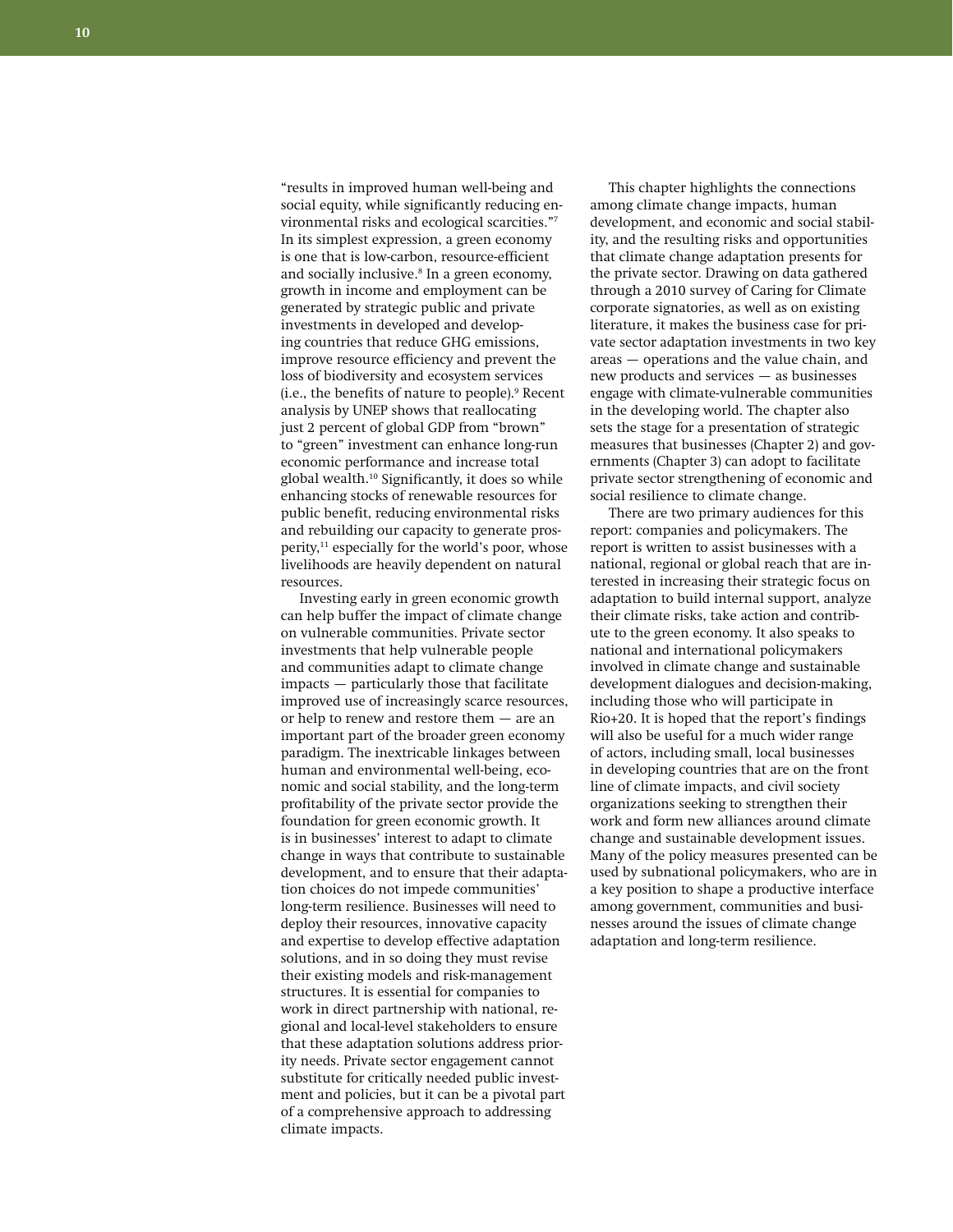#### **ABOUT CARING FOR CLIMATE SIGNATORIES AND THE 2010 SURVEY**

Caring for Climate signatories are a diverse group, comprising 262 large companies and 115 small and medium-sized enterprises from 65 countries across the globe. Chief executive officers endorse the Caring for Climate Statement to demonstrate leadership in advanc ing practical solutions and strategies to address climate change and to help shape the global climate change policy agenda.

A survey of Caring for Climate signatories was developed through a partnership among the United Nations Global Compact, the World Resources Institute (WRI), Oxfam and the United Nations Environ ment Programme (UNEP). The survey sought to explore the follow ing areas: assessment of the impacts of climate change on busi ness operations and investments in adaptation solutions; corporate climate change adaptation strategies; and companies' global climate change policy positions and policy engagements. The 160 companies of the Caring for Climate Working Group on Climate Change and Development were invited to participate in the survey, which was fielded online in November 2010.

Caring for Climate received 72 responses from companies across a variety of industry sectors with operations in developed and develop ing countries. Survey analysis was conducted by the UN Global Com pact in collaboration with master's degree students from the Earth Institute, Columbia University. Survey responses were reported in ag gregate form only and were not attributed to individual respondents.

Because Caring for Climate signatories are, by definition, among the businesses that are the most interested in and engaged on climate change, their perspectives and actions in the area of climate change adaptation may not be representative of the private sector as a whole. However, the survey provides a useful "snapshot" of where a set of leading companies currently stands on this issue.

**Notes:** *By endorsing the Caring for Climate Statement, signatories commit to un dertake serious efforts to address climate change and to report progress in the spirit of continuous improvement. The full statement can be found at www.unglobalcompact.org.*

*The Caring for Climate Working Group on Climate Change and Development comprises senior corporate executives from Caring for Climate signatories as well as representa tives from the UN Global Compact, UNEP, WRI and Oxfam. The outcomes of the Working Group will feed into important United Nations processes, and in particular into the Secretary-General's High-Level Panel on Global Sustainability and the UN Conference on Sustainable Development in 2012 (Rio+20).*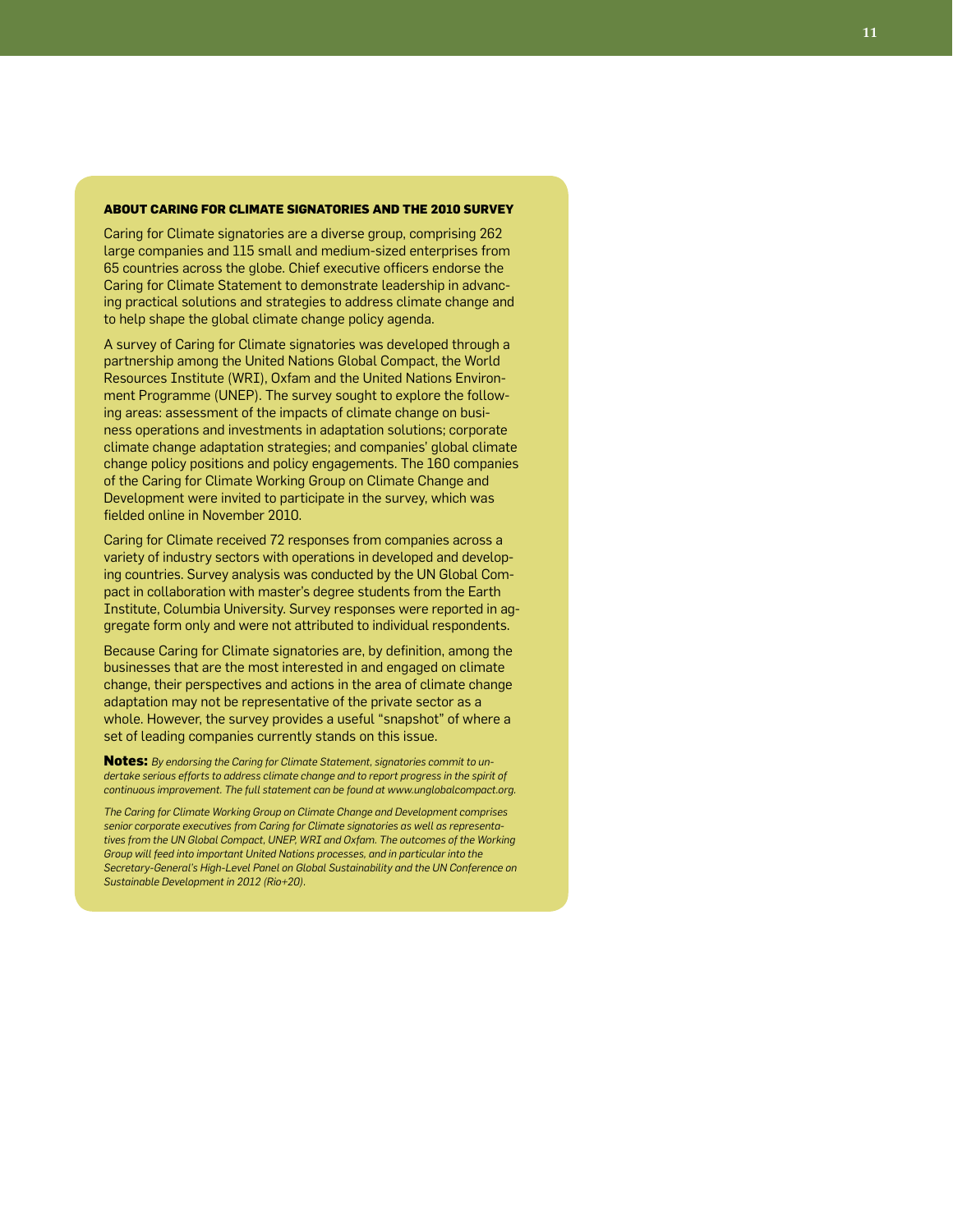## **Impacts of Climate Change on Sustainable Development and Economic and Social Stability**

Global temperatures are rising, with serious implications for other physical and biological systems.12 Most climate change science has focused on these long-term physical effects. The human impact of climate change has received much less attention.<sup>13</sup>

People in every country in the world will be affected in some fashion by climate change, but it disproportionately impacts poor communities in developing countries. By virtue of their geography, greater reliance on natural resources, and lack of infrastructure, developing countries have greater exposure to environmental risks. At least 70 percent of the world's poor live in rural areas,<sup>14</sup> and many smallholders are already struggling to survive on marginal rural land. They are thus highly vulnerable to water-, temperature- and weather-related crises. Further, poor communities lack access to crucial assets and financial savings that provide a necessary buffer when faced with these shocks.

Men and women are not equally affected by climate change. While in many societies women supply most of the labour needed to produce food crops, women typically have restricted access to markets, land and credit. Therefore, while they are heavily dependent on the natural resources most threatened by climate change, they have limited resources with which to cope.<sup>15</sup> Women (and children) are more likely than men to die in disasters, which are becoming more frequent and intense due to climate change, and in postdisaster areas women are at risk of genderbased violence, trafficking and other forms of exploitation.<sup>16</sup>

#### **Threats posed by climate change to human development**

The physical effects of climate change have serious consequences for people across the world, particularly those who are already poor and vulnerable. Anticipated climate change impacts include:

- Water shortages and droughts.
- Increased frequency and severity of floods.
- More unpredictable weather patterns.
- More frequent and intense storms and weather-related disasters.
- Decreased agricultural productivity and rising food insecurity.
- Public health problems.

While there is some uncertainty about the exact nature, timing, location and magnitude of climate impacts, many of them are already materializing, and they will be worsened and accompanied by new threats. The section that follows explores these climate change impacts and their effect on human wellbeing and sustainable development in more detail.

#### **Water shortages and droughts.**

Water is the lifeblood of communities and a driver of economic health and well-being, and in 2010, the UN General Assembly adopted a resolution on the human right to water.17 With glaciers and snow in rapid retreat, those that depend on snowmelt from major mountain regions like the Hindu-Kush, Himalaya and Andes will face severe threats to their water security. Changing rainfall patterns will lead to periods of extreme drought in some regions. Drought reduces agricultural and livestock productivity, increases fire hazard and reduces the amount of water available for human health and economic activity. Climate change stymies current efforts to ensure equitable access to water across the globe to the one billion people who already lack access to safe water.<sup>18</sup>

- A recent study of 60 years of data from 925 rivers that provide nearly three-fourths of the world's water supply found that onethird of the rivers are significantly affected by climate change, mainly in terms of diminished flow. The Ganges, Niger, Colorado and Yellow Rivers are among those affected.
- The Intergovernmental Panel on Climate Change (IPCC) reports that by 2020, up to 250 million people across Africa are expected to face increasingly severe water shortages.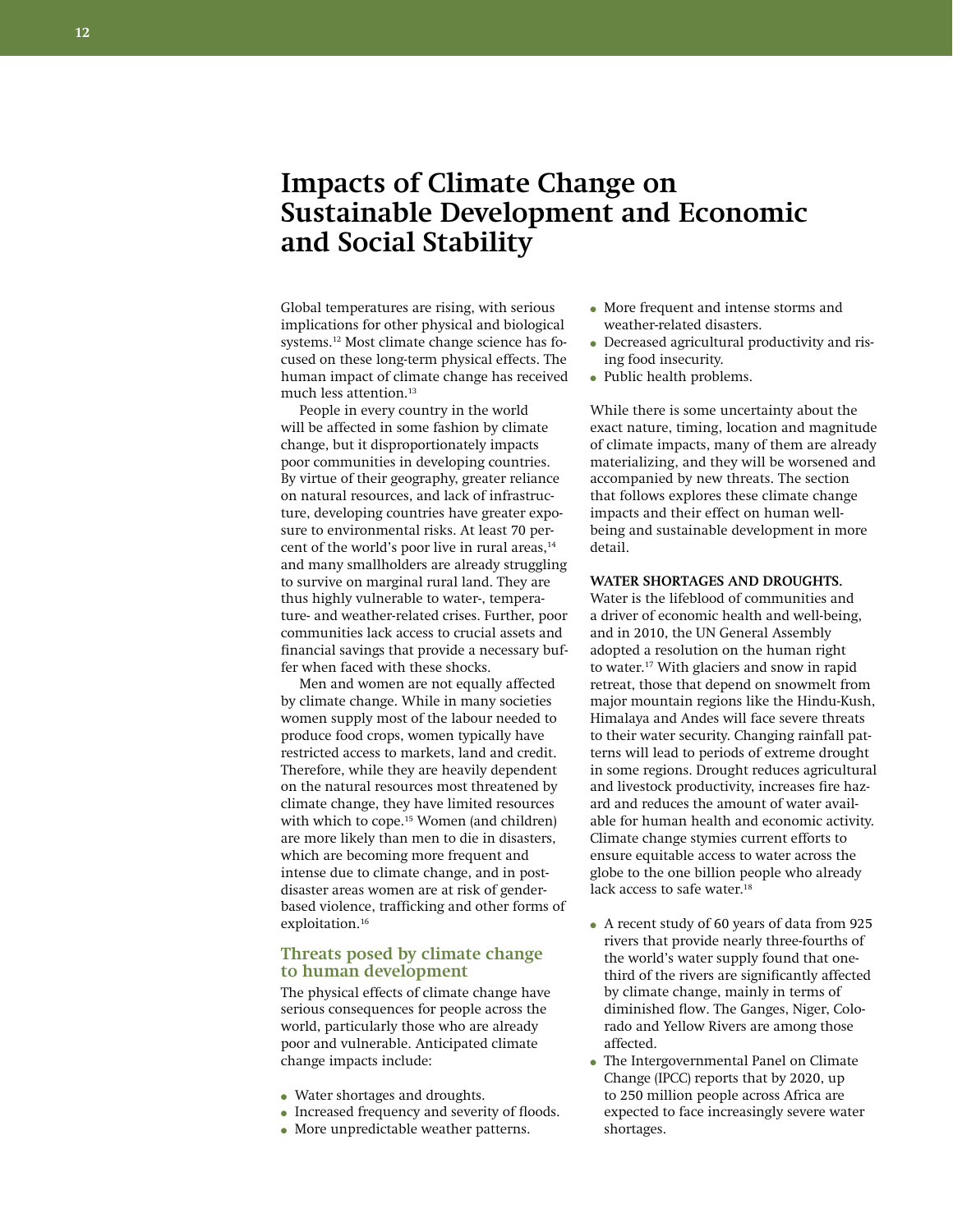- The IPCC projects that by 2080, Africa will see an increase of 5 to 8 percent of arid and semi-arid land under a range of climate scenarios.
- Since the 1970s, rainfall has decreased by an average of 2.4 percent per decade in tropical rainforest regions.
- A climate model produced by the United Kingdom Meteorological Office predicts that by 2080, 30 percent of the earth's surface will be subject to extreme drought, compared with 3 percent at the beginning of the twenty-first century.

*Sources: Renton, 2009. Suffering the Science: Climate change, people, and poverty; IPCC, 2007. Climate Change 2007: Synthesis Report; Global Humanitarian Forum, 2009. Human Impact Report: Climate Change – The Anatomy of a Silent Crisis.*

#### **Increased frequency and**

**SEVERITY OF FLOODS.** Rising sea levels and more frequent heavy precipitation events in some regions will lead to more frequent and damaging floods. People in the heavily populated, low-lying deltas of Asia and Africa and those living on small islands are particularly vulnerable, and they are some of the poorest communities in the world.19 Flooding causes severe economic damage, erodes natural and human-constructed storm barriers, and results in loss of life. It also leads to loss of agricultural land. Increased salinization of coastal areas can have a detrimental impact on agriculture.

- Under current sea-level rise projections of around 40 centimeters by the end of this century, the number of coastal dwellers at risk from flooding could increase from 13 million to 94 million during this period.
- A sea-level rise of 1 meter could affect 17 percent of Bangladesh's land area, destroying the homes and livelihoods of 25 million people.
- In 2010, flooding in Pakistan due to heavy rains affected more than 20 million livelihoods and caused \$9.5 billion in economic damages.

#### **More unpredictable weather**

**PATTERNS.** A 2009 Oxfam study highlights a number of consistent observations from farmers in the developing world, including: shrinking of temperate "transitional" seasons; higher overall temperatures, particularly in winter; more erratic rainfall and increasingly unpredictable starts to the rainy seasons; an increase in unusual and "unseasonable" weather events; heavier rains and longer dry spells; and stronger, shifting winds.<sup>20</sup> Less predictable weather patterns make it difficult for small-scale farmers, who are already living on the edge, to decide when to cultivate, sow and harvest.

- Communities in Nepal are concerned about warmer and drier winters, with declining rain and snow that normally falls in hilly districts from December to January.
- In Uganda, farmers report increasingly unreliable precipitation during the long rains from March to June.
- In Vietnam, communities say that storms are increasingly tracking south into areas that had never experienced them before.

*Source: Jennings and Magrath, 2009. What Happened to the Seasons?*

#### **More frequent and intense storms and weather-related disasters. 21**

While no individual extreme weather event can be attributed to climate change, the trend line is striking: Climate-related storms are increasing in frequency<sup>22</sup> and intensity.<sup>23</sup> According to the Intergovernmental Panel on Climate Change (IPCC), it is likely that "future tropical cyclones (typhoons and hurricanes) will become more intense, with larger peak wind speeds and more heavy precipitation associated with ongoing increases of tropical sea-surface temperatures."24 When a severe weather event outstrips a community's coping capacity, disaster occurs. As a result of weather-related disasters, each year nearly 90 million people require urgent assistance due to injury, loss of property, exposure to disease, or shortages of food and fresh water.<sup>25</sup>

● Ninety-eight percent of those seriously affected by weather-related disasters live in the developing world, and developing countries experience 99 percent of all deaths and over 90 percent of economic

*Sources: Asian Development Bank, 2009. The Economics of Climate Change in Southeast Asia: A Regional Review; Renton, 2009. Suffering the Science: Climate change, people, and poverty; Oxfam America, 2010. Fact Sheet: Pakistan Floods; Ahmed, 2010. "Pakistan flood damage at \$9.5 billion."*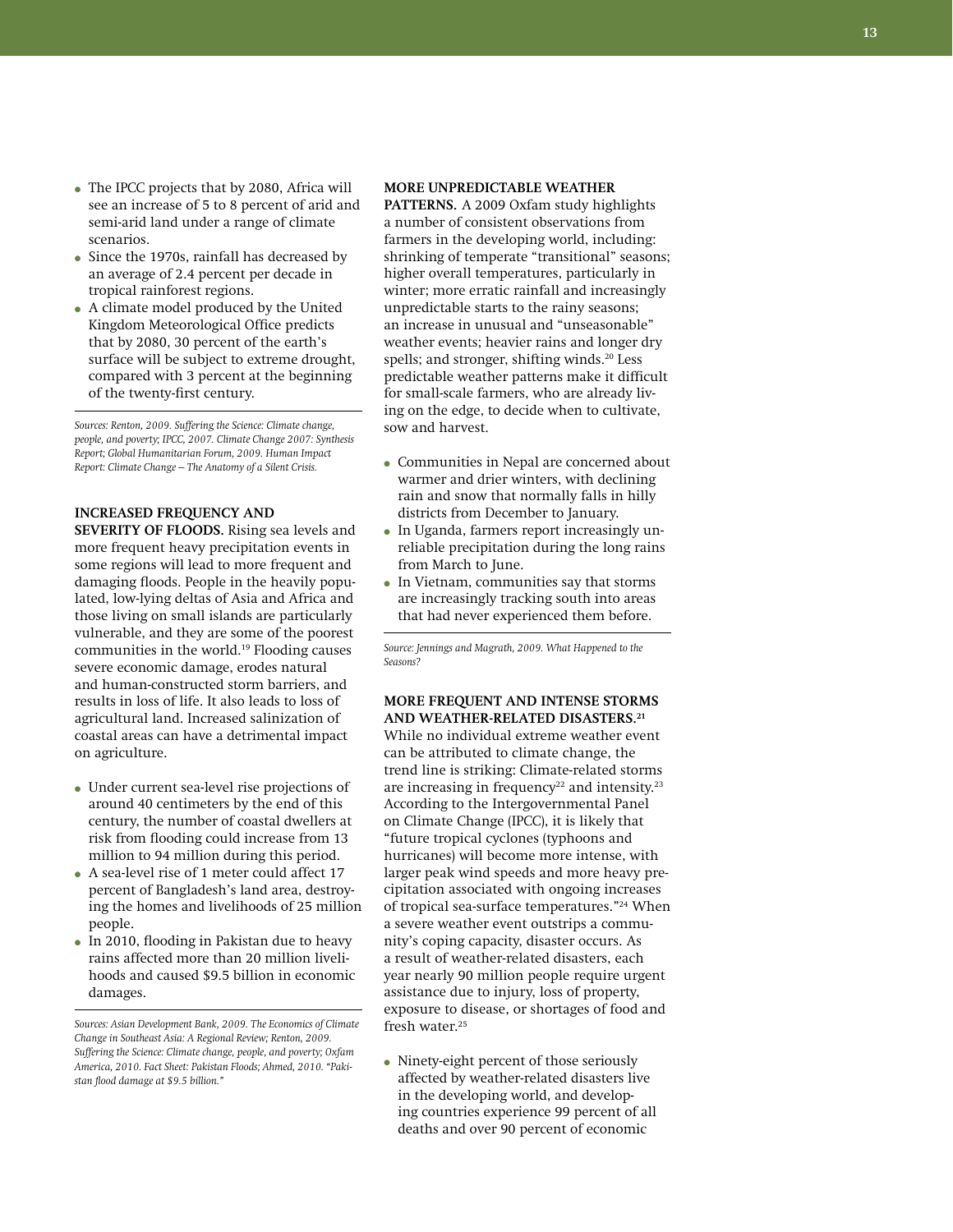losses from weather-related disasters.

● From 2004 to 2009, the annual cost of weather-related disasters in developing countries ranged between \$50 and \$230 billion per year.

*Source: Global Humanitarian Forum, 2009. Human Impact Report: Climate Change – The Anatomy of a Silent Crisis.*

#### **Decreased agricultural productivity and rising food insecurity.**

At lower latitudes, crop productivity is projected to decrease for even small local temperature increases, especially in seasonally dry and tropical regions, which will increase the risk of hunger.<sup>26</sup> Smallholders will face a particularly difficult struggle to maintain food security in the face of declining yields and loss of crops. The Food and Agricultural Organization recently said that global food production must increase by 70 percent and double in the developing world — to adequately feed a population expected to reach 9.1 billion in 2050.<sup>27</sup> Climate change's devastating effect on existing food shortages and price spikes is particularly worrisome, given that nearly 1 billion people are already hungry today.<sup>28</sup>

- In some African countries, by 2020 yields from rain-fed agriculture could decrease by up to 50 percent, severely compromising agricultural production and access to food.
- Within 20 years, climate change-induced declines in global food production could force global food prices up by 20 percent.
- Today, climate change is projected to be at the root of hunger and malnutrition for about 45 million people. That number is projected to climb to 75 million within 20 years.

*Sources: IPCC, 2007. Climate Change 2007: Synthesis Report; Global Humanitarian Forum, 2009. Human Impact Report: Climate Change — The Anatomy of a Silent Crisis.*

**Public health problems.** Climate change will alter the spatial distribution of some infectious diseases.29 Insect-borne diseases like malaria and dengue fever and water-borne diseases like schistosomiasis<sup>30</sup> are shifting geographically with rising temperatures and floods, expanding to regions with public health systems and populations that are ill-equipped to cope.<sup>31</sup> Flooding greatly increases the risk of diarrheal disease due to poor sanitation. Mega-cities in tropical

areas will be hard-hit by disease due to their concentrated populations and vulnerability to extreme weather events. In addition to disease, climate change-driven heat waves pose a serious threat to human productivity and can result in increased health-related problems and mortality, particularly for farmers, labourers and others who work outdoors.

- The World Health Organization calculates that each year the health of 235 million people is affected by climate change, particularly due to malaria, diarrheal disease and malnutrition.
- Climate change-triggered malaria outbreaks are currently estimated to affect over 10 million people and kill approximately 55,000.
- Schistosomiasis is spreading to new areas of China, where a predicted 210 million more people will be threatened by the disease by 2030.
- In Delhi, India, mortality rates rise by up to 4 percent with every 1ºC of temperature rise above the heat range that is considered tolerable. The figure is nearly 6 percent in Bangkok, Thailand.

*Sources: Global Humanitarian Forum, 2009. Human Impact Report: Climate Change — The Anatomy of a Silent Crisis; Renton, 2009. Suffering the Science: Climate change, people, and poverty.*

While each of these climate change impacts poses a serious threat to human development, it is striking to consider the cumulative effect of multiple climate impacts on existing conditions of poverty. A poor community or family might be able to recover from an occasional flood. However, if a flood is concurrent with a malaria outbreak, and the family loses its crops and faces rapidly mounting medical costs, its economic or physical survival may be at risk. Together, climate impacts and existing social and economic conditions can push people across critical thresholds or "tipping points"32 that far exceed their ability to cope. Should these climate and social tipping points occur, businesses operating in these regions would feel the impacts across all related areas of their operations and value chains.<sup>33</sup> It is precisely due to the complex connections between climate impacts and poverty that building long-term resilience in vulnerable communities requires such a comprehensive, multipronged response.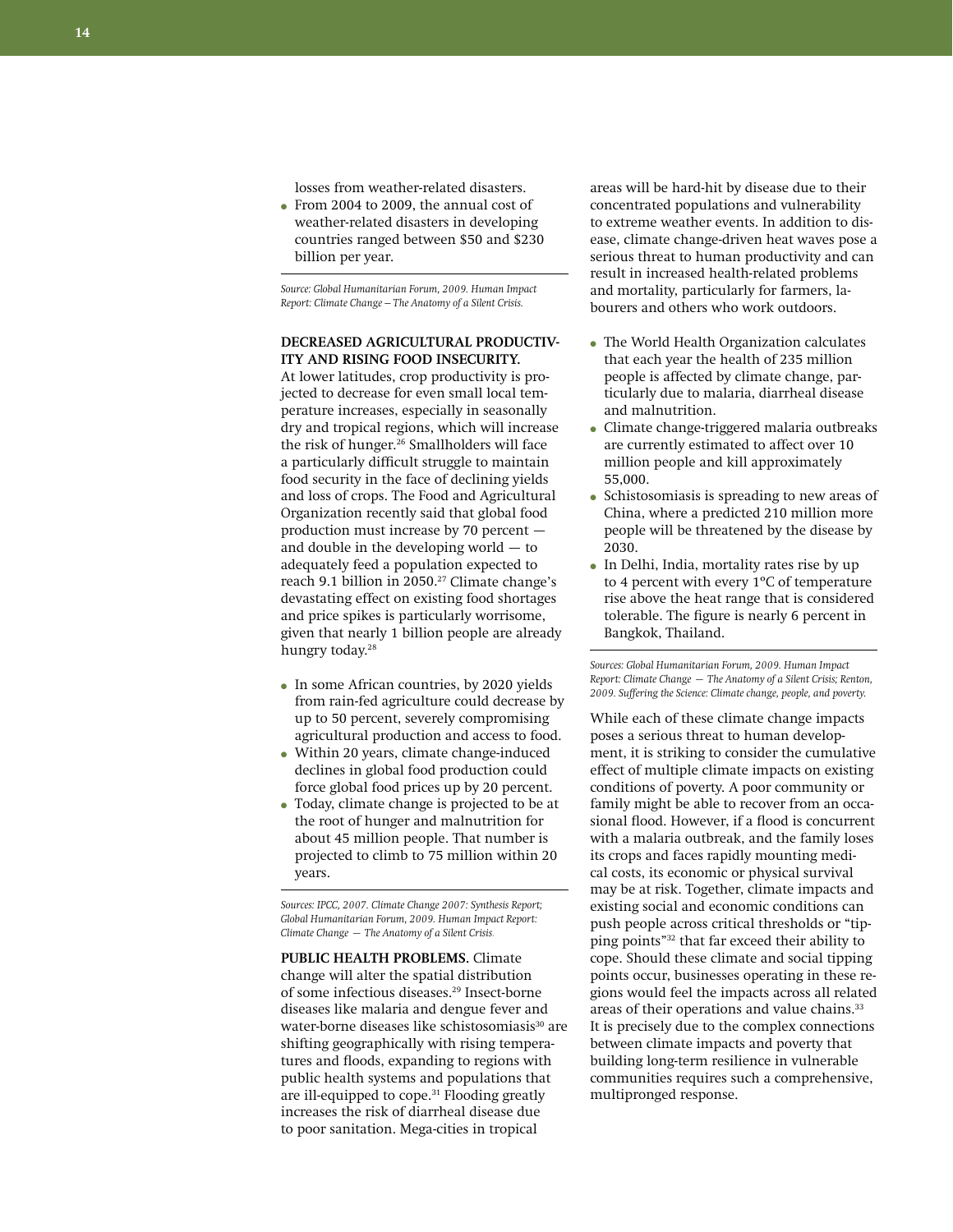#### **15**

#### **Economic and security implications of climate change**

In the age of globalization, countries' economies are linked through a complex inflow and outflow of goods, services, technology, capital, information and labour. The interconnectedness of today's global markets makes all economies vulnerable to climate change, no matter where it occurs. Severe flooding in the Philippines, drought in Zimbabwe or fires in Russia can have a reverberating impact on economies around the globe. As Kofi Annan noted in his 2001 Nobel Prize speech, "Scientists tell us that the world of nature is so small and interdependent that a butterfly flapping its wings in the Amazon rainforest can generate a violent storm on the other side of the earth. This principle is known as the 'Butterfly Effect'. Today, we realize, perhaps more than ever, that the world of human activity also has its own 'Butterfly Effect' — for better or for worse."<sup>34</sup>

If unaddressed, climate change will wreak considerable direct economic damage. It will disrupt global agricultural markets, destroy critical infrastructure and transportation, and hamper the flow of goods and services. It will also make energy markets more volatile and unpredictable<sup>35</sup> due to the challenges of meeting new peak demand, storm damage to energy installations,<sup>36</sup> and the impact of water scarcity on energy sources, such as nuclear power and hydropower.<sup>37</sup>

It is difficult to put an aggregate price on this economic damage, given uncertainties and varying methodologies. The Stern Review, a study commissioned by the British government that analyzed the economics of climate change, estimated that the overall costs and risks of inaction on climate change would be equivalent to losing 5 to 20 percent of GDP each year.38 An eight-country study by the Economics of Climate Adaptation Working Group determined that current climate impacts cost the locations studied from 1 to 12 percent of GDP each year, and that within the next 20 years climate change could more than double those percentage losses.<sup>39</sup> A recent report by the Asian Development Bank found that if the world continues "business-as-usual" emissions trends and fails to adapt, the economic cost of climate change to Indonesia, the Philippines, Thailand and Vietnam alone could equal a loss of 6.7 percent of their combined gross domestic product by 2100, in contrast to a projected global average of 2.6 percent.<sup>40</sup>

The true economic impact of climate change includes more indirect, "hidden" economic costs, like reduced workdays and productivity, re-routing traffic, provision of emergency shelter and supplies, potential relocation and retraining, and more complicated government and corporate planning processes due to increased risk and uncertainty.<sup>41</sup> "Non-market impacts," such as the geographic expansion of diseases and degradation of important global ecosystems, also have a considerable economic cost. However, these variables are difficult to adequately predict and measure. Government budgets will be stretched as the public sector tries to respond to these multipronged challenges.

An International Monetary Fund analysis shows that climate change-related economic losses will fall most heavily on developing and emerging economies, at least in terms of the size of their economies.<sup>42</sup> Many of these countries already rely heavily on foreign aid and loans to support their social and economic development processes, and climate change threatens to undo progress they are making on both fronts. Further, many developed countries and global companies count on developing and emerging economies as current and future growth markets; climate change can thus have a damaging economic "ripple effect". Countries hard-hit by climate change will face challenges in their efforts to be dynamic international trade and investment partners, with follow-on impacts on overall global economic growth and stability.

The United States 2010 Quadrennial Defense Review warns that effects of climate change such as droughts, floods and disease, among others, could further weaken fragile governments around the world.<sup>43</sup> Climate change has been referred to as a "threat multiplier"44 to national and international security by worsening existing problems of poverty, social tension, environmental degradation, ineffective leadership and weak institutions. Weather extremes, food and water scarcity, and climate-related public health threats are projected to displace between 150 million and 1 billion people as climate change unfolds.45 Climate change may also lead to increased conflict over resources, including across borders. For example, a longstanding treaty governs India and Pakistan's shared use of the Indus River. The glaciers that feed this river are melting fast, and its flow will eventually become seasonal, with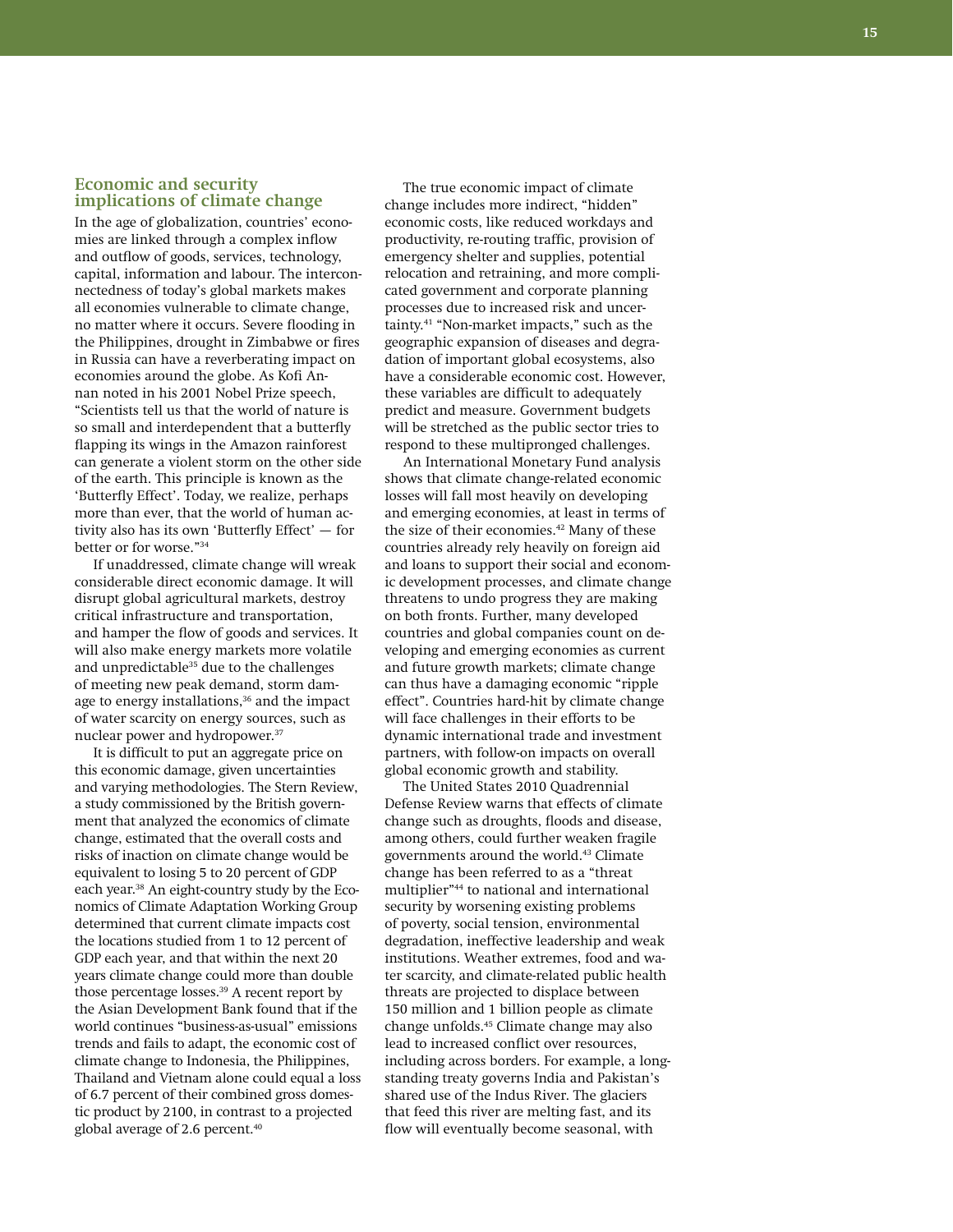serious implications for agricultural production in Pakistan, in particular. Treaty renegotiations may be difficult, due to existing tense relations between the two countries, and any major delays in securing Pakistan's water source that significantly affect its population could lead to social unrest.46 One report estimates that 46 countries will face a "high risk of violent conflict" when climate change exacerbates traditional security threats.<sup>47</sup>

#### **Adaptation: a cost-effective approach for addressing climate change**

The World Bank estimates that between 2010 and 2050 it will cost developing countries \$70 billion to \$100 billion per year on average to meet their climate change adaptation needs.<sup>48</sup> Unfortunately, current flows of finance for adaptation to vulnerable countries are much less than needed. Of the major public funding dedicated to climate change, less than 10 percent of approved funding has been allocated to adaptation, compared to 82 percent for climate change mitigation.<sup>49</sup>

The evidence, however, is clear: It is much smarter to anticipate and address climate change impacts and build resilience up front than to simply respond to the human and economic costs after impacts occur. One main conclusion of the Stern Review was that the cost of taking action now would likely be several orders of magnitude less than the costs of inaction. The following examples illustrate this point for public sector investments, but the principle would equally apply to private sector investments. According to an analysis by the US Geological Survey and the World Bank, an investment of \$40 billion to reduce disaster risk could prevent disaster losses of \$280 billion.<sup>50</sup> Evidence from a mangrove-

planting project designed to protect coastal populations from storm surges in Vietnam estimated economic benefits that were 52 times higher than costs.<sup>51</sup> In Brazil, a flood reconstruction and prevention project designed to break the cycle of periodic flooding in 2005 resulted in a return on investment of greater than 50 percent by reducing residential property damages.<sup>52</sup> In its eight-country study, which included developing and developed countries, the Economics of Climate Adaptation Working Group found that between 40 and 68 percent of expected losses through 2030 under high climate change scenarios could be averted through adaptation measures whose economic benefits outweighed their costs.<sup>53</sup> In short, financing adaptation and resilience is a cost-effective investment that can pay for itself many times over.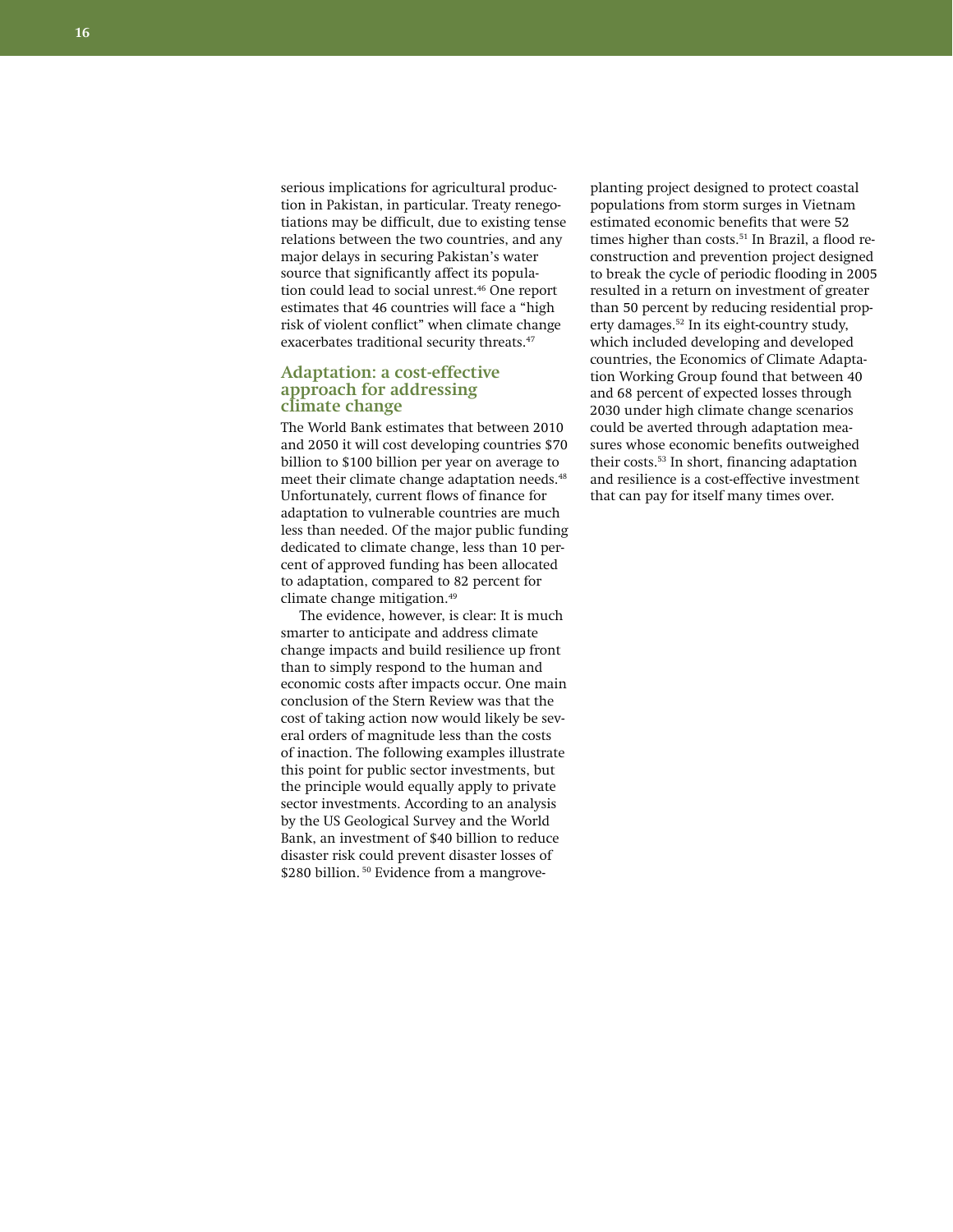## **Climate Change Adaptation and the Private Sector**

Adapting to climate change at the necessary scale and scope requires a coordinated, multisectoral, global effort. To date, governments and civil society organizations have led this effort. They have advocated for increased public, grant-based funding for adaptation; stressed the need for good governance of global adaptation funds; prepared national and local climate change adaptation plans; and begun to experiment with adaptation approaches to determine what works. It is now timely to consider opportunities to create and build on synergies among strategies that allow for a transition to a green economy and measures required to adapt to climate change. The private sector will be a pivotal player in this process.

The private sector is a relative newcomer to climate change adaptation, although many companies have a long-standing focus on and commitment to environmental sustainability more broadly. To date, most businesses concerned about climate change have been more focused on reducing their GHG emissions to mitigate climate change than on responding to current and evolving climate change risks and impacts. The many reasons for this — including risk and uncertainty, lack of information and modelling tools, difficulty in communicating and championing adaptation inside the company, challenges of mainstreaming climate risk and opportunity analysis into core business processes, and lack of incentives to act today — are explored in detail in Chapters 2 and 3 of this report.

While most companies have not yet begun to understand how climate change will affect them, it will affect all companies — large and small — and some will be affected more than others. It is thus squarely in companies' business interest to engage on the issue of climate change adaptation. Companies are beginning to recognize that the physical, economic and social impacts of climate change translate into concrete business risks that must be assessed and managed through targeted adaptation measures. Further, there are inextricable links between healthy, resilient communities and vibrant, profitable businesses.

#### **Community risks are business risks**

Local and global companies rely on community members as employees, suppliers and customers. They depend on local services and infrastructure to run their businesses. If farmers are not able to meet production targets, or a local port is destroyed by a storm, or a community is ravaged by malaria, then businesses suffer as well. There is also a growing recognition within the private sector — underscored by the findings of the survey of Caring for Climate signatories — that while climate change poses significant risks to operations and value chains, it also brings new opportunities to improve business practices, and to create business value while helping people adapt. Well-designed business responses to climate change can help build strong, healthy communities in which people and companies can thrive.

#### **The risk of maladaptation**

Before turning to a discussion of the business risks and opportunities that climate change presents for companies, it is essential to point out that some business actions in response to climate change have the potential to exacerbate local vulnerability to climate change impacts. For example, if a company aggressively increases the size of a plantation to compensate for declining agricultural yields on the existing site, pushing smallholders to marginal and degraded land in the process, local livelihoods are put at risk. This type of private sector adaptation measure actually decreases, rather than increases, community resilience.

Climate change adds importance and urgency to businesses' environmental and social accountability commitments, due to the additional stress that it places on shared resources. Companies often have significant leverage over the way natural resources like water, forests and mangroves are managed and used, and over how local communities are engaged and compensated. In the context of climate change adaptation, it will be increasingly important that companies align their natural resource management practices with the needs of vulnerable people within the local community.

#### **What is Maladaptation?**

Caring for Climate defines maladaptation as "an action or process that increases vulnerability to climate change-related hazards. Maladaptive actions and processes often include planned development policies and measures that deliver short-term gains or economic benefits but lead to exacerbated vulnerability in the medium to long-term."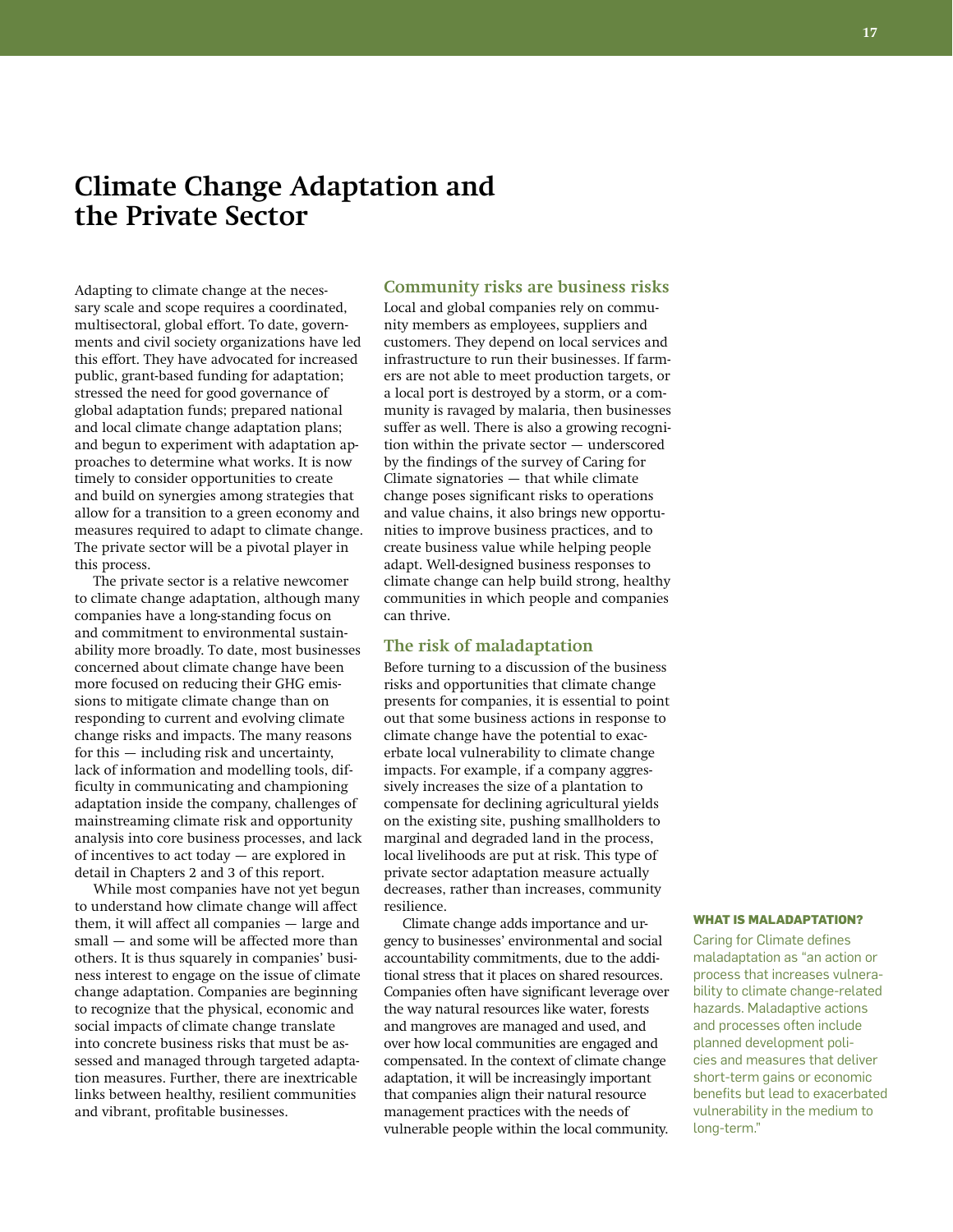#### **Challenges Associated with Adaptation Identified by Caring for Climate Signatories**

*"Adaptation is a longer-term process and highly speculative in terms of what specific changes will take place and where, so it can be hard to develop business plans to address adaptation."*

*"We can't respond to what we don't know."*

*"Mitigation has been the sole driving force globally, with little discussion around adaptation. Most grading systems look only at mitigation and do not give scores or benefit to having adaptation strategies. There is a need for scoring systems to incorporate adaptation and also for the broader discussion to be more focused on it."*

> Companies can avoid contributing to climate vulnerability by consulting with communities and designing their adaptation responses with communities' climate change impacts and needs in mind. As is described in more detail in Chapter 3, integrating environmental and social safeguards into national laws, policies and regulations, and government contracts can also make important contributions to incentivizing business behaviour, averting maladaptation and improving community vitality and resilience to climate change.

#### **Perspectives from Caring for Climate companies on adaptation**

Among the 72 companies that responded to the Caring for Climate survey, 83 percent believe that climate change impacts pose a risk to their products or services. Seventy percent of the companies with climate change strategies in place reported that their strategy has some level of adaptation focus.

However, companies find it challenging to fully incorporate climate risks into their operations and value chains. Only around onethird of the companies reported that their climate change strategy has a "strong emphasis" on the issue of climate change risks. About one quarter have not yet been able to determine — or were not able to provide concrete information on — the percentage of their operating sites that are vulnerable to climate change. Qualitative responses from the survey confirmed a number of factors that make it difficult for companies to operationalize a focus on climate risks, including the longterm nature of climate change, the overall uncertainty inherent in projections of climate

impacts, lack of good information and lack of incentives for action.

However, the private sector is also keenly aware that risk and opportunity tend to go hand in hand. Climate change adaptation is no exception. As shown in Figure 1, 86 percent of Caring for Climate companies surveyed said that responding to climate change risks, or investing in adaptation solutions, poses a business opportunity for their company.

Thirty-six percent reported that their climate change strategy has a "strong emphasis" on responding to opportunities. These findings echo one of the main findings of the Carbon Disclosure Project's 2010 Global 500 report, which notes that relative to companies' responses in previous years, "there has been a shift in emphasis from an approach dominated by risk, to one that now also embraces opportunity."54 The sections that follow dig deeper into the climate change risks that companies face, and make the case for opportunities for companies to adapt in ways that contribute to sustainable development and community resilience.

#### **Figure 1. Climate Change Adaptation as a Business Opportunity**

"Does responding to climate change risks, or investing in adaptation solutions, pose a business opportunity for your company?"

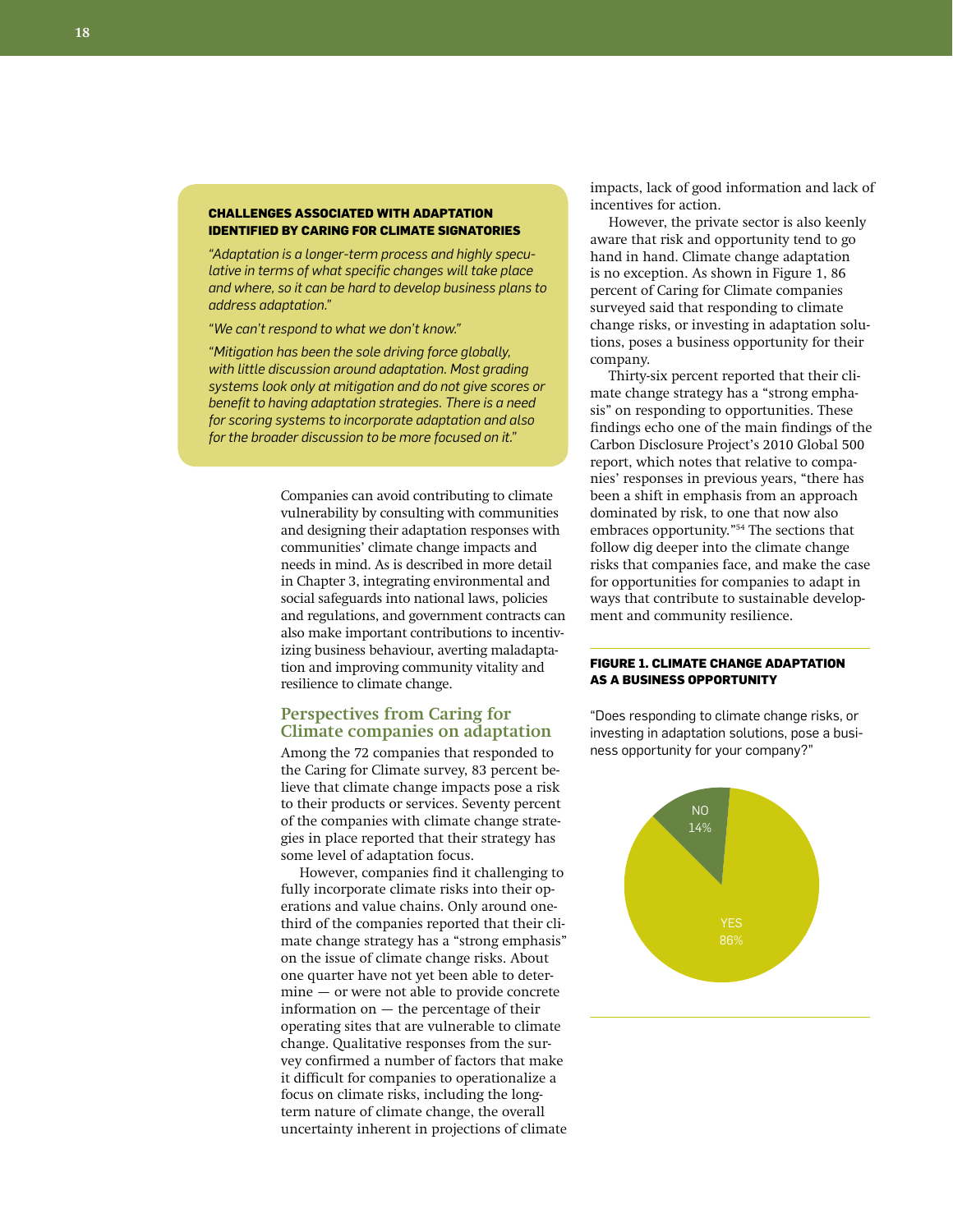## **Climate Change Risks for Companies**

Rising temperatures, floods, extreme weather events and water scarcity take their toll on communities and the economy. These climate change impacts also present numerous risks for companies' operations and value chains. Companies will experience climate change risks and impacts in different ways and to different degrees, depending in large part on their business sector and the geographic location of their operations, suppliers and current and future customers.

#### **A typology of climate change risks facing the private sector**

Categories of risk confronting companies in the face of climate change include: physical and operational, regulatory and legal, financing, market, political, and reputational.<sup>55</sup> Specific examples of these risks were highlighted by Caring for Climate signatories in the survey. While all businesses face these risks, they are compounded for businesses with operations, employees, suppliers, and current or anticipated customers in developing countries. The survey data show that 53 percent operate in South America, 50 percent in Southeast Asia, 40 percent in South Central Asia, and 43 percent in Southern Africa. These companies are particularly at risk because, as noted earlier in this chapter, developing countries are disproportionately vulnerable to climate change and have limited resources with which to adapt. Companies can play a critical role in building and not undermining climate resilience in these markets.

**Physical and operational risks:** Changing temperatures and precipitation patterns may lead to decreased availability and increased price of critical raw materials in the supply chain, especially agricultural commodities. Access to other core inputs, including water and energy, will become increasingly unreliable. Storms and floods may damage buildings, equipment and other physical assets, or create costly disruptions in production and transport due to damage to railroads, ports, bridges, power plants and other infrastructure. Companies may see increased employee absenteeism and decreased productivity due to the impact of more severe weather events and declining health. Insurance costs may

rise. As Figure 2 illustrates, Caring for Climate signatories recognize these physical and operational risks. In many cases, these risks will be of high priority to vulnerable communities as well.

**Regulatory and legal risks:** As countries adapt to climate change, they will likely use a range of regulatory tools to better manage their natural resources and reduce their disaster risk. For example, they may enact new land use or zoning regulations, or new building codes. They may put more stringent limits on water use and irrigation. While developed countries are farther ahead on enactment and enforcement of these types of regulatory frameworks, many developing countries are following suit.56 Such regulations will force some companies to undergo operational changes in response, making some activities and processes more expensive or even unfeasible. Corporate decisions that fail to take climate change impacts into account could be subject to a range of legal challenges. Governments may also begin to require companies to disclose their climate risks and adaptation

#### **Figure 2. Companies' Concerns About Climate Change Risks**

Percentage of companies that consider risks as having "high" or "very high" impact on operations and strategy

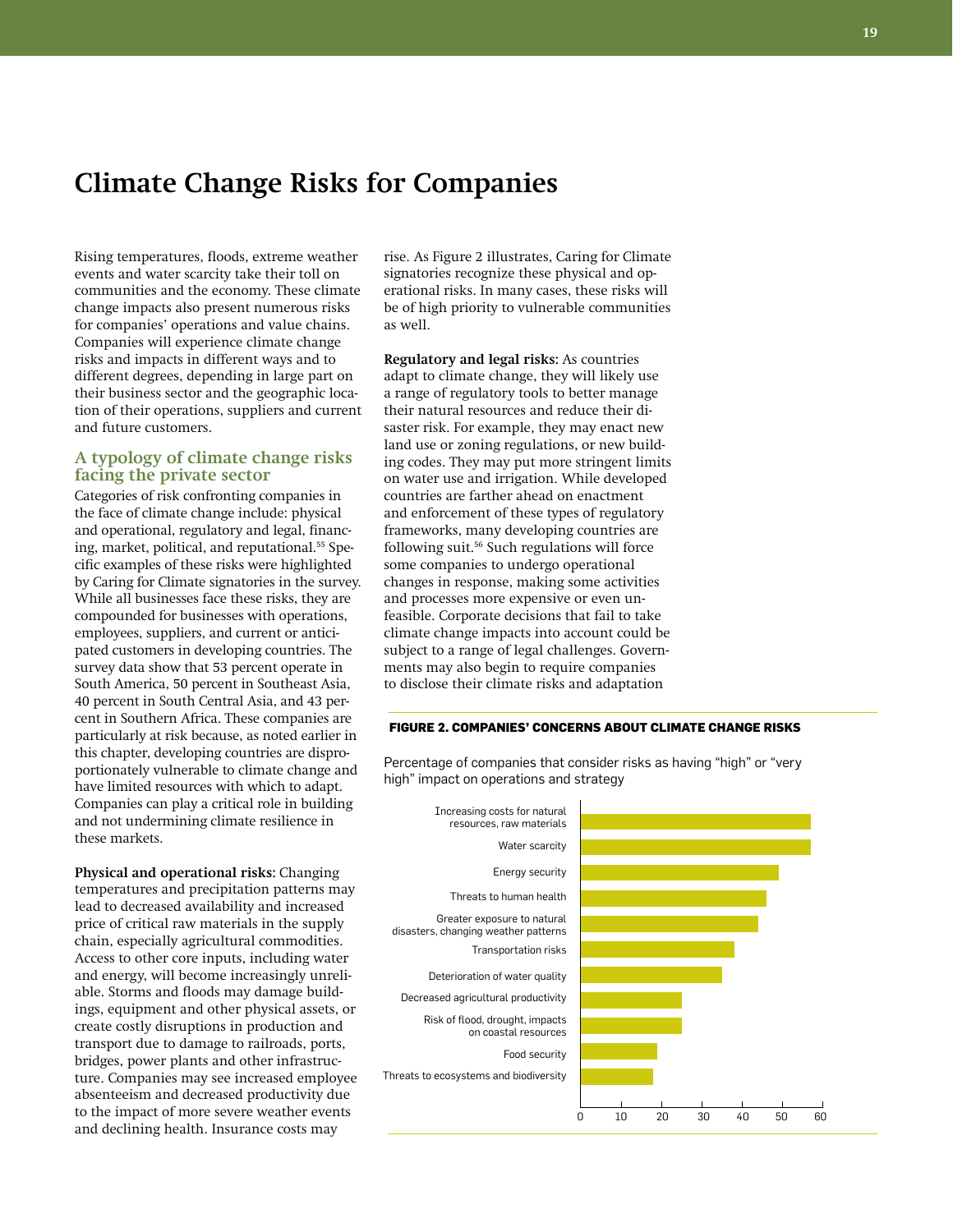#### **Investor Interest in Businesses' Climate Risks**

In early 2010, the US Securities and Exchange Commission issued guidance for publicly held companies regarding disclosure of material climate risks. By July 2010 leading US investors had filed a record 101 climate change shareholder resolutions with 88 US and Canadian companies that face far-reaching business challenges from climate change, nearly a 50 percent increase in resolutions filed over the previous year. While some resolutions were mitigation-related, others focused on adaptation and management of climate risk. For example, a resolution filed by Calvert Investments with Kroger, a retail food chain, asked Kroger to report on how the company will assess and manage the impacts of climate change on the corporation, specifically with regard to its supply chain.

*Source: Investor Network on Climate Risk (www.incr.com)*

efforts, as the Securities and Exchange Commission has done in the United States (see text box above).

**Financing risks:** Climate change may also affect companies' access to capital, as investors become more aware of climate change impacts and the need for adaptation. Debt financing may be harder to attract or more expensive for companies that are seen as "high risk" to climate change impacts (as businesses with operations, employees and supply chains in developing countries will certainly be). Investors will likely have lower confidence in companies that are failing to analyze climate risks and to take proactive action to adapt and manage such risks, and may increase their demands or expectations for full disclosure in this area.

**Market risks:** In the face of climate change, certain products and services will become less relevant or ineffective. As some regions become hotter, wetter or drier, companies may find that their customer bases undergo dramatic geographic shifts. Among customers with higher awareness of climate change, demand could decrease for products and services that make inefficient use of scarce resources like energy and water or that exacerbate climate risks. As consumers in the developing world are forced to grapple with climate change, they may also have reduced spending power (particularly with respect to nonessential goods and services), thus impacting some companies' profitability.

**Political risks:** As developing countries struggle with natural resource, food security, health and economic challenges associated with climate change, they may face increased domestic conflict and instability. These types of disruptions are simply bad for business. While local companies based in climatevulnerable countries will be most affected, political instability also poses significant threats for globalized companies operating in those countries, particularly companies with significant on-the-ground physical investments or sizeable market share.

**Reputational risks:** Among some consumers, particularly those in North American and European markets, companies seen as major emitters of GHGs — or those that are not taking adequate measures to reduce their emissions — are viewed unfavourably. As consumers across the globe become increasingly aware of and impacted by climate change, they may turn their attention to companies' adaptation strategies. A company may receive negative media coverage, be subject to civil society advocacy efforts, or even lose its ability to operate in a given location if it is perceived to be exacerbating climate vulnerability in developing countries through maladaptation, or not taking appropriate action to address risks. In this age of instant digital communications and widespread use of social media, it has become much less possible for companies to employ a double standard between their environmental and social accountability policies and their day-to-day actions on the ground in poor communities. Condemnation for bad practices can spread quickly, with considerable damage to a business's reputation.

#### **Impacts of climate change on individual business sectors**

Companies' physical and operational risks, in particular, are likely to be sector-specific. Table 1 provides illustrative examples of specific risks that companies in select industry sectors may face, confirmed by perspectives from companies participating in the Caring for Climate survey.

Businesses will find that climate change exacerbates existing operational and supply chain risks. It can also yield entirely new risks, and dangerous interrelationships among risks. As noted earlier in this chapter, climate change is a "threat multiplier." For example, food security and energy security are highly dependent on the availability and predictability of water

#### **Select Climate Change Risks Identified by Caring for Climate Signatories in the Survey**

- • More stringent legislation related to climate risk management, and a greater number of lawsuits in cases of infringement.
- • Brand and reputational damage, if there is a real or perceived inadequate response by companies to the impacts of climate change.
- • Reduced consumer spending power due to economic impacts of climate change.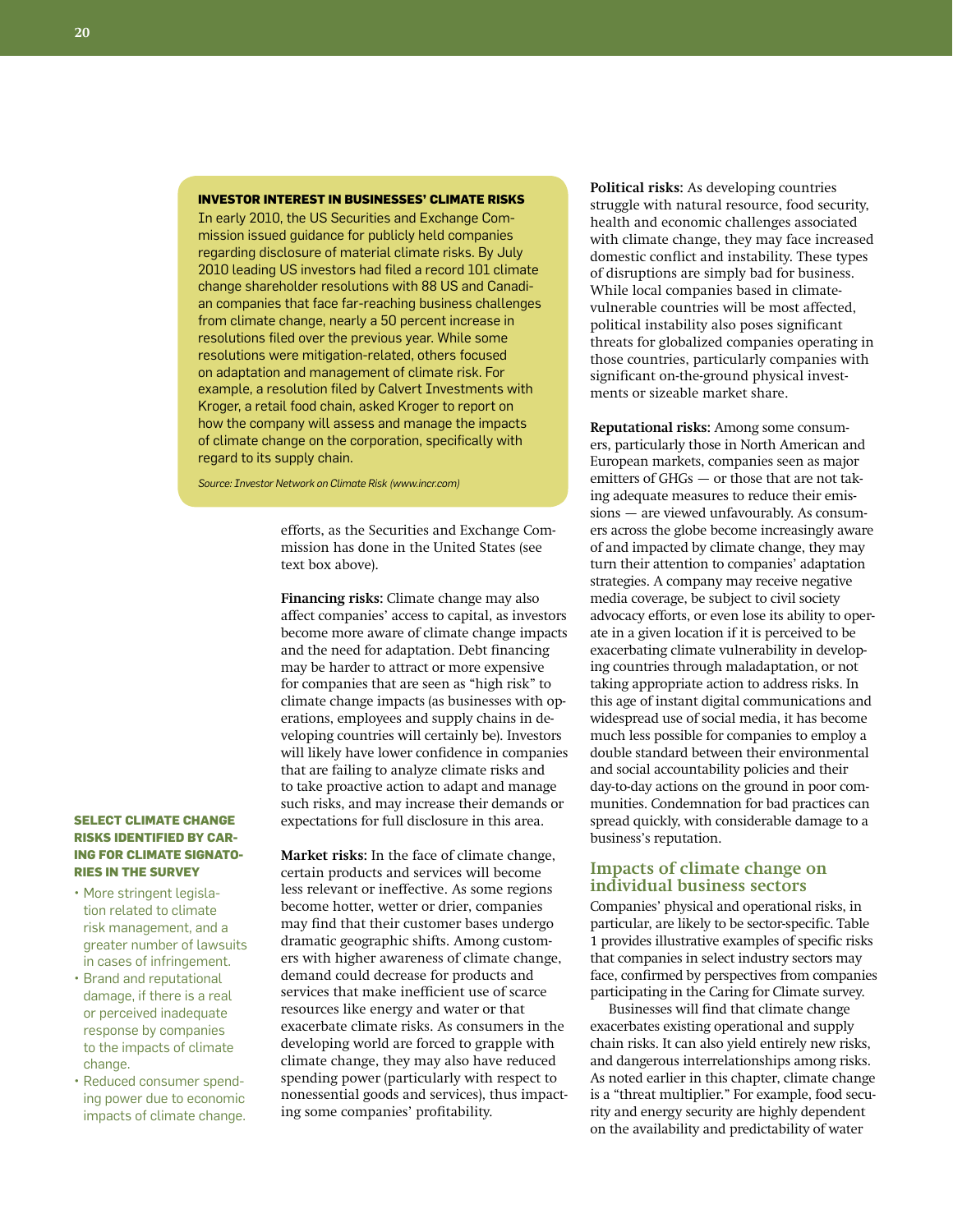resources. Water scarcity can lead to stress throughout the entire food and energy system, and can generate economic collapse and social unrest. These types of interconnected risks will be particularly difficult for businesses to assess and manage.

As a result of climate change, traditional ways that businesses approach risk need to change. Integrated challenges require integrated solutions. If businesses look at these risks holistically from a climate change adaptation perspective, they will be able to better identify trends and emerging risks

and develop a comprehensive strategy to address them. Using a climate change adaptation lens for risk analysis will enable businesses to draw on a broader range of international best practices, tapping into businesses, policy and civil society expertise worldwide to more effectively respond to these risks. Furthermore, if businesses design their adaptation strategies with the needs of vulnerable people in mind, they will see greater coherence between their own strategies and public sector approaches to adaptation and resilience-building.

#### **Table 1. Climate Change Risks by Business Sector**

| <b>Business</b><br>sector                        | <b>Illustrative risks</b>                                                                                                                                                                | <b>Concerns expressed in the survey by Caring for Climate</b><br>signatories in these business sectors                                                                                                                                                                                                                                                                                                                                                                                 |
|--------------------------------------------------|------------------------------------------------------------------------------------------------------------------------------------------------------------------------------------------|----------------------------------------------------------------------------------------------------------------------------------------------------------------------------------------------------------------------------------------------------------------------------------------------------------------------------------------------------------------------------------------------------------------------------------------------------------------------------------------|
| Agriculture,<br>food and<br>beverage             | Water scarcity; crop damage due to weather<br>extremes; increased exposure to new pests<br>and disease; transportation problems                                                          | • Water scarcity is our primary vulnerability.<br>• The impact of climate change on agricultural products is increasing.                                                                                                                                                                                                                                                                                                                                                               |
| <b>Energy and</b><br>utilities                   | Reputational risk; physical risk due to extreme<br>weather events; peak demand could outstrip<br>capacity; hot weather may reduce efficiency of<br>extraction                            | • Our climate change risk includes potential physical damage to personnel and<br>equipment, and potential disruption of the production activities of our offshore<br>installations.<br>· Significant climate changes (mainly in terms of temperature, but also wind and<br>water conditions) from one year to another can cause substantial variations in the<br>balance of supply and demand for electricity and gas.<br>• Water shortages can reduce hydroelectric power production. |
| <b>Manufacturing</b><br>and consumer<br>goods    | Higher prices of raw materials; higher energy<br>prices; unanticipated changes in customer<br>preferences; supply chain disruptions                                                      | • Dramatically rising energy prices will have a negative impact on the<br>operating costs of the company.<br>· Reduced availability, supply and quality of raw materials is a concern.<br>• We could face a production bottleneck due to a functional failure in our<br>supply chain.                                                                                                                                                                                                  |
| <b>Banking and</b><br>finance                    | Macroeconomic downturn hurts volume;<br>customer defaults in retail sector; uninsured<br>damage to project assets; exposure to indirect<br>risks through investment portfolio            | • Certain agricultural products might be affected by the intensification of<br>droughtsit is necessary to put climate impacts into monetary terms to "wake<br>up" the banking system.<br>• Climate change changes our risk profile for certain sectors that we lend to and<br>thus our lending "appetite" within those sectors.                                                                                                                                                        |
| <b>Construction</b><br>and building<br>materials | Changes in building codes and regulations;<br>reduced worker productivity due to heat;<br>disruptions in delivery of materials; disruptions<br>due to extreme weather events             | • Legal risks take on considerable significance in the context of adaptation.<br>Tougher legislation may give rise to a greater number of lawsuits due to cases<br>of infringement.<br>• Many of our plants are vulnerable because they are located in coastal areas<br>worldwide.                                                                                                                                                                                                     |
| <b>Health care and</b><br>pharmaceuti-<br>cals   | Changing disease vectors; increased water-<br>borne illness; higher health insurance costs                                                                                               | • Potential and actual drought situations present a risk for us.<br>• Water availability in several manufacturing regions is a concern.                                                                                                                                                                                                                                                                                                                                                |
| <b>Mining and</b><br>industrial met-<br>als      | Regulatory risk; vulnerable to energy and<br>water shortages due to intensity of use; rainfall<br>and flooding creates risk of overflow of storage<br>reservoirs containing contaminants | • Increasing regulatory pressure will impact the steel industry in terms of impacts<br>on the process, location of facilities and availability of raw materials.<br>• Our main concerns are energy security (because much of our power comes from<br>large hydroelectric plants via national power companies) and water security.                                                                                                                                                      |
| <b>Insurance</b>                                 | Increased volume of claims; historical loss<br>information less reliable; risk modelling and<br>product pricing more complex; some risks may<br>be uninsurable                           | • We conducted research on the expected impacts of climate change on insurance<br>portfolios with regards to northern European winter storms.<br>• We are seeing changing weather patterns and an increase in insured losses in<br>some geographical areas.                                                                                                                                                                                                                            |

Note: Illustrative risks have been drawn from a table found in Nitkin et al. that compiles existing literature on projected business risks, by sector. Nitkin et al., 2009. A Systematic Review of the *Literature on Business Adaptation to Climate Change: Case studies and tools (3 of 4).*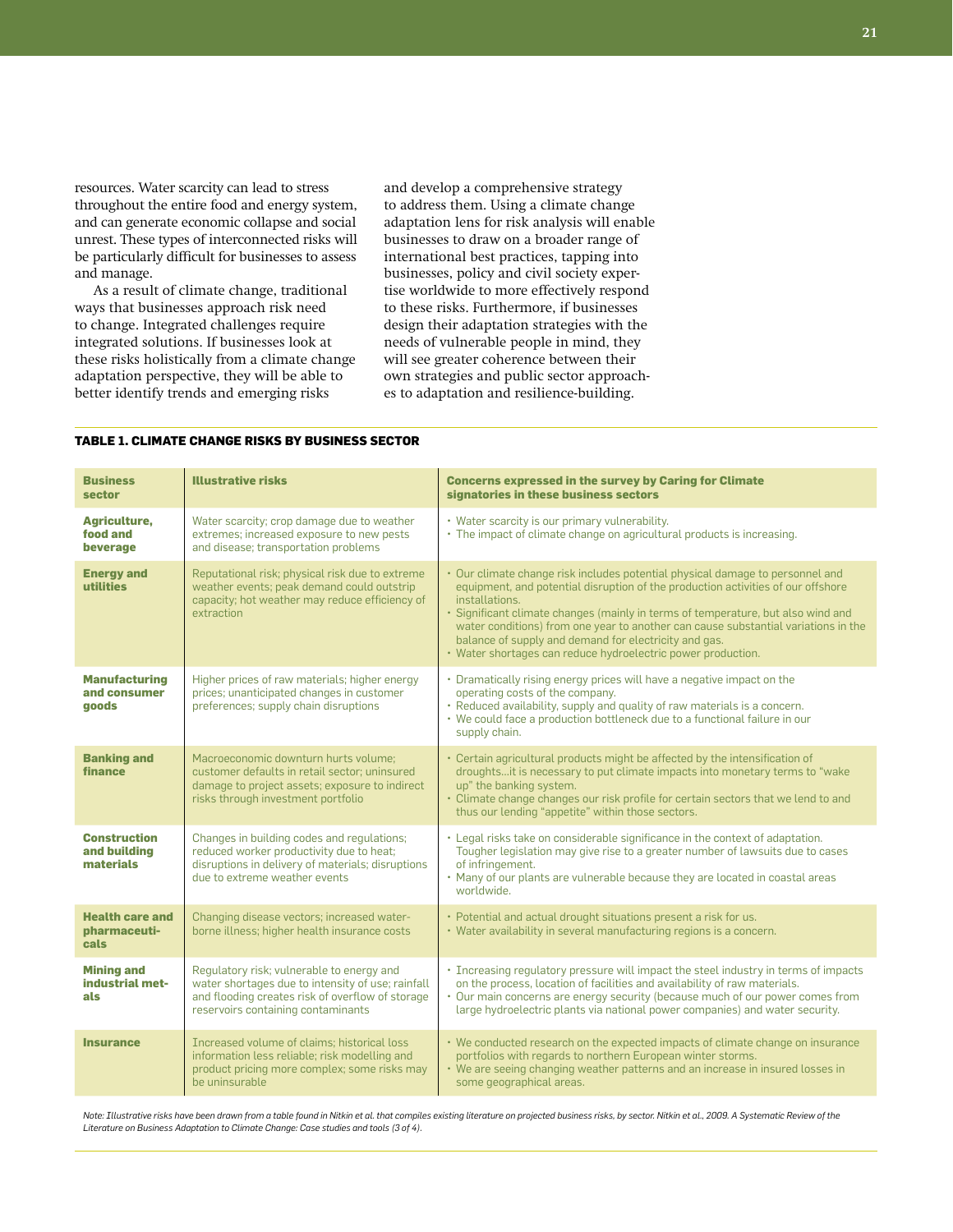## **Adaptation Solutions that Promote Sustainable Development and Build Resilience**

As companies ramp up and refine their analysis of what climate change means for them in real and practical terms, they should seek to identify "win-win" opportunities to adapt in ways that simultaneously contribute to efforts identified by communities that will be hardest hit and most affected by climate change. The key is to find the nexus of shared interest where business incentives align with the adaptation needs of vulnerable populations in developing countries. This nexus shown in Figure  $3$   $-$  bears exciting potential to advance sustainable development goals and stimulate economic growth, thus hastening the transition to a green economy.

#### **The business case for action**

There is a strong business case for companies to identify and implement climate change adaptation measures that simultaneously address the needs of vulnerable communities in developing countries and their own bottom lines.57 Sustainable development-focused adaptation can help companies:

companies rely on suppliers or have on-theground operations in developing countries and emerging economies. By analyzing climate risks throughout the value chain and mitigating risks through concrete changes in such areas as production processes, improved management of ecosystem services, infrastructure and asset siting, supply chain communications and management, community outreach, and employee education and benefits, companies can better manage their liabilities and avoid significant costs and disruptions, while simultaneously reducing risks faced by vulnerable populations within the value chain. Businesses' profitability depends on strong, resilient suppliers, employees and surrounding communities. It is important to note that if done well, these changes can create short-term value for businesses and their stakeholders, regardless of whether or when anticipated climate impacts happen. **Expand market share and create wealth** 

**Avoid costs, manage liabilities and build resilience to climate change impacts:** In today's globally integrated economy, many

**in communities:** Effective adaptation to climate change will require the development and deployment of a wide range of new and innovative products, strategies and services to help vulnerable people in developing countries manage climate risks and impacts. Many of these are also part of a green economy. Climate change presents an opportunity for companies to diversify and expand their market share while simultaneously addressing the consequences of climate change. As global companies invest in new adaptation markets in the developing world, it will be essential for them to partner with local companies and communities to ensure that technologies are appropriate and affordable, and that market expansion is accompanied by important knowledge and skill transfer. New markets can also be tapped by small-scale local entrepreneurs who are grounded in the needs of their communities and, through credit and other public incentives, can seize new opportunities to expand their businesses.



Companies' critical climate change adaptation interests

**Strategic opportunities to promote sustainable development through adaptation**

Vulnerable communities' critical climate change adaptation interests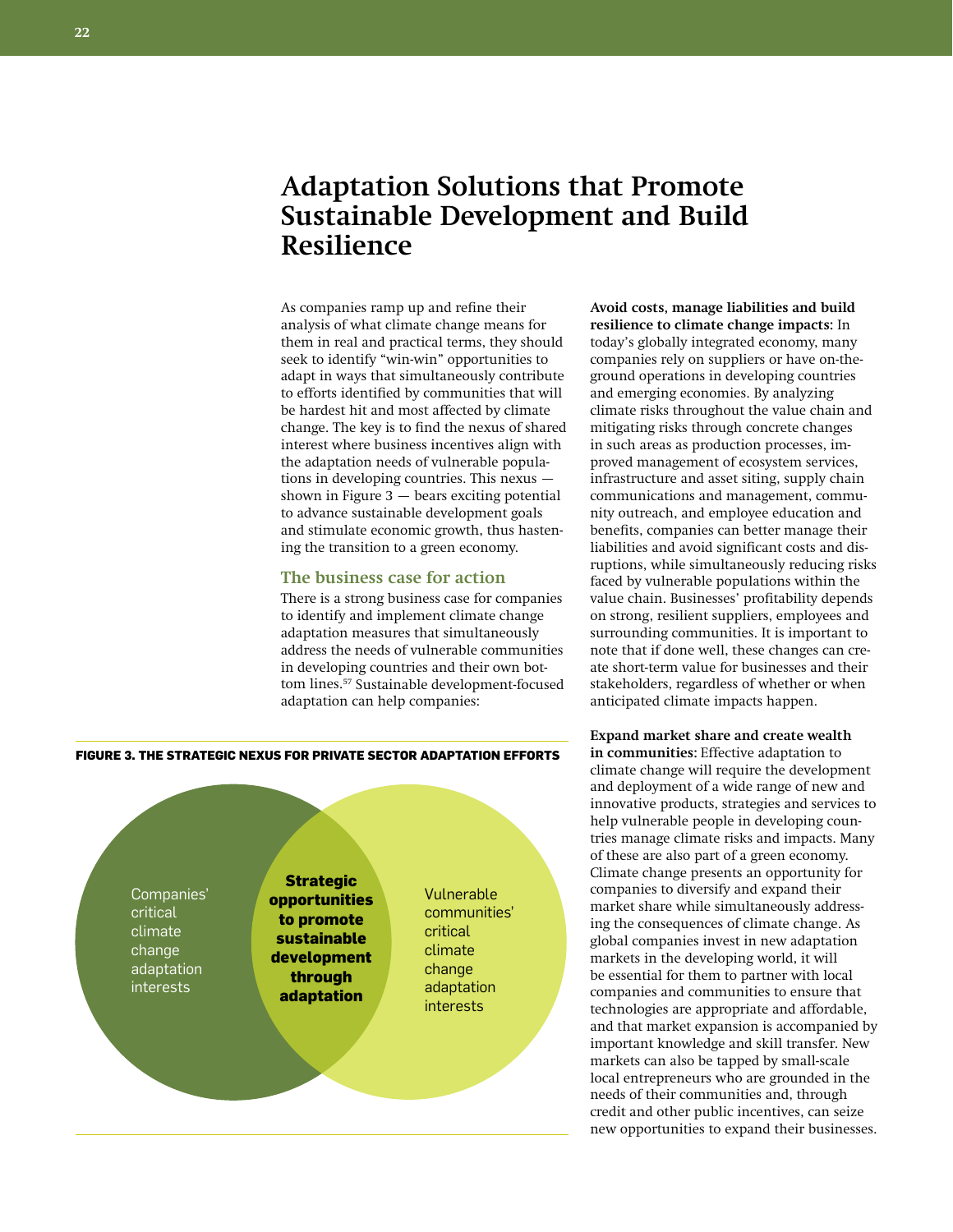**Access new financing streams:** Under international climate change agreements, there will be increased public funding available for adaptation efforts in vulnerable communities in developing countries, and governments will look for corporate partners who can deliver the requisite goods and services. Not only does an effective response to climate change require financing for development of low-carbon technologies, it may also result in research and development funding for products and services that address critical adaptation needs. Local and global companies that take early action to develop expertise in climate change adaptation and green economy solutions will have a competitive edge in these contracting opportunities with government partners.

**Build corporate reputation and exercise good corporate citizenship:** Many companies have a long-standing commitment and track record in the areas of environmental sustainability and corporate social responsibility (CSR). Climate change adaptation needs provide companies with an opportunity to solidify the linkages between their business activities and CSR strategies in developing countries and to add urgency to existing efforts. Productive engagement with vulnerable communities on climate change adaptation and resilience-building and ensuring that business activities do not exacerbate climate vulnerability can be viewed as new components of the evolving definitions of good corporate citizenship and social and environmental accountability. Proactive, purposeful, well-documented, well-publicized adaptation measures may provide reputational benefits among key stakeholders — including customers, investors and potential employees across the globe — similar to the benefits currently associated with companies' reduction of GHG emissions.

#### **Strategic opportunities for private sector investment in adaptation**

The most promising opportunities for companies to complement public sector initiatives and investments in climate change adaptation lie in two key areas:

**Building resilience within company operations and the value chain:** Companies can conduct a comprehensive assessment of the climate risks they face, including risks faced

by their suppliers, employees and assets located in vulnerable regions, as well as the risks faced by communities in the areas in which they operate. They can then develop a range of measures to address climate risks and increase long-term climate resilience. Actions will be sector- and company-specific, but could include using more resource-efficient production techniques, conserving natural resources upon which they and communities depend, sourcing from local businesses to strengthen the economic base, and building capacity throughout their value chain to manage climate risk.

**Developing and deploying new products and services:** Successful adaptation to climate change will require improvements in water and energy management, new strategies for flood control, improved farming techniques and better early-warning systems for disasters. If companies factor climate risks into their market analysis, they can become part of what Oxfam is calling "the new adaptation marketplace"58 by identifying, developing and deploying new products and services that will help weather the impacts of climate change. It will be important for companies to consult with affected communities and build new products and services from the bottom up to ensure that they meet priority adaptation needs.

Chapter 2 of this report, the case study provided in this chapter and in Chapter 2, and Annex B provide additional insights on what it means for companies to invest in these areas. There are a few existing examples and models of private sector investments in adaptation, but investments must increase exponentially to address future adaptation needs at scale. Companies' efforts in these two areas will require active and sustained engagement with national, regional and local stakeholders in vulnerable countries, particularly in Small Island Developing States and Least Developed Countries, to provide resources that people most affected by climate change want and need. Working with vulnerable communities to build their resilience and help them adapt to the consequences of climate change can enable them to become more economically, socially and politically resilient in the broadest sense, with positive benefits for the local and the global economy.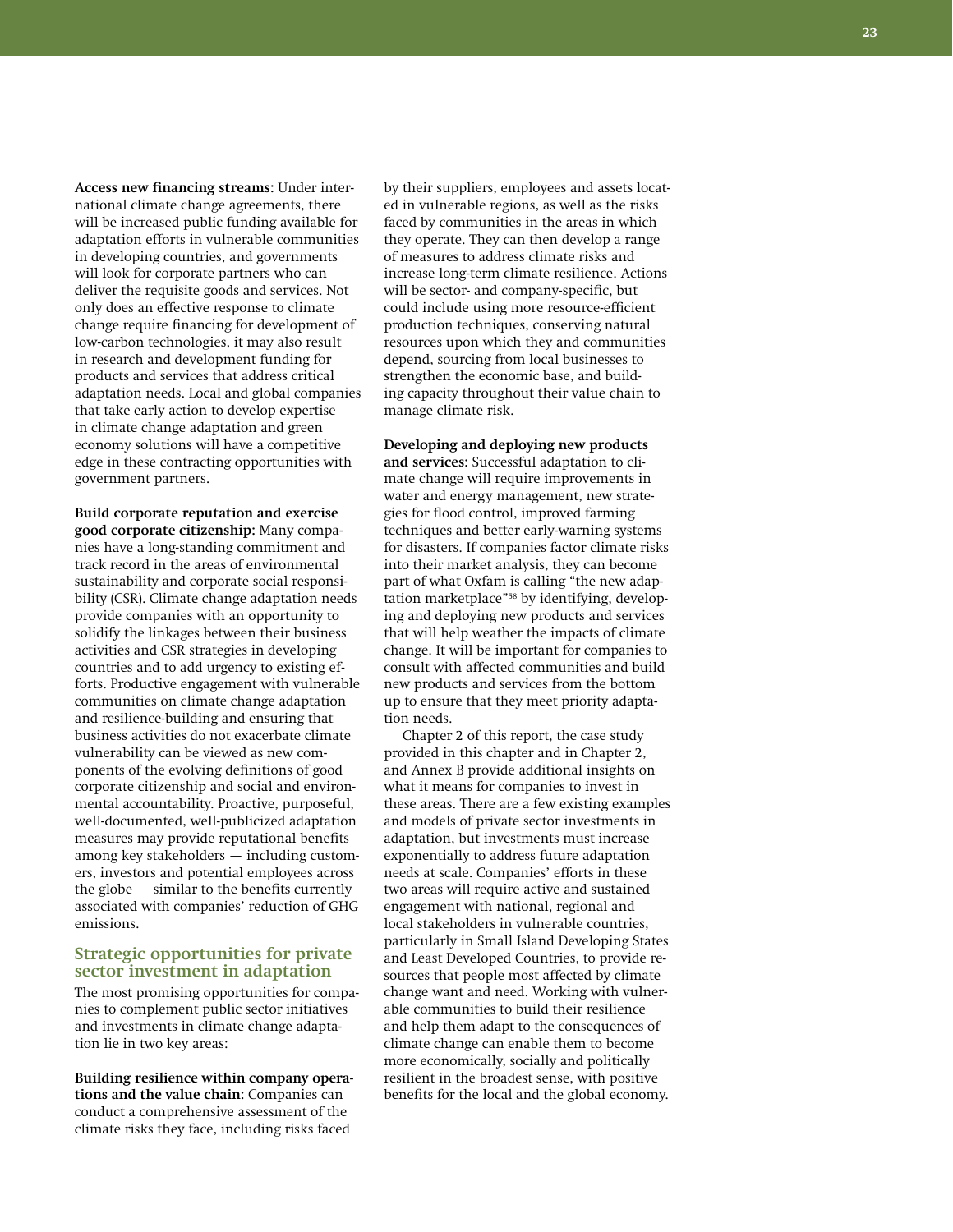#### **Company Case Study: Swiss Re**

Swiss Re, one of the largest reinsurance companies in the world, has worked for 20 years to promote better understanding and management of climate risk. The company has pioneered the development and deployment of tailored insurance products, including weather risk insurance, to protect the rural poor in developing countries. A pioneering effort in India in 2004 reached more than 350,000 smallholders. In 2008, partnering with the World Bank and the government of Malawi, Swiss Re developed a derivative product to help protect Malawi against drought-related shortfalls in maize production. Swiss Re is currently collaborating with Oxfam, the Ethiopian government, a local non-governmental organization, and other partners through the Horn of Africa Risk Transfer for Adaptation (HARITA) project, which provides weather index insurance for smallholder rain-fed farmers in Ethiopia.

Around 85 percent of all Ethiopians depend on agriculture for their livelihoods, and they are some of the poorest farmers in the world. Their harvests and incomes are already threatened by drought, which will be exacerbated by climate change. To address this problem, Swiss Re and its partners developed a risk management package that enables farmers participating in a government social safety net scheme to pay for weather risk insurance premiums by contributing their own labour to community projects that reduce risk, including irrigation, soil improvement and composting. In the event of a seasonal drought, insurance payouts triggered automatically by low rainfall enable HARITA farmers to afford the seeds and inputs necessary to plant in the following season, without having to sell off productive assets to survive. Since the launch of the project in 2008, participation in the insurance scheme has rapidly increased, from an initial 200 households in the first year to 1,300 households in 2010. Many of these rural households are led by women.

In Ethiopia, Swiss Re has pursued an opportunity to create business value in the long term while assisting those most vulnerable to climate change. Only about 0.4 percent of Ethiopia's population of around 90 million has insurance, so the HARITA project also serves as an important step toward developing Ethiopia's nascent insurance market. The goal for 2010/11 is to provide insurance for up to 13,000 households.

## **Looking Ahead**

Climate change is a challenge of tremendous complexity due to its scale, scope and urgency. There are robust linkages between climate change and sustainable development; thus climate change can serve as a powerful catalyst for transforming the way we pursue economic growth and poverty alleviation. Effective climate change mitigation and adaptation requires an unprecedented marshalling of global commitment, resources, innovation and expertise. While public investment and policies are fundamental to successfully tackling climate change adaptation in vulnerable communities, the private sector is a pivotal complementary player in this process. Climate change adaptation presents considerable risks and exciting opportunities for the private sector. Companies that rigorously assess these risks and opportunities and implement creative solutions that build

long-term resilience will create business value while bolstering people's efforts to adapt. Those that practice maladaptation, or otherwise undermine the efforts of vulnerable communities to adapt, may face increasing reputational and brand risks.

The chapters that follow offer options for companies and governments that will galvanize private sector adaptation investments at the critical nexus of companies' needs and communities' needs. These investments can serve as a crucial complement to public sector efforts. This must be a purposeful process: It will not happen by chance. If governments, companies, civil society and communities work together, we can transform climate risks and impacts rather than allowing them to transform us.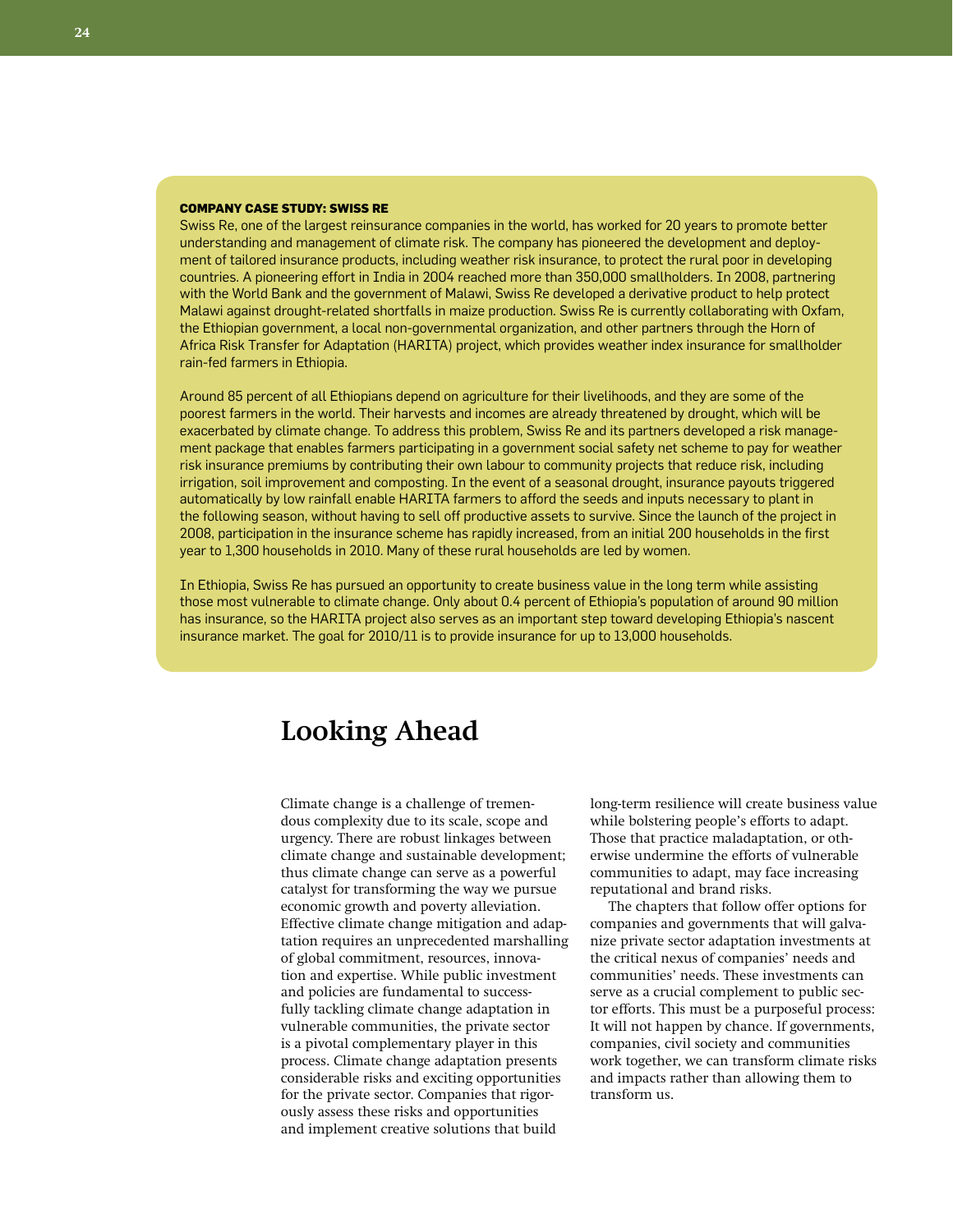## **2.Doing Business in Our Changing Climate: Measures for PRACTICAL Business Action**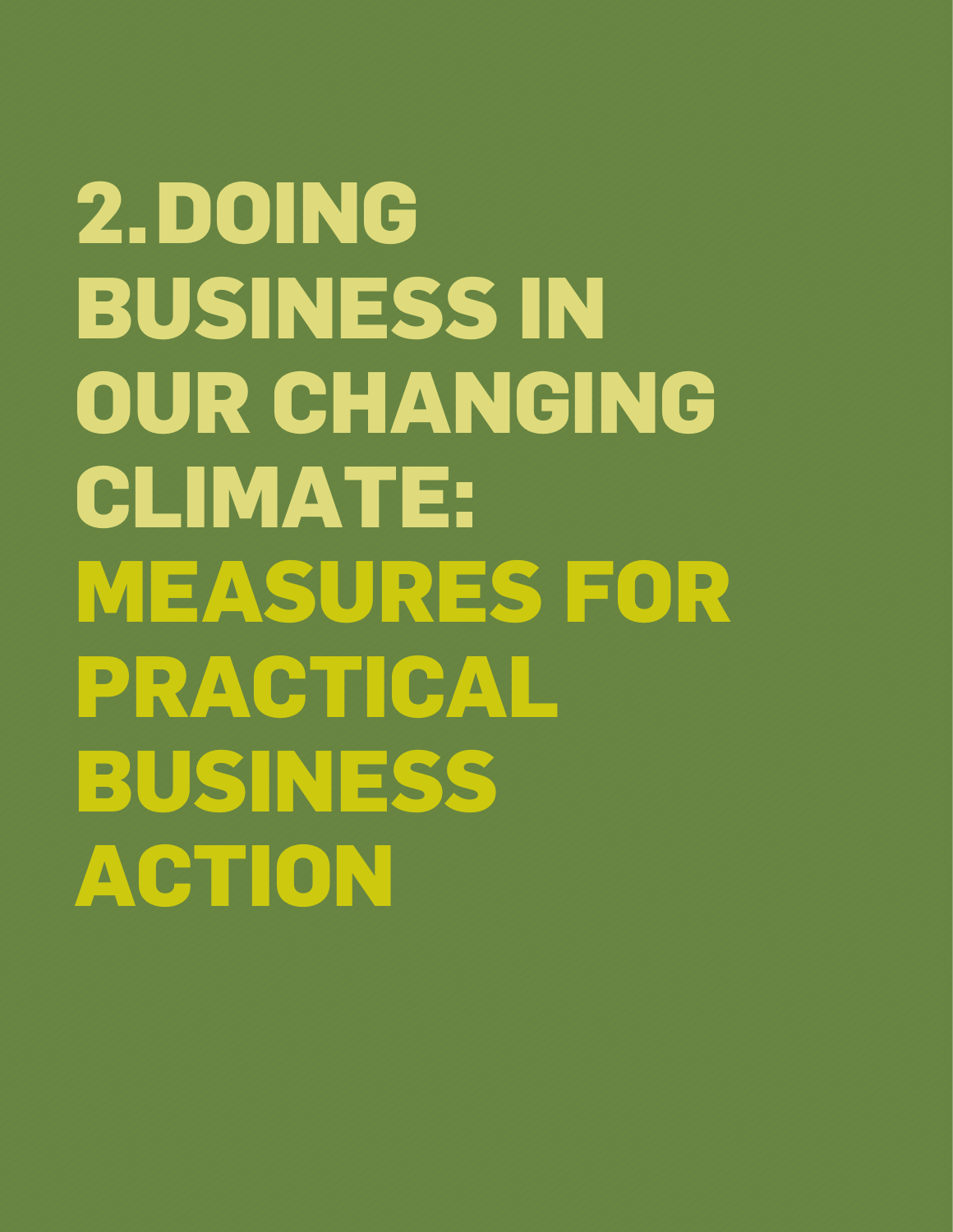## **Introduction**

The new uncertainties and market volatility resulting from climate change will affect how companies do business. Companies with strategies for reducing their GHG emissions still must adapt to current and projected disruptions in the climate system for the coming decades.59 The communities in which companies operate and sell their goods and services are facing these challenges today as our changing climate complicates economic development and exacerbates societal stresses. Many companies' long-term growth trajectories are linked to growing markets in developing and emerging countries that are among the most vulnerable to climate change impacts. Proactive companies will complement public sector-led adaptation efforts. By managing new risks and seizing new opportunities, they will help communities adapt to

a warmer world, and in so doing protect and promote their own competitive advantage in a thriving green economy that is low-carbon, resource-efficient and socially inclusive.

Companies need internal champions who can advance, guide, implement and communicate effective climate change adaptation strategies. To that end, this chapter presents a review of recent literature to set the context for private sector strategies that address climate change and development challenges. It also provides a summary of key insights from the survey of Caring for Climate signatories. It then presents a set of priorities and practical recommendations for how internal champions within companies can advance comprehensive plans to position themselves for long-term success in a changing climate.

| <b>Determine what climate</b><br>adaptation means for your<br>company: | • Connect climate "adaptation" and "resilience" to your<br>company and corporate culture, building on existing<br>mitigation initiatives<br>. Integrate climate adaptation into core strategic business<br>planning processes |
|------------------------------------------------------------------------|-------------------------------------------------------------------------------------------------------------------------------------------------------------------------------------------------------------------------------|
| <b>Identify critical climate risks,</b><br>find opportunities:         | • Align business objectives with adaptation priorities<br>• Build portfolio of climate-resilient goods and services                                                                                                           |
| <b>Develop partnerships with</b><br>shared value:                      | • Build mutually beneficial strategies with local communities,<br>suppliers, investors and other stakeholders, build<br>communication channels<br>• Partner with internal and external decision-makers                        |

#### **This chapter provides insights from Caring for Climate companies and ideas for how to:**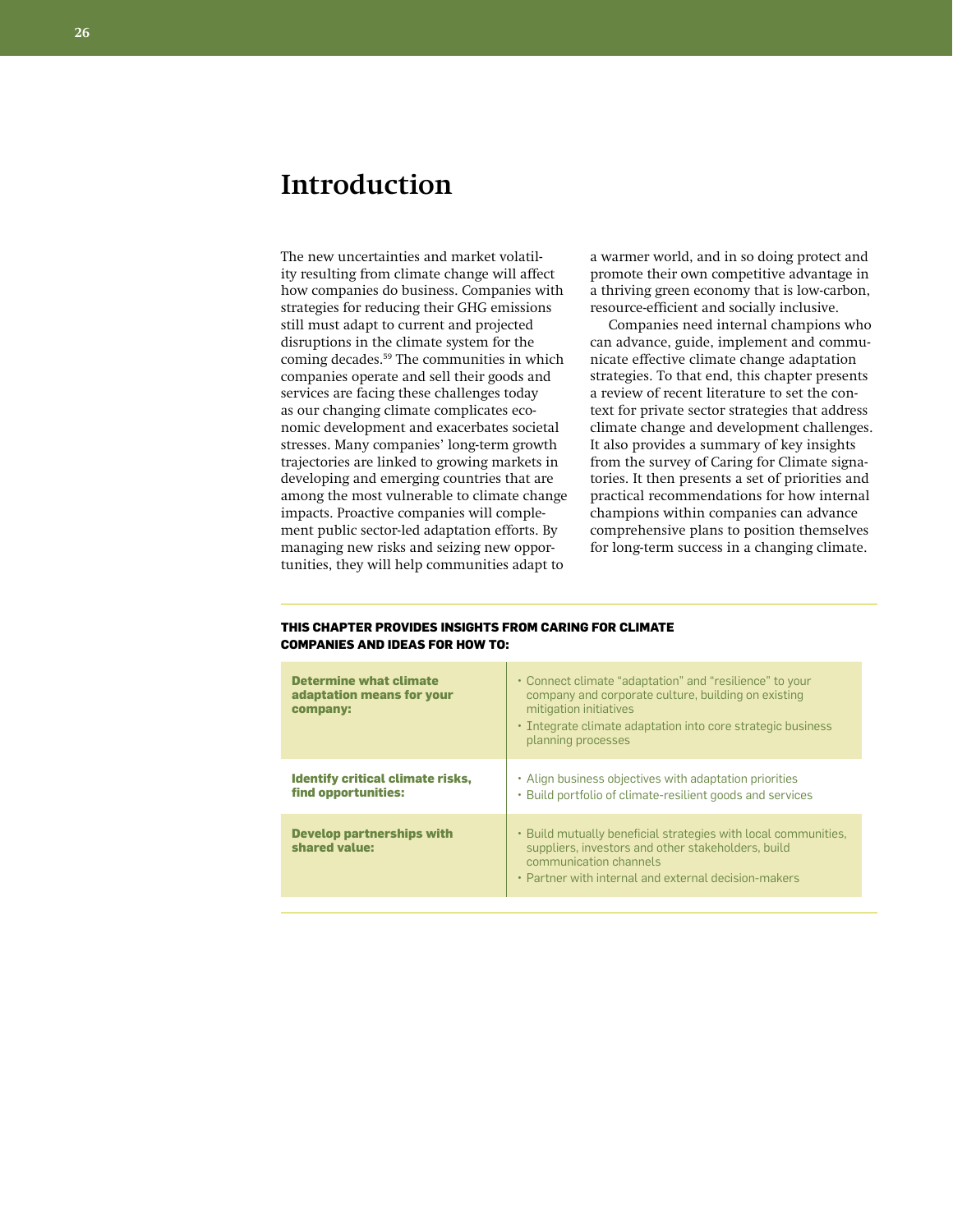## **Private Sector Strategies for Adaptation: Experience to Date**

Private sector knowledge, resources and innovation — essential to meeting climate change challenges for development — have largely focused on reducing GHG emissions (see text box) despite a growing acknowledgement of the importance of adapting to climate change impacts.60 Many businesses are already confronting the costs of impacts like water scarcity, flooding and extreme weather events,<sup>61</sup> yet strategic responses are lacking,<sup>62</sup> with many appearing to take a "wait-and-see" approach to adaptation, and "adapters being the exception rather than the rule".63 Even for companies for which there is a strong, immediate business case for taking action, implementation of climate adaptation strategies is not common practice.<sup>64</sup>

The current lack of focus on adaptation is especially significant given that most companies acknowledge that they are facing some level of exposure to climate change, whether it relates to physical impacts (such as constraints on resources or disruptions to the supply chain) or other impacts like financial uncertainty or fuel-price shocks.<sup>65</sup> Some companies' vulnerability may be more imminent than they anticipate, and the choice will not be whether to respond, but rather when to do so, and in what manner.<sup>66</sup>

To date, the primary example of private sector engagement in adaptation is the insurance industry. The sector as a whole has recognized the need for action on adaptation, and for good reason: An Allianz report estimates that from 2010-2019 the insurance industry's average worldwide losses associated with climate change could total \$41 billion a year.67 (See Munich Re case study in Chapter 3 for an example of an insurance company's adaptation strategy.) However, even insurance industry responses have been primarily limited to European-based companies.<sup>68</sup>

Although some leaders in other sectors are taking action, corporate action in aggregate is not proportional to the scale of the problem,<sup>69</sup> nor to the scope of the risks and opportunities involved.70 Companies, for example, may be ignoring indirect risks to their supply chain or risks related to the vulnerabilities of local communities.

On the opportunities side, companies may not have the insights or tools they need to assess demand for new and existing products and services that will arise as a result of climate change. A business's competitiveness will be determined by its ability to adapt to climate change as companies identify new

#### **Building Climate Capacity: Ten Years of Progress on GHG Management**

Global business leaders, many of whom 10 years ago were disengaged from climate change issues, have made significant efforts to assess and reduce their GHG emissions. Companies have taken proactive steps to measure, manage and report their emissions to meet commitments to environmental sustainability, as well as in anticipation of more stringent emissions regulations and in response to growing stakeholder expectations.

In 2001, WRI and the World Business Council for Sustainable Development published the first edition of a corporate GHG accounting and reporting standard — the result of a stakeholder process to establish common standards and protocols for measuring and reporting GHG emissions. In 2003, the Carbon Disclosure Project (CDP) began surveying companies, asking them to self-report on progress they have made in GHG management and emissions reductions. Initially, about half of the world's 500 largest companies responded to the survey. By 2010, an impressive 82 percent of Global 500 companies reported to CDP. CDP subsequently identified 48 Global 500 companies as "Carbon Performance Leaders," and many are now taking advantage of new business opportunities driven by demand for low-carbon technologies. The CDP survey and reporting platform has expanded in recent years to collect information on supply chain emissions, companies in emerging economies, and water resource risks.

*(Source: PricewaterhouseCoopers, 2010. Carbon Disclosure Project 2010, Global 500 Report.)*

It is essential that a comparable level of progress and ingenuity for corporate adaptation measures be achieved within the next several years. General experiences building comprehensive mitigation strategies may allow companies to make even faster progress as they begin to develop adaptation strategies for climate change impacts.

#### *Notes:*

*The CDP Carbon Performance Leadership Index (CPLI) includes all the companies in the Global 500 that made their CDP responses public and achieved a Carbon Performance Score in Band A. Companies in this band excel for overall performance — relative to those in other bands — indicating both higher degrees of maturity in their climate change initiatives and achievement of their objectives.*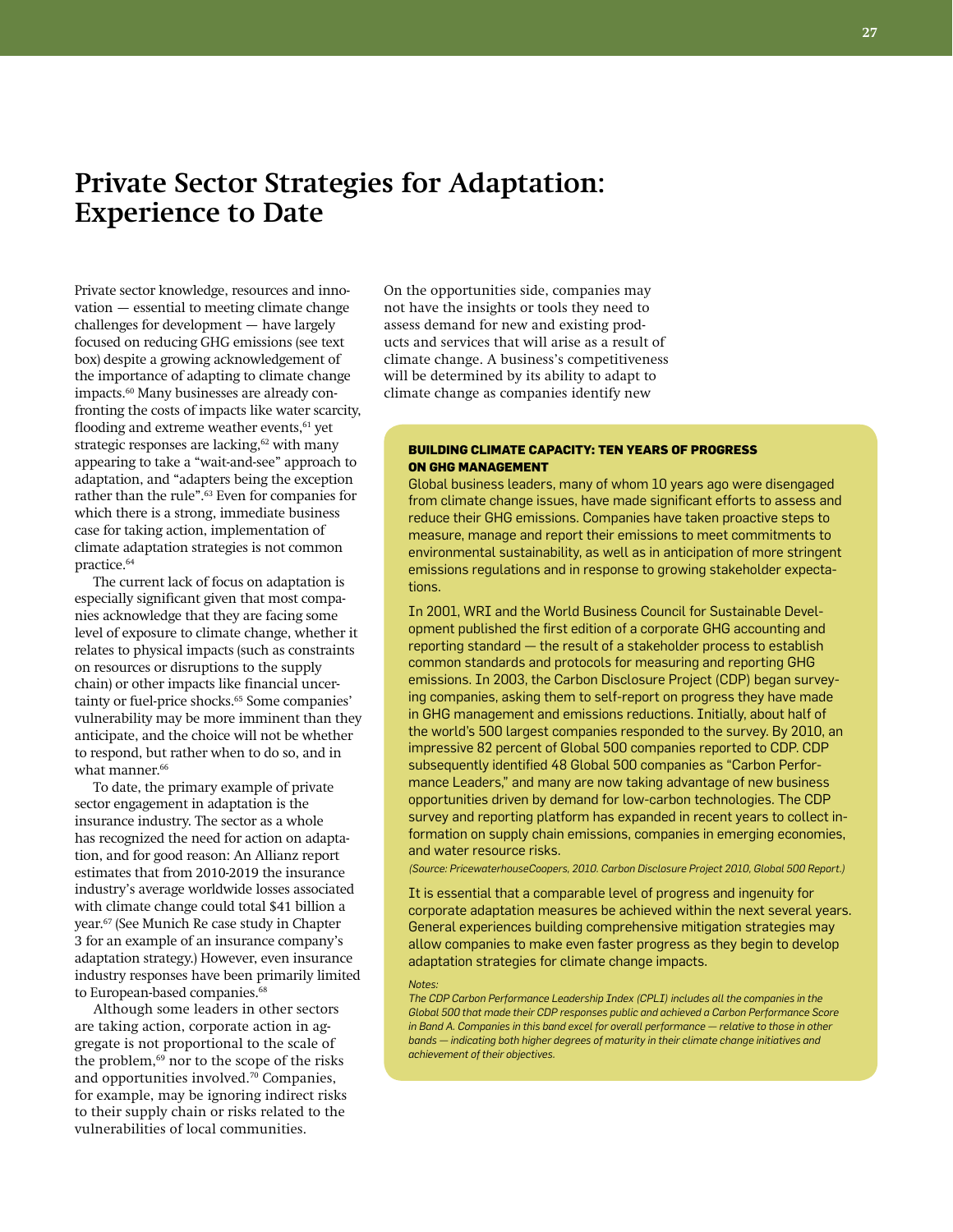market risks and opportunities, navigate changing regulatory landscapes, and face increasingly significant costs.71c

#### **Building resilience within operations and the supply chain**

Companies will need to assess how vulnerability to climate change impacts their own operations, and to develop different types of adaptation strategies for different types of risks accordingly — whether they represent an extension of existing conditions (for example, more extreme drought in drought-prone areas) or brand-new threats (for example, flooding due to rising sea levels). A high level of uncertainty regarding climate impacts and time frames can make the business case for action difficult to justify to internal and external stakeholders, such as employees, investors and consumers.72 Companies face difficulties dealing with information about large-scale, longerterm trends and incorporating this information into shorter-term financial planning models. This highlights a need for site-specific, busi-

#### **Figure 4. Climate Adaptation and Corporate Strategy: Cost or Opportunity?**



*Proactive companies can develop strategies to address climate change risks in their operations and supply chains, as well as strategies to capture new market opportunities and engage customers and communities to meet needs amid changing climate conditions.*

ness sector-specific information about climate impacts.73 Companies that are taking action typically focus on resource constraints already being felt — for example, water scarcity — and are thinking about the implications for operations and supply chains.<sup>74</sup>

Uncertainty about long-term climate change impacts need not prevent companies from taking action. Many actions that companies can take based on their climate change planning process — improved natural resource management, for example — will benefit the company and climate-vulnerable communities and ecosystems regardless of climate impacts.<sup>75</sup> In the field of climate change, such mutually beneficial actions are often called "low-regret"<sup>76</sup> adaptation measures.

To build adaptive capacity and resilience, companies can ensure that new buildings, or assets and infrastructure installations, do not contribute to climate vulnerability in the surrounding area. They can support research on climate impacts and disseminate information and tools to help members of their supply chain — particularly the small-scale producers — manage risk. They can facilitate supply chain members' access to information, equipment and technology that helps them withstand climate shocks. If companies create shared value<sup>77</sup> by sourcing from small and medium-sized enterprises, thus creating local jobs, the community will have a stronger overall economic base and be more resilient to crises.

## **Developing new markets and deploy- ing new products and services**

Numerous reports have highlighted the potential for "green-collar" jobs — jobs that seek to reduce harmful GHG pollution, such as those in the clean energy and building industries. Much less attention has been given to jobs that also build resilience to the existing and inevitable impacts of climate change. By developing new products and services that address these pressing adaptation needs, the private sector can create business value while helping communities to adapt. Building preparedness for climate change through investments in adaptation can incentivize new and expanded economic activity, supporting both new and existing green jobs in key sectors. Fostering economic growth in a manner that simultaneously creates value for communities through meeting needs for goods and services is central to creating a resilient green economy.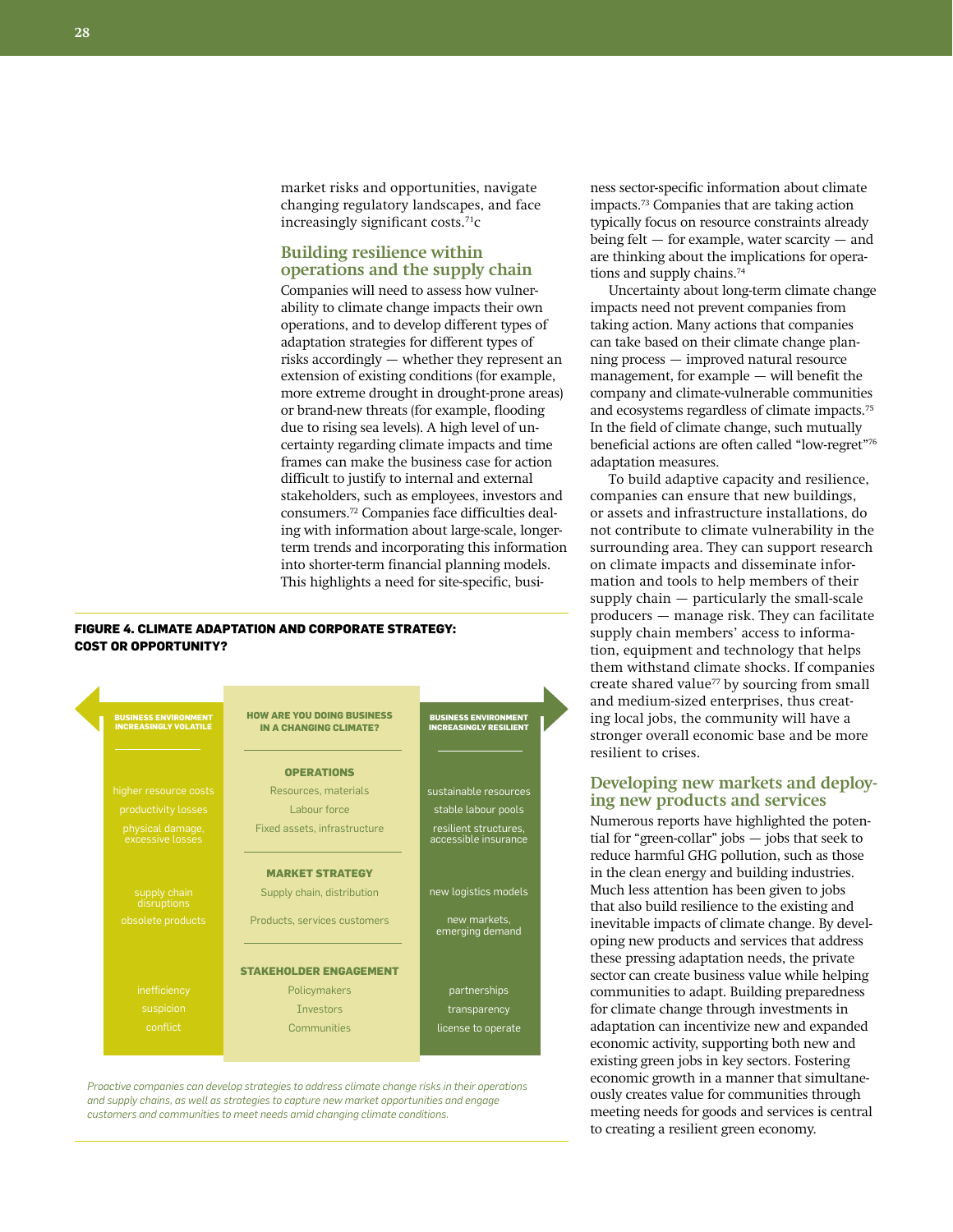An analysis conducted for Oxfam using United States Bureau of Labor Statistics industry data identified approximately 2 million jobs in the US alone across seven economic sectors that contribute to building climate resilience in the US and abroad,78 including in developing countries. These sectors are: agriculture, climate change information and consulting, coastal and natural resource management, disaster preparedness and response, insurance, water management, and health.79 If private and public sector actors around the world commit to taking action on climate change adaptation, rapid growth in these sectors is likely.

There are a growing number of real-world cases of companies expanding their businesses and creating jobs — at various skill levels and in diverse sectors — while partnering with vulnerable communities to build their resilience. Examples of affordable, adaptationrelevant technologies and services that are being developed and deployed include mobile water treatment plants and water filtration kiosks; drip (or precision) irrigation systems; text message-based flood warning systems; and weather-indexed insurance for crops.<sup>80</sup>

#### **Engaging communities, consumers and other stakeholders to build competitiveness and resilience**

As companies begin to take action to increase their climate resilience, it is crucial to do so in a manner that takes into account their interdependence with the communities in which they operate. A thriving business requires "a stable and productive workforce, reliable infrastructure for energy delivery, and adequate networks for the transport of goods and raw materials to market. Healthy and functioning communities near business operations and suppliers are critical to the well-being of employees and, by association, the ability of facilities and supply chains to operate. It is imperative therefore that surrounding communities also be able to withstand severe weather events and recover quickly in their aftermath, as well as adapt to physical effects and long-term impacts such as sea-level rise."81 New strategic models will be needed to address resource constraints, or regional instability,<sup>82</sup> in a world where finding multiple suppliers for certain commodities is increasingly difficult, and where relocating proves more costly and controversial. Otherwise businesses face many additional

#### **Avoiding "Maladaptation" Risks**

Failing to take community needs into account can unintentionally cause "maladaptation," as noted in the first chapter of this report. This introduces reputational risks for a company.

*(Source: United Kingdom Department for International Development, 2010. The Private Sector in Adaptation: The Case for Action.)*

For example, if a company depends on water availability and takes a reactive approach to adaptation, it will try to procure future water rights in water-scarce regions where it has water dependent operations. This would be detrimental to the communities in those localities, and could result in sociopolitical tension and damage the company's brand, even if it is not the major user of water. If, on the other hand, the same company planned for climate change adaptation strategically, it could invest now in more cost-effective, integrated water management — in conjunction with the community  $-$  in advance of climate change impacts, and thus increase the chances for the long-term vitality of the community and the company's installations.

vulnerabilities, including potential resource conflicts, reputational damage and loss of their social licence to operate, decreased health quality and productivity of workers, and disruptions to operations and supply chains (due to climatic and societal factors).<sup>83</sup>

From a practical standpoint, companies can protect their operations and markets (especially in regions vulnerable to climate impacts) by encouraging adaptation efforts and increasing climate resilience in communities in which they operate, and from which they hire staff, source supplies and sell goods and services.<sup>84</sup> Both risk management and business development should incorporate the adaptation needs of local communities.85 Strategic climate change adaptation investments can increase a company's and a community's capacity to respond to climate change obstacles and opportunities.<sup>86</sup> Companies can partner with local communities to conserve natural resources on which they both depend. They can also work with local governments, civil society and citizens to design climate-resilient development and infrastructure plans and to prepare for emergencies. Proactive, positive relationships with the full range of local private and public sector actors — including entrepreneurs, civil society groups, citizens and local government officials — form a strong foundation for effective corporate engagement on climate change adaptation.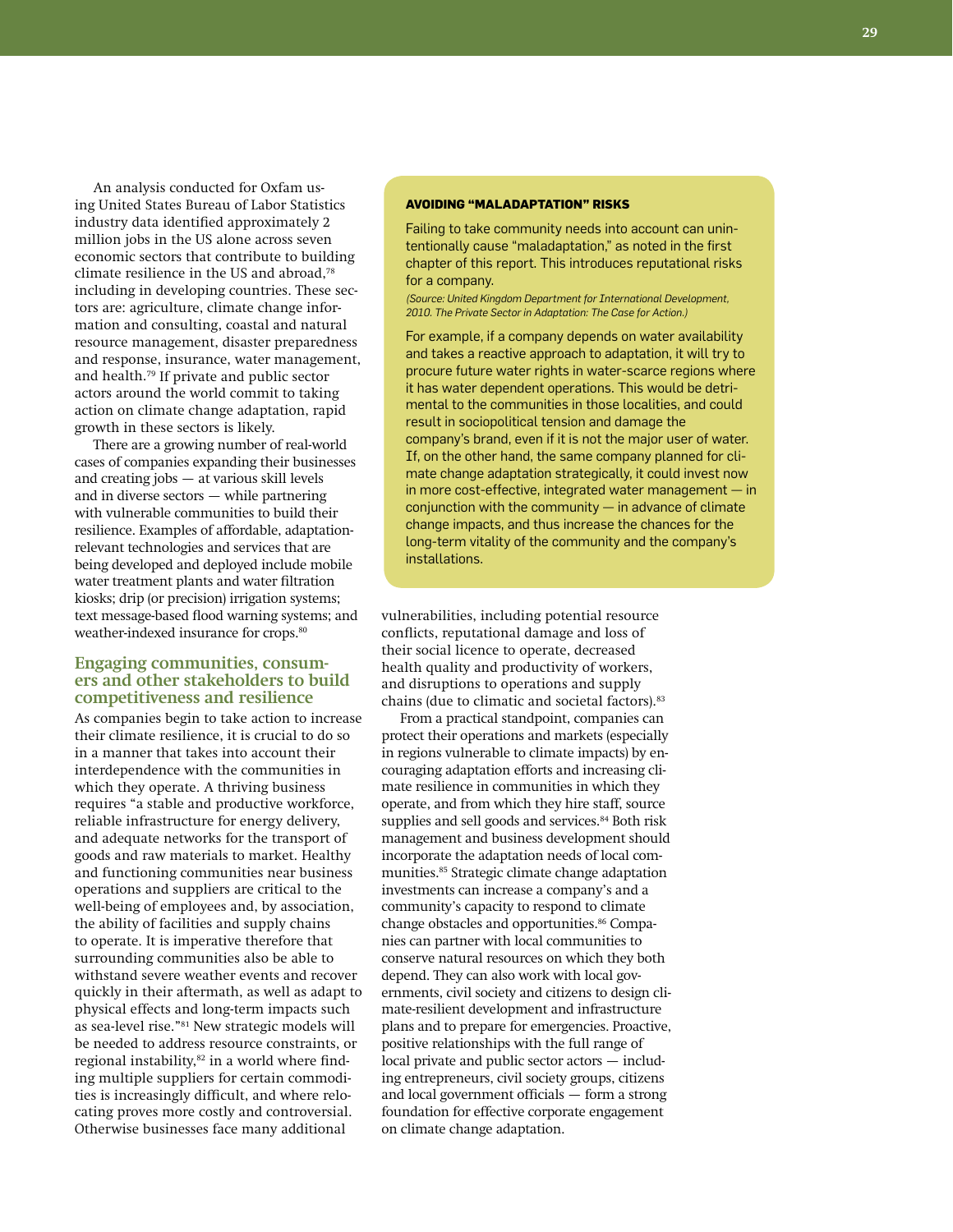## **Insights from Caring for Climate Companies**

**" The most difficult quantitative assessments are related to agriculture, particularly on smallholder farms, and particularly in developing economies. Ironically, this poses the greatest opportunity for our business, for climate mitigation, and for helping the communities we serve adapt."** 

*— Caring for Climate corporate signatory from the consumer-goods sector*

Experiences among Caring for Climate corporate signatories offer several useful insights, but perhaps the most important one is that though many companies have well-established strategies for reducing greenhouse gas emissions, relatively few have comprehensively tackled the challenge of adapting to changing climate conditions. Best practices are still emerging, and examples from the Caring for Climate companies are described in this chapter (and in Annex B).

Companies can focus on several aspects of adaptation, including: building internal awareness about climate adaptation and how it differs from mitigation; incorporating climate impact exposure into existing risk management systems; building business value by providing climate-resilient goods and services; and finding mutual benefit in helping communities, customers and suppliers adapt to the impacts of climate change.

The following discussion highlights challenges companies are encountering, as well as examples of emerging best practices.

### **Survey Insight No. 1: There is a strong need to understand "adapta- tion" in the corporate context.**

There is not yet widespread understanding among Caring for Climate companies of what climate adaptation is and what it means for them, their suppliers or the markets they serve. Many companies do recognize certain climate risks — particularly related to energy and water — but other risks and opportunities have yet to be fully explored and interpreted in business terms. Those companies that have built adaptation strategies often develop them in parallel to mitigation options, understanding that some opportunities can have dual benefits.

Although uncertainty does not justify inaction,<sup>87</sup> the uncertainties about the magnitude and potential timescale of climate change impacts make it difficult for many companies to effectively tackle adaptation on their own. For example, most businesses plan in the relative short-term, whereas some climate change impacts are expected to occur over long time-horizons. As one company from

the chemicals sector observed, the speculative nature of long-term climate change makes a strategic business response difficult. Sometimes the highest priority components of an adaptation strategy can also be the most challenging to assess and manage.

Some companies are actively seeking to better understand these uncertainties and develop appropriate strategic responses. In order to remain competitive, companies will need to incorporate climate change adaptation priorities into their business strategies in a way that considers a range of possible impacts on the vulnerability of both their own operations and the communities in which they operate. This involves not only monitoring changing climate impacts, but also creating flexible and iterative adaptation plans that can be updated as necessary. The following are a few examples of emerging best practices, drawn from responses to the Caring for Climate survey.

#### **Emerging best practices among Caring for Climate companies**

- *Communicating adaptation imperatives as core business priorities.* For example, at one global beverage company, "climate adaptation" translates into "water security" priorities. Since water is a key input in this company's products, the translation links adaptation directly to the business implications of water scarcity and enables an integrated strategic business response.
- *Recognizing diverse climate impacts on their operations, labour force, customers, suppliers and host communities.* For example, a mining and metals company reports that climate change impacts on communities where it operates also directly impact the company itself, particularly with respect to the health and availability of their local labour force. Some companies that responded to the survey, including those outside the insurance and financial sector, are even starting to quantify climate risks and assessing them in terms of financial loss and reputational damage.
- *Integrating adaptation needs into core business planning processes.* Some companies use ex-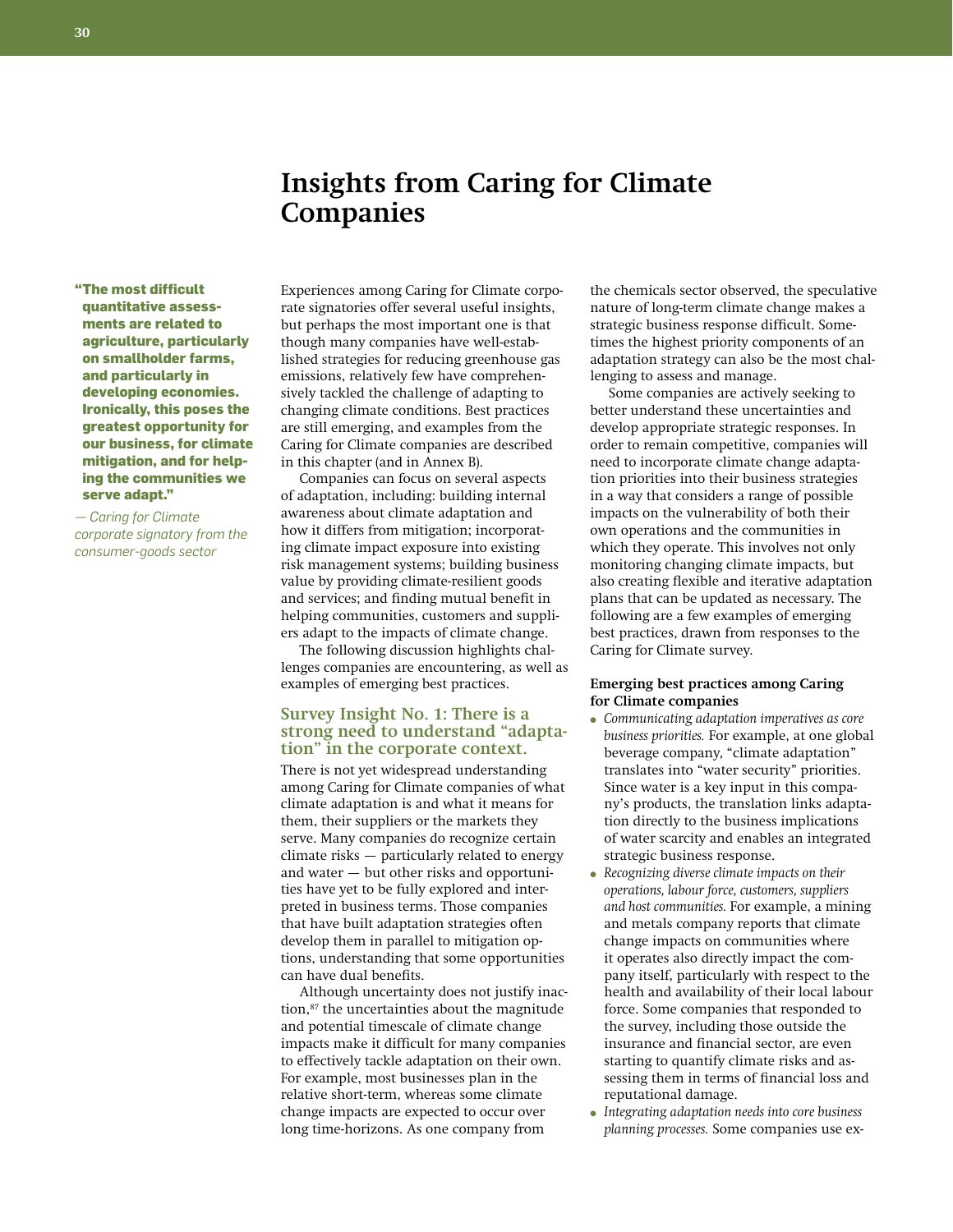isting risk management frameworks as a first step for institutionalizing adaptation priorities for their operations, while others are focused on product development, supply chain management, and new market strategies. For example, an electric power sector company conducts climate impact modelling and assessments of how those impacts affect their entire business value chain. This helps to inform a comprehensive response.

#### **Survey Insight No. 2: New risks and opportunities to navigate**

Adaptation to a changing climate is expected to introduce both economic risks and opportunities. Caring for Climate signatories agree. Fifty-six percent of companies surveyed see accessing new markets for climate adaptation-related products and services as an opportunity of "high" or "very high" importance to their company. Few companies, however, have thus far been able to design comprehensive adaptation goals with corresponding business indicators to track economic performance and progress toward those goals. While some companies understand the potential risks that climate change impacts may have for their operations, few companies have explored how consumer needs may change and what the corresponding business implications — and possible missed opportunities — may be of shifting demands and preferences. Similarly, companies can easily overlook risks related to maladaptation if they do not recognize community and customer needs and impacts.

#### **Emerging best practices among Caring for Climate companies**

● *Identifying new risks or new market opportunities relating impacts of climate change.* Companies are observing and anticipating specific challenges, such as floods or droughts, in certain regions or sectors. The insurance industry, as mentioned earlier, is taking proactive measures to prepare for climate risks. Some companies are seeing climate risks upstream among their raw-material suppliers and taking steps to increase resilience in their supply chains. Some companies are also identifying new market opportunities with water-, energy- and resource-efficient products. However, few companies (only 31 percent of Caring for Climate companies surveyed) have instituted formal processes for evaluating and developing solutions for customers facing changing climate conditions.

● *Developing business strategies with mutual benefits to the company and community resilience.* In some cases, companies are anticipating and preparing for water scarcity or flooding and responding with strategies that also help communities adapt to these conditions. In other cases, companies are protecting against rising food prices (and building competitive advantages) by helping suppliers and communities adapt agricultural production to new climate conditions.<sup>88</sup>

#### **Survey Insight No. 3: Opportunities and challenges in engaging key people and partners**

Businesses must overcome some key constraints to designing and implementing comprehensive adaptation measures. A primary challenge is often limited awareness of the need to adapt, which in turn limits interest and engagement as well as external incentives for action.<sup>89</sup>

The survey of Caring for Climate signatories indicated that levels of awareness about climate change impacts varied within organizations. Reports have suggested that many companies (and a majority of key decisionmakers within those companies) consider climate change to be a strategically important issue, but they often do not translate this awareness into concrete action. Climate change impacts may not be fully considered or integrated into corporate strategies.<sup>90</sup> As one financial services company noted, it has been very difficult — especially amid the global financial turmoil — to prioritize the development and implementation of new climate adaptation strategies. The Caring for Climate companies surveyed cite a number of important steps to pursue, including engaging and educating their employees, integrating their adaptation strategy into core business processes, building capacity and resources, and working with their supply chain partners.

Limited engagement among other audiences can also be a barrier to effective adaptation strategies. Investors are expressing interest in corporate adaptation but are not always in the communication loop. Middle managers and subsidiaries, as well as suppliers and customers, are facing direct climate impacts but are often unengaged in corporate climate adaptation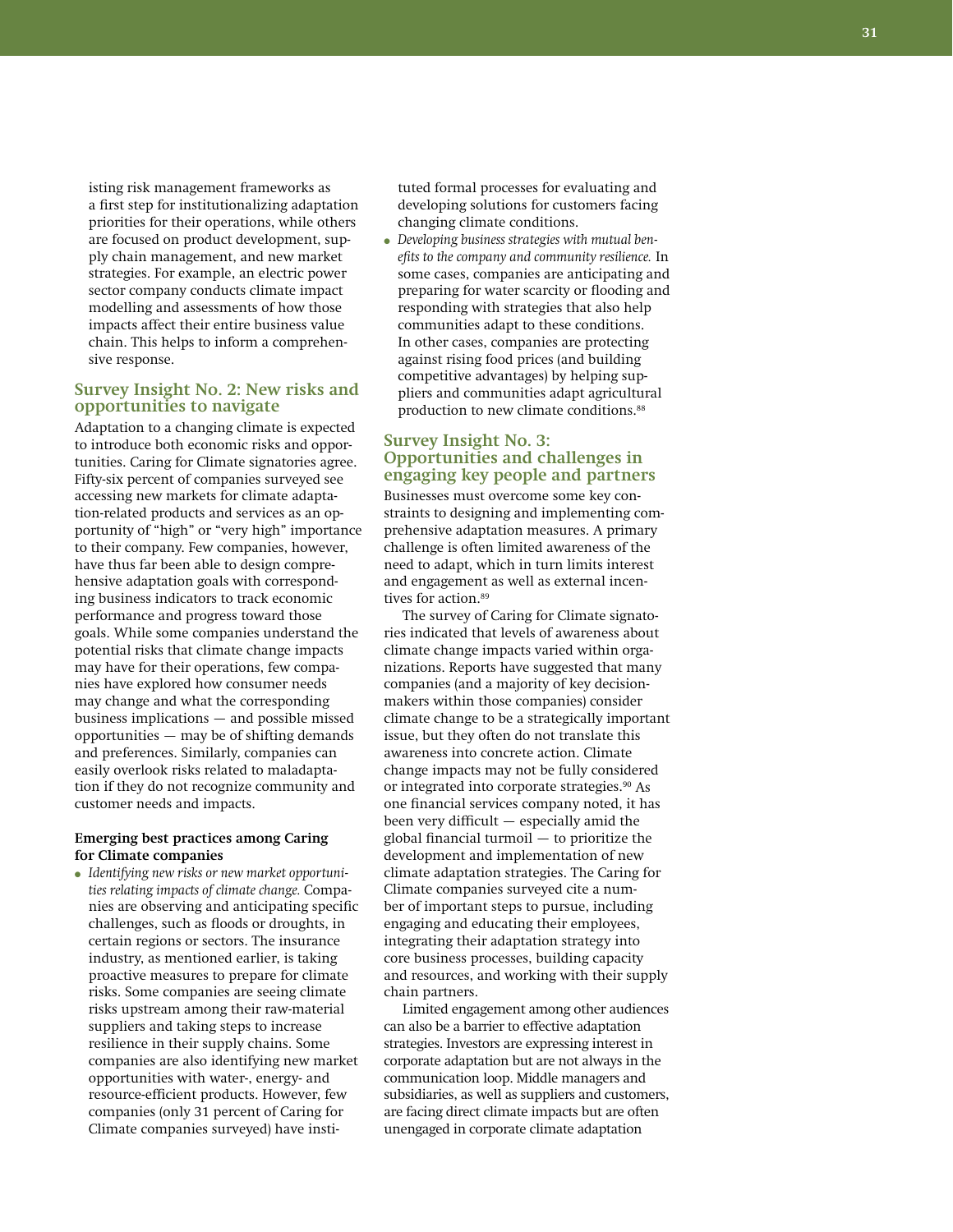strategies. Partnerships with communities and civil society are an important element of effective adaptation, but only half of the companies that responded to the Caring for Climate survey reported that they have recognized the possible social consequences of their adaptation strategies.

Various obstacles prevent these important communications. As with approaches to climate mitigation, engaging a large number of suppliers can be challenging, and many companies have few personnel allocated specifically to climate change issues. Similarly, companies can have difficulty finding the capacity to communicate with the wide variety of audiences that are interested in the companies' actions.

#### **Emerging best practices among Caring for Climate companies**

● *Engaging multiple audiences with climate change communication strategies.* Some companies are finding ways to communicate with multiple interested stakeholders, including governments, investors and customers. Companies are primarily using existing communication channels, such as sustainability reports, stakeholder dialogues and civil society partnerships, to share information about climate change strategies.

In general, there are limited examples of companies proactively engaging stakeholders as partners in climate adaptation strategies. It represents an area where there are many opportunities to find valuable partners.<sup>91</sup>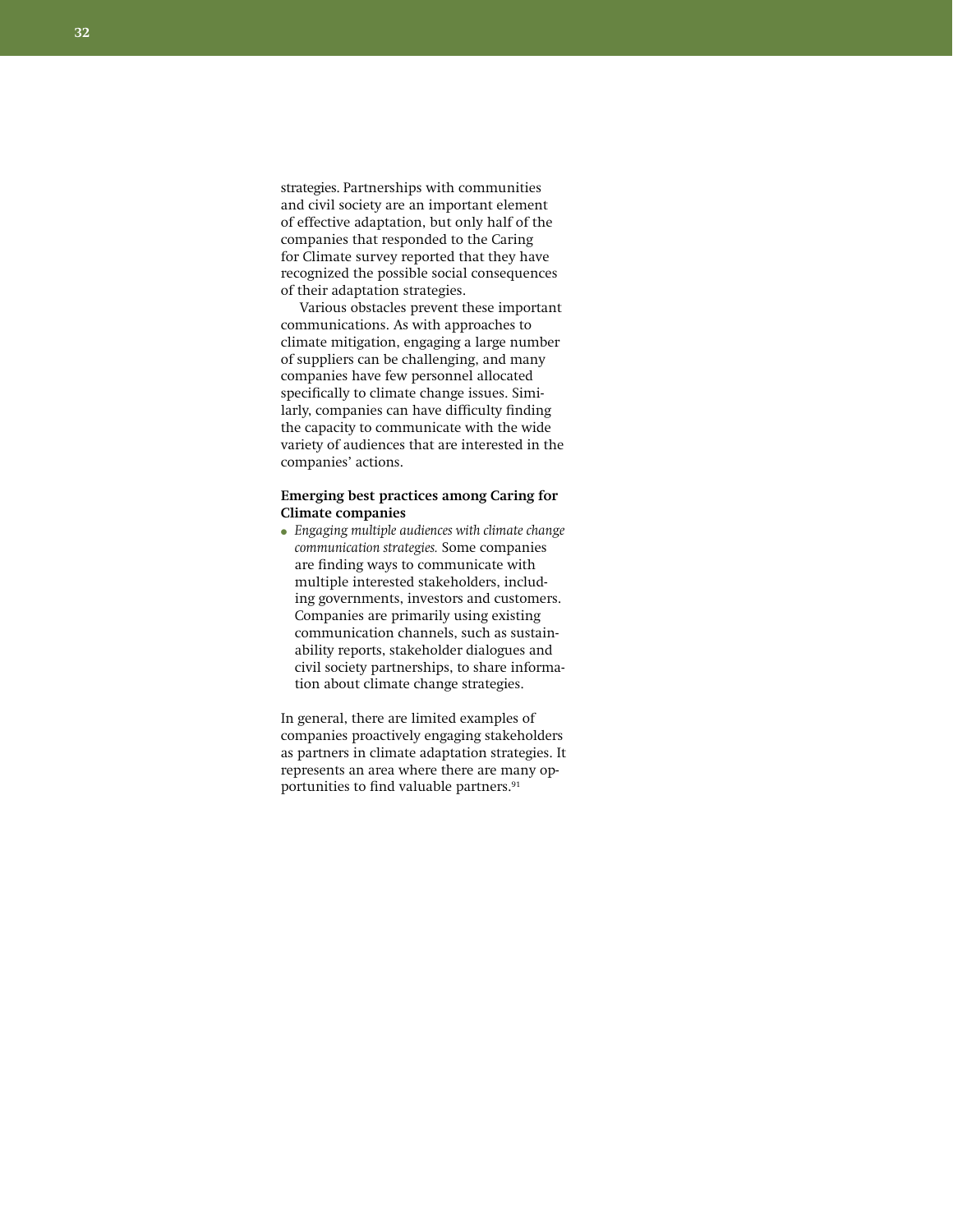## **Measures for Practical Business Action: Enabling Internal Champions**

As the previous section notes, companies face new strategic challenges in a changing climate. As markets and communities adapt to climate change, they can also help the transition to a green economy where innovative companies can stake out competitive advantage in determining ways to meet emerging community needs. Companies should be assessing adaptation needs for their internal operations and their interactions with the communities in which they operate. The physical, social and economic impacts of climate change are of immediate commercial concern.<sup>92</sup>

Internal champions will be needed to develop and communicate adaptation risks and opportunities. Champions can come from anywhere within an organization, including environment and sustainability departments or business units and executive leadership. They must lead and inspire efforts to identify and address new uncertainties, engaging a variety of stakeholders inside and outside the company. In order to be successful in integrating adaptation priorities across all areas of business operations and strategy, they also must have access to executive decision-making processes. Their common objective: finding the means and the partners to build climate resilience into their companies and in support of the communities in which they operate or sell goods and services. The recommendations offered in this section are not intended to be comprehensive or prescriptive, but are offered to help guide these internal champions.

Companies across all sectors and markets — even today's leaders on climate change issues — face a steep learning curve regarding adaptation, but important lessons can be drawn from the emerging best practices discussed in the previous section. Those insights can help champions develop answers to three primary questions:

- **What does climate resilience mean for your company?**
- What will position your company to navi**gate risks and lead markets in a warming world?**
- **How will your company engage partners to minimize risks and seize opportunities?**

#### **What does climate resilience mean for your company?**

#### PRIORITY: Understand key differences and **alignments between mitigation and adaptation risks and opportunities.**

*Connect climate adaptation needs to your company and corporate culture, building on existing efforts to mitigate GHG emissions.* As with any new factor impacting your business, there is a need to internalize and understand how climate change will directly and indirectly affect your company. To build awareness and educate colleagues, communicate adaptation terminology in more familiar terms (for example, market trend analysis). Finding what resonates with your corporate culture will be critical. If your corporate culture is characterized by engineering perspectives, for example, you might choose to communicate adaptation in terms of fundamental problem and solution decisions. Or if you are reaching out to finance-oriented colleagues, you may wish to highlight quantitative impacts to the company's bottom line.

There may be opportunities to leverage existing initiatives that are aimed at reducing your company's impact on the climate. Many internal and external initiatives related to mitigation of GHG emissions may be opportunities to incorporate adaptation strategies. Companies may find it useful, for example, to utilize existing cross-functional climate strategy working groups. These groups draw on individuals with varying responsibilities, including operations, finance, marketing, business unit management, research and development, and government affairs, among others. Such a group can understand climate change impacts from a variety of perspectives and develop options for communicating "adaptation" in terms the company understands and can support.

If your company already assesses and reports GHG emissions regularly for mitigation purposes, you can build in complementary adaptation risk and opportunity reviews. This can help you identify potential points of conflict among climate mitigation and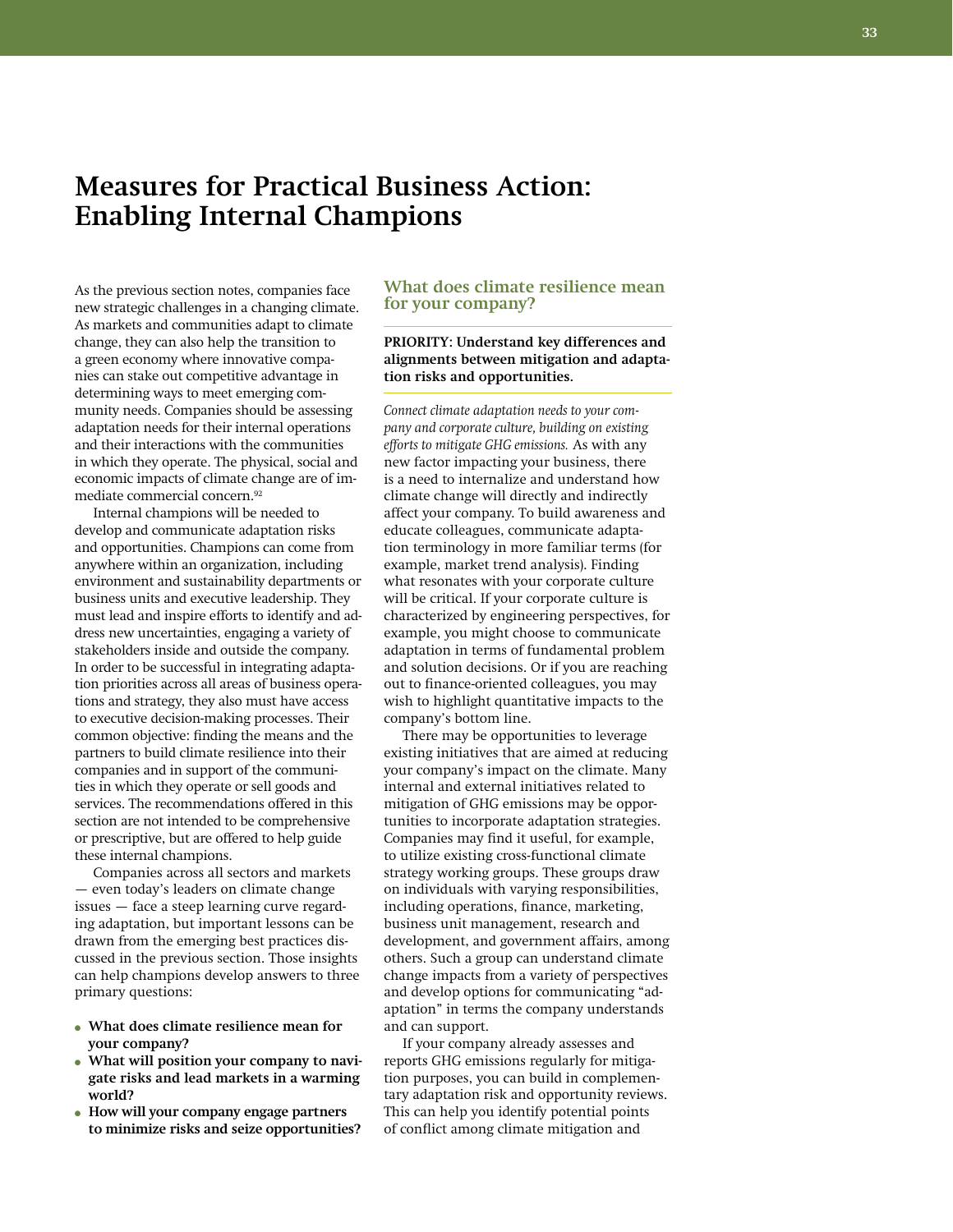adaptation priorities, as well as opportunities to simultaneously reduce emissions and enhance resilience (see text box for examples of resources and tools).

PRIORITY: Integrate climate change adap**tation into core strategic business planning and management processes (such as operations, supply chain management, and market strategies).**

*Identify where your company has existing strategic management frameworks that can help build climate change resilience, and incorporate climate adaptation risks and opportunities into existing management frameworks.* Depending on your sector and company, the appropriate strategy to respond to climate adaptation risks and opportunities can take many different forms. Corporate climate strategies can seek to secure a strong level of commitment from executive management to ensure they become systemic and fully integrated in all aspects of business operations. You can encourage this by highlighting business implications for climate-driven changes across various resource inputs, such as water, energy and timber. If your operations, supply chain or customers depend on ecosystems, completing an ecosystem service review, for example, can help identify the risks and opportunities associated with climate-driven ecosystem change.<sup>93</sup>

In terms of other tools and frameworks, your company can also assess general strategic climate risks and impacts that incorporate climate change considerations into existing management approaches, such as Enterprise Risk Management (ERM) frameworks, an Environmental Management System (EMS), or supply chain and logistics management frameworks. For companies that utilize scenario planning as part of their business strategy, climate change vulnerabilities can be factored into the scenarios explored, and the adaptation lessons learned from these exercises can be built into strategic planning.

*Identify where a relatively weak understanding or critical uncertainties about climate change adaptation risks and opportunities exist, and reach out to partners who can assist.* Various tools and resources can help highlight priority areas for your company's climate change strategy and clarify areas of uncertainty. These provide a useful starting point for developing an adaptation strategy.

Understanding the relative strengths and weaknesses of your knowledge can help define priorities or pinpoint areas where expert input would be beneficial to improve knowledge and help manage uncertainties. These may include issue area experts, universities, non-governmental organizations, industry groups and others. Your company can leverage these existing knowledge bases and peer and industry expertise to define and progress toward your adaptation strategies.

#### **What will position your company to navigate risks and lead markets in a warming world?**

#### PRIORITY: Align business goals and perfor**mance indicators to reflect climate-resilient priorities, risks and opportunities.**

*Review current goals and indicators to identify opportunities to integrate climate adaptation priorities.* Some existing metrics, such as operational goals, can help your company enhance climate resilience with gains in resource conservation, efficiency, diversification, reputational benefits and sustainable sourcing. Enterprise goals, such as revenue targets and market share indicators, can improve your company's competitive positioning in markets for climate-resilient goods and services. Reviewing these goals with a view to creating climate-resilient operations, markets and communities may suggest opportunities to integrate adaptation priorities into existing goals or develop new complementary goals. Companies may also wish to develop "stress tests" — assessments of how business operations and strategies would work under certain conditions — to evaluate exposure to climate impacts and opportunities to meet new community needs.

#### PRIORITY: Build a portfolio of climate**resilient goods and services.**

*Identify market needs and opportunities to build business value while helping customers and communities adapt.* Climate change can have far-reaching impacts on consumers and communities. Periodic assessments and research on buyers' needs can reveal new business opportunities. For example, climate resilience can be built into a strategic process for meeting the needs of vulnerable communities and the emerging market demands from at-risk consumers.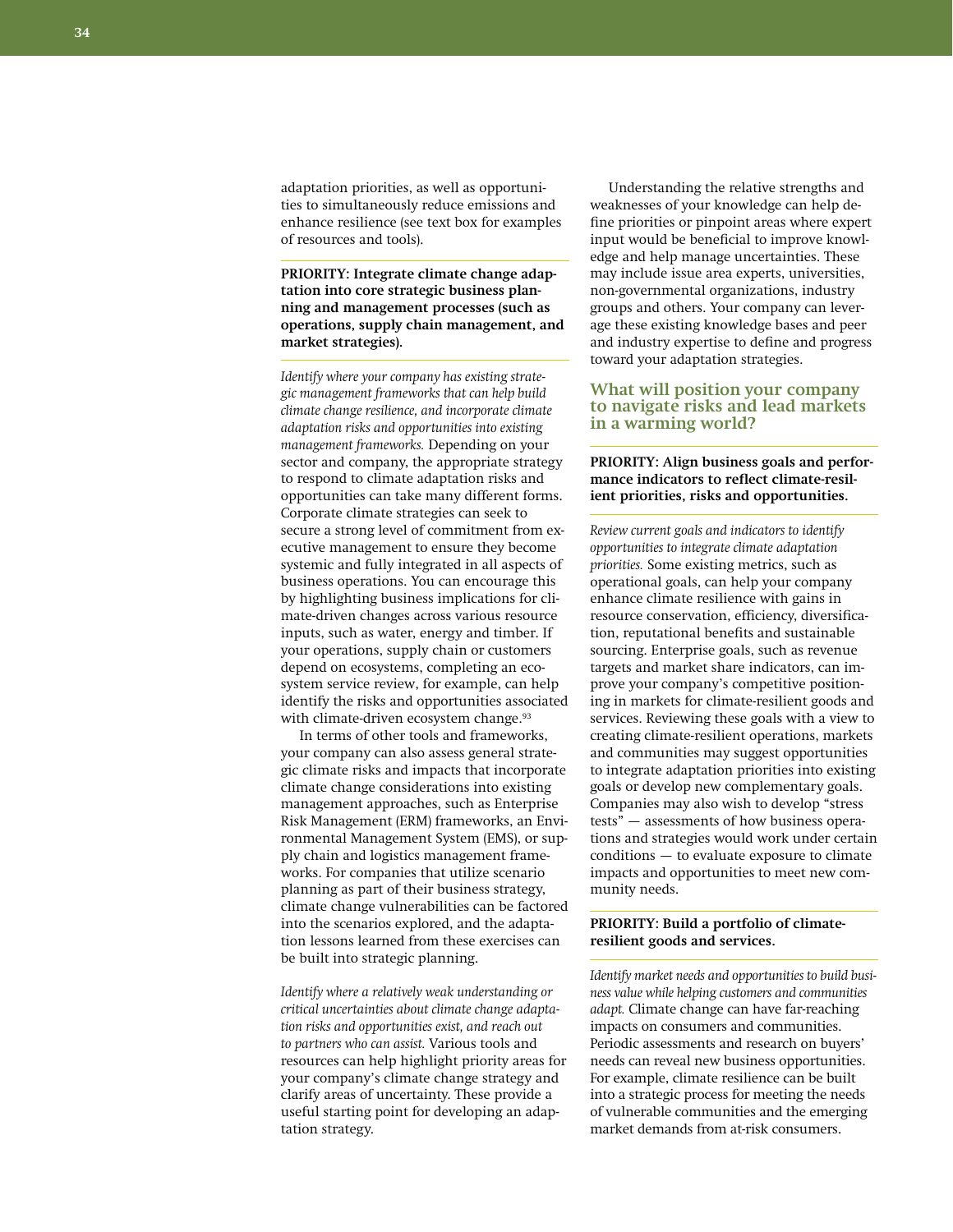#### **Resources for Corporate Climate Change Adaptation Strategies**

Understanding where and how climate shifts can directly and indirectly affect your company can reveal important strategic insights. Tools, resources and internal and external experts can help complete comprehensive risk assessments, as well as innovation and opportunities assessments. Companies can engage nonprofits, government and intergovernmental agencies, academics and consultants, among others, to access this expertise. Below are some examples of resources that may be helpful:

#### **Tools**

United Kingdom Climate Impacts Programme (www.ukcip.org.uk/business/) offers a number of methodologies intended to help organizations understand and prepare for potential climate change impacts.

Climate and Development Knowledge Network (www.cdkn.org) combines research, advisory services and knowledge management around climate change adaptation and development issues.

Corporate Ecosystem Services Review (www. wri.org/project/ecosystem-services-review) helps corporate managers proactively develop strategies for managing business risks and opportunities arising from their company's dependence and impact on ecosystems.

#### **Publications**

Adapting to Climate Change: A Guide for Food, Beverage and Agriculture Companies. Business for Social Responsibility: 2011. www.bsr.org

World Resources Report: Key Question Eight. "How can national-level governments learn from the private sector and encourage investment and decision making to promote the public good in a changing climate?" World Resources Institute, UNEP, UNDP, World Bank: 2011. www.worldresources report.org

A Fresh Look at the Green Economy. Oxfam America: 2010. www.oxfamamerica.org

Climate Risks and Business: Practical Methods for Assessing Risk. International Finance Corporation: 2010. www.ifc.org

Business Leadership on Climate Change Adaptation. PricewaterhouseCoopers: 2010. www.pwc.co.uk

The Business of Adaptation (briefing paper). AccountAbility and International Institute for Environment and Development: 2009. www.iied.org

Breaking Ground: Engaging Communities in Extractive and Infrastructure Projects. World Resources Institute: 2009. www.wri.org

Making Climate Your Business: Private Sector Adaptation in Southeast Asia. World Resources Institute, SIDA, and CSR Asia: 2009. www.wri.org

The New Adaptation Marketplace. Oxfam America: 2009. www.oxfamamerica.org

Shaping Climate Resilient Development: a framework for decision making. Economics of Climate Adaptation Working Group: 2009. www.mckinsey.com

Adaptation: An Issue Brief for Business. World Business Council for Sustainable Development: 2008. www.wbcsd.org

Adapting to Climate Change: A Business Approach. Pew Center on Global Climate Change: 2008. www.pewclimate.org

Climate Changes Your Business. KPMG: 2008. www.kpmg.com

Scenarios: An Explorer's Guide. Shell International: 2008. www.shell.com

Stakeholder Engagement: A Good Practice Handbook for Companies Doing Business in Emerging Markets. International Finance Corporation: 2007. www.ifc.org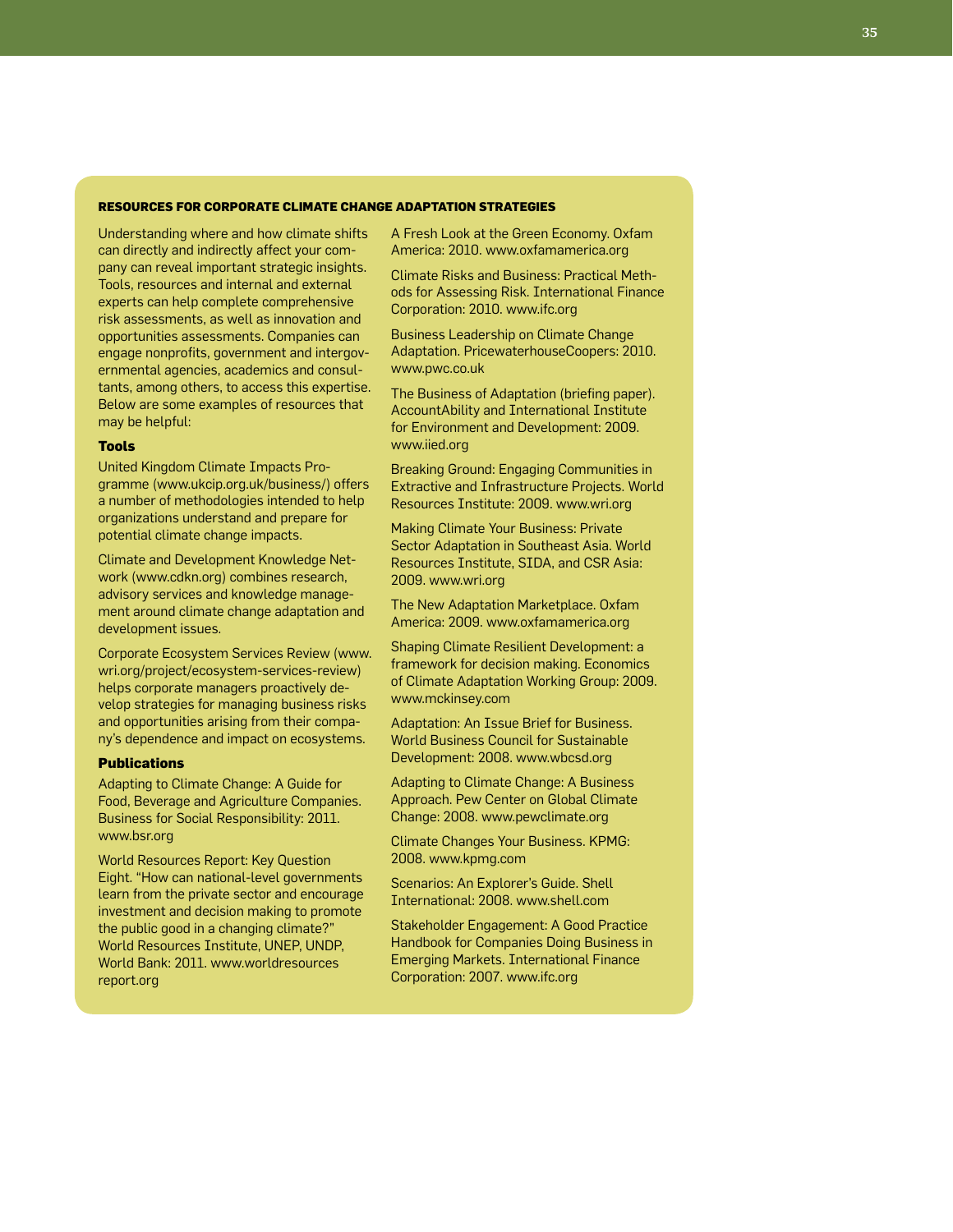Companies that can meet these needs will build new revenue streams while building community resilience to climate change. Some markets, such as those for water-efficient technologies, are likely to grow as communities confront water scarcity challenges. There are also other basic community needs, such as access to sanitation, transportation or even education, which can represent new opportunities to create goods and services tailored to address these needs in the context of changing climate conditions. In addition, as consumer demand in developed markets shifts toward more climate-safe goods and services, companies that are prepared to meet this demand will capture more of the market share.

*Insert climate change criteria into standard product design processes.* Companies that design products and services without an eye on tomorrow's adaptation needs can miss important new opportunities. Your company may face the risk of becoming obsolete if other innovators step in with solutions to meet customer needs in a changing climate. By incorporating climate adaptation perspectives early in research and development and product design processes, your company can help ensure future goods and services meet customer needs.



#### **How will your company engage partners to minimize risks and seize opportunities?**

#### **PRIORITY: Develop climate information platforms and communication channels.**

*Provide regular updates and accessible information on company efforts.* Transparency and accountability are essential components of any corporate strategy. Caring for Climate signatories are encouraged to report on progress made on their climate strategy on an annual basis in their Communication on Progress. It can be important to provide access to information on climate adaptation strategies for multiple stakeholders so they can understand how your company — and your markets and connections with vulnerable communities — can be best prepared to manage climate change impacts. Proactively providing information to local communities, including those most vulnerable to climate change impacts, may help your company build support for climate strategies and solutions.

*Utilize new and existing communication channels to share and gather information about evolving climate impacts. Companies can use existing compliance and outreach activities,* such as financial and sustainability reports, to share information on climate strategies. A business can also leverage already existing business networks — such as its board of directors, or industry group coalitions — to coordinate and share information and responsibilities related to corporate adaptation measures. Web-based platforms and other innovative communication strategies can help broaden the audiences engaged in adaptation strategies and keep your company aligned with evolving trends and needs. These platforms can also help reach vulnerable communities that may have access to communication tools, such as mobile networks, helping your company fill information gaps about customer needs.

#### **PRIORITY: Actively engage, draw insights from, and encourage action among internal and external partners.**

Internal champions often have to build their own capacity to understand climate impacts, while also engaging internal and external stakeholders. Figure 5 outlines some common, critical categories of partners in climate change adaptation efforts.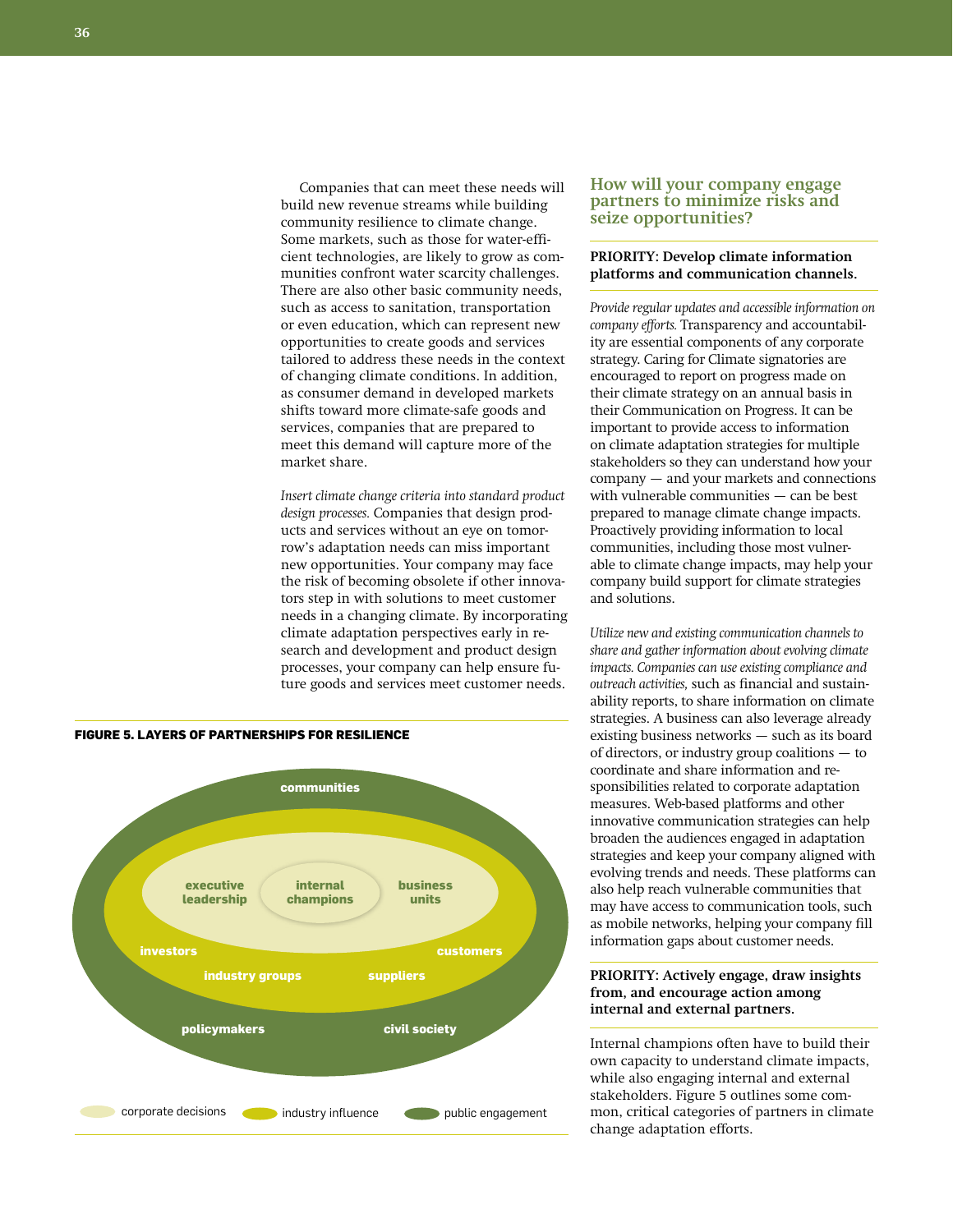#### *Inform and advance corporate decisions:*

Sustainability or environmental health and safety personnel are usually the most engaged in corporate climate change strategies and are likely to be a receptive audience, if not the champions within the organization. Other audiences, however, need to be engaged to help lead or support your efforts to mainstream resilience within your company. Developing adaptation messages that make sense within the context of your company will help engage some of these key decision-makers.

### **How to engage…**

**…executives and directors:** build and highlight the business case for your company's resilience strategy. Describe the risks and opportunities with quantitative information or illustrative market examples where possible. Note growing interests and opportunities to collaborate with other industries or stakeholders, such as the insurance and financial industries.

**…business units, middle managers and subsidiaries:** communicate adaptation risks and opportunities in terms most relevant to their day-to-day priorities. Utilize goals and key performance indicators where possible.

### *Leverage industry influence:*

Stakeholders in your sector, whether they are investors, suppliers or even competitors, can also help shape and achieve your company's climate adaptation strategies. Some of these audiences (particularly investors) are demanding more information on your company's response to climate change impacts. Others are critical sources of information and support.

### **How to engage…**

**…investors:** improve reporting processes to proactively engage investors with information and updates on climate adaptation progress and challenges. One of the most active voices calling for information about adaptation strategies, investors are likely to demand even more information as climate change impacts are felt more strongly over the coming years. Existing platforms, such as periodic financial reports or Carbon Disclosure Project surveys, are opportunities to highlight adaptation strategies.

**…industry groups and best practice networks:** highlight key obstacles, shared interests and experiences to create tools, case studies and partnerships that can enhance your company's climate adaptation strategy. Businesses in the same sector will often confront similar challenges in building climate resilience. Your company may find support or collaboration opportunities with industry partners, for example, to engage suppliers or develop sector-specific adaptation performance metrics. There may be opportunities to share insights and build resilience across sectors through business networking and sharing experiences and best practices in adaptation.

**…suppliers:** approach with technical assistance and collaborative opportunities, highlighting shared interests in building resilience. Use existing initiatives<sup>94</sup> (for example, supplier meetings, training and toolkits) to help communicate and encourage adaptation efforts within the supply chain. More active partnerships with large or particularly vulnerable suppliers can also open new opportunities for joint strategies to manage climate impact risks in supply chains. If your company depends on agricultural supplies, for example, you can work to limit future price shocks and resource scarcity by proactively engaging vulnerable producers and helping them adapt to climate change.

**…customers:** understand interests and impacts among key customer segments; communicate "adaptation" in terms that provide direct links to buyers' needs. Customers may not express interest in "climate-resilient" products, but as they confront a changing climate there will be growing demand for goods and services designed to help them adapt to such conditions. Companies can engage communities through dialogues, surveys and other market studies to find the means of providing locally appropriate climate solutions in vulnerable countries. Even companies dealing primarily in business-to-business markets can find opportunities to meet climate adaptation needs among their customers and the downstream markets they serve.

### *Proactively engage public partners:*

Decision-makers outside your industry will also have influence on your climate adaptation strategies. Civil society groups and governments that are advancing adaptation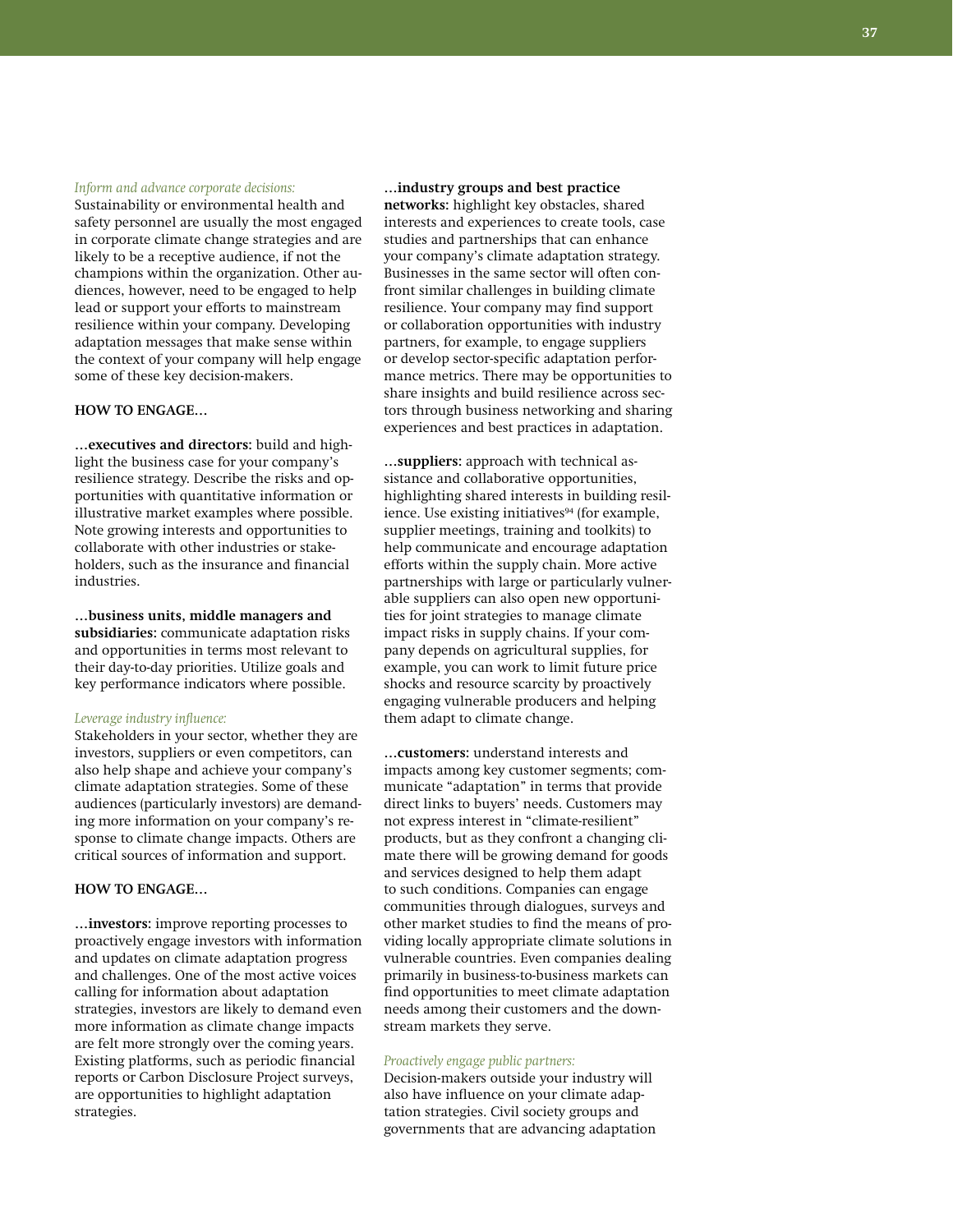#### **Engaging with Civil Society**

One important approach for integrating private sector growth with the adaptation needs of companies and communities is forming partnerships with civil society entities. Key organizations to partner with might include research institutions or non-governmental organizations with expertise in a particular area — such as ecosystems services, or emerging market adaptation needs — or even local colleges and universities that are educating people from the communities your company is interested in serving. Companies can also engage with local, state, national and international bodies (such as city planning agencies, or UNEP) on a variety of levels, including sponsoring on-the-ground research that can benefit both people and business, helping streamline local planning and zoning processes, or supporting the development of international climate policies that incentivize low-carbon growth and adaptation-focused products and services.

> policies can be valuable partners. Together, private and public sector groups can analyze and provide information about climate risks, create adaptation plans for their jurisdictions, and provide public resources to meet the adaptation needs of vulnerable communities. Climate-vulnerable communities and civil society groups can provide first-hand information about local adaptation needs and help ensure that corporate adaptation efforts contribute to, rather than undermine, community resilience.

### **How to engage…**

**…policymakers:** inform and encourage policy frameworks that build resilience in local markets; highlight information gaps and other obstacles that public policy can help to address. Engaging policymakers, either directly or through industry coalitions, can help communicate the need for common frameworks and broader support for adaptation measures. Your company can be pivotal in highlighting the economic risks and opportunities you observe in your markets. Informing governments and dialogues, such as Rio+20 and national Low Emissions Development Strategies, can help create effective policy and financing platforms for climateresilient economies (see Chapter 3). However, adaptation priorities will be highly localized,

and companies may also find it beneficial to engage at the municipal, state or provincial, and national levels. Urgent action is needed to create effective public-private partnerships and lay the foundation for an adaptation infrastructure that can enable systemic, organized adaptation efforts.<sup>95</sup>

**…communities:** identify the social and public impact of your company's climate adaptation strategy; understand where your company's efforts can help build local resilience and where your company's actions may conflict with local adaptation needs. Inviting community participation and input through stakeholder dialogues will help your company gain new insights about local needs while building positive relationships and resilient local labour markets. Community engagement will also help mitigate the risk of developing climate change responses in conflict with or directly harmful to local communities' interests or livelihoods. Developing a new model of engagement, one that challenges and goes beyond the traditional ways that businesses have worked with communities in the past, can help ensure climate-compatible outcomes that create shared value.

**…civil society:** build relationships with organizations, including universities and research institutions, with insights for the public good and representing local perspectives. Strategic relationships with groups that are doing research or advocating on behalf of public interests are another means of aligning corporate climate change adaptation goals with local development priorities. It can be important to understand early (before conflicts arise) where your company and civil society have either mutual interests or potential disagreements in how to adapt in a changing climate.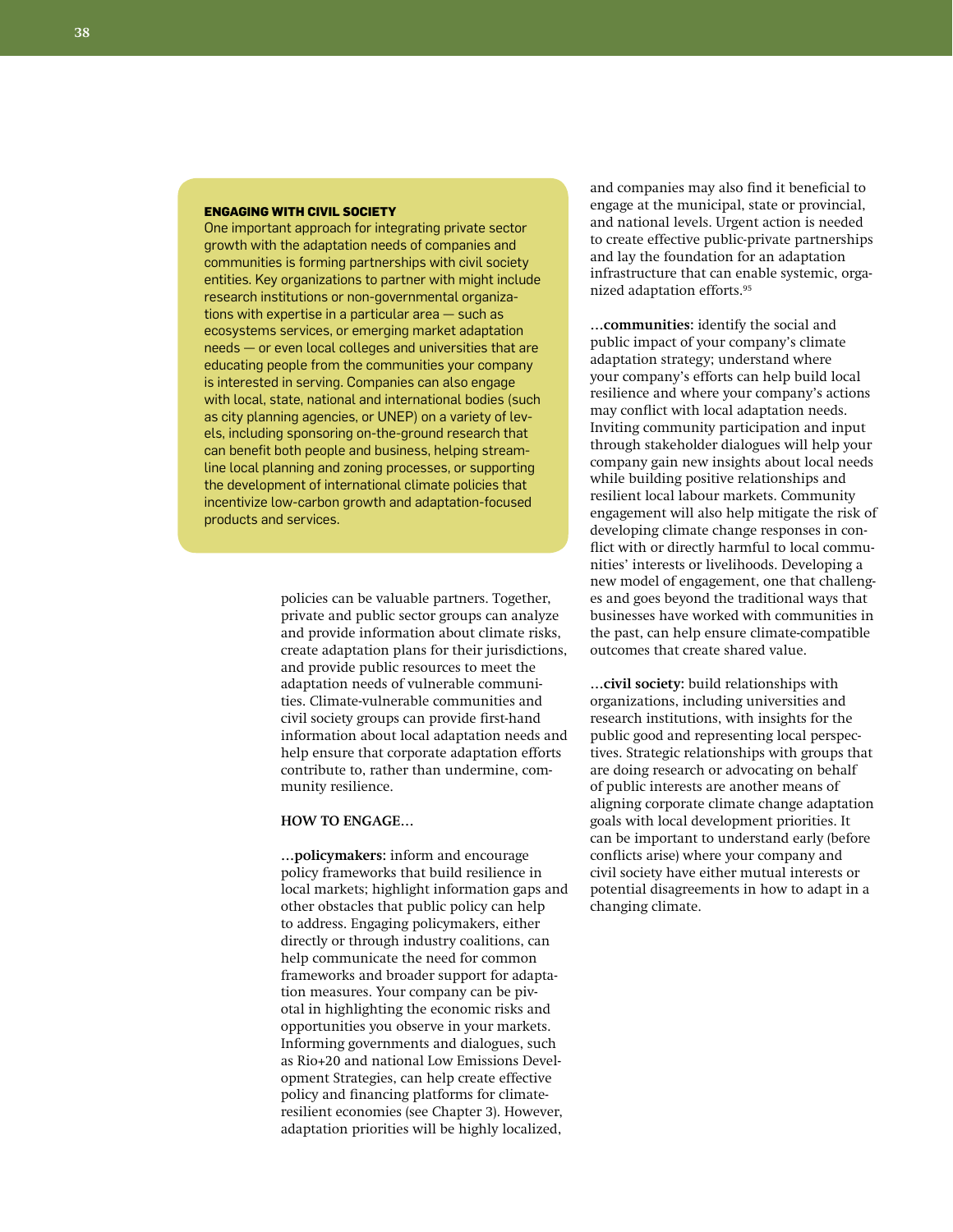# **Conclusion**

Designing an effective corporate adaptation response requires innovative, holistic approaches. Business-as-usual approaches are insufficient. Companies typically develop operational and investment strategies that respond to perceived near-term consumer and business needs and that are projected to accrue returns on investment in the short term. Meanwhile, climate change impacts are expected over the long term, and as previously discussed, they can impact every facet of a business and the communities on which they rely.

Companies can develop new approaches to connect today's strategies with tomorrow's markets. Companies that identify opportunities to enhance resilience in their operations can also develop new strategies for products and services that meet needs in markets adapting to a changing climate. They can engage actors across the company such as executives, product developers, financial decision-makers and business unit managers. Companies that develop strong relationships with customers and the local communities in which they operate can better respond to changing consumer needs and become more effective partners in building resilient communities.

### **Company Case Study: SEKEM**

SEKEM Holdings Group — an Egyptian company offering products such as pharmaceuticals, organic foods and textiles — is incorporating adaptation priorities into a comprehensive sustainability strategy in order to reduce its vulnerability to climate change risks, while also working to provide products and services that increase resilience in local communities.

SEKEM has identified climate change adaptation as a key long-term business strategy, and has developed adaptation-oriented quality standards for products, services and solutions that also meet consumers' current and emerging needs. The company partners with farmers, producers, vendors and consumers to market and distribute products in the context of a changing climate. SEKEM has identified practical methods of incorporating adaptation into its enterprise management model, including employing organic methods of agricultural production and updating its water management practices with more efficient drip irrigation methods. Such methods help integrate climate change mitigation and adaptation priorities into core business practices, with important benefits for enhancing efficiency as well as increasing institutional climate change resilience.

SEKEM is integrating climate change risks and opportunities into each of its business units and key decision-making processes, with particular emphasis on addressing energy, food and water security issues. Its Sustainability Unit makes recommendations to key decision-makers across all business units and levels of management. In order to track the progress of climate-related strategies, SEKEM devised a set of indicators related to adaptation priorities and communicates those indicators through its Sustainability Balanced Scorecard system. The Scorecard tracks adaptation-focused

performance indicators, and is an effective way of tracking progress through comparisons to previous assessments and communicating progress (as well as areas for improvement) to internal and external stakeholders.

For its internal stakeholders, SEKEM discusses adaptation goals and progress indicators with groups of employees (most notably its Sustainability Units) in each SEKEM subsidiary. In addition, SEKEM's management team discusses and evaluates its annual sustainability report and invites the company's shareholders to quarterly board meetings to discuss issues relevant to sustainability, climate change and adaptation.

For its external stakeholders, SEKEM engages in strategic cooperation with key partners and consumers, and regularly discusses climate change goals and metrics with various media platforms. The company has established an extensive network of communications nationally and internationally through proactive engagements on conferences, workshops, trade shows and other events — in order to ensure that climate change issues are highlighted on the national policy agenda.

SEKEM has also recognized that engaging with local communities is a central adaptation priority, and in conjunction with the SEKEM Development Foundation (which maintains a variety of programmes in social development, research, health care, education and vocational training) has developed various methods of communication and consultation with local stakeholders. For SEKEM, participation in these events and having consistent interactions with external partners are crucial to developing new ideas and methods for innovation.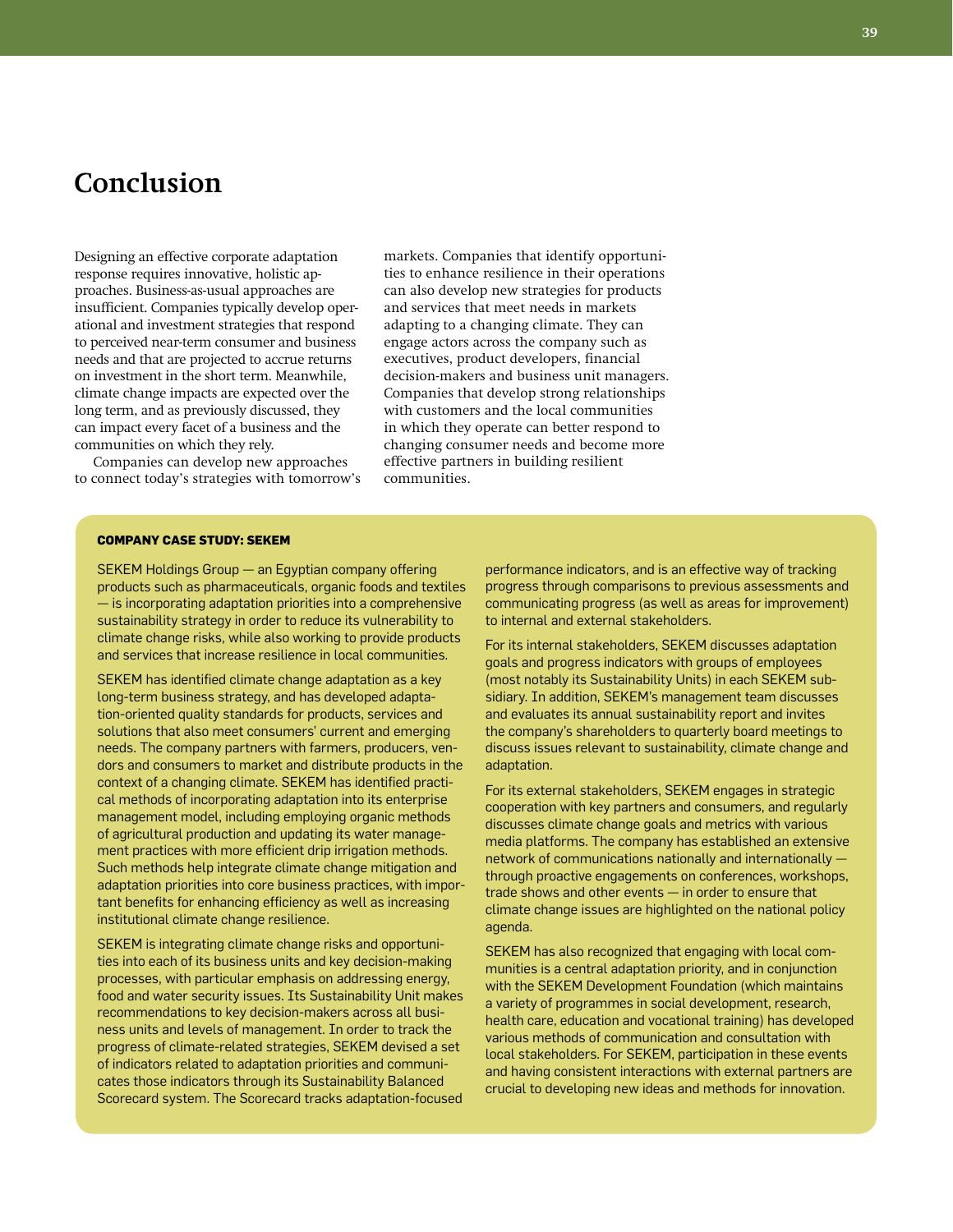**3. Catalyzing Strategic Private Sector Adaptation: policy Measures to Promote Effective Business Investment and Engagement**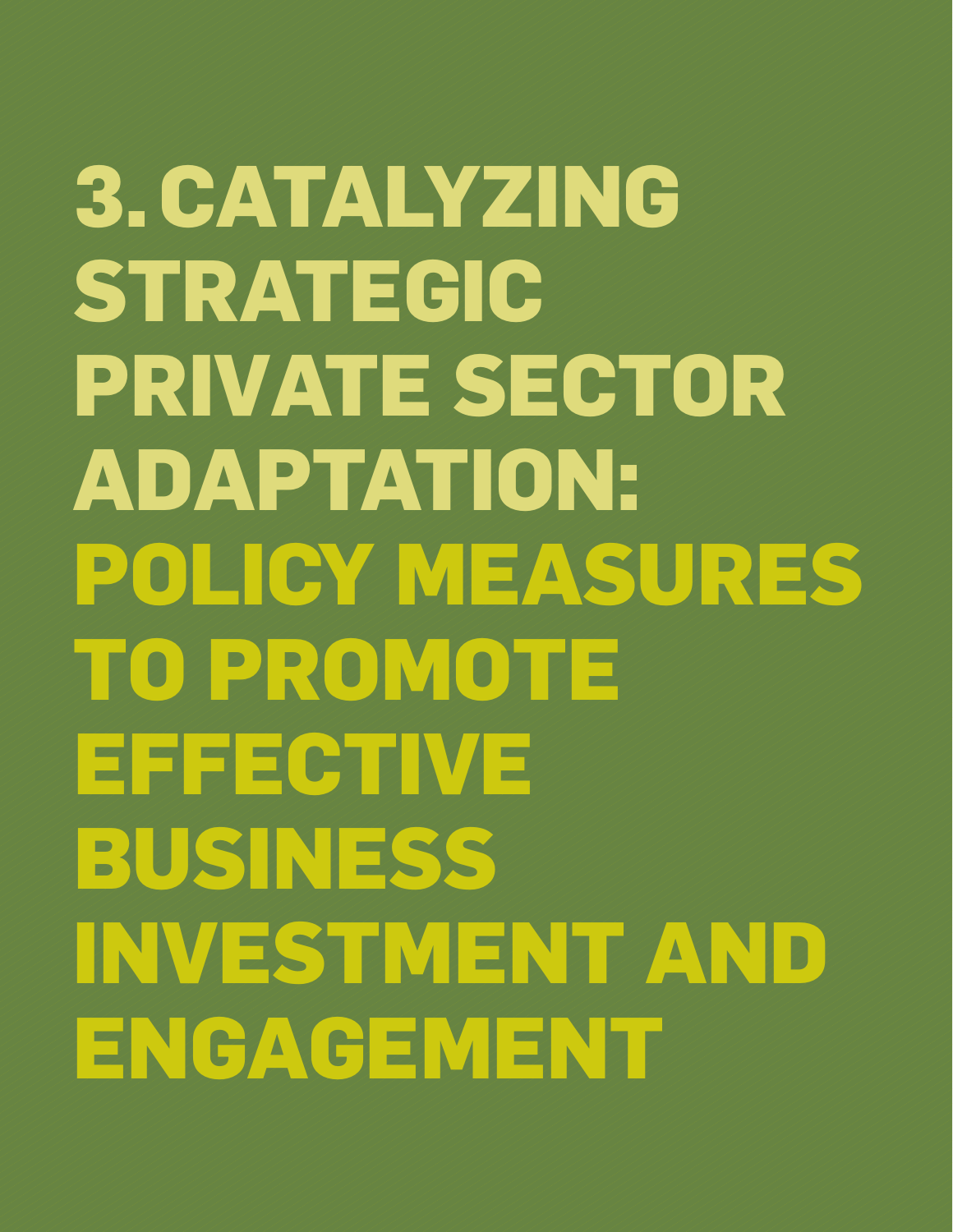# **Introduction**

Governments have a central role to play in catalyzing private sector provision of goods and services that support climate change adaptation and encourage climate-resilient business practices. Even those businesses, large and small, that already recognize the importance of adaptation face considerable obstacles — including information gaps, risk and uncertainty — that prevent them from adapting in ways that support sustainable development and long-term community resilience. Governments must take the lead to create an enabling environment for strategic private sector engagement. They can do this by sending strong signals to encourage businesses to take up the adaptation challenge.

The policy options presented in this chapter are designed to help government decisionmakers at the national level — and in some cases, the subnational level — stimulate private sector investment in adaptation in ways that contribute to sustainable development and the green economy. A public sector focus on climate change adaptation within the broader framework of a green economy can help companies make important connections among long-term profitability, sustainable resource use and equitable development, and thus make required shifts in practices to support private sector and community vitality. As is the case for other green economy investments, climate change adaptation investments need to be catalyzed and incentivized through targeted public commitment, expenditure, policies and regulations.<sup>96</sup> It is also hoped that this chapter will prove useful for participants in key intergovernmental processes — including members of the UN Secretary-General's High-Level Panel on Global Sustainability and those involved in preparations for Rio+20 — as they develop blueprints for and facilitate international agreements on how to achieve green, resilient, equitable growth. While this chapter is focused on creating an enabling environment for private sector investment in adaptation, it may also provide policymakers with insights on challenges to stimulating green economic investment more broadly, as well as possible solutions.

This chapter provides an overview of the main adaptation-related barriers companies face that can be reasonably addressed through public policy. It describes the current policy environment for business engagement in adaptation, and then offers a range of policy measures — in the spirit of inspiring discussion and debate — that may prove effective in catalyzing private sector adaptation efforts for the public good. Policymakers at all levels must engage in in-depth consultation with the private sector and conduct further analysis to identify those policy instruments that will most effectively engage the private sector in building climate resilience and promoting sustainable economic development.

| <b>Build a foundation</b><br>for private sector<br>investments and<br>action: | • Demonstrate policy and finance commitment to adaptation<br>• Engage businesses as stakeholders in planning and implementation                                                                                                                                                                     |
|-------------------------------------------------------------------------------|-----------------------------------------------------------------------------------------------------------------------------------------------------------------------------------------------------------------------------------------------------------------------------------------------------|
| <b>Align public and</b><br>private adaptation<br>interests:                   | • Stimulate the market for adaptation through financial and risk<br>reduction incentives<br>• Develop policy and regulatory frameworks to guide corporate practices                                                                                                                                 |
| <b>Promote best</b><br>practices and<br>collaboration:                        | • Provide businesses with information and tools they need to make<br>investments that support climate resilience in vulnerable communities<br>• Consider new forms of public-private partnerships (PPPs) to tackle the most<br>complex challenges to sustainable development and climate resilience |

# **This chapter highlights policy measures for governments to:**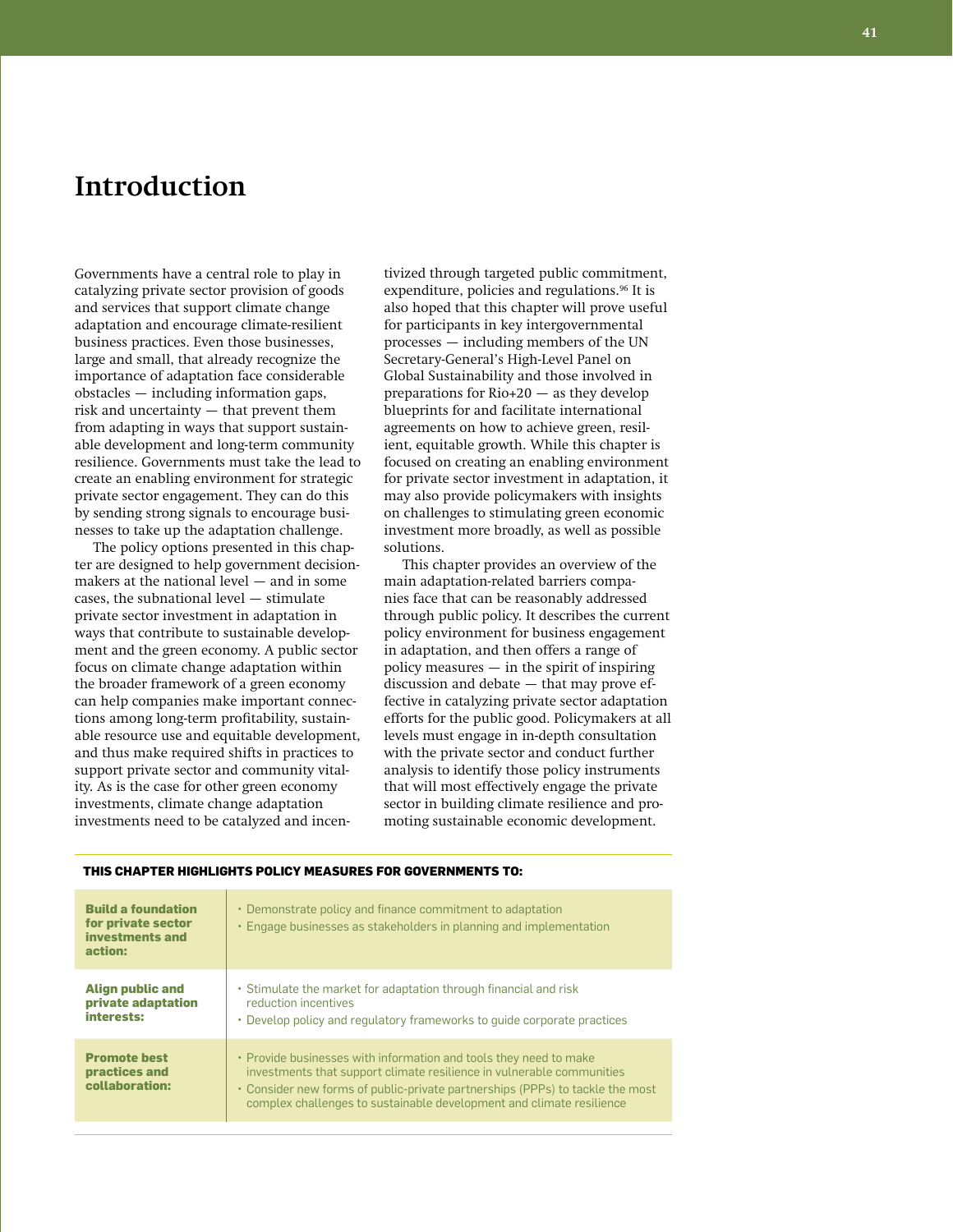# **Barriers to Private Sector Engagement in Building Climate Resilience**

In some cases, companies will respond to climate variability and weather extremes autonomously due to their need to manage risk, minimize costs and maximize profits. For example, companies will take action to reduce immediate, recognizable risks to their operations and supply chains. However, for a number of reasons, most businesses are unlikely to make investments with an eye toward increased medium-to-long-term climate resilience, particularly within vulnerable communities. It is worth noting that many of these barriers are not specific to action on climate change adaptation; they also represent challenges that companies face in addressing broader sustainability issues.

**Information gaps.** Many businesses — global and local, small and large — are just beginning to understand what climate change means for them, much less what it means for the communities linked to their operations and supply chains. Even if a company is aware of climate risks, it is difficult to integrate scientific information on longterm regional trends, aggregated at a high geographic level, into site-specific business decision-making in the short term.<sup>97</sup>

**Risk and uncertainty.** Lack of information and the inherent uncertainty surrounding the nature, timing and variability of climate change impacts make it risky for companies to take action. Companies make investments that bear the greatest potential for return on those investments. Lacking solid information about the full scope of costs and benefits, companies may see climate change adaptation as a case of up-front financial outlays with uncertain payoff. In addition, insofar as adapting to climate change means a departure from business as usual and the implementation of new business models, new elements of risk are introduced that deter investment.

### **Short-term versus long-term time horizons.**  A related challenge is that many adaptation measures require investment now, but the benefits may not be realized until 20 or 30

years out. For many businesses — particularly smaller ones — short-term costs and impacts on cash flows may be more important considerations than long-term benefits.<sup>98</sup>

**Access to financing.** Risk and uncertainty about climate impacts may hamper companies' ability to secure financing for adaptation investments that have a longer return horizon, or that involve pre-emptive risk management measures. Some of the most important adaptation investments must take place in vulnerable communities in developing countries, which may increase the perceived risk and make financing less affordable. Smaller-scale businesses, which already lack access to credit and collateral, may face particular challenges in securing financing for adaptation investments. Not only does climate change adaptation require companies to change how they do business, it requires banks and other financing institutions to rethink the criteria for a smart business loan or investment over the long term.

**Private cost versus public benefit.** A central challenge in trying to stimulate private sector adaptation investments that promote sustainable development (for example, investments in a healthy watershed, or a storm-resilient coastline) is that much of the benefit may accrue to other actors, including individuals and other firms, instead of rewarding only the party that made the investment. Companies do not yet have the tools to calculate the direct benefit they receive from operating in a more resilient community.

**Undervaluing natural resource use and conservation.** Ecosystem services are often referred to as the "life support systems" that enable all forms of economic activity,<sup>99</sup> but not all are accounted for within national economies and measures of a nation's wealth, nor accounted for by the private sector, even though this type of economic valuation information is becoming more prevalent and sophisticated. Companies are not accustomed to quantifying the contribution that ecosystems make to their businesses, or properly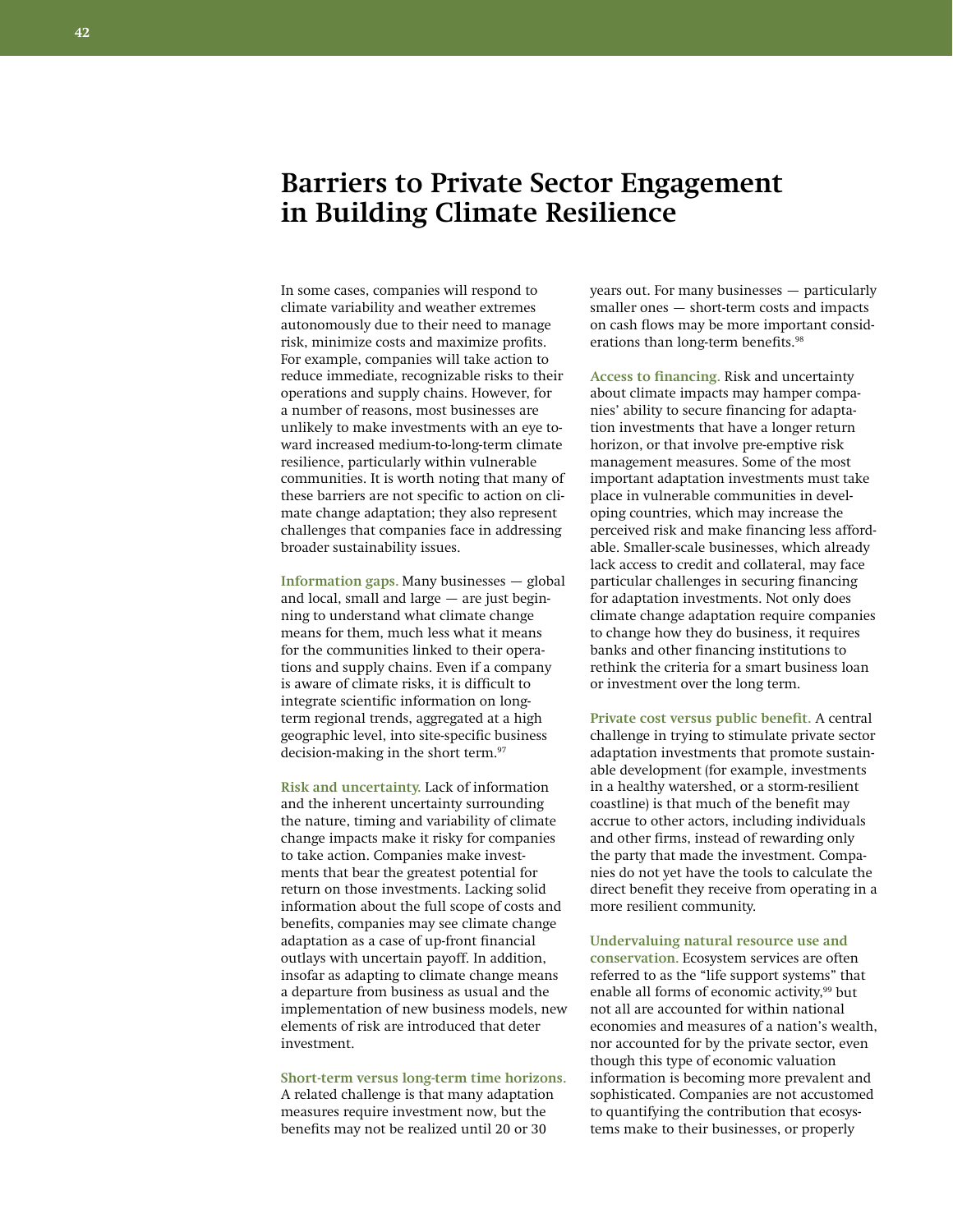accounting for the value or cost of preserv ing or degrading natural resources like rivers or mangrove forests as they make business decisions. This leads businesses to undervalue these resources and the ecosystem services they depend on and underinvest in their sustainable use, or extract and commodify natural capital for short-term economic gain that would have provided far greater public value if used more sustainably.

**Policy and regulatory weaknesses.** Pri vate sector adaptation may be difficult if local-level regulations do not facilitate the implementation of projects designed to help people adapt, or if differing national policies across regions hamper replication of successful adaptation approaches from one country to another. Adaptation can also be hindered by policies that do not correctly allocate natural resources like water (a key input to many industrial processes) to ensure adequate access for all end-users, or do not incentivize companies to internalize the costs of their impacts on the environment. In the absence of appropriate policies and regula tions governing resource use, companies may adapt to climate change by securing increasingly scarce resources for themselves, which directly contributes to local change vulnerability when communities also rely on these resources. More broadly, the quality of the overall investment environment will also affect adaptation. Private investment in adaptation will be limited in countries where companies are already facing significant operating constraints (for example, delays in licensing and registration, weak contract en forcement, lack of dispute resolution services, and murky regulations).

The latter half of this chapter offers public policy options geared toward addressing these challenges and gaps and creating an enabling environment for private sector contributions to long-term climate resilience.

Public policy is an essential tool for steer ing companies toward adopting adaptation strategies, and helping them to avoid malad aptation.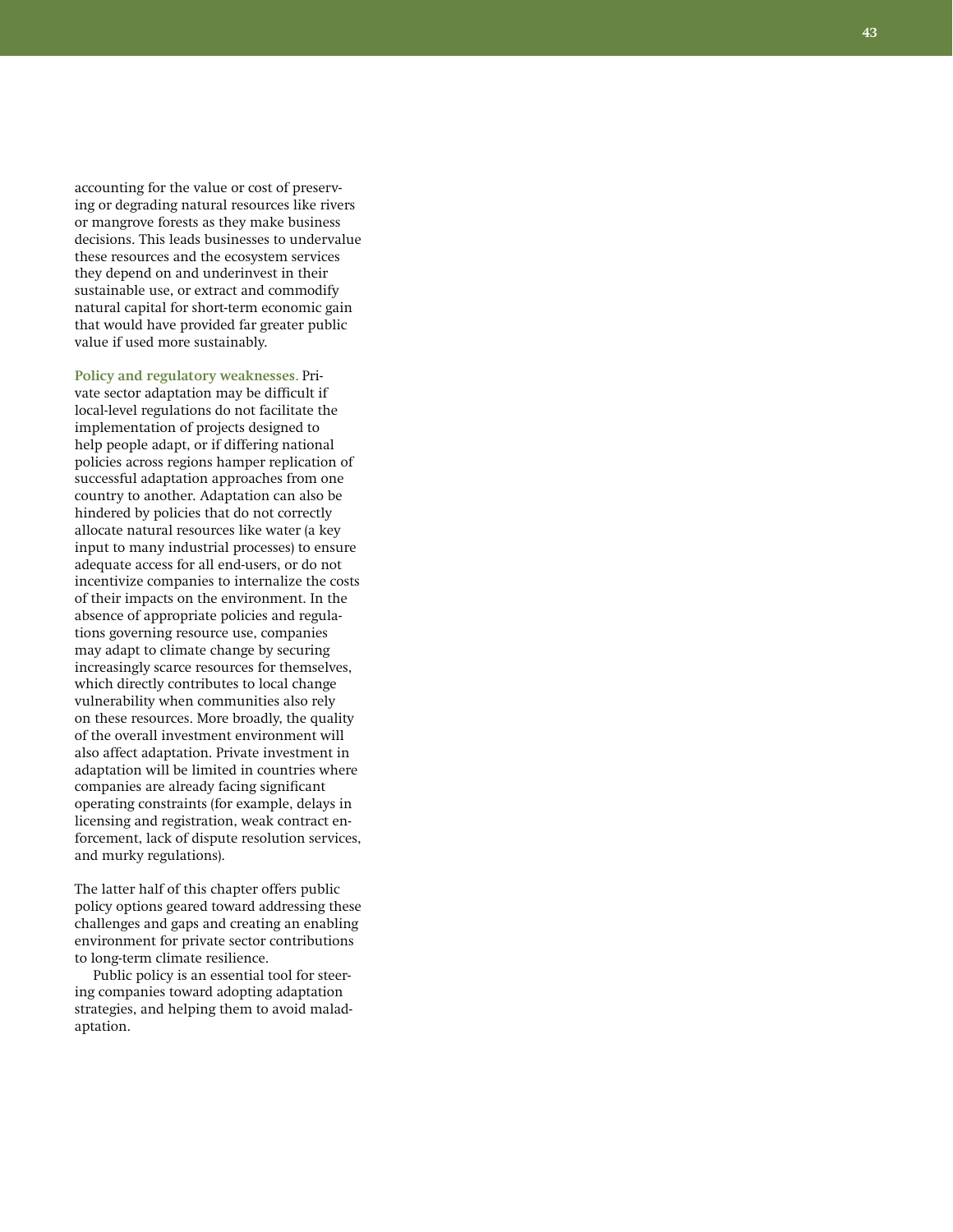# **Climate Change Adaptation Policy and Business Engagement**

### **The Importance of Public Policy**

Eighty-two percent of Caring for Climate corporate signatories surveyed believe that public policy is of "high" or "very high" importance to their company's ability to adapt to climate change.

#### **Outcome from Cancun**

The Conference of Parties "invites relevant multilateral, international, regional and national organizations, the public and private sectors, civil society, and other relevant stakeholders to undertake and support enhanced action on adaptation at all levels…"

*Source: UNFCCC, 2010. The Cancun Agreements: Outcome of the work of the Ad Hoc Working Group on long-term Cooperative Action Under the Convention.*

Caring for Climate corporate signatories recognize the importance of engaging with policymakers on the issue of climate change, and they are fully aware of the central role that public policy plays in fostering a supportive environment for climate change adaptation. The private sector is just beginning to engage in public policymaking and planning around the issue of adaptation, but such efforts will likely increase over time, since adaptation has become a clear priority at the international, national and, increasingly, local levels.

## **The international and national policy environment for adaptation**

New policies to encourage and incentivize private sector investment in climate change adaptation and resilience must build upon existing and evolving policy frameworks to support adaptation in vulnerable countries, which form the broad context for private sector engagement.

Adaptation has emerged as a priority within international climate change dialogues, with emphasis on ensuring that the most vulnerable countries have the financial and technical resources they need to adapt and increase their resilience.<sup>100</sup> At the sixteenth meeting of the United Nations Framework Convention on Climate Change (UNFCCC) Conference of Parties (COP 16) in 2010 in Cancun, Mexico, the Parties (through the Outcome of the Work of the Ad Hoc Working Group on Long-Term Cooperative Action) reaffirmed that adaptation must be given the same priority as mitigation.<sup>101</sup>

As shown by the examples in Table 2, several multilateral and bilateral public financing mechanisms have been established to support adaptation in vulnerable countries. However, as noted in Chapter 1, current flows of adaptation financing fall far short of needs. Not only does this have a detrimental impact on communities' ability to manage risk and withstand climate impacts, it sends a weak signal to the private sector about the overall importance of adaptation.

At the national level, many developing countries have established plans and strategies to address climate change, and some

have started to integrate consideration of climate risks into their ongoing development and disaster risk reduction and risk management planning processes. Under the UNFCCC, nearly all of the Least Developed Country Parties have developed National Adaptation Programmes of Action (NAPAs) that analyze urgent, immediate climate risks and identify the most pressing adaptation needs.<sup>102</sup> Some countries that have gone through decentralization processes have also begun to encourage or require local government bodies to integrate climate risks into local development and disaster risk reduction and management plans.103 Several United Nations agencies, including UNEP and the United Nations Development Programme (UNDP), have provided technical assistance at the national and subnational levels for climate change and adaptation planning, and built developing countries' capacity to assess vulnerabilities, access adaptation funding, and implement adaptation measures.104 National and local-level adaptation plans in developing countries provide a valuable starting point for discussions about how the private sector can best contribute to sustainable development through adaptation and resilience building.

# **Private sector engagement in adap- tation policymaking and planning**

The private sector has had a consistent and growing presence at UNFCCC sessions since the first Conference of Parties (COP) in 1995 in Berlin.105 Private sector interests are aggregated and represented through numerous observer organizations, including the International Chamber of Commerce and World Business Council for Sustainable Development. Business organizations and associations also issue policy position papers and organize side meetings for their members during and around the COP proceedings. To date, businesses engagement at the UNFCCC has been primarily, but not exclusively, focused on issues related to mitigation (for example, agreements on reductions in GHG emissions, energy policy, technology transfer for low-carbon growth) and the overall international framework and financing for climate change, rather than on adaptation.<sup>106</sup>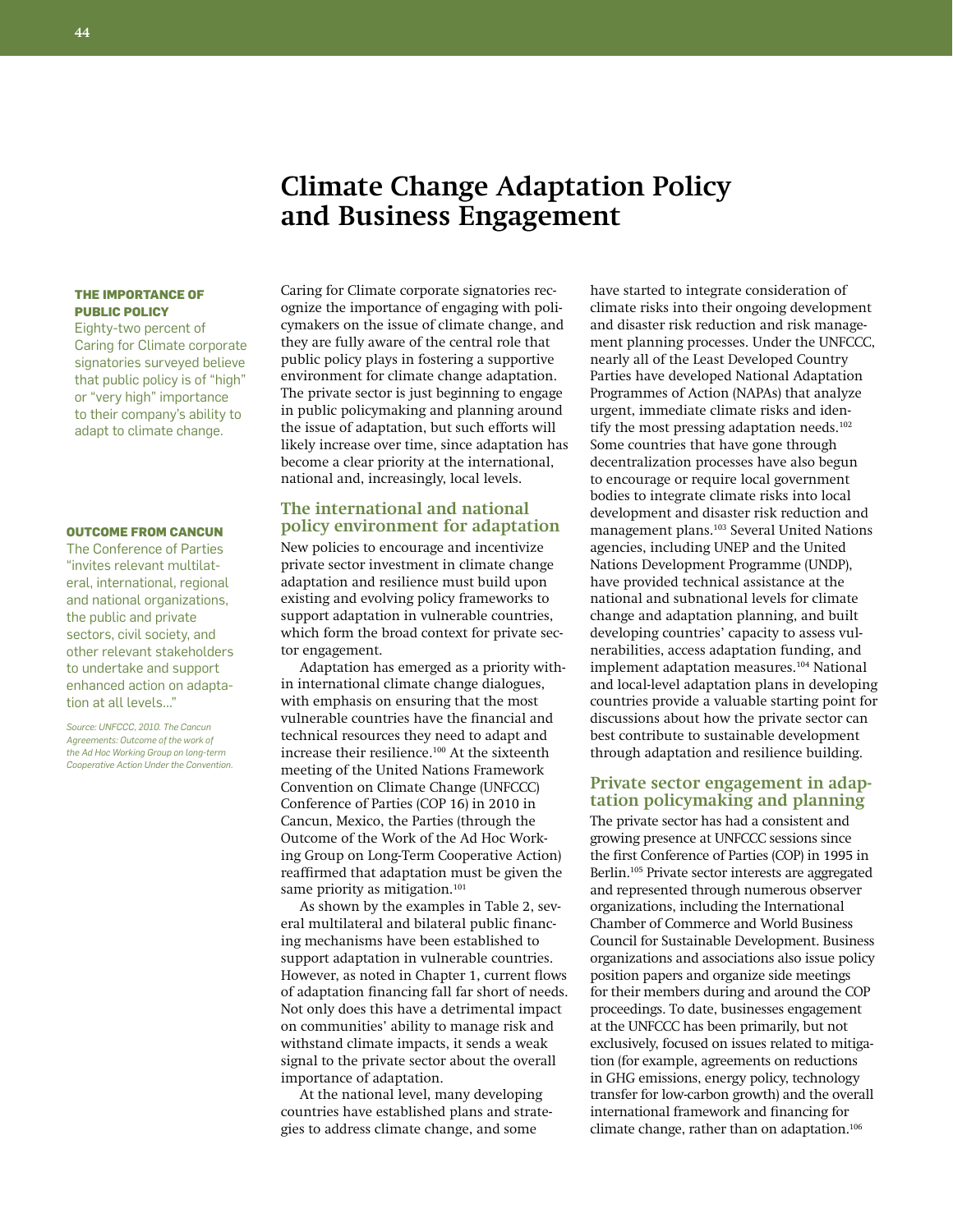| <b>Name of Fund or Mechanism</b>                           | <b>Type</b>      | <b>Administrative Body</b>                                                           | <b>Year Operational</b> |
|------------------------------------------------------------|------------------|--------------------------------------------------------------------------------------|-------------------------|
| <b>Green Climate Fund</b>                                  | Multilateral     | To be determined (established under the<br>UNFCCC Cancun Outcome in late 2010)       | To be determined        |
| <b>Least Developed Countries Fund</b>                      | Multilateral     | <b>Global Environment Facility (GEF)</b>                                             | 2002                    |
| <b>Adaptation Fund</b>                                     | Multilateral     | Adaptation Fund Board, with support from<br><b>Global Environment Facility (GEF)</b> | 2009                    |
| <b>Pilot Program for Climate Resilience</b>                | Multilateral     | <b>World Bank</b>                                                                    | 2008                    |
| <b>Global Climate Change Alliance</b>                      | Multilateral     | European Commission                                                                  | 2008                    |
| <b>Hatoyama Initiative</b>                                 | Bilateral        | Government of Japan                                                                  | 2008                    |
| <b>International Climate Initiative</b>                    | <b>Bilateral</b> | Government of Germany                                                                | 2008                    |
| <b>Indonesia Climate Change Trust Fund</b>                 | Multilateral     | Government of Indonesia                                                              | 2010                    |
| <b>Bangladesh Climate Change</b><br><b>Resilience Fund</b> | Multilateral     | Government of Bangladesh                                                             | 2010                    |

#### **Table 2. Examples of Funds for Adaptation**

*Sources: Climate Funds Update (www.climatefundsupdate.org); The Daily Star, 2010. "Bangladesh gets \$110m climate fund."*

This likely reflects the fact that while adaptation has recently emerged front and center in COP discussions, the private sector is only just now beginning to consider adaptation-related risks and opportunities and the associated policy implications.

Private sector engagement in NAPA development has been limited. The NAPA preparation guidelines recommend that national governments include the private sector as a key stakeholder in NAPA creation, review, education and awareness-raising, and implementation.<sup>107</sup> A 2010 review of the 45 existing NAPAs found at least one reference to the private sector in 38 of them,<sup>108</sup> which would seem promising. In practice, the participation and envisioned role of the private sector in NAPA consultation, formulation and implementation has been uneven. An evaluation by UNEP of their technical assistance efforts for NAPA preparation in 13 countries concluded, "While countries succeeded in gathering the main stakeholders around the NAPA objectives and process, the private sector continues to remain a secondary participant in projects of this type. Many countries would benefit from the development of a private-sector engagement strategy around adaptation and risk management."<sup>109</sup>

If the private sector is expected to contribute to resilience-building and adaptation innovation in the countries that need it most, there needs to be increased business engagement in international and national-level adaptation

policymaking and planning. There are some good existing efforts that can be built on. However, new avenues must also be created.

### **Productive Engagement on Adaptation Policy**

Over the past several years, various businesses have raised their voices to shape US and international public policies related to climate change adaptation. Key partners in this endeavour include many members of Business for Innovative Climate & Energy Policy (BICEP), the United States Climate Action Partnership (USCAP), and other major companies and investors.

In the international arena, multiple members of USCAP, all BICEP members, and a dozen other major US companies signed a letter to President Obama at the global climate negotiations in Copenhagen in late 2009, calling for progress in the area of international climate finance. That letter helped prompt the breakthrough commitment by the United States and other developed countries on long-term finance to support both adaptation and mitigation in developing countries. More recently, in December 2010, 13 businesses signed a letter to President Obama calling on the US to demonstrate leadership in establishing a global Climate Fund at the international climate negotiations in Cancun. A Green Climate Fund was ultimately established in the Cancun decision text with support from the US.

In 2009 and 2010, a number of businesses participated in two high-level round tables organized by Oxfam in Washington, DC, which included Members of Congress, including those with jurisdiction over international climate change adaptation funding, and key Congressional staff. Both round tables featured new reports on adaptation and business, generated press articles on the subject, and engaged Members of Congress in the policy debate.

*Source: Oxfam.*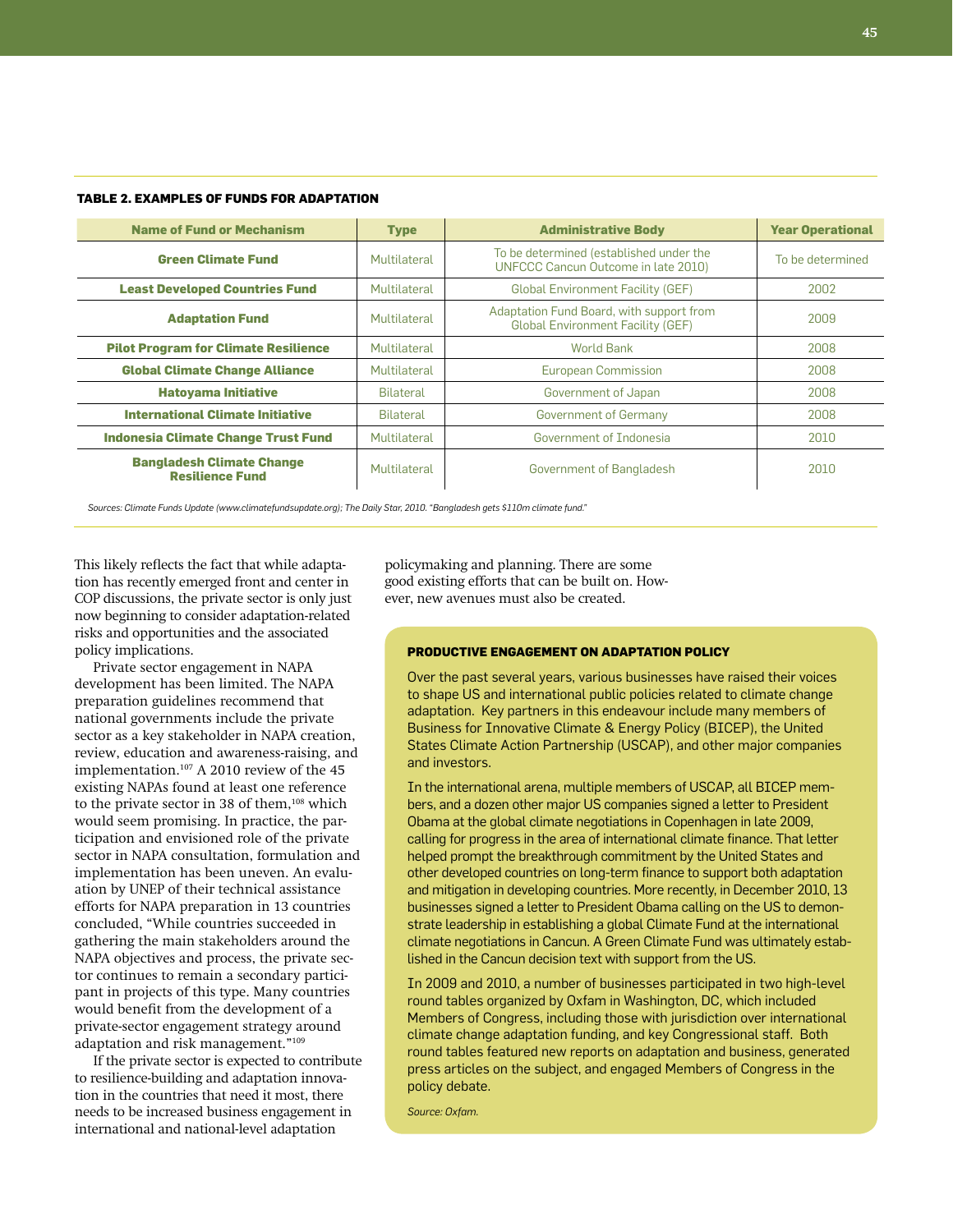# **Fostering an Enabling Environment for Private Sector Adaptation: Policy Measures**

There are a number of ways through which governments can create an enabling environment for private sector investment in adaptation, which can then complement crucial government-led, government-funded adaptation efforts. Some efforts to stimulate private sector contributions to adaptation must be developed and implemented through coordination and agreements at the international level. Engagement at the national and local levels, however, remains essential because adaptation challenges and solutions are specific to regions and subregions, and business barriers and opportunities are country-specific.

The public policy mechanisms outlined here are offered in response to the challenges companies face regarding climate change adaptation, as described at the beginning of this chapter. They bear high potential to help companies engage in smart, effective adaptation solutions, and will also help drive the transition to a green economy. This is new and exciting territory, and it will require both creativity and experimentation. To catalyze private sector adaptation, policymakers will need to:

- Build a foundation for private sector investments and action.
- Align public and private adaptation interests.
- Promote best practices and collaboration.

# **Build a foundation for private sector investments and action**

## **Priority: Demonstrate policy and finance commitment to adaptation.**

*Show long-term policy commitment.* To secure private sector support, adaptation policy and implementation needs to remain a top policy priority within the UNFCCC process and other multilateral, bilateral and national-level processes, particularly as it relates to sustainable development. Strong public sector commitment to adaptation, in the form of public financing and planning, is a fundamental prerequisite to address the needs of vulnerable

communities. Governments can demonstrate long-term commitment in a number of ways, including through climate change legislation, budget allocations for adaptation, creating climate change commissions or bodies (whether executive or legislative), and formulating and implementing climate change action plans. Public sector commitment sends an important market signal to the private sector about climate change risks and opportunities, and provides businesses with some measure of reduced uncertainty and reassurance about the long-term level of return they can expect on certain types of adaptation investments.

*Generate and allocate public funding and plan for adaptation at all levels.* The Green Climate Fund must be made operational and capitalized without delay and at the level necessary to support priority adaptation needs in the most vulnerable countries, with a clearly balanced allocation between adaptation and mitigation funding. Other multilateral and bilateral donor funds must retain a strong focus on adaptation as well. Agreements on adaptation emerging from UNFCCC COP 16 in Cancun must be fully implemented, and with assistance from the international community, developing countries can stimulate private investment by rigorously assessing climate risks and vulnerabilities at the national and subnational levels; assessing adaptation costs; and developing and implementing comprehensive climate change plans that involve the private sector in adaptation and resilience- building. National governments can also consider ways that public funding might be used to incentivize private sector engagement on adaptation, which has potential to increase total financial flows into adaptation by at least an order of magnitude.

## PRIORITY: Engage businesses as stakehold**ers in planning and implementation.**

*Develop a strategy for mobilizing private sector strengths and assets.* Multi-stakeholder consultation on adaptation is important at all levels. Policymakers should convene broad-based,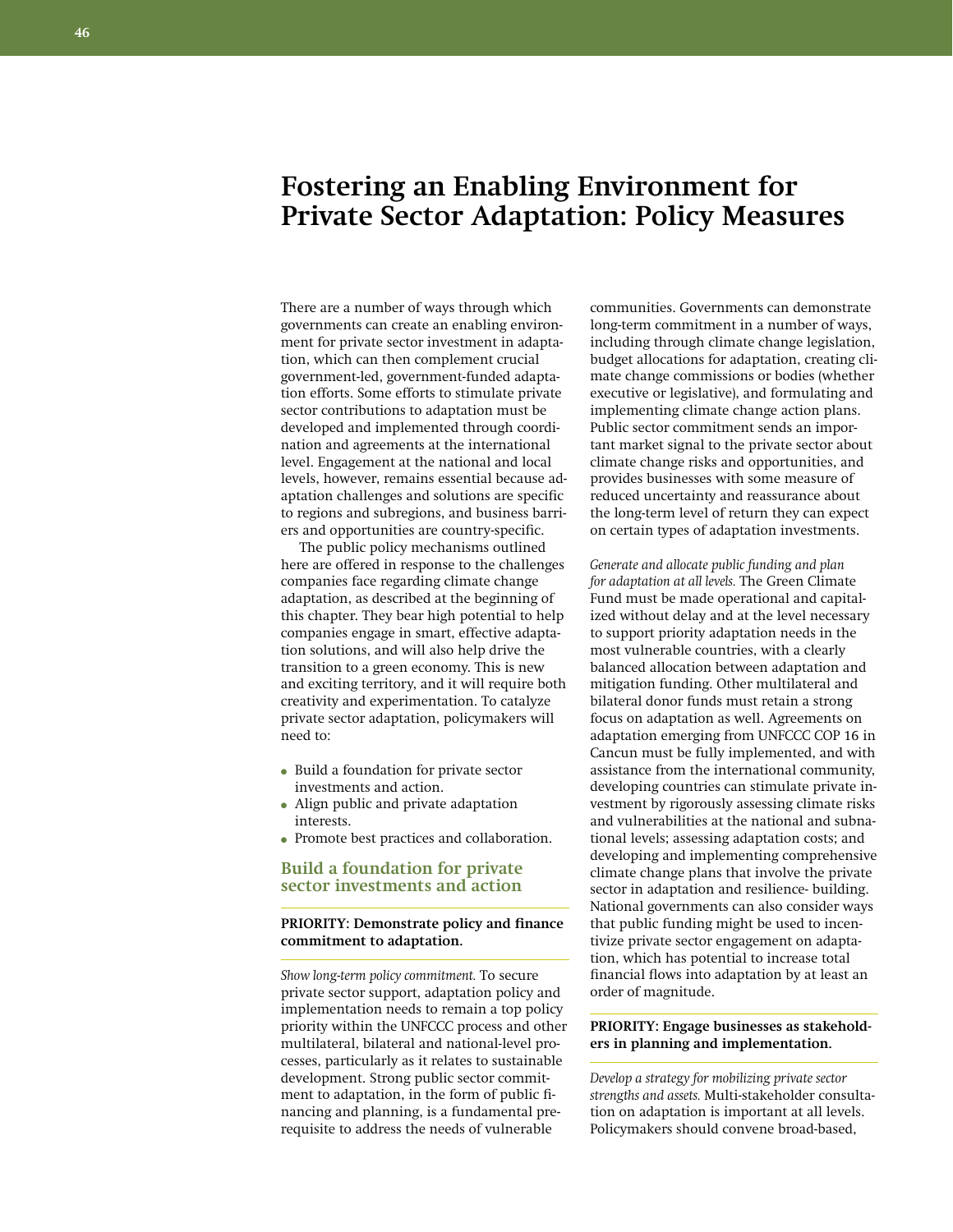inclusive, participatory consultation processes. Alongside civil society and vulnerable communities, the private sector should be included as a key partner. The private sector has much to contribute; private sector engagement can increase the likelihood of achieving successful, sustainable approaches to addressing climate change,<sup>110</sup> and will give businesses a higher stake and buy-in to the approach. Effective adaptation requires engagement of all types of businesses, from global to local companies, including small and medium-sized enterprises and social entrepreneurs.111 While on certain issues a sector-by-sector consultation approach will be appropriate because adaptation needs and solutions can be sector-specific, it will also be important to stimulate cross-sector discussions to identify broader adaptation needs and linkages between different parts of the economy and society.<sup>112</sup>

Because the private sector has had limited engagement in adaptation discussions to date, the UNFCCC and national governments may need to develop specific business engagement strategies that enable them to assess private sector needs and gain valuable inputs, and consult companies on practical implementation issues that directly affect them. Within multi-stakeholder processes, governments can bring businesses and communities together to identify shared adaptation challenges and solutions. Governments can help communities and civil society increase their understanding of the valuable role the private sector can play in advancing these shared goals, while building their capacity to participate in climate change dialogues and ensuring a "level playing field" so that community and civil society voices and views are not crowded out by their private sector counterparts.

*Include private sector representation in key UNFCCC forums.* Along with civil society, the private sector can be included in the Adaptation Committee that was created through the UNFCCC agreement at Cancun.113 The Adaptation Committee will have a broad role in providing technical support and guidance on adaptation, sharing of information and best practices, networking with outside institutions to enhance adaptation implementation, and advising on incentives for adaptation, among other functions.114 It may also be possible to involve the private sector in the

### **Caring for Climate Survey Respondents See Numerous Benefits from Policy Engagement on Adaptation**

- Better mutual understanding of climate change adaptation issues and challenges
- An opportunity to develop a clearer and more integrated strategic direction
- The confidence to plan ahead
- The ability to shape thinking and policy developments around adaptation
- • New business opportunities
- • New opportunities to develop public-private partnerships
- The ability to create value and maintain positive, respectful relationships with local communities in areas where the company operates or may operate in the future

Technology Mechanism described under the UNFCCC Cancun agreements.115 The private sector could provide insights on barriers to adaptation technology deployment and diffusion and appropriate technology options, and share expertise.<sup>116</sup> Consultations can help determine the appropriate modalities for engagement — that is, whether private sector input is best sought through a more active observer role, an advisory role, or some other type of role.

*Tap into private sector expertise in plans and projects for building climate resilience.* In developing countries, at the national level and, increasingly, at the subnational level, climate change adaptation and disaster risk reduction and management planning processes are particularly important venues for private sector engagement. Businesses can contribute data and information on risks, exposure, and adaptation solutions and advise on policy and regulatory frameworks.<sup>117</sup> Governments should seek to identify those business sectors or companies that can best support their climate change adaptation objectives, whether they are multinational companies with expertise in needed goods or services or local businesses that are well-positioned to serve their communities.<sup>118</sup> This will require a full understanding of the needs and characteristics of the business sector in any given jurisdiction.119 National and local-level adaptation and disaster risk reduction and management plans can specify areas where private sector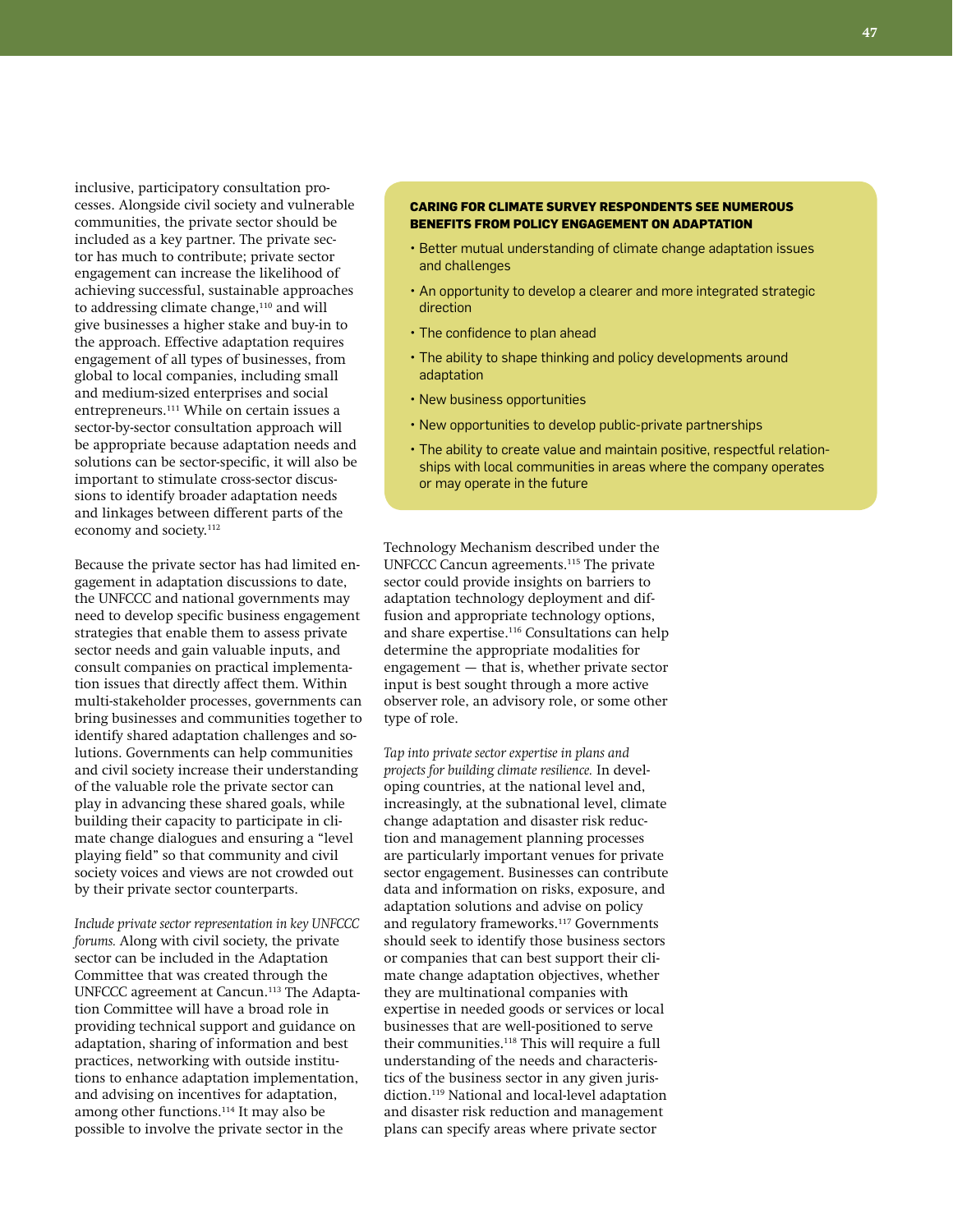### **Company Case Study: Munich Re Insurance Group**

In 2005 Munich Re, a leading global reinsurance company, launched the Munich Climate Insurance Initiative (MCII) to support developing countries in adapting to climate change through innovative insurance-related risk management tools. MCII comprises insurers, climate change and adaptation experts, civil society groups and policy researchers intent on finding solutions to climate risks. Since its inception, MCII has been an active player in international policy dialogues around climate change.

As a contribution to the UNFCCC COP 16 meeting in Cancun in 2010, MCII, ClimateWise, the Geneva Association and the UNEP Finance Initiative launched a global insurance industry statement on adaptation to climate change in developing countries. The statement highlights the contributions the insurance industry can make to adaptation, including expertise in risk management, prioritizing adaptation measures, incentivizing loss reduction, developing new insurance products, and raising awareness among the many stakeholders of the insurance industry. It calls on governments to 1) implement risk reduction measures already agreed to at the 2005 World Conference on Disaster Reduction, 2) provide a suitable enabling environment, including economic and regulatory frameworks, for risk management and insurance to function at all levels of society, 3) invest in reliable risk exposure data and make it freely available to the public, and 4) act on lessons learned about the benefits of regional public-private partnerships and microinsurance schemes that reduce losses for climatic risks.

Building on agreements reached in Cancun, in 2011 MCII submitted a proposal to the UNFCCC Subsidiary Body for Implementation (SBI) that outlines the major possible elements and timing for an SBI work programme on loss and damage associated with climate change, including from extreme weather events and slow-onset events. MCII has offered to lend its expertise to the SBI through co-sponsoring thematic meetings and technical training workshops for delegates as part of this loss and damage workstream.

Munich Re also focuses on generating and disseminating high-quality data on climate trends and impacts. For example, the company has collaborated with the London School of Economics Centre for Climate Change Economics and Policy to review the current state of climate modelling and improve the production and extraction of valuable, relevant information from various models given inherent uncertainties.

Through policy-focused cooperation with MCII and other actors, Munich Re is operationalizing its corporate climate change strategy and helping the insurance industry and vulnerable societies better prepare for the consequences of climate change.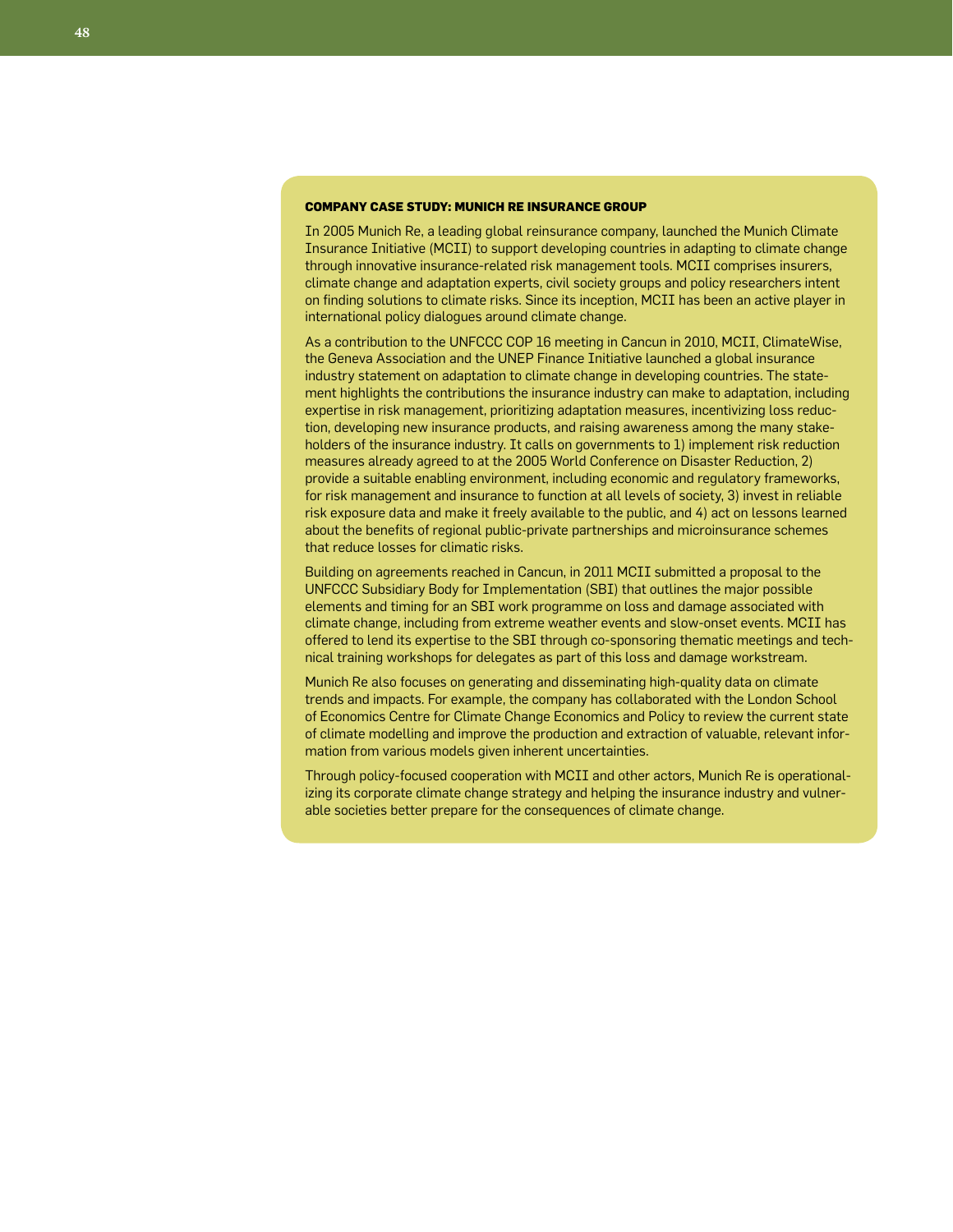innovation is essential, and identify a clear role for the private sector in contributing to the building of a climate-resilient society and economy. It will also be fruitful for national and subnational governments to engage the private sector in discussions about adaptation financing. The private sector can provide insights into barriers to investment in adaptation, ideas on public-private financing structures, and recommendations on how to create an enabling policy environment.<sup>120</sup>

## **Align public and private adaptation interests**

### **PRIORITY: Stimulate the market for adaptation through financial and risk reduction incentives.**

*Recognize and address market failures in building climate resilience.* If current markets are not attracting significant private sector adaptation investments, governments can intervene to address these market failures, 121 in recognition of the public value of adaptation and resilience building. To stimulate business engagement in these areas, which are new and thus may be subject to additional costs and risks, it may be necessary to alter projects' risk-reward profile and to introduce schemes designed to "pay the innovator."122 Incentives that help demonstrate and build the commercial viability of private sector adaptation efforts can catalyze the inflow of such investments. Over the long term, such incentives may be phased out because perceived risks will be reduced and resilient businesses will be more profitable. However, to foster initial change, incentives can provide a relatively cost-effective means to reduce initial costs and encourage businesses to enter the market.

*Use appropriate policy tools to fit country contexts and business sector needs.* Financial and risk mitigation incentives have been used successfully by governments to stimulate private sector investments in other priority areas, including low-carbon technologies and sustainable development. The same level of creative thinking must now be applied to the issue of climate change adaptation. Some tools to consider include:123

● Concessional loans or matching funds for companies to incentivize adaptation investments.

- Tax credits for strategic adaptation investments in operations and supply chains, or for investments in development of adaptation technologies.
- "Green bonds" to raise socially and environmentally responsible capital for private sector (or public-private) adaptation projects.
- Grants or subsidies for research and development of adaptation products and services.
- Extension of credit lines to commercial financial institutions and loan or credit guarantees to help businesses secure financing for investments in adaptation.
- Seed capital for adaptation-focused enterprises or venture capital/equity funds to support adaptation.
- Innovation competitions and prizes for development of new, adaptation-relevant technologies.
- Pricing guarantees or purchase agreements for infrastructure or services.

It is not possible to determine up front which of these tools will be the most effective in a particular country context, nor which types

### **Policy Dialogues on Adaptation Financing**

There is an important international policy dialogue under way about the sources and scale of international climate finance for developing countries and the degree to which international financial commitments must be met through public finance. A 2010 report by the UN Secretary-General's High-Level Advisory Group on Climate Change Financing concluded that meeting the \$100 billion commitment agreed to in the Copenhagen Accord to support developing countries' needs is feasible but will require funds from a wide range of sources, including public funds, bilateral and multilateral funds, alternative sources of financing (including the carbon markets) and increased private flows.

However, many civil society organizations, including Oxfam, believe that all international commitments by developed countries to provide adaptation finance should be fulfilled through public, grant-based finance. Public finance is critical because it can be channelled to address the needs of those most vulnerable to climate change impacts, needs that the private sector is not guaranteed to invest in. Oxfam and others believe that investments by the private sector should therefore not be counted against developed country commitments to support adaptation in developing countries, and should be additional to such commitments. Also, private sector lending and similar mechanisms offered by developed country governments — while recognized as useful tools for stimulating adaptation — should not count toward these commitments.

*Source: UN Secretary-General's High-Level Advisory Group on Climate Change Financing, 2010. Final Report; and Oxfam.*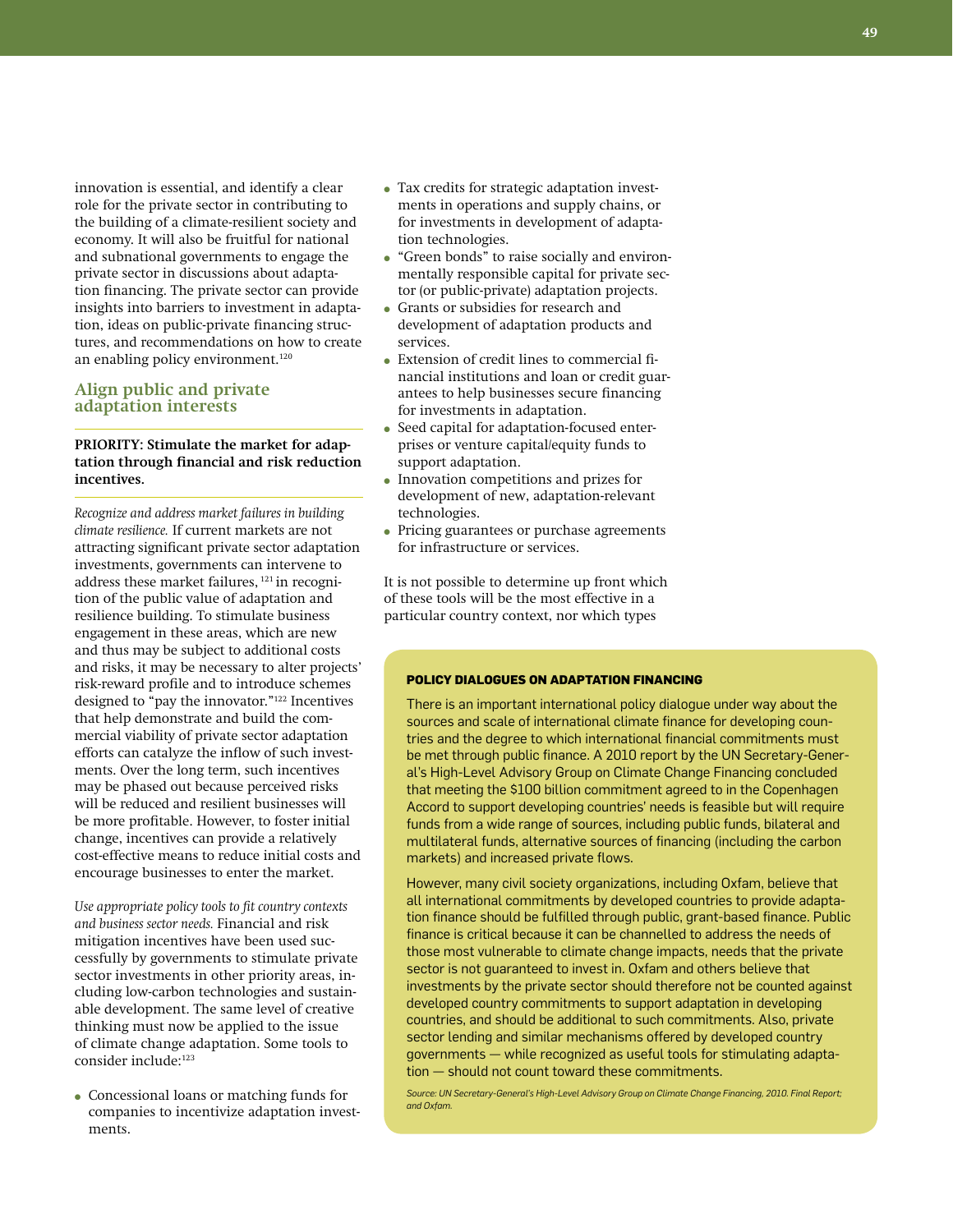## **Using Risk Mitigation Incentives to Promote Investment in Sustainable Development**

The United States Agency for International Development (USAID) Development Credit Authority (DCA), while not specifically related to climate change adaptation financing, is an example of how government incentives can be used to stimulate private sector investment in sustainable development more broadly. Small businesses in many developing countries are often not able to secure a bank loan, or face high collateral requirements for such loans, because banks view them as high risk. However, these businesses have great potential to contribute to development priorities in their countries. Through the DCA, USAID offers risk-sharing guarantees that generally cover up to 50 percent of loss on loans made by financial institutions and investors. In 2010 DCA guarantees were used to encourage lending for a range of business ventures, including poultry farming in Ethiopia, health-care provision in Nigeria, and microcredit and agricultural lending in multiple countries.

*Source: USAID, 2010. Credit Guarantees: Promoting Private Investment in Development. 2010 Year in Review.*

of businesses<sup>124</sup> and adaptation investments will need them most. To design appropriate incentives to leverage private financing, national governments will need to have detailed information about the specific impediments to private sector investment in adaptation in their country. This underscores the need for in-depth, sustained engagement with the private sector as a key stakeholder.

*Focus on targeting and selection criteria.* Careful consideration must be given to the criteria for the types of private sector adaptation projects and ventures targeted for public support. Governments can use public funding to leverage private investment in projects that have been identified as high priorities in national or local-level adaptation plans and that respond to vulnerable communities' needs. Incentives should be used to catalyze critically important private sector investments in adaptation that would not be made otherwise; the objective is to "crowd in" rather than "crowd out" private investment. Financial and risk mitigation incentives are most effective if complemented by supportive policy and regulatory frameworks designed to further stimulate corporate action on adaptation.<sup>125</sup>

### **PRIORITY: Develop policy and regulatory frameworks to guide corporate practices.**

*Provide a level playing field and decrease risk and uncertainty.* Policy and regulatory "carrots" and "sticks" can be powerful tools to stimulate private sector adaptation investments that contribute to sustainable development. Clear and coherent regulatory frameworks create a level playing field, on which companies must all play by the same rules and know what is expected of them, thus helping to reduce risk and uncertainty for those considering different types of adaptation investments. Regulations can also stimulate private sector innovation to develop new products and services that facilitate compliance (for example, limits on water usage can stimulate development of technologies that help farmers irrigate their crops more efficiently). Thus far, there has been a gap in the development of market and regulatory mechanisms that serve to scale up or enhance the efficiency of adaptation efforts.<sup>126</sup>

*Incentivize business decision-making that promotes the public good.* Policy and regulatory mechanisms can catalyze the kind of long-term thinking — about costs and benefits of adaptation — that is required to meet the challenges of climate change. Effective policy and regulatory frameworks to promote private sector engagement in adaptation and discourage maladaptation will necessarily differ country-by-country, but policymakers might consider the following:

- Integrating explicit recognition of climate risks into government decision-making and existing processes, including project appraisal, environmental impact assessments, public procurement and government contracts.
- Mainstreaming analysis of climate risks and risk mitigation measures across sectoral policies, including water, forestry and coastal management; disaster preparedness; land use planning; industrial policy; building codes; and infrastructure development.
- Reviewing and revising policies that may encourage maladaptive economic behaviours (for example, certain types of subsidies).
- Developing technology policies that support innovation in climate change adapta-

### **Information and Technical Assistance Needs of Caring for Climate Companies**

Caring for Climate corporate signatories that responded to the survey are seeking tools for quantifying climate change risks and information on how to mitigate those risks. They would like more granular-level detail on projected climate change impacts in the areas where they and their supply chain partners are operating. They also face challenges as they try to assess the realworld business and market implications of scientific climate change data.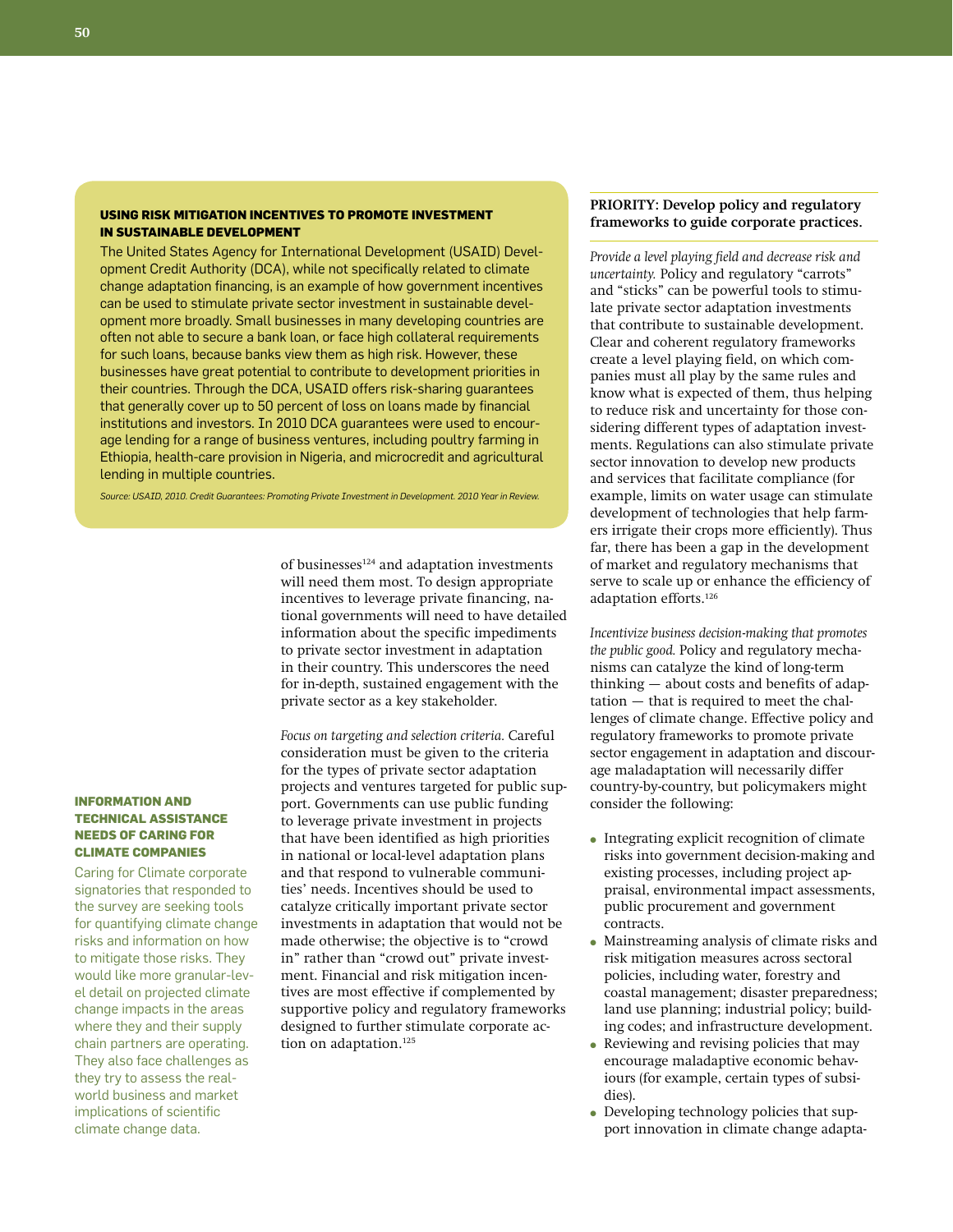tion, including promoting fluid technology transfer and diffusion (both within and across borders, including among developing countries themselves); building knowledge-sharing platforms; and building absorptive capacity within developing countries to ensure technology uptake.

- Requiring companies to account for ecosystem degradation within their operations and supply chains and to internalize these costs, particularly in the context of climate change-induced stresses; setting the "rules of the game" through which payments for ecosystem services can occur (for example, whereby a company might pay a community to conserve an important watershed upon which they both depend).
- Ensuring a supportive policy and regulatory environment for the development of financial services such as microinsurance and microfinance, which can be deployed to support pro-poor climate resilience; using public sector financial commitments and conducive tax regimes as necessary and appropriate.
- Encouraging companies to disclose climate risks (that is, the risks climate change poses to their operations and supply chains, as well as the risks their business activities may have on the climate resilience of vulnerable communities) in a standardized, comparable, disaggregated format to their stakeholders; and report on actions being taken to address those risks.

These types of policies and regulations can be enacted not only at the national level, but also by provincial governments and municipalities to reach smaller business that operate at the subnational level. Small and mediumsized enterprises can be critical partners in the provision of goods and services needed by poor communities and in contributing to local-level climate resilience.

# **Promote best practices and collaboration**

**PRIORITY: Provide businesses with information and tools they need to make investments that support climate resilience in vulnerable communities.** 

*Consider climate risk information and awarenessraising a public good.* Some corporations — for example, those in climate-vulnerable or adaptation-relevant industries, like insurance — are already investing in their own climate change data generation to gain a competitive edge, and this type of information will understandably be proprietary.127 However, not all businesses will have the resources to make such investments. Due to the far-reaching economic and social impacts of climate change and the uncertainty surrounding their timing and intensity, the development of climate change knowledge and awareness-raising should be viewed as a public task, serving both the public and private interest.128 An example of such an intergovernmental effort is the World Meteorological Organization-led programme to disseminate climate information through the Global Framework for Climate Services.<sup>129</sup> Governments can help close information gaps that lead to private sector underinvestment in sustainable development-focused adaptation. Businesses need to be aware of the "state of knowledge" about climate change to be able to understand their exposure and address climate risks,<sup>130</sup> and also to be able to avoid maladaptation and instead adapt in ways that support community resilience.

*Fill priority information gaps using businessfriendly formats.* Governments can play an important role in generating, aggregating and disseminating climate change information to the private sector. This may involve close collaboration with research institutes that undertake climate modelling and have the necessary data. Information should be tailored to the specific needs of businesses. Different types of companies may need data at varying levels of sophistication and scales. All businesses will need information at a sufficiently small geographic scale and short enough time horizon to be relevant to their decisionmaking processes, and at larger special and temporal scales to enable them to place their local situation in regional and global perspective. Information needs may include:

- Anticipated magnitude, frequency and range of variability of climate change impacts.
- Risks that climate change poses to companies' operations and supply chains in various sectors, and potential effective solutions.<sup>131</sup>
- The adaptation needs of vulnerable communities, as articulated in national and local adaptation plans.
- The types of private sector adaptation solu-

#### **Gaps Identified by Caring for Climate Signatories in the Survey**

Caring for Climate corporate signatories expressed concern about insufficient and unclear regulations and legislation related to climate change risk and adaptation, and the absence of incentives for investment in new technologies relevant to adaptation.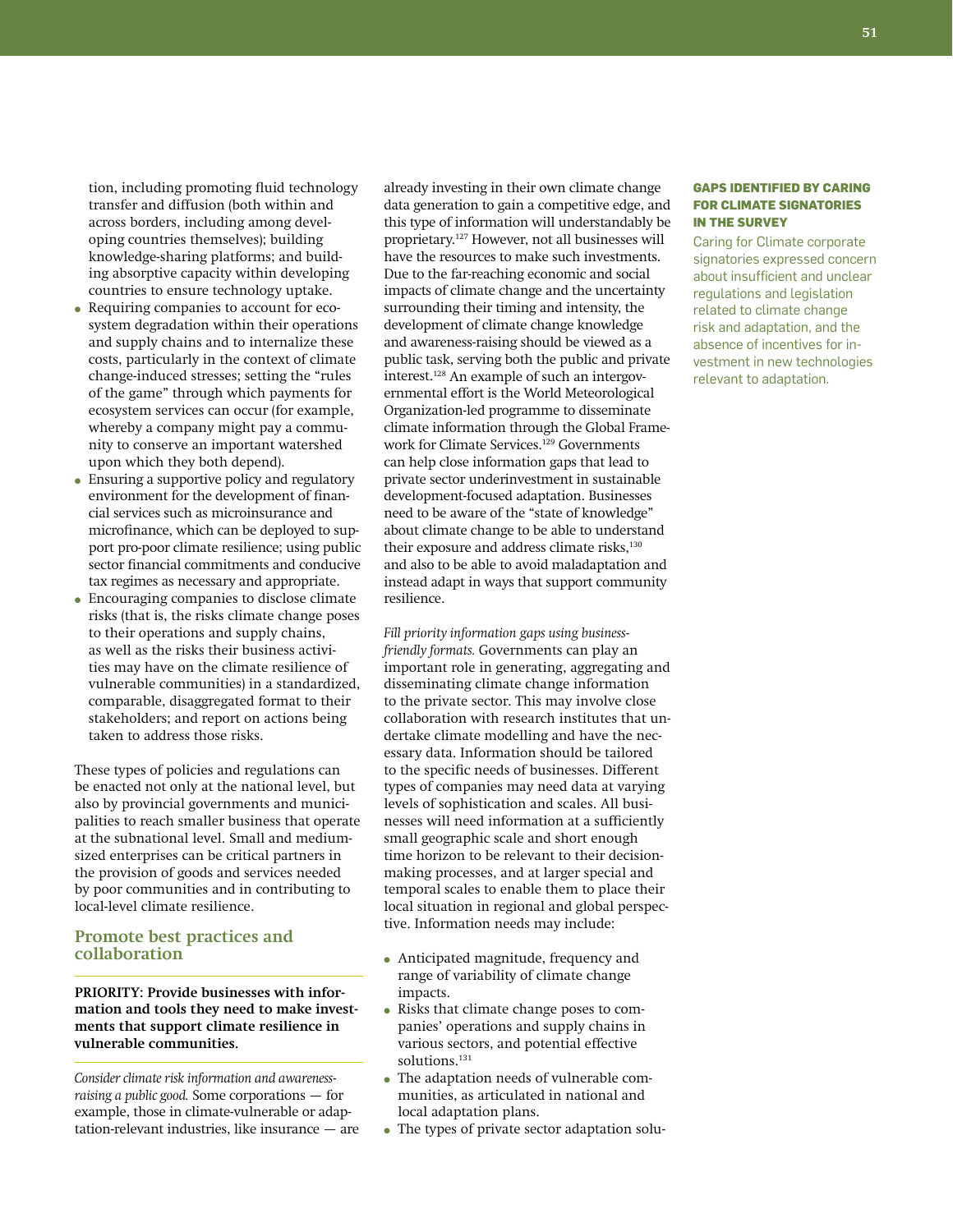**"We would like to accelerate the scaling of non-traditional models — for example, publicprivate partnerships to catalyze long-term supply resilience."**

*— Caring for Climate corporate signatory from the food and beverage sector*

tions that will benefit sustainable development.

- Maladaptation, and how companies can avoid it.
- Public financing options available to companies to support and leverage their strategic adaptation-related investments.

*Invest in analytical work on costs and benefits of adaptation and value of ecosystem services.*<sup>132</sup> Governments should also consider supporting further analysis on the economics of climate change adaptation, particularly the costs and benefits of different adaptation options<sup>133</sup> (including co-benefits for the green economy) in specific locales at the subnational level, with full accounting for environmental costs and benefits. Ultimately, companies will use cost-benefit analysis to determine the return on their adaptation investments. Concurrently, it will be important to refine methodologies for identifying and valuing ecosystem services, which is an essential step in assessing the complete range of costs and benefits of adaptation measures. "Ecosystem-based adaption" — investing in natural systems to build resilience (for example, wetlands and forests to store and naturally filter water) is often cheaper and offers higher and more permanent rates of return than hard infrastructure solutions.134 Valuation of ecosystem services will be required for governments to introduce incentives for businesses to make decisions that reflect the environmental costs and benefits of their actions. Work is already under way in this area, but climate change adds urgency to these efforts.

*Provide real-world evidence that adaptation can be a viable commercial investment.* A process of social learning is required to help inform businesses about what works and what doesn't. To date, the limited but growing on-the-ground experience of the private sector in climate change adaptation has not been consistently documented or articulated.135 To support market development, governments can identify and make widely available case studies of private sector adaptation, perhaps through an online database or clearinghouse. "Success stories" that highlight how companies have adapted in ways that promote the public good and simultaneously gained public esteem and community support will inspire other companies and underscore the fact that adapters have a competitive advantage.136 Examples of investments that did not pay off as expected may be even more useful. Rewarding excellence in this area with incentives (for example, prizes or competitions) may be an effective way to galvanize additional private sector interest and recognition.

*Build private sector capacity to engage and act.*  Even if companies have more and better information about climate impacts and adaptation, skill and capacity constraints can limit their ability to engage and  $act.^{137}$  This may be especially true for smaller businesses. Business associations will play an important role in building the climate change adaptation capacity of their members. However, governments may also need to provide businesses — particularly small and medium-sized enterprises and those in developing countries — with tools to enable them to participate effectively in climate change dialogues and planning, and to use climate change impact information to make business decisions. Businesses can be reached through a number of vehicles, including training, extension services, web-based resources, climate risk assessment and adaptation planning tools, and other resources. Successful models can be replicated.

## PRIORITY: Consider new forms of public**private partnerships (PPPs) to tackle the most complex challenges to sustainable development and climate resilience.**

*Redefine PPPs for adaptation.* Enhanced adaptation to climate change will require unprecedented levels of collaborative action to achieve the best outcomes.<sup>138</sup> In some cases, adaptation measures taken independently by individual actors (whether governments, companies or communities) may incur higher costs than would result from taking a collective approach, and crucial interdependencies may be missed.139 Certain adaptation efforts will therefore require new, creative forms of partnership among public institutions, the private sector, and civil society. In other cases, it may also be possible to strengthen and build off existing PPPs to incorporate a strong focus on climate change adaptation. Those sectors in which the private sector is already heavily engaged — including microinsurance and microfinance, both of which can be powerful tools for building resilience in poor communities — may provide fertile ground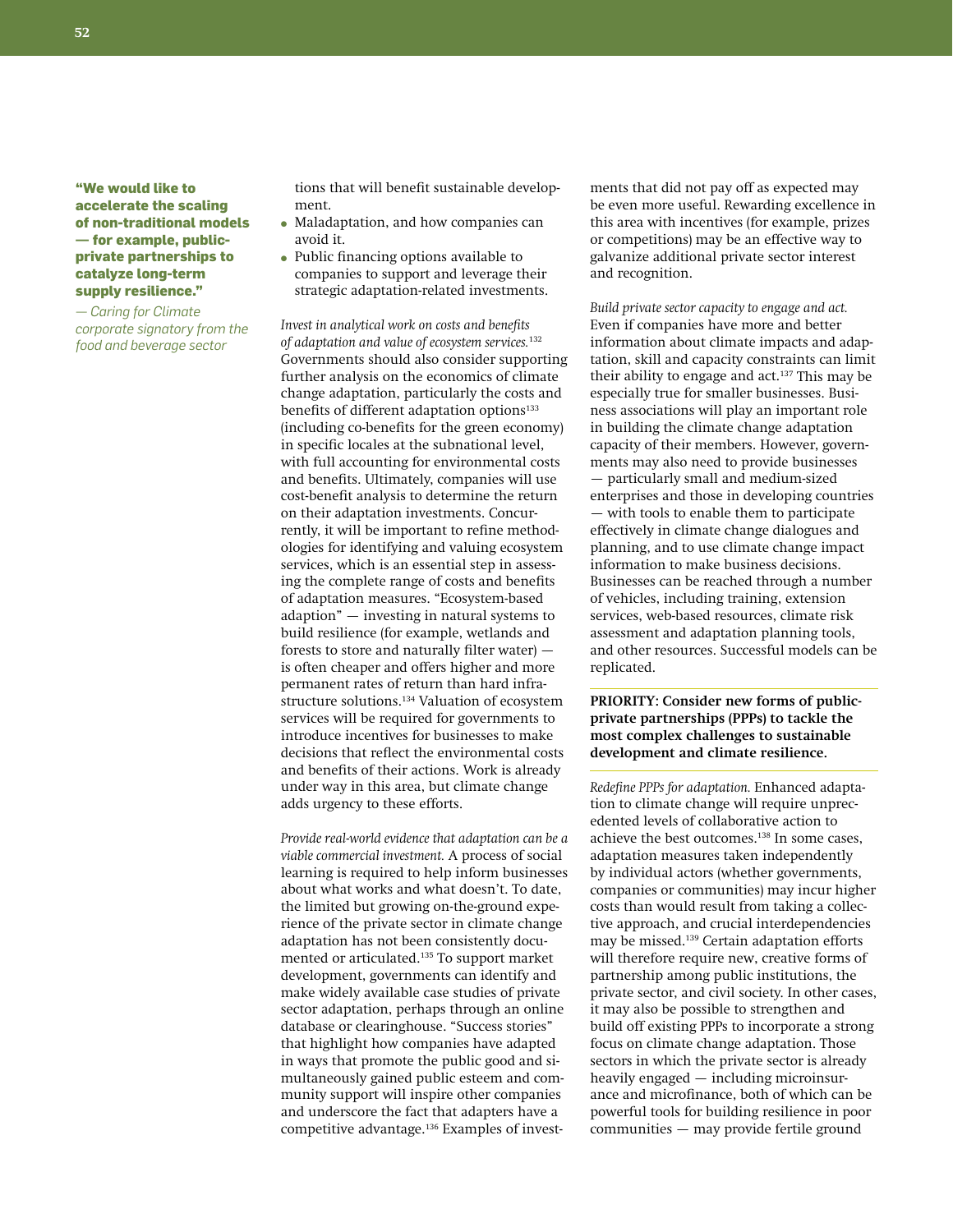for experimentation and experience-building. (See the Swiss Re case study in Chapter 1 for an example of a microinsurance PPP).

The types of partnerships required to address climate change adaptation needs go far beyond a traditional, narrow definition of "public-private partnerships," a term often used to describe government outsourcing or contracting of public functions, services or infrastructure development to private entities. What is envisioned is something more collaborative and transformative, in which government, business, civil society and community members jointly identify and develop a means to address a critical development challenge resulting from, or exacerbated by, a changing climate. PPPs can complement public sector-led and community-led adaptation initiatives aimed at addressing the priority needs of the poorest and most vulnerable.

*Draw on assets of all parties, and carefully structure PPPs to advance shared goals.* Public-private partnerships for climate change adaptation can combine the power, authority, social responsibility and accountability of the public sector, with the finance, technology, managerial efficiency and entrepreneurial abilities of the private sector and the informed voice, energy, drive and oversight responsibilities of civil society organizations.140 Partners share project risks, but also the benefits. Ingredients for an effective public-private partnership include careful partner selection; a high level of political commitment and a solid statutory foundation; a detailed business plan that articulates the responsibilities of all parties; a guaranteed revenue stream; active engagement and monitoring by the public sector; and strong stakeholder support.<sup>141</sup> Partnerships must be grounded in shared principles, including trust, transparency, equity and inclusivity.142 They must be built and implemented through participatory processes that include affected communities and the most vulnerable people within those communities — including women as central stakeholders.

*Use PPPs for a demonstration effect and to build capacity for further success.* Public-private partnerships can be a valuable mechanism through which innovative approaches to addressing adaptation needs of vulnerable communities can be piloted, proven and scaled up. PPPs can demonstrate to both the public and private sectors that adaptation can be costeffective and profitable. A positive by-product of effective public-private partnerships for climate change adaptation will be increased skills and capacity among all participants to engage in further pro-poor adaptation efforts.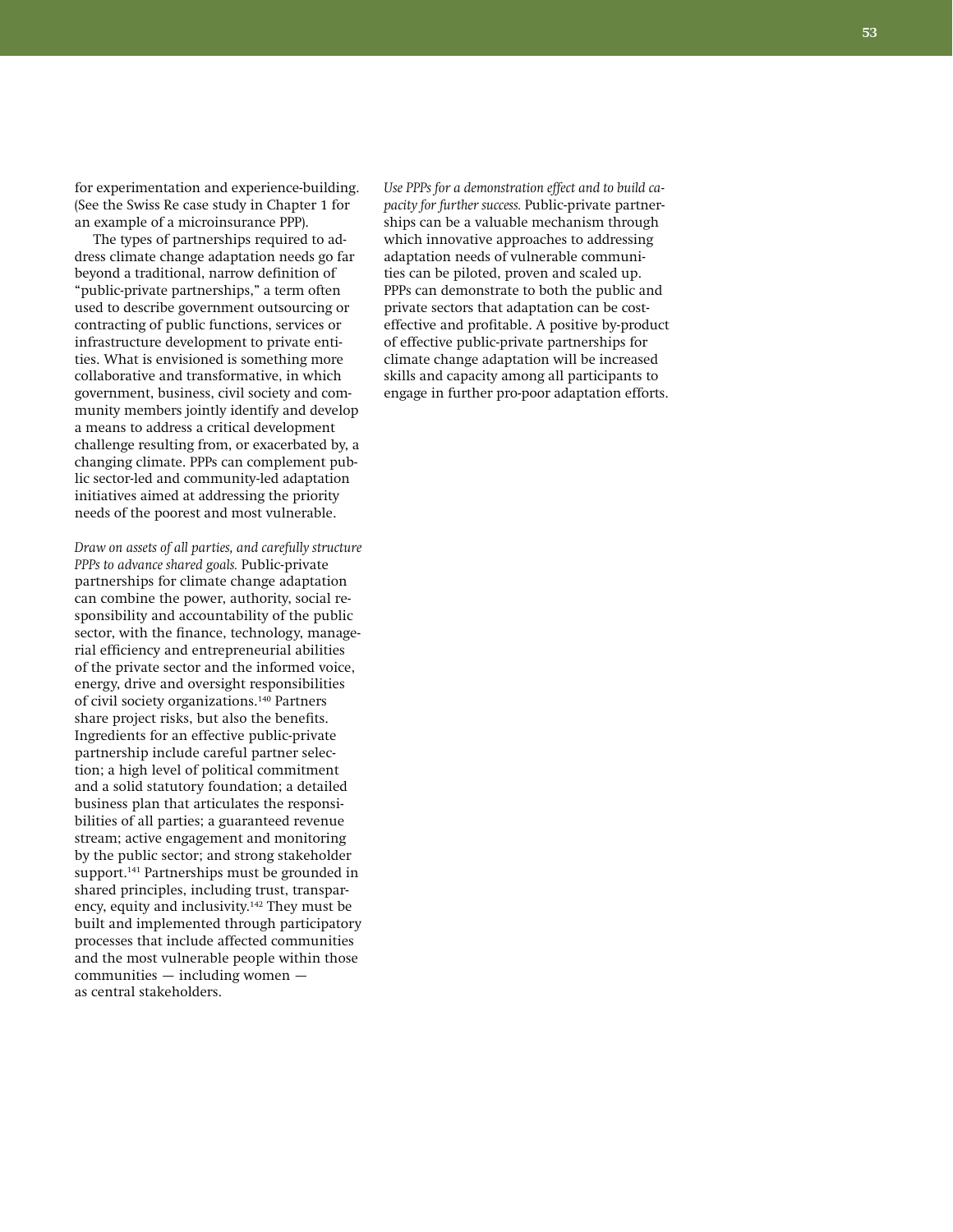# **Conclusion**

The private sector has much to contribute to the development and implementation of adaptation solutions, including technical and sector-specific expertise, greater levels of financing, efficiency, and an entrepreneurial spirit. When a commitment to social and environmental responsibility is added to this mix, the private sector becomes an indispensible ally in efforts to address the risks and challenges posed by a changing climate. Public sector action must be at the core of adaptation and resilience building for the poorest and most vulnerable communities, where needs may not necessarily align with private sector interests. However, effective adaptation in many sectors requires deep and wide engagement of businesses, from smaller-scale entrepreneurs to large corporations. Private sector adaptation efforts will be a crucial complement to public finance in support of developing countries' adaptation needs.

Governments need to consider how best to promote, catalyze and channel private sector innovation and expertise to support green economy solutions to long-term climate resilience in the communities most vulnerable to climate impacts. The foundation for private sector engagement is a supportive public policy environment, from the international to local levels. By drawing on their respective strengths and collaborating in new ways, governments, the private sector and civil society will be able to help communities meet the challenges of a changing climate as they pursue sustainable development and growth.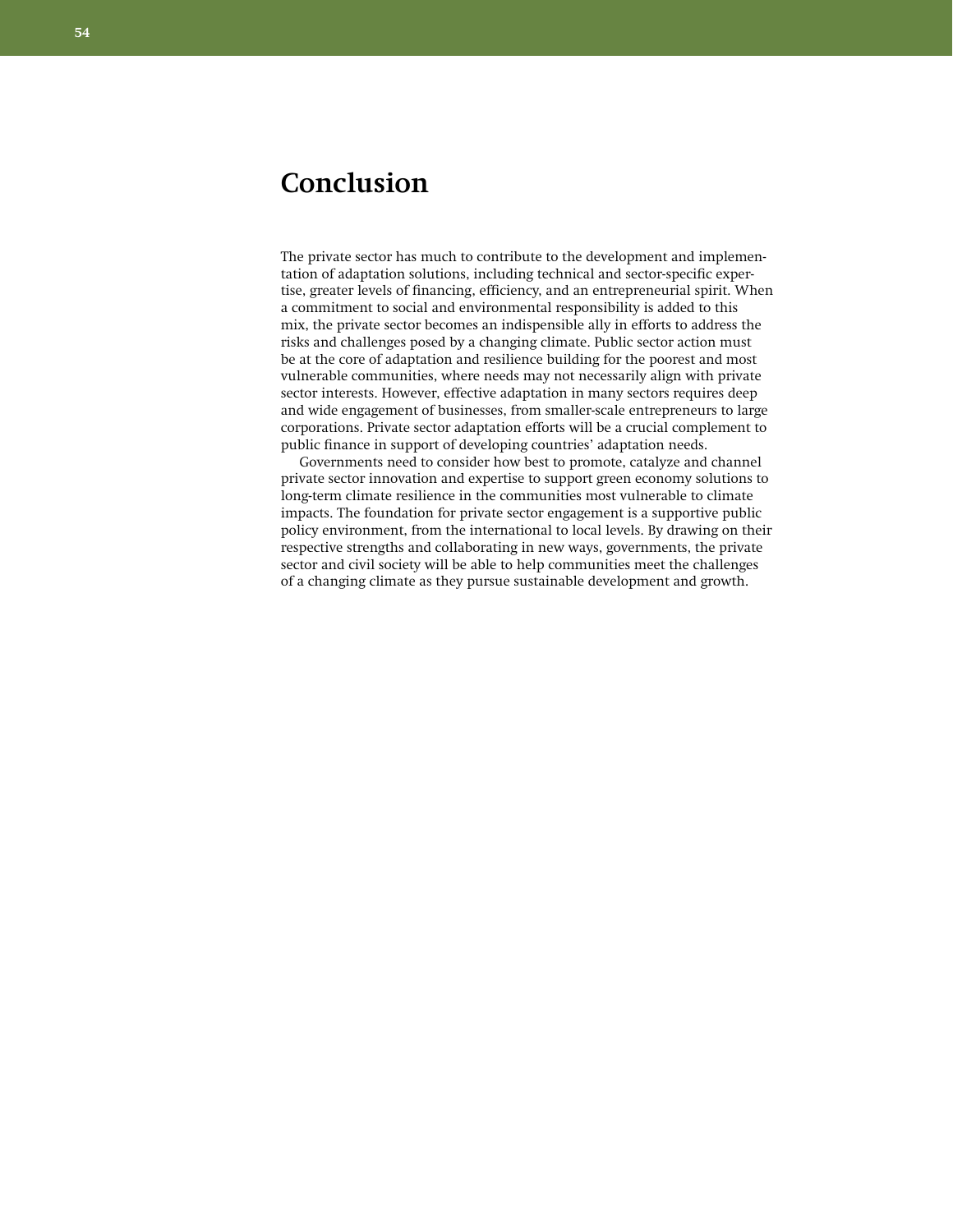# **Moving Forward**

Drawing in large part on insights gained from Caring for Climate signatories, this report has provided a first look at the nexus among private sector adaptation to climate change, sustainable development, and the transition to a green economy. The effects of climate change are already being felt across the globe, and poor communities in developing countries are affected the most. Prosperity in communities around the world is linked to how quickly we reduce GHG emissions and adapt to current impacts and emerging risks.

While governments must take the lead, businesses have an important and complementary role to play. Companies that adapt in ways that support sustainable development can gain a competitive edge and become important players in the green economy. Most businesses — even those that are leaders on climate change — have only just begun to understand and integrate adaptation challenges. The time has come to accelerate and amplify these business responses.

This report encourages climate change champions to link adaptation to their company's core business, mobilizing colleagues inside and outside their company. In doing so, these champions can build internal support, highlight emerging risks and opportunities, and advance adaptation strategies and partnerships with shared value for the company and the community. It also calls on governments to demonstrate a financial commitment to adaptation, engage the private sector and civil society, use policy tools and incentives to align public and private adaptation interests, and promote best practices and collaboration.

There are clear examples — several of which are highlighted in this report — of ways that companies of all sizes are making strategic climate change adaptation investments that simultaneously build resilience in vulnerable communities. But this is just the beginning.

Businesses representing a diverse range of sectors have a unique opportunity to stand at the forefront of this urgent global imperative and to make adaptation a central element of a new, green economic model. As governments consider how best to stimulate green economic growth and invest in sustainable development in the run-up to Rio+20, companies must demonstrate that managing climate change risks and building resilience are core business priorities to ensure their long-term viability. The measures highlighted in this report provide a series of first steps for galvanizing business action on adaptation. Public and private sector leaders will take up this charge as climate change adaptation enhances business profitability while building stronger, more resilient communities.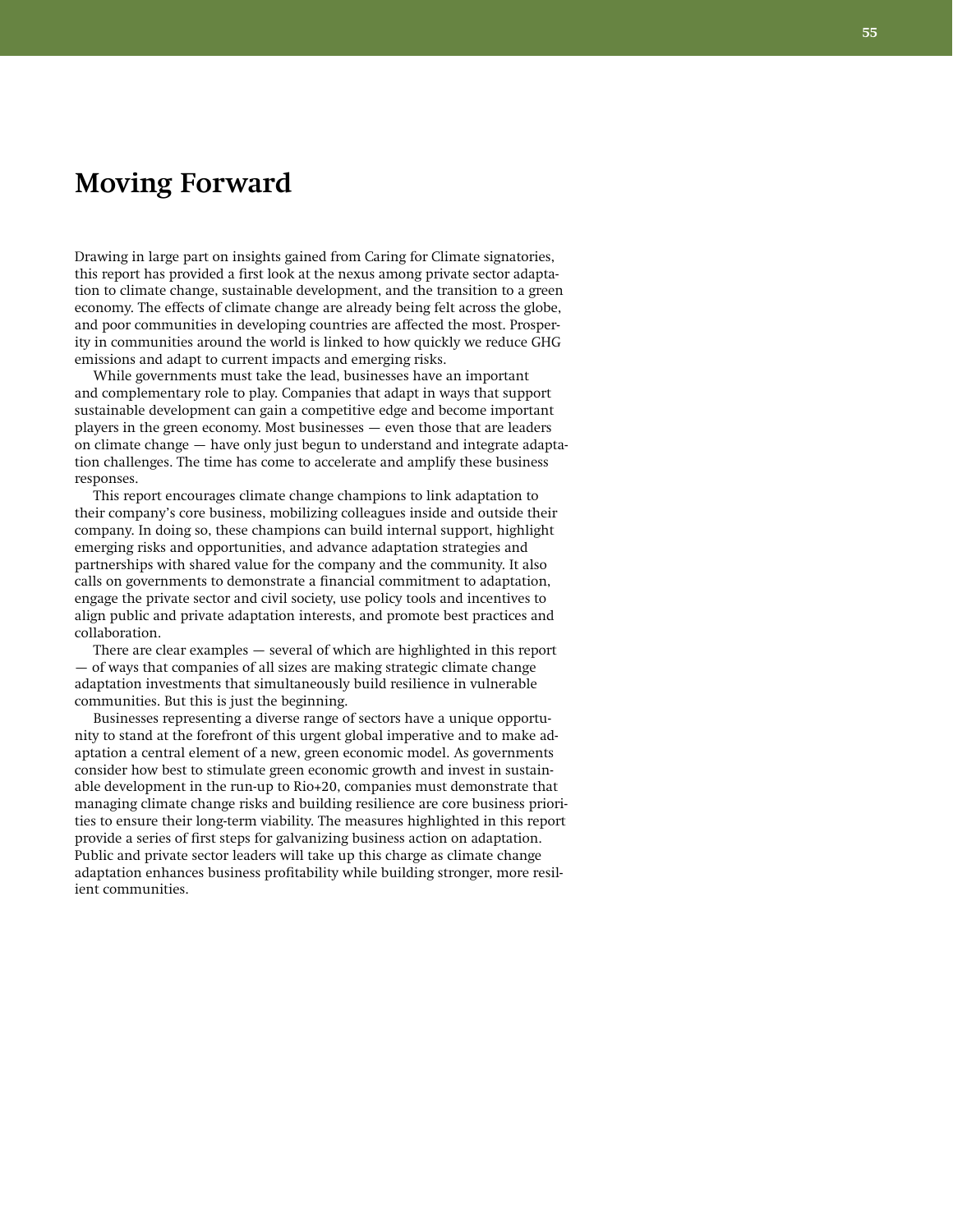# **Endnotes**

- **1.** In its Fourth Assessment Report, the Intergovernmental Panel on Climate Change (IPCC) concluded, "Warming of the climate system is unequivocal, as is now evident from observations in increases in global average air and ocean temperatures, widespread melting of snow and ice and rising global average sea level." Intergovernmental Panel on Climate Change, 2007. Climate Change 2007: Synthesis Report.
- **2.** The eight Millennium Development Goals (MDGs) flow from the United Nations Millennium Declaration, which was adopted at the 2000 Millennium Summit. Originally set to be achieved by 2015, the MDGs are designed to tackle extreme poverty in its many dimensions. The MDGs include: (1) Eradicate extreme poverty and hunger; (2) Achieve universal primary education; (3) Promote gender equality and empower women; (4) Reduce child mortality; (5) Improve maternal health; (6) Combat HIV/AIDS, malaria, and other diseases; (7) Ensure environmental stability; and (8) Develop a Global Partnership for Development. The MDGs break down into 21 quantifiable targets that are measured by 60 indicators. United Nations Development Programme. http://www. undp.org/mdg/basics.shtml.
- **3.** PricewaterhouseCoopers, 2010.Business Leadership on Climate Change Adaptation: Encouraging engagement and action.
- **4.** The World Resources Institute has put forward a continuum of adaptation options that shows the relationship between adaptation and sustainable development. See McGray et al., 2007. Weathering the Storm. Options for Framing Adaptation and Development.
- **5.** United Nations Environment Programme, 2011. Towards a Green Economy: Pathways to Sustainable Development and Poverty Eradication  $-$  A Synthesis for Policymakers.
- **6.** Rio + 20, United Nations Conference on Sustainable Development. http://www.uncsd2012.org/ index.php?option=com\_content&view=category&l ayout=blog&id=35&Itemid=53.
- **7.** United Nations Environment Programme, 2011. Towards a Green Economy: Pathways to Sustainable Development and Poverty Eradication  $-$  A Synthesis for Policymakers.
- **8.** Ibid.
- **9.** Ibid.
- **10.** Ibid.
- **11.** Ibid.
- **12.** For example, global average sea level rose at an average rate of 1.8 mm per year from 1961 to 2003, with a faster average rate of about 3.1 mm per year from 1993 to 2003. Mountain glaciers and snow cover are declining, and Arctic sea ice extent has shrunk by 2.7 percent per decade since 1978, with larger decreases in summer of 7.4 percent per decade. Evidence points to increases in intense tropical cyclone activity in the North Atlantic and some other regions since 1970. Approximately 20 to 30 percent of plant and animal species assessed to date are likely facing increased risk of extinction if global temperature increases exceed 1.5 to 2.5°C. Intergovernmental Panel on Climate Change, 2007. Climate Change 2007: Synthesis Report.
- **13.** Working Group II of the Intergovernmental Panel on Climate Change has done some work on the impacts of climate change on the human population. See Parry et al., eds., 2007. Climate Change 2007: Impacts, Adaptation, and Vulnerability.
- **14.** International Fund for Agricultural Development, 2011. Rural Poverty Report 2011. New realities, new challenges: new opportunities for tomorrow's generation.
- **15.** World Bank et al., 2009. Gender in Agriculture Sourcebook.
- **16.** Oxfam America, 2008/2009. Fact Sheet: Climate Change and Women.
- **17.** United Nations General Assembly, 2010. Resolution adopted by the General Assembly. The human right to water and sanitation.
- **18.** Renton, 2009. Suffering the Science: Climate change, people, and poverty.
- **19.** According to the United Nations, 38 percent of people in Timor-Leste, 50 percent of people in Bangladesh, 68 percent of people in Madagascar, and 75 percent of people in Mozambique are living off less than \$1.25 per day. United Nations Development Programme, 2010. Human Development Report 2010. The Real Wealth of Nations: Pathways to Human Development.
- **20.** Jennings and Magrath, 2009. What Happened to the Seasons?
- **21.** For a good overview of current trends in disaster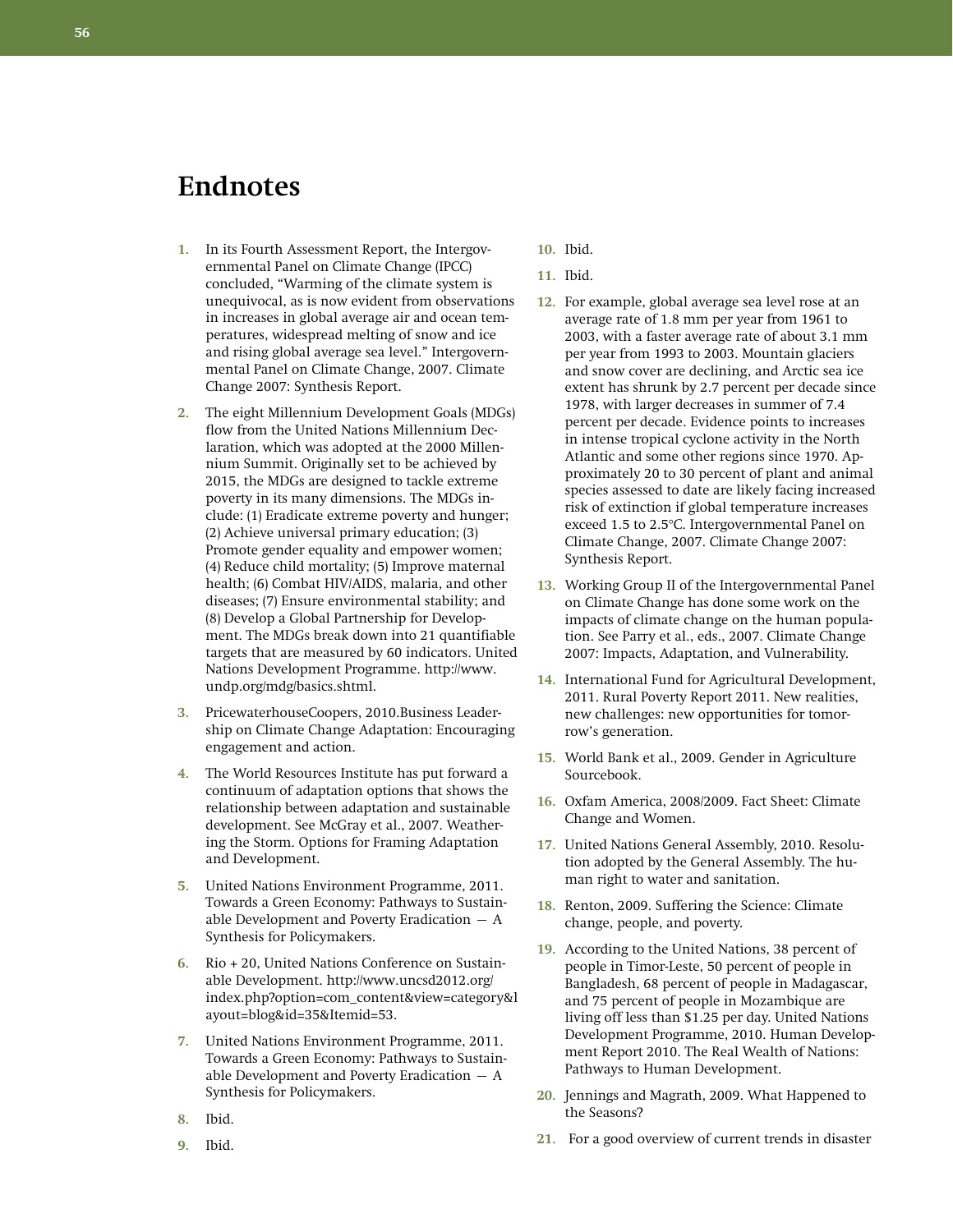risk by region, see the United Nations Global Assessment Report on Disaster Risk Reduction 2011. Available online at http://www.preventionweb. net/english/hyogo/gar/2011/en/home/index.html.

- **22.** The average rate of increase from countries that first reported a disaster in 1990 is 4.9 percent per year, due in most part to weather-related disasters. Jennings, 2011. Time's Bitter Flood: Trends in the number of reported disasters.
- **23.** Intergovernmental Panel on Climate Change, 2007. Climate Change 2007: Synthesis Report.
- **24.** Ibid.
- **25.** Global Humanitarian Forum, 2009. Human Impact Report: Climate Change – The Anatomy of a Silent Crisis.
- **26.** Intergovernmental Panel on Climate Change, 2007. Climate Change 2007: Synthesis Report.
- **27.** Food and Agricultural Organization. http://www. fao.org/getinvolved/worldfoodday/worldfooddaydgsmessage/en/
- **28.** Ibid.
- **29.** Intergovernmental Panel on Climate Change, 2007. Climate Change 2007: Synthesis Report.
- **30.** Schistosomiasis is a severe parasitic disease caused when freshwater snail-borne worms penetrate the skin, leading to inflammation and long-term damage of vital organs.
- **31.** Renton, 2009. Suffering the Science: Climate change, people, and poverty.
- **32.** Lynn et.al., 2009. "Introducing a 'Hot System' Approach to Tipping Points in Humanitarian Crisis."
- **33.** Prowitt, 2010. Climate change conflict and migration: second order impacts of climate change on business.
- **34.** Annan, 2001. Nobel Lecture.
- **35.** Dyer, 2009. Climate Change and Security: Risks and Opportunities for Business.
- **36.** A recent study that examined the vulnerability of the United States Gulf Coast to climate risks found that oil and gas assets (particularly offshore installations) are particularly vulnerable to damage, with a replacement value of \$499 billion in 2010 dollars. Entergy Corporation, 2010. Building a Resilient Energy Gulf Coast: Executive Report.
- **37.** For additional insights on the impact of climate change on the energy sector, see Ebinger and Vergara, 2011, Climate Impacts on Energy Systems:

Key Issues for Energy Sector Adaptation.

- **38.** Stern, 2007. The Economics of Climate Change: The Stern Review.
- **39.** Economics of Climate Adaptation Working Group, 2009. Shaping Climate-Resilient Development: a framework for decision making.
- **40.** Asian Development Bank, 2009. The Economics of Climate Change in Southeast Asia: A Regional Review. For consistency with the Stern Review, this study used the PAGE2002 integrated assessment model to determine economy-wide impacts.
- **41.** Center for Integrative Environmental Research, University of Maryland, 2007. The U.S. Economic Impacts of Climate Change and the Costs of Inaction.
- **42.** Tamirisa, 2008. "Climate Change and the Economy."
- **43.** United States Department of Defense, 2010. Quadrennial Defense Review Report.
- **44.** The CNA Corporation, 2007. National Security and the Threat of Climate Change.
- **45.** Waskow, 2009. Testimony before the Subcommittee on Energy and Environment, House Energy and Commerce Committee, United States House of Representatives.
- **46.** Dyer, 2009. Climate Change and Security: Risks and Opportunities for Business.This report also highlights three additional risk scenarios: food security-related conflict between China and Russia, multi-country confrontations over energy exploitation in the Arctic, and an increase in "climate migrants" from Mexico to the United States.
- **47.** Schuemer-Cross and Heaven Taylor, 2009. The Right to Survive: The humanitarian challenge for the twenty-first century.
- **48.** World Bank, 2010. The Economics of Adaptation to Climate Change. Figures are stated in 2005 prices.
- **49.** Climate Funds Update posted these figures in December 2010 and updates them on a regular basis.http://www.climatefundsupdate.org/graphsstatistics.
- **50.** Waskow, 2009. Testimony before the Subcommittee on Energy and Environment, House Energy and Commerce Committee, United States House of Representatives.
- **51.** Ibid.
- **52.** Ibid.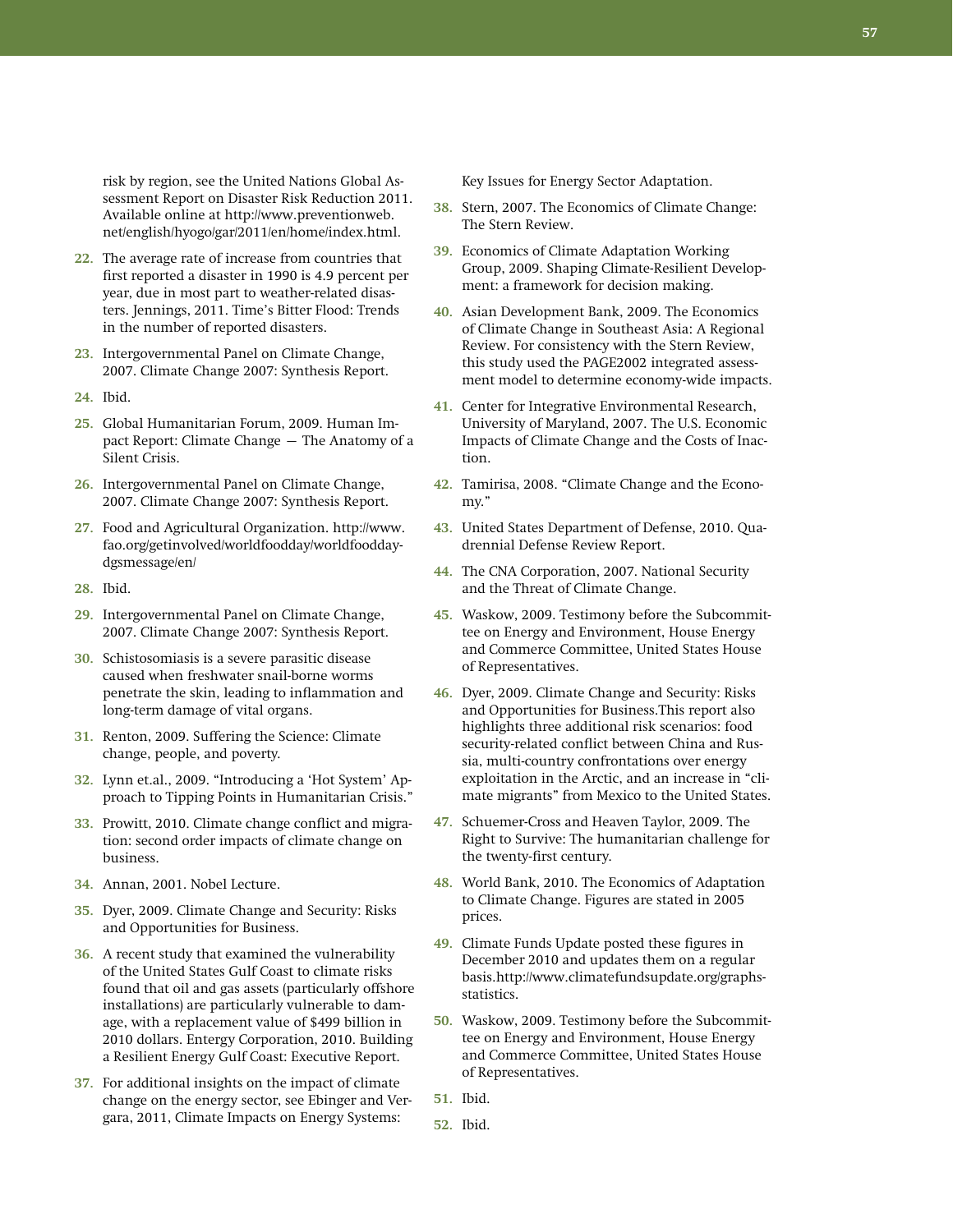**58** 

- **53.** Economics of Climate Adaptation Working Group, 2009. Shaping Climate-Resilient Development: a framework for decision making.
- **54.** PricewaterhouseCoopers 2009.Carbon Disclosure Project 2010, Global 500 Report.
- **55.** The World Resources Institute has developed a useful typology of climate change-related risks facing businesses, drawing on an existing tool they developed in partnership with the Meridian Institute and the World Business Council for Social Development that enables companies to analyze their dependence and influence on ecosystems. The risk typology used in this section, as well as the examples for each category of risk, draws heavily on Withey et al., 2009. Making Climate Your Business: Private Sector Adaptation in Southeast Asia. It has also been informed by good discussions of climate risks in two additional publications: Sussman and Freed, 2008. Adapting to Climate Change: A Business Approach; and World Business Council for Sustainable Development, 2008. Adaptation: An Issue Brief for Business.
- **56.** In April 2011, GLOBE International released a study of climate legislation in 16 countries. The study shows that several developing countries with sizeable economies — including Brazil, China, India, Indonesia, Mexico, and South Africa — have passed "flagship" (i.e., key) pieces of legislation on climate change in recent years, as well as other forms of supportive legislation. While mitigation features prominently, adaptation is also a focus. Townshend et al., 2011. GLOBE Climate Legislation Study.
- **57.** This section draws in part on a comprehensive articulation of the case for new business partnerships on climate change adaptation in developing countries by Jane Nelson, Director of the Harvard Kennedy School's Corporate Social Responsibility Initiative. Nelson, 2009, "Corporate Action on Climate Adaptation and Development: Mobilizing New Partnerships to Build Climate Change Resilience in Developing Countries and Communities."
- **58.** Oxfam America, 2009. The New Adaptation Marketplace: Climate change and opportunities for green economic growth.
- **59.** Soloman, et al., 2009. "Irreversible climate change due to carbon dioxide emissions."
- **60.** United Nations Global Compact & Goldman Sachs, 2009. Change is Coming: A Framework for Climate Change — a Defining Issue of the 21st Century.
- **61.** PricewaterhouseCoopers, 2010. Business Leadership on Climate Change Adaptation: Encouraging engagement and action.
- **62.** Forstater et al., 2009. The Business of Adaptation. Briefing paper.
- **63.** Nitkin et al., 2009. A Systematic Review of the Literature on Business Adaptation to Climate Change, Case studies and tools (3 of 4). This comprehensive review found only 39 examples where case studies, lessons learned, and best practices in business adaptation to climate change were described or mentioned. On further inspection, the researchers found that most of the examples exemplified business responses to climate change through GHG mitigation and reduction of companies' carbon footprints.
- **64.** PricewaterhouseCoopers, 2010. Business Leadership on Climate Change Adaptation: Encouraging engagement and action.
- **65.** Ibid.
- **66.** Withey, et al., 2009. Making Climate Your Business: Private Sector Adaptation in Southeast Asia.
- **67.** Field, 2009. "Perils of Climate Change."
- **68.** Ibid.
- **69.** Forstater et al., 2009. The Business of Adaptation. Briefing paper.
- **70.** United Kingdom Department for International Development, 2010. The Private Sector in Adaptation: The Case for Action.
- **71.** United Nations Global Compact and Goldman Sachs, 2009. Change is Coming: A Framework for Climate Change—a Defining Issue of the 21stCentury.
- **72.** Stenek, et al., 2010. Climate Risk and Business: Practical Methods for Assessing Risk.
- **73.** Ibid.
- **74.** Ibid.
- **75.** Withey et al., 2009. Making Climate Your Business: Private Sector Adaptation in Southeast Asia.
- **76.** The World Bank. http://climatechange.worldbank.org/climatechange/content/adaptation-guidance-notes-key-words-and-definitions
- **77.** Porter, M, & Kramer, M, 2011. "Creating Shared Value." Harvard Business Review.
- **78.** Oxfam America, 2010. A Fresh Look at the Green Economy. Jobs that Build Resilience to Climate Change.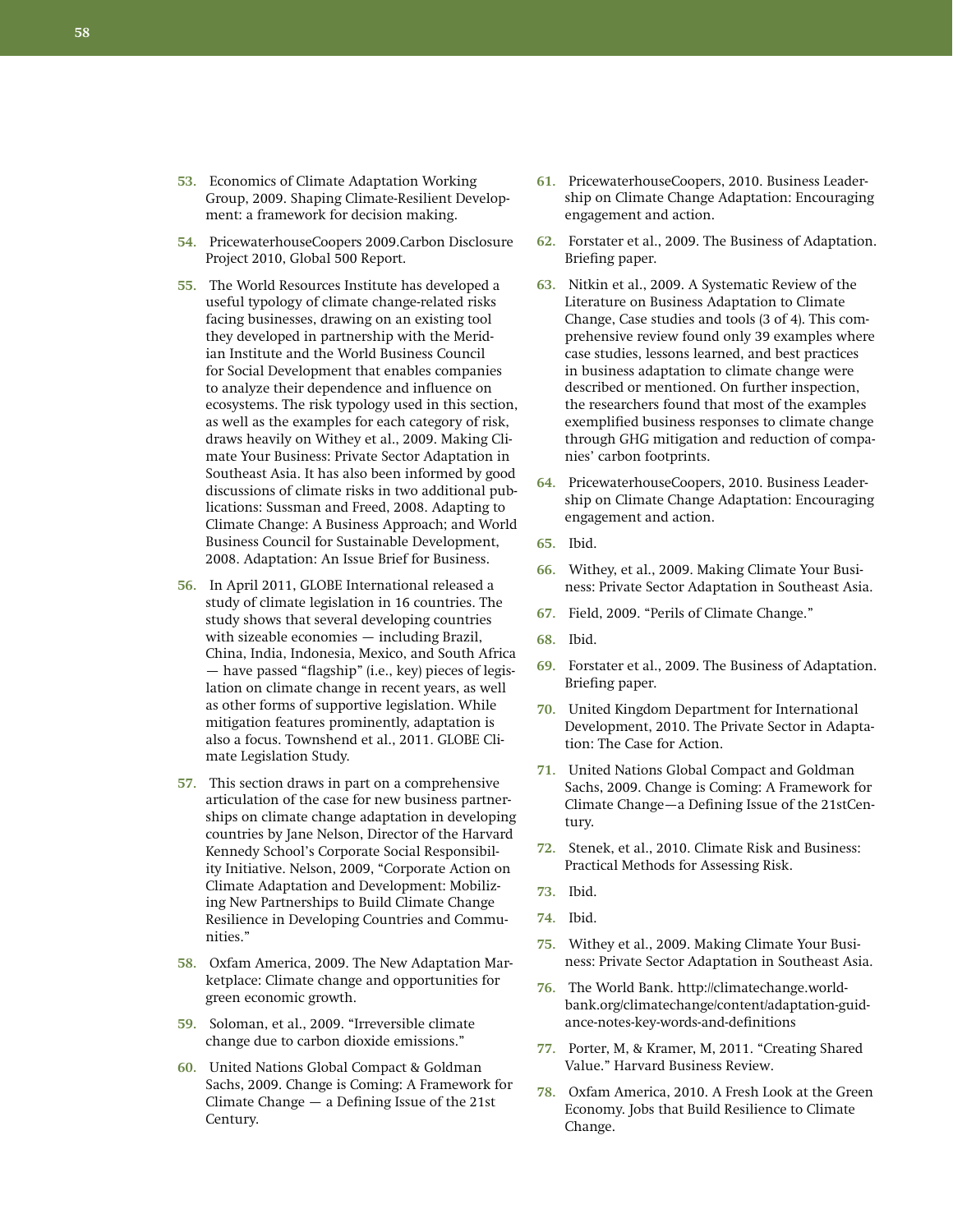- **79.** Ibid.
- **80.** Ibid.
- **81.** World Business Council for Sustainable Development, 2008. Adaptation: An Issue Brief for Business.
- **82.** Wong and Schuchard, 2011. Adapting to Climate Change: A guide for food, beverage and agriculture companies.
- **83.** Acclimatise and Synergy, 2008. Climate Finance, Business and Community: The Benefits of Cooperation on Adaptation.
- **84.** United Kingdom Department for International Development, 2010. The Private Sector in Adaptation: The Case for Action.
- **85.** PricewaterhouseCoopers, 2010. Business Leadership on Climate Change and Adaptation: Encouraging engagement and action.
- **86.** Ibid.
- **87.** Committee on America's Climate Choices, National Research Council, 2011. America's Climate Choices.
- **88.** Coca-Cola, for example, has invested in a partnership with over 50,000 small farmers in Uganda and Kenya in order to create a network of local suppliers for their fruit juices. This grants communities access to market opportunities and diversified incomes, while at the same time creating a more robust and productive local supply chain for Coca-Cola. Butler, 2010. "Kenya, Uganda fruit farmers to supply Coca-Cola." http://www.africanagricultureblog.com/2010/01/kenya-ugandafruit-farmers-to-supply.html
- **89.** Forstater et al., 2009. The Business of Adaptation. Briefing paper.
- **90.** McKinsey Quarterly (McKinsey and Company), 2007. How Companies Think about Climate Change: A McKinsey Global Survey.
- **91.** For an example of a successful community and stakeholder engagement strategy, see BC Hydro's ecosystems services case study in World Resources Institute, et al., 2008. The Corporate Ecosystem Services Review. Guidelines for Identifying Business Risks and Opportunities Arising from Ecoystem Change.
- **92.** World Business Council for Sustainable Development, 2008. Adaptation: An Issue Brief for Business.
- **93.** Useful tools and resources for conducting a

corporate ecosystem services review can be found on the WRI website. World Resources Institute. http://www.wri.org/project/ecosystem-servicesreview/tools.

- **94.** See UNEP's Sustainable Buildings and Climate Initiative (UNEP-SBCI), a partnership between the United Nations and stakeholders in the buildings sector worldwide. http://www.unep.org/sbci/.
- **95.** Withey, et al., 2009. Making Climate Your Business: Private Sector Adaptation in Southeast Asia.
- **96.** United Nations Environment Programme, 2011. Towards a Green Economy: Pathways to Sustainable Development and Poverty Eradication  $-$  A Synthesis for Policymakers.
- **97.** For example, a 2010 survey conducted by UNEP and the Sustainable Business Institute of 60 financial service providers — including insurers, reinsurers, lenders, and asset managers — found that more than half felt that current information on historical weather data and climate change predictions is insufficient. Only one-third of survey respondents felt "sufficiently informed" on climate change. Respondents expressed particularly strong interest in more "interpretation and evaluation of the quality and confidence of statements and predictions" and "concrete statements about expected changes for a certain location and a defined 5-10 year time horizon." These findings dovetail with a multisector study of over 40 companies by PricewaterhouseCoopers, in collaboration with the UNFCCC. Businesses interviewed for that study "expressed a critical need to improve knowledge andinformation sharing processes. This includes climate impacts and vulnerabilities as aminimum, but also mechanisms and processes to incorporate this information intodecision-making processes, and potential adaptation options and solutions." Clements-Hunt et al., 2011. Advancing adaptation through climate information services. Results of a global survey on the information requirements of the financial sector. PricewaterhouseCoopers, 2010. Business Leadership and Climate Change Adaptation: Encouraging engagement and action.
- **98.** PricewaterhouseCoopers, 2010.Business Leadership and Climate Change Adaptation: Encouraging engagement and action.
- **99.** Examples of ecosystem services include their supporting roles that enable the provision of food, supplying and filtering freshwater, climate regulation (i.e., storing carbon, oceanic heat sinks, and circulation), preventing erosion, reducing floods, and offering places for recreation. See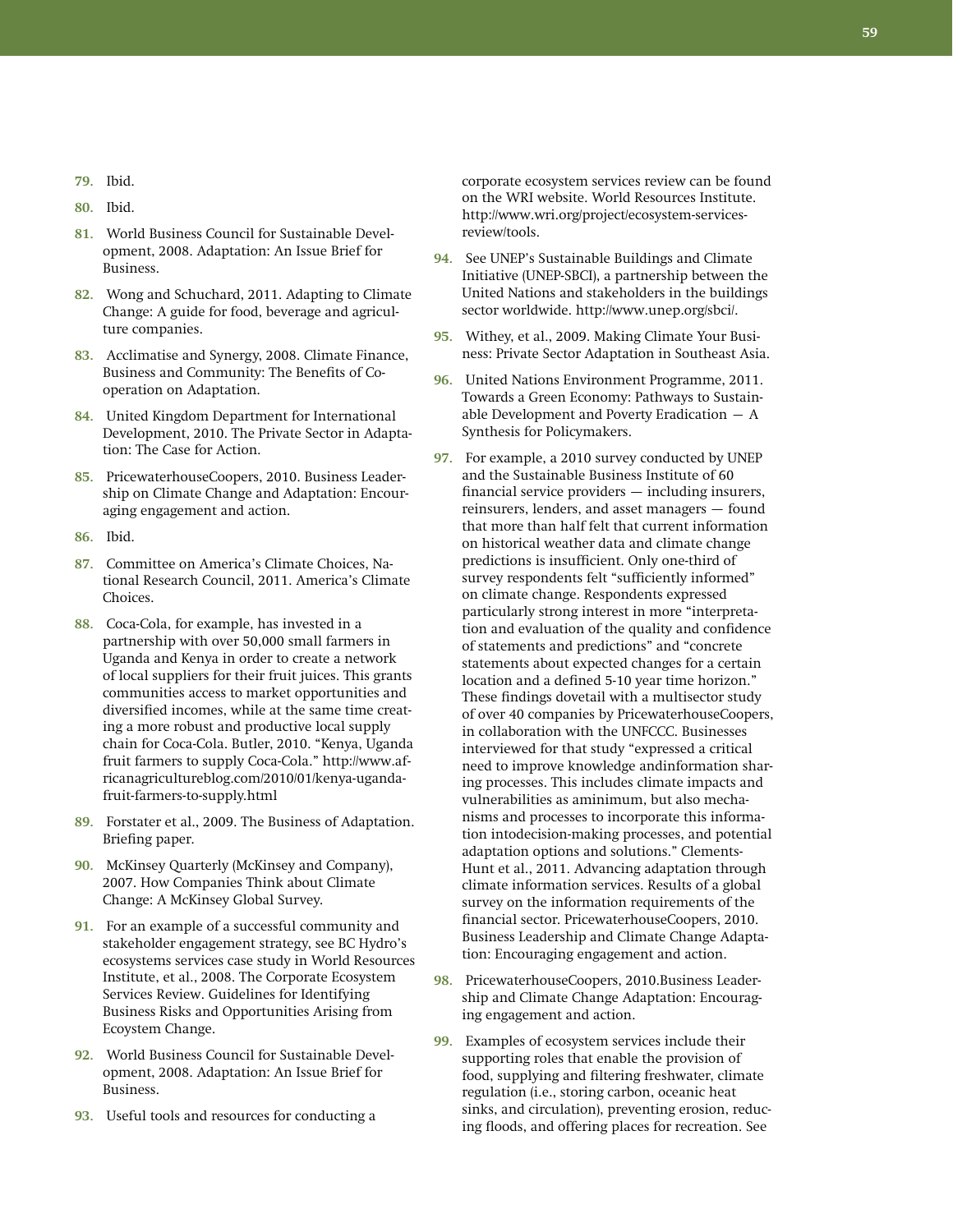**60** 

World Resources Institute, http://www.wri.org/ project/mainstreaming-ecosystem-services; The Economics of Ecoystems and Biodiversity, http:// www.teebweb.org/; and United Nations Environment Programme, http://www.unep.org/ecosystemmanagement/.

- **100.** Adaptation is identified as a priority in the original text of the United Nations Framework Convention on Climate Change, and several Articles (including 4.4, 4.8, and 4.9) recognize the need to assist developing countries to adapt through funding, technology transfer, and capacity building. In 2005, the Parties adopted the five-year "Nairobi work programme on impacts, vulnerability, and adaptation to climate change" (NWP). The objective of the NWP is to assist all Parties, in particular developing countries, including the least developed countries and small island developing States to: improve their understanding and assessment of impacts, vulnerability and adaptation to climate change; and make informed decisions on practical adaptation actions and measures to respond to climate change on a sound scientific, technical and socio-economic basis, taking into account current and future climate change and variability. The NWP second phase ended in December 2010 and its work is currently under review, after which a decision will be made regarding a possible extension. United Nations Framework Convention on Climate Change, 2010. Action on the Ground: a synthesis of activities in the areas of education, training and awarenessraising for adaptation. See also United Nations Framework Convention on Climate Change, http://unfccc.int/essential\_background/convention/background/items/1362.php.
- **101.** The Long-term Cooperative Action (LCA) Cancun Outcome is the result of three years of negotiation on the issue of adaptation that followed the adoption of the Bali Action Plan, agreed to by the Parties at COP 13 in Bali, Indonesia. According to the UNFCCC, the objective of the Outcome is "to enhance action on adaptation, including through international cooperation and coherent consideration of matters relating to adaptation under the Convention. Ultimately enhanced action on adaptation seeks to reduce vulnerability and build resilience in developing country Parties, taking into account the urgent and immediate needs of those developing countries that are particularly vulnerable."

http://unfccc.int/adaptation/cancun\_adaptation\_ framework/items/5852.php

**102.** According to the UNFCCC, "The NAPA takes into

account existing coping strategies at the grassroots level, and builds upon that to identify priority activities, rather than focusing on scenariobased modelling to assess future vulnerability and long-term policy at state level." NAPAs are prepared through a multi-stakeholder consultation process, and they result in a set of priority activities that respond to urgent and immediate adaptation needs (i.e., those for which further delay could increase vulnerability or lead to increased costs at a later stage.) Once submitted, NAPAs enable LDC Parties to start the process of implementation through the Least-Developed Countries Fund. United Nations Framework Convention on Climate Change. http://unfccc.int/cooperation\_support/least\_developed\_countries\_portal/ ldc\_work\_programme\_and\_napa/items/4722.php

- **103.** For example, the Philippine province of Albay is highly vulnerable to typhoons. The Albay provincial government has established a provincial Disaster Coordinating Council, Disaster Management Office, and Disaster Operations Center, along with Local Disaster Coordinating Councils throughout the province. Provincial officials are implementing a prototype for local climate change adaptation called "Albay in Action on Climate Change" (A2C2) that covers the 720 barangays (lowest-level government administrative units) in Albay. The provincial legislative board has passed resolutions and ordinances to mainstream climate change into all local government decision-making processes (including land use planning), and A2C2 receives a budget allocation. Albay province has launched a climate change information, education, and communication effort in schools, colleges and universities in the province. The provincial government also established the Center for Research and Initiatives on Climate Adaptation to support knowledge generation and project implementation in sustainable agriculture, forestry, fisheries, energy and eco-cultural tourism in the context of climate change in Albay province. Lasco et al., undated. The Role of Local Government Units in Mainstreaming Climate Change Adaptation in the Philippines.
- **104.** United Nations System Chief Executives Board for Coordination, 2008. Acting on Climate Change: The UN System Delivering as One.
- **105.** World Business Council for Sustainable Development et al., 2010. Private Sector and the UNFCCC: Options for Institutional Engagement.
- **106.** For example, out of the full list of 34 "Environment and Energy" position statements and papers on the ICC website, only two are focused on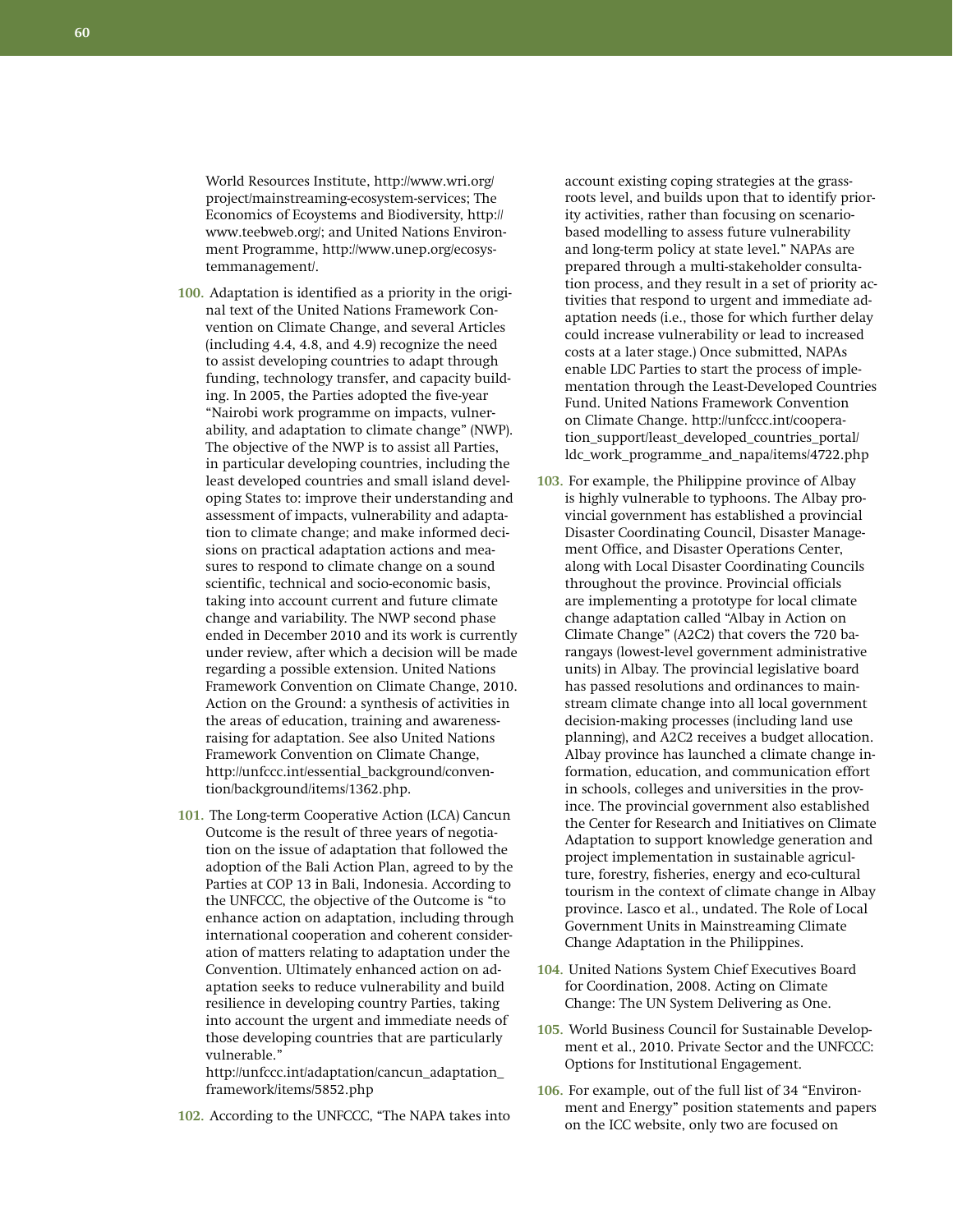adaptation, two on agriculture, and one on water. International Chamber of Commerce. http://www. iccwbo.org/policy/environment/display7/folder42/ index.html

- **107.** United Nations Framework Convention on Climate Change Least Developed Countries Expert Group, 2002. Annotated guidelines for the preparation of national adaptation programmes of action.
- **108.** PricewaterhouseCoopers, 2010. Business Leadership on Climate Change Adaptation: Encouraging engagement and action.
- **109.** United Nations Environment Programme, 2008. Terminal Evaluation of the UNEP GEF Projects "Enabling Activities for the Preparation of National Adaptation Programme of Action (NAPA)".
- **110.** World Business Council for Sustainable Development et al., 2010.Private Sector and the UNFCCC: Options for Institutional Engagement.
- **111.** PricewaterhouseCoopers, 2010. Business Leadership on Climate Change Adaptation: Encouraging engagement and action.
- **112.** Ibid.
- **113.** Article 20 of the agreement establishes the Adaptation Committee. United Nations Framework Convention, on Climate Change, 2010. The Cancun Agreements: Outcome of the work of the Ad-Hoc Working Group on long-term Cooperative Action under the Convention.
- **114.** Ibid.
- **115.** Ibid. Article 117 of the agreement establishes the Technology Mechanism.
- **116.** World Business Council for Sustainable Development et al. 2010. Options for private sector engagement: illustrative examples.
- **117.** PricewaterhouseCoopers, 2010. Business Leadership on Climate Change Adaptation: Encouraging engagement and action.
- **118.** Putt del Pino et al., 2011. "Making Climate Companies' Business."
- **119.** Ibid.
- **120.** World Business Council for Sustainable Development et al., 2010. Options for private sector engagement: illustrative examples.
- **121.** United Nations Framework Convention on Climate Change, 2009. Fact Sheet: Financing Climate Change Action. Investment and financial flows for a strengthened response to climate change.

**122.** Ibid.

- **123.** There is a growing body of experience using public finance mechanisms and incentives to catalyze private sector investment in climate change mitigation. Some of these same mechanisms may also be useful to stimulate investments in adaptation. For an in-depth discussion of various tools to incentivize investments in low-carbon technologies, see Maclean, 2008. Public Finance Mechanisms to Mobilize Private Investment in Mitigation. An overview of mechanisms being used today to scale up the climate mitigation markets, with a particular focus on the clean energy sector.
- **124.** For example, a 2010 report by Asian Tiger Capital Partners, a Bangladesh-based financial services and consulting firm, to advise the International Finance Corporation on how best to engage the private sector in climate change adaptation found strong interest among Bangladeshi business owners in concessional loans, grants and shared research and development expenditures. Asian Tiger Capital Partners, 2010. A Strategy to Engage the Private Sector in Climate Change Adaptation in Bangladesh.
- **125.** UNEP makes this point regarding the use of public finance for mitigation, and it is equally true in the context of adaptation. Maclean, 2008.Public Finance Mechanisms to Mobilize Private Investment in Mitigation. An overview of mechanisms being used today to scale up the climate mitigation markets, with a particular focus on the clean energy sector.
- **126.** Organization for Economic Co-operation and Development, 2008. Economic Aspects of Adaptation to Climate Change. Costs, Benefits, and Policy Instruments.
- **127.** Clements-Hunt, 2011. Advancing adaptation through climate information services. Results of a global survey on the information requirements of the financial sector.
- **128.** Ibid.
- **129.** World Meteorological Organization, 2009. Working Together towards a Global Framework for Climate Service.
- **130.** Business and Industry Advisory Committee to the Organization for Economic Co-operation and Development, 2009. Adaptation to Climate Change. Key Considerations for Business.
- **131.** The private sector is not always willing to share information, particularly if it is commercially sensitive. It could be useful (and more acceptable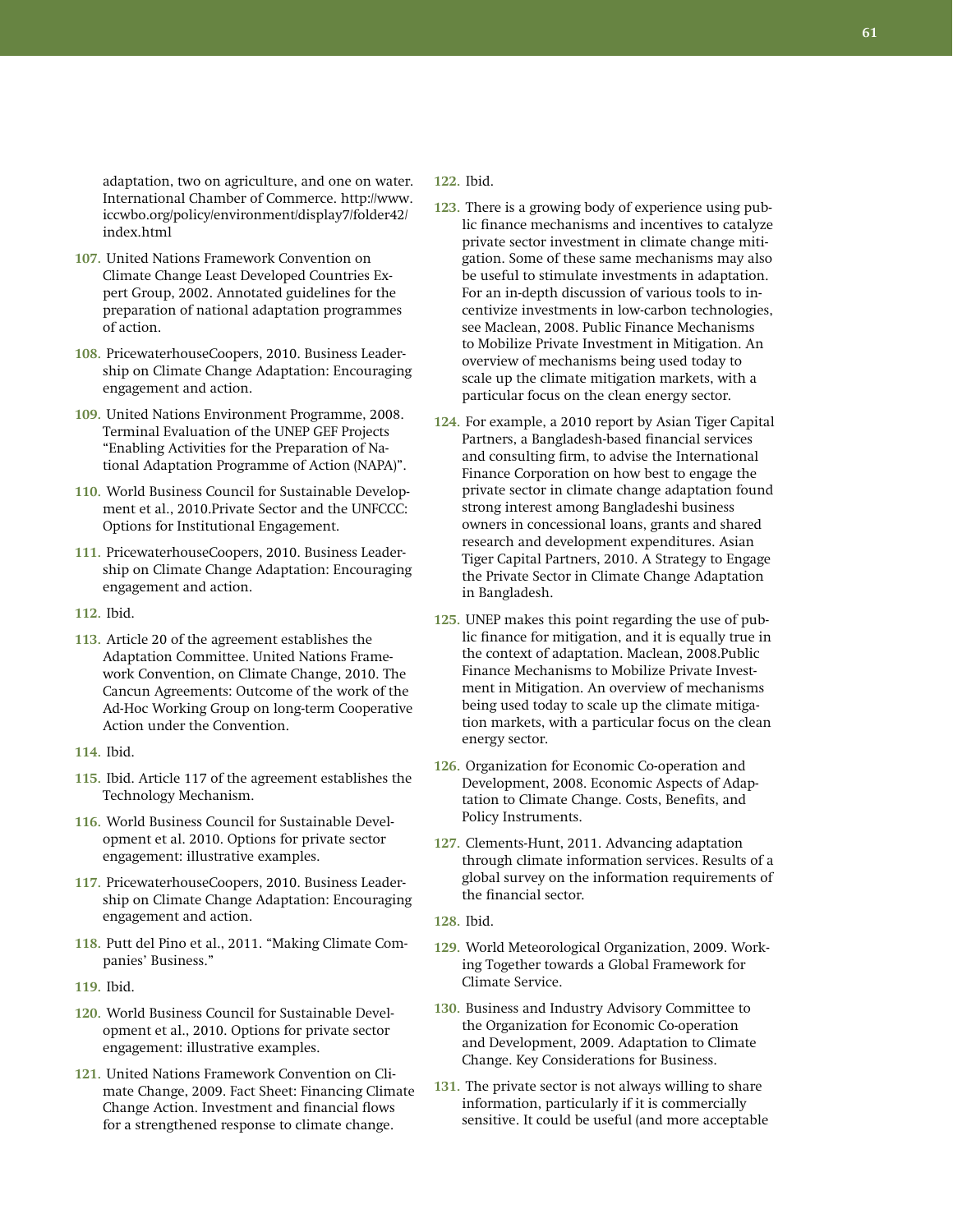to companies) to aggregate information from value chain mapping into an international database of companies facing similar climate change impacts. This would build a "bigger picture" and could encourage partnerships and collaborative action to address impacts through adaptation, as well as the creation of networks for additional information sharing. PricewaterhouseCoopers, 2010. Business Leadership on Climate Change Adaptation: Encouraging engagement and action.

- **132.** This is an essential component of the UNEP Green Economy Initiative (GEI), which seeks to engage with the private and public sectors to facilitate a low-carbon economy, poverty alleviation, and sustainability. A key aspect of the GEI is to conduct robust economic research and poverty analysis. United Nations Environment Programme, 2011. Towards a Green Economy: Pathways to Sustainable Development and Poverty Eradication — A Synthesis for Policymakers.
- **133.** The importance of cost benefit analysis and the need for adaptation investments to rest on a sound economic basis were underscored by the Business and Industry Advisory Committee to the Organization for Economic Co-operation and Development, 2009. Adaptation to Climate Change. Key Considerations for Business.
- **134.** Nellemann and Corcoran, eds., 2010. Dead Planet, Living Planet — Biodiversity and Ecosystem Restoration for Sustainable Development. A rapid response assessment.; Sukhdev et. al., 2010. The Economics of Ecosystems and Biodiversity: Mainstreaming the Economics of Nature: A Synthesis of the approach, Conclusions, and Recommendations of TEEB.
- **135.** PricewaterhouseCoopers, 2010. Business Leadership on Climate Change Adaptation: Encouraging engagement and action.
- **136.** For example, conversations with Bangladeshi business owners revealed the value of regional and global success stories about commercially viable private sector adaptation as a tool to motivate the private sector. Information about how Indian corporations are adapting to climate change could give greater confidence to Bangladeshi companies and provide a template or business model for moving forward in Bangladesh. Asian Tiger Capital Partners, 2010. A Strategy to Engage the Private Sector in Climate Change Adaptation in Bangladesh.
- **137.** PricewaterhouseCoopers, 2010. Business Leadership on Climate Change Adaptation: Encouraging engagement and action.
- **138.** Ibid.
- **139.** Ibid.
- **140.** United Nations Development Programme. http:// www.undp.org/pppsd/whatareppps.html.
- **141.** National Council for Public-Private Partnerships. http://www.ncppp.org/howpart/index. shtml#define.
- **142.** USAID's Global Development Alliance, an initiative to promote public-private partnerships for development, has identified seven key principles for effective alliances: trust, equity, building on partners' respective competencies, inclusivity, partners' alignment around shared interests and agendas, mutual benefit, and transparency. United States Agency for International Development. http://www.usaid.gov/our\_work/global\_partnerships/gda/faq.html.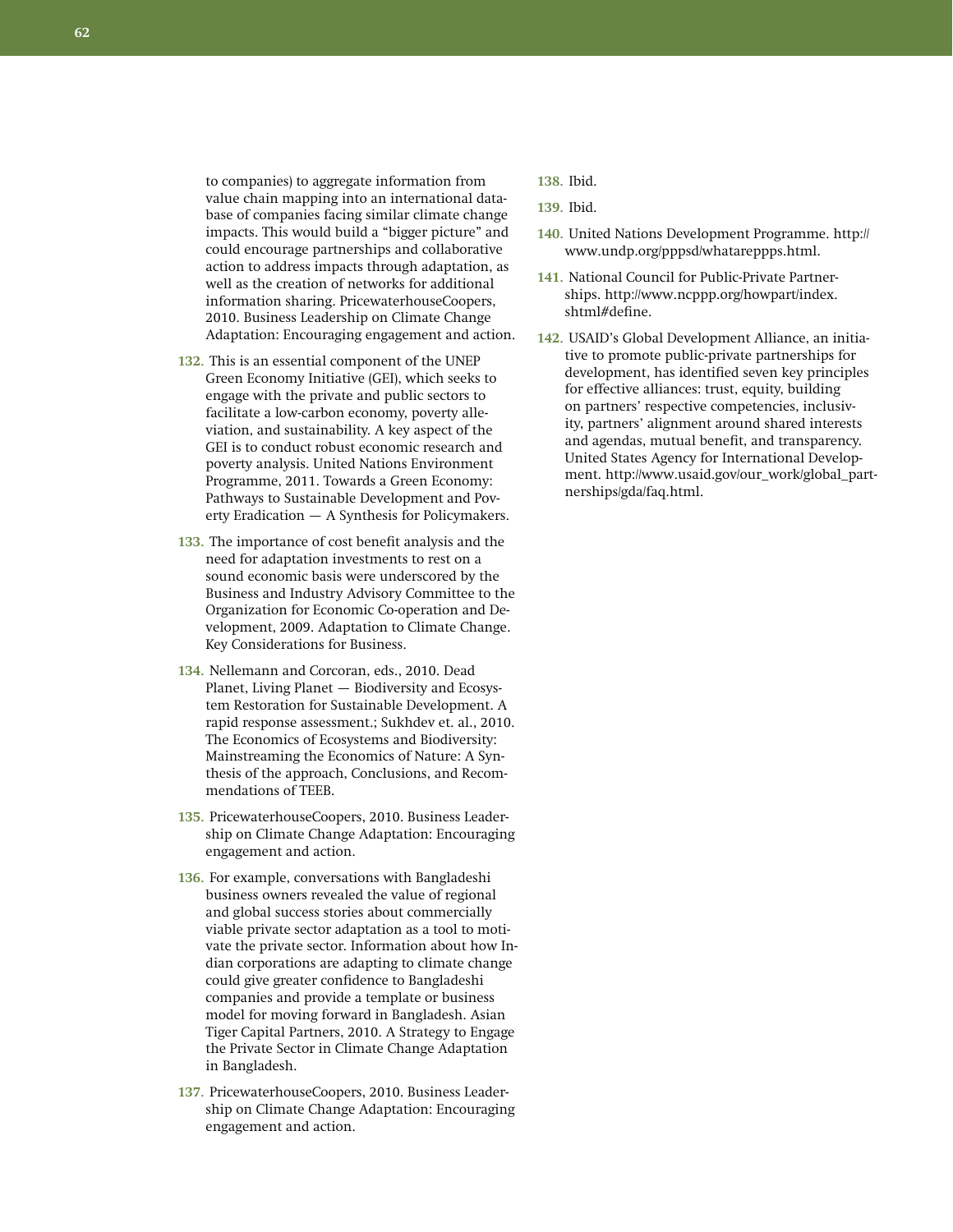# **Bibliography**

## **Reports**

**Acclimatise and Synergy (2008)** *Climate Finance, Business, and Community: The Benefits of Co-operation on Adaptation.* Discussion paper. Oxford, UK.

**Asian Development Bank (2009)** *The Economics of Climate Change in Southeast Asia: A Regional Review.* ADB: Manila.

**Asian Tiger Capital Partners (2010)** *A Strategy to Engage the Private Sector in Climate Change Adaptation in Bangladesh.* A report prepared for the International Finance Corporation. IFC: Washington, DC.

**Brooks, N. 2003.** *Vulnerability, Risk and Adaptation: A Conceptual Framework.*Working Paper: 38.Tyndall Center for Climate Research. Centre for Social and Economic Research on the Global Environment (CSERGE) School of Environmental Sciences University of East Anglia: Norwich, UK.

**Business and Industry Advisory Committee to the Organization for Economic Co-operation and Development (2009)** *Adaptation to Climate Change. Key Considerations for Business.* BIAC: Paris.

**Center for Integrative Environmental Research (2007)** *The US Economic Impacts of Climate Change and the Costs of Inaction.* CIER, University of Maryland: College Park.

**Clements-Hunt, P. et al. (2011)** *Advancing adaptation through climate information services. Results of a global survey on the information requirements of the financial sector.* UNEP and the Sustainable Business Institute (SBI): Nairobi and Oestrich-Winkel, Germany.

**The CNA Corporation (2007)** *National Security and the Threat of Climate Change.* The CNA Corporation: Alexandria, Virginia.

**Committee on America's Climate Choices, National Research Council (2011).** *America's Climate Choices.*  National Academy of Sciences: Washington, D.C.

**Dyer, G. (2009)** *Climate Change and Security: Risks and Opportunities for Business.* Lloyd's and the International Institute for Strategic Studies (IISS): London.

**Ebinger, J. and W. Vergara (2011)** *Climate Impacts on Energy Systems. Key Issues for Energy Sector Adaptation.* Energy Sector Management and Assistance Program (ESMAP) and the World Bank: Washington, DC.

**Economics of Climate Adaptation Working Group (2009)** *Shaping Climate-Resilient Development: a framework for decision-making.* The Economics of Climate Adaptation Working Group includes ClimateWorks Foundation, Global Environment Facility, European Commission, McKinsey and Company, The Rockefeller Foundation, Standard Charter Bank, and Swiss Re.

**Entergy Corporation (2010)** *Building a Resilient Energy Gulf Coast: Executive Report.* Entergy Corporation: New Orleans.

**Forstater, M. et al. (2009)** *The Business of Adaptation. Briefing paper.* AccountAbility and the International Institute for Environment and Development (IED): London.

**Global Humanitarian Forum (2009)** *Human Impact Report: Climate Change — The Anatomy of a Silent Crisis.* Global Humanitarian Forum: Geneva.

**International Fund for Agricultural Development (2011)** *Rural Poverty Report 2011.* New realities, new challenges: new opportunities for tomorrow's generation. IFAD: Rome.

**Intergovernmental Panel on Climate Change (2007)** *Climate Change 2007: Synthesis Report.* IPCC: Geneva.

**Jennings, S. and J. Magrath (2009)** *What Happened to the Seasons? Oxfam Research Report.* Oxfam Great Britain: Oxford.

**Lasco, R.D. et al. (undated)** *The Role of Local Government Units in Mainstreaming Climate Adaptation in the Philippines.* World Agroforestry Center (IGRAF) and Center for Initiatives and Research on Climate Adaptation (CIRCA): Los Banos and Legazpi City, Philippines.

**Lynn, S. et al, (2009)** "Introducing a 'Hot System' Approach to Tipping Points in Humanitarian Crisis" in Shen, X. et al, eds. *Tipping Points in Humanitarian Crisis: From Hot Spots to Hot Systems.* Publication Series of United Nations University Institute for Environment and Human Security No. 13/2010. UNU-EHS: Bonn.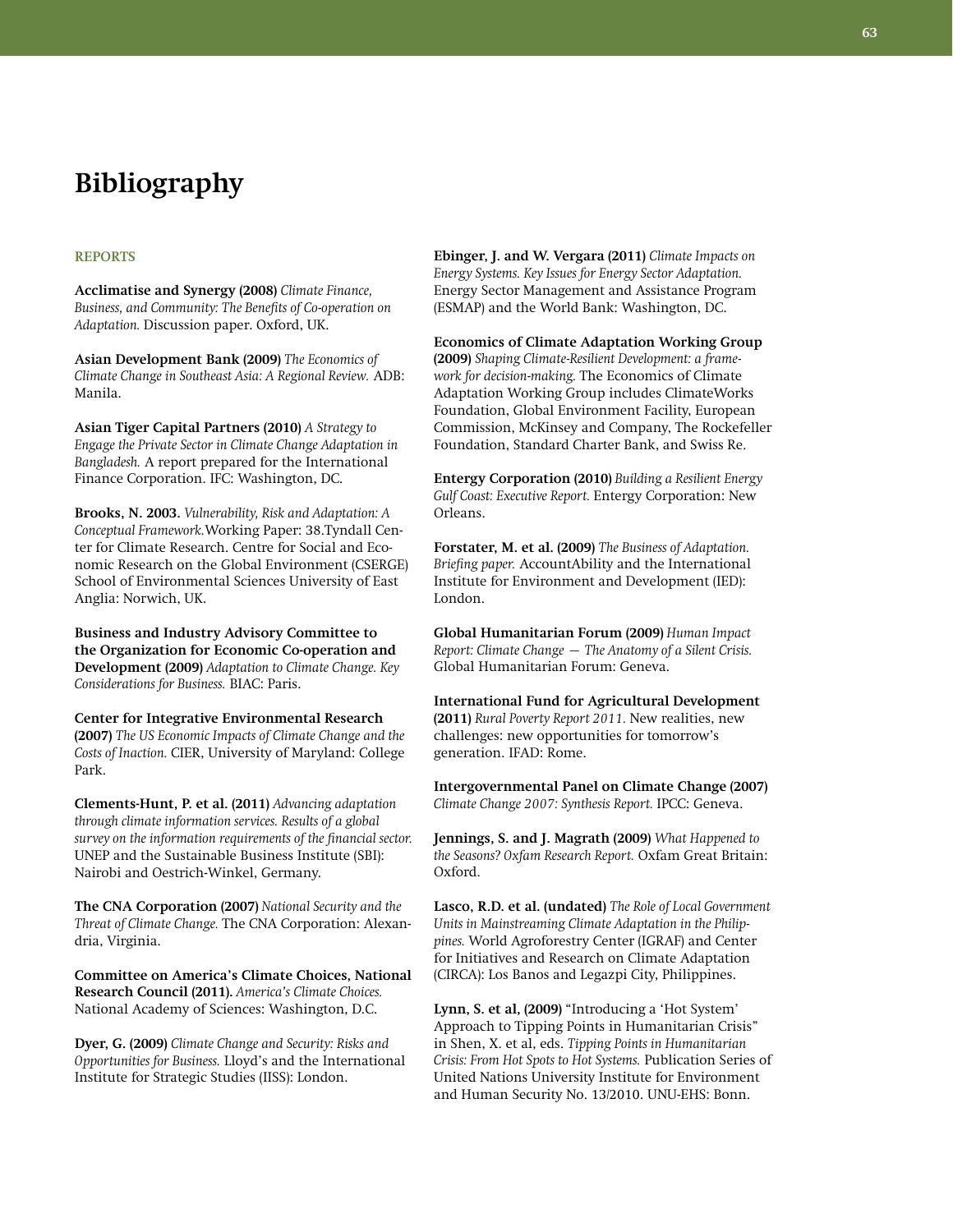**Maclean, J. et al. (2008)** *Public Finance Mechanisms to Mobilise Investment in Climate Change Mitigation. An overview of mechanisms being used today to scale up the climate mitigation markets, with a particular focus on the clean energy sector.* Advance draft. UNEP: Paris.

**Magrath, J. et al. (2007)** *From Weather Alert to Climate Alarm. Oxfam Briefing Paper.* Oxfam International: Oxford.

**McCarthy, J. et al. (eds.) (2001)** *Climate change 2001: Impacts, Adaptation, and Vulnerability,* Contribution of Working Group II to the Third Assessment Report of the Intergovernmental Panel on Climate Change. Cambridge University Press: Cambridge, UK.

**McGray, H. et al. (2007)** *Weathering the Storm. Options for Framing Adaptation and Development.* World Resources Institute (WRI): Washington, DC.

**McKinsey Quarterly (2007)** *How Companies Think about Climate Change: A McKinsey Global Survey.* McKinsey and Company.

**Nellemann, C. and E. Corcoran (eds.) (2010)** *Dead Planet, Living Planet — Biodiversity and Ecosystem Restoration for Sustainable Development. A rapid response assessment.* UNEP, GRID-Arendal: Nairobi and Arendal, Norway.

**Nelson, J. (2009)** "Corporate Action on Climate Adaptation and Development: Mobilizing New Partnerships to Build Climate Change Resilience in Developing Countries and Communities" in Brainerd, L. et al., eds., *Climate Change and Global Poverty: A Billion Lives in the Balance?* The Brookings Institution Press: Washington, DC.

**Nitkin, D. et al. (2009)** *A Systematic Review of the Literature on Business Adaptation to Climate Change: Case studies and tools (3 of 4).* Network for Business Sustainability: Ontario.

**Organization for Economic Co-operation and Development (2008)** *Economic Aspects of Adaptation to Climate Change. Costs, Benefits, and Policy Instruments.* OECD: Paris.

**Oxfam America (2008/2009)** *Fact Sheet:Climate Change and Women. Winter 2008/2009.* Oxfam America: Boston.

**Oxfam America (2010)** *Fact Sheet: Pakistan Floods.* Oxfam America: Boston.

**Oxfam America (2010)** *A Fresh Look at the Green Economy. Jobs that Build Resilience to Climate Change.* Oxfam America: Boston.

**Oxfam America (2009)** *The New Adaptation Marketplace: Climate change and opportunities for green economic growth.* Oxfam America: Boston.

**Parry et al. (eds.) (2007)** *Climate Change 2007: Impacts, Adaptation, and Vulnerability.* Contribution of Working Group II to the Fourth Assessment Report of the Intergovernmental Panel on Climate Change. Cambridge University Press: Cambridge, UK.

**Porter, M, & Kramer, M 2011,** 'CREATING SHARED VALUE', *Harvard Business Review,* 89, 1/2, pp. 62-77, Business Source Complete, EBSCOhost, viewed 1 May 2011.

**PricewaterhouseCoopers (2010)** Business Leadership on Climate Change Adaptation: Encouraging engagement and action. PwC in collaboration with the UNFCCC: London.

**PricewaterhouseCoopers (2010)** *Carbon Disclosure Project 2010: Global 500 Report.* Carbon Disclosure Project (CDP): London and New York.

**Prowitt, S. (2010)** *Climate change conflict and migration: second order impacts of climate change on business.* MSc Thesis. Imperial College, London.

**Putt del Pino, S. et al. (2011)** "Making Climate Companies' Business," in *World Resources Report,* Key Question Eight, "How can national-level governments learn from the private sector and encourage investment and decision making to promote the public good in a changing climate?" WRI, UNEP, UNDP, World Bank: Washington, DC.

**Renton, A. (2009)** *Suffering the Science: Climate change, people, and poverty. Oxfam briefing paper #130.* Oxfam International: Oxford.

**Schuemer-Cross, T. and B. Heaven Taylor (2009)** *The Right to Survive: The humanitarian challenge for the twentyfirst century.* Oxfam International: Oxford.

**Stenek, V. et al. (2010)** *Climate Risk and Business: Practical Methods for Assessing Risk.* International Finance Corporation (IFC): Washington, DC.

**Stern, N. (2007)** *The Economics of Climate Change: The Stern Review.* Cambridge University Press: Cambridge, UK.

**Sukhdev, P. et al. (2010).** *The Economics of Ecosystems and Biodiversity: Mainstreaming the Economics of Nature: A Synthesis of the Approach, Conclusions and Recommendations of TEEB.*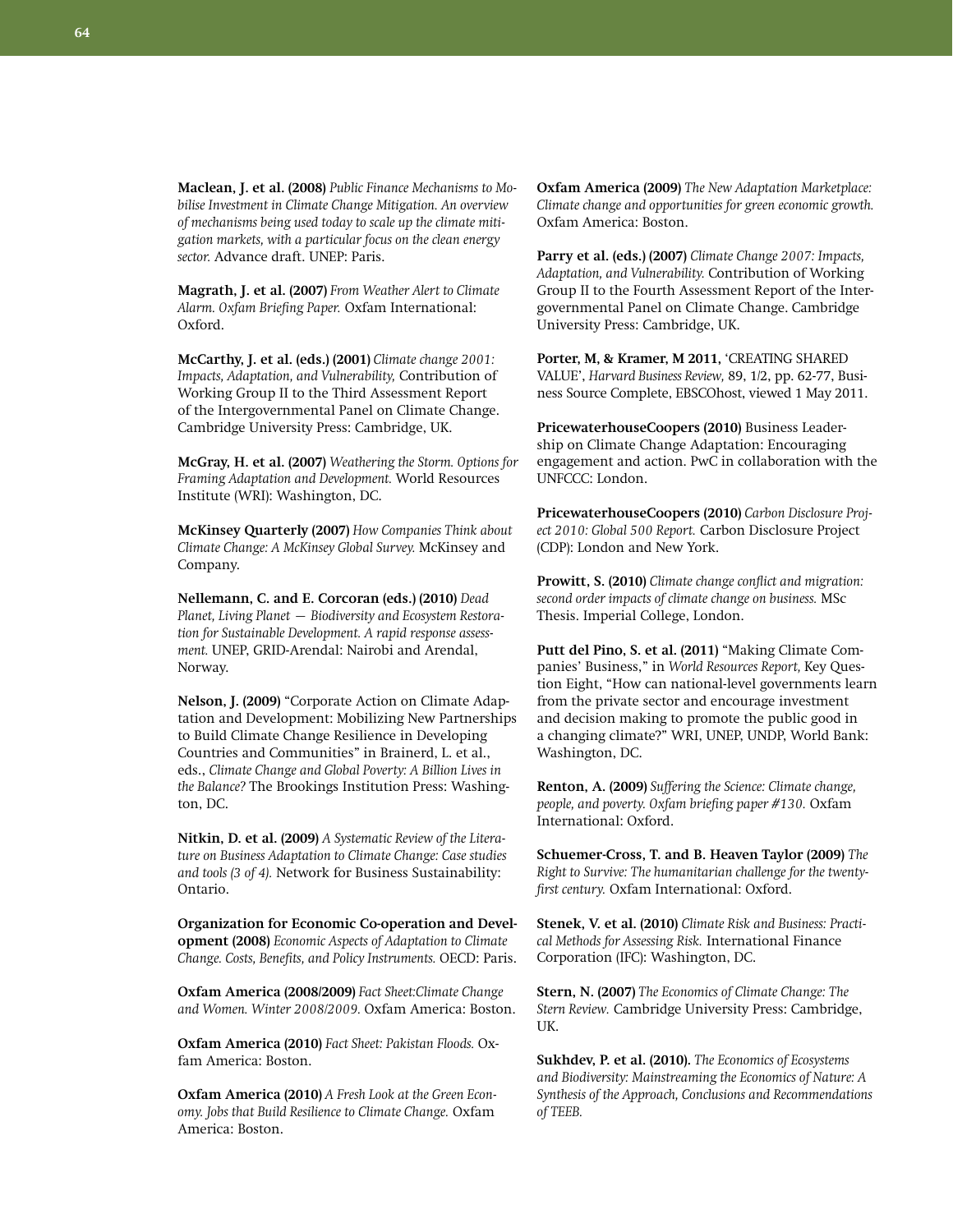**Sussman, F. and J.R. Freed (2008)** *Adapting to Climate Change: A Business Approach.* Pew Center on Global Climate Change: Arlington, Virginia.

**Townshend, T. et al. (2011)** *GLOBE Climate Legislation Study.* Globe Legislators Organization (GLOBE): London.

**United Kingdom Department for International Development (2010)** *The Private Sector in Adaptation: The Case for Action. Factsheet.* A DFID practice paper. DFID: London.

**United Nations Development Programme (2010)**  *Human Development Report 2010. The Real Wealth of Nations: Pathways to Human Development.* UNDP: New York.

**United Nations Environment Programme (2008)** *Terminal Evaluation of the UNEP GEF Projects "Enabling Activities for the Preparation of National Adaptation Programmes of Action (NAPA)".* UNEP: Nairobi.

**United Nations Environment Programme (2011)** *Towards a Green Economy: Pathways to Sustainable Development and Poverty Eradication — A Synthesis for Policymakers.* UNEP: Nairobi.

**United Nations Environment Programme (2011)** *Towards a Green Economy: Pathways to Sustainable Development and Poverty Eradication — Full Report*. UNEP: Nairobi.

**United Nations Framework Convention on Climate Change (2010)** *Action on the Ground: a synthesis of activities in the areas of education, training, and awareness-raising for adaptation.* UNFCCC: Bonn.

**United Nations Framework Convention on Climate Change (2010)** *The Cancun Agreements: Outcome of the work of the Ad Hoc Working Group on Long-term Cooperative Action under the Convention.* December 10, 2010. UNFCCC/CP/2010/7/Add.1.

**United Nations Framework Convention on Climate Change (2009)** *Fact Sheet: Financing Climate Change Action. Investment and financial flows for a strengthened response to climate change.* UNFCCC: Bonn.

**United Nations Framework Convention on Climate Change, Least Developed Countries Expert Group (2002)** *Annotated guidelines for the preparation of national adaptation programmes of action.* UNFCCC: Bonn.

**United Nations General Assembly (2010)** *Resolution adopted by the General Assembly. The human right to water and sanitation. August 3, 2010.* A/RES/64/292.

**United Nations Global Compact and Goldman Sachs (2009)** *Change is Coming: A Framework for Climate Change — a Defining Issue of the 21st Century.* UN Global Compact: New York.

**United Nations Secretary-General's High-Level Advisory Group on Climate Change Financing (2010)***Report of the Secretary-General's High-Level Advisory Group on Climate Change Financing.* The United Nations: New York.

**United Nations System Chief Executives Board for Coordination (2008)** *Acting on Climate Change: The UN System Delivering as One.* The United Nations: New York.

**United States Agency for International Development (2010)** *Credit Guarantees: Promoting Private Investment in Development. 2010 Year in Review.* USAID: Washington, DC.

**United States Department of Defense (2010)**  *Quadrennial Defense Review Report.* Department of Defense: Washington, DC.

**Withey, L. et al. (2009)** *Making Climate Your Business: Private Sector Adaptation in Southeast Asia.* Swedish International Development Agency in cooperation with the World Resources Institute (WRI) and CSR Asia: Stockholm.

**Wong, J. and Schuchard, R. (2011)** *Adapting to Climate Change: A guide for food, beverage, and agriculture companies.* Business for Social Responsibility (BSR): San Francisco.

**World Bank (2010)** *The Economics of Adaptation to Climate Change.* A Synthesis Report. Final consultation draft. The World Bank Group: Washington, DC.

**World Bank et al. (2009)** *Gender in Agriculture Sourcebook.* The World Bank Group: Washington, DC.

**World Business Council for Sustainable Development (2008)** *Adaptation: An Issue Brief for Business.*  WBCSD: Geneva and Washington, DC.

**World Business Council for Sustainable Development et al. (2010)** *Options for private sector engagement: illustrative examples.* WBCSD, Ecofys, and Climate Focus: Geneva, Utrecht, and Amsterdam.

**World Business Council for Sustainable Development et al. (2010)** *Private Sector and the UNFCCC: Options for Institutional Engagement.* Final report prepared for the Competitiveness and Innovation Framework Programme of the European Commission. WBCSD, Ecofys, and Climate Focus: Geneva, Utrecht, and Amsterdam.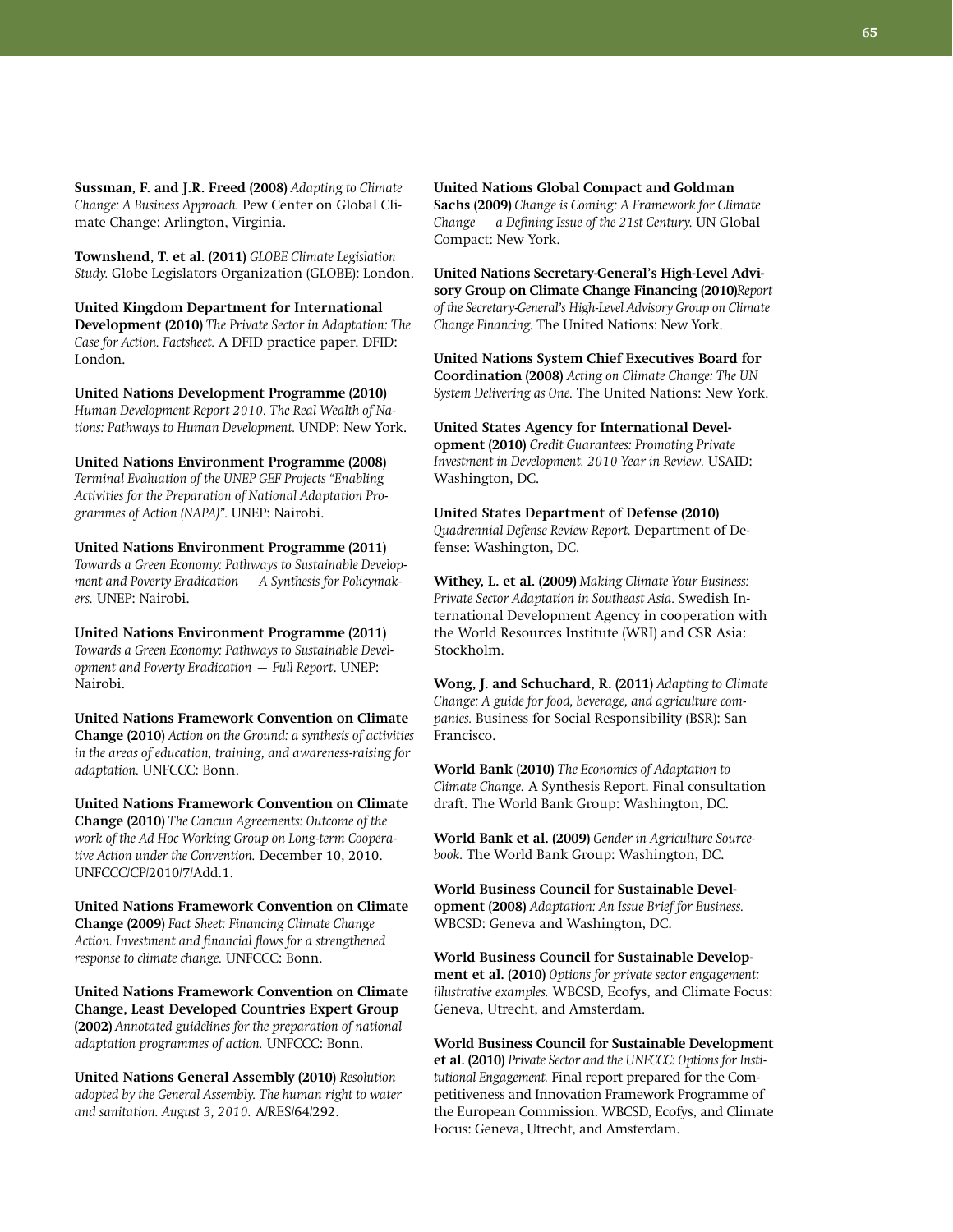**World Meteorological Organization (2009)** *Working Together towards a Global Framework for Climate Service.* Report of the World Climate Conference  $-3$ , "Better climate information for a better future," No. 1048. WMO: Geneva.

**World Resources Institute, et al. (2008)** *The Corporate Ecosystem Services Review. Guidelines for Identifying Business Risks and Opportunities Arising from Ecosystem Change.*  Version 1.0. WRI, Meridian Institute, and WBCSD: Washington, DC.

### **Articles**

**Ahmed, S. (2010)**"Pakistan flood damage at \$9.5 billion." *Reuters,* October 13, 2010. Available at http://af.reuters.com/article/worldNews/idAFT-RE69C18P20101013.

**Butler, B. (2010)** "Kenya, Uganda fruit farmers to supply Coca-Cola." *African Agriculture. News, views about agriculture in Africa and beyond,* January 30, 2010. Available at http://www.africanagricultureblog.com/2010/01/ kenya-uganda-fruit-farmers-to-supply.html

**The Daily Star (2010)** "Bangladesh gets \$110m climate fund." *The Daily Star,* June 2, 2010. Available at http://www.thedailystar.net/newDesign/news-details. php?nid=141068

**Field, A. (2009)** "Perils of Climate Change." *Treasury and Risk,* July/August 2009. Available at http://www. treasuryandrisk.com/Issues/2009/JulyAugust%202009/ Pages/Perils-of-Climate-Change.aspx.

**Soloman, S. et al. (2009)** "Irreversible climate change due to carbon dioxide emissions." *Proceedings of the National Academy of Sciences,* February 10, 2009, 106 (6):1704–1709.Available at http://www.pnas.org/content/early/2009/01/28/0812721106.full.pdf

**Tamirisa, N. (2008)** "Climate Change and the Economy." *Finance and Development,* March 2008, Volume 45, Number 1. Available at http://www.imf.org/external/ pubs/ft/fandd/2008/03/tamirisa.htm.

# **Presentations**

**Annan, K. (2001)** Nobel Lecture. December 10, 2001. Oslo, Norway. Available at http://nobelprize.org/nobel\_ prizes/peace/laureates/2001/annan-lecture.html.

**Waskow, D. (2009)** *Testimony before the Subcommittee on Energy and Environment, House Energy and Commerce Committee, United States Congress.* Delivered by Climate Change Program Director, Oxfam America. March 25, 2009.

## **Links and websites**

#### **Climate Funds Update.**

Climate Funds. http://www.climatefundsupdate.org/ listing

Graphs and statistics. http://www.climatefundsupdate. org/graphs-statistics

**The Economics of Ecosystems and Biodiversity.** http://www.teebweb.org/

### **Food and Agriculture Organization.**

Director-General's Message on World Food Day 2010. http://www.fao.org/getinvolved/worldfoodday/ worldfoodday-dgsmessage/en/

### I**nternational Chamber of Commerce.**

Environment and Energy. http://www.iccwbo.org/ policy/environment/display7/folder42/index.html

### **Investor Network on Climate Risk.**

Climate Resolutions Toolkit 2010. Climate Resolution Tracker. http://www.incr.com/Page.aspx?pid=874

**National Council for Public Private Partnerships.** How PPPs work. http://www.ncppp.org/howpart/ index.shtml#define

**Rio+20, United Nations Conference on Sustainable Development.** http://www.uncsd2012.org/index. php?option=com\_content&view=category&layout= blog&id=35&Itemid=53.

## **United Nations Development Programme.**

Adaptation to Climate Change. Adaptation definitions and levels. http://www.undp.org/climatechange/adapt/ definitions.html

Millennium Development Goals. http://www.undp.org/ mdg/basics.shtml

Public-Private Partnerships for Service Delivery. http://www.undp.org/pppsd/whatareppps.html

#### **United Nations Environment Programme.**

Ecosystem Management. http://www.unep.org/ ecosystemmanagement/

UNEP-Sustainable Buildings and Climate Initiative (SBCI). http://www.unep.org/sbci/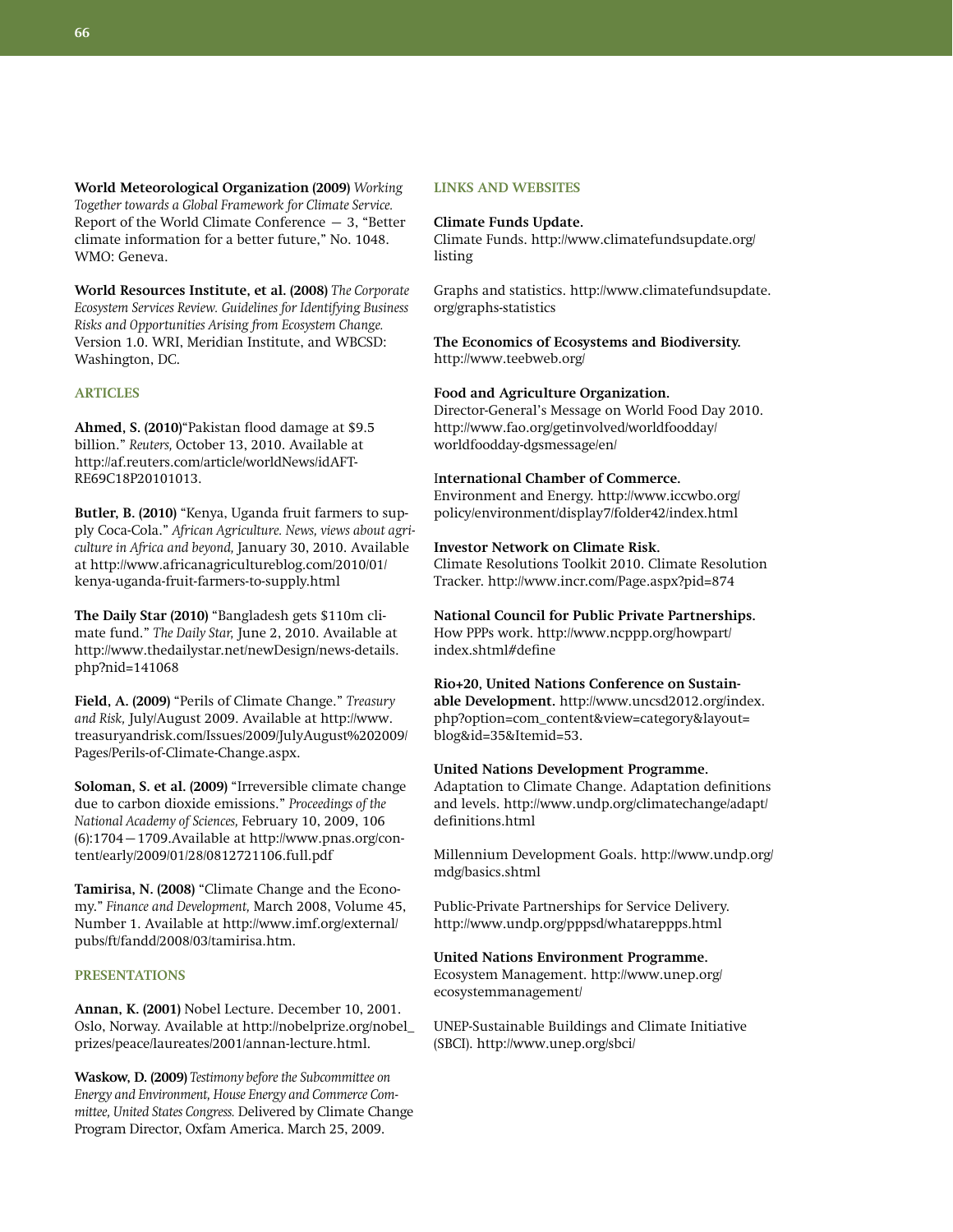### **United Nations Framework Convention on Climate Change.**

Cancun Adaptation Framework. http://unfccc.int/adaptation/cancun\_adaptation\_ framework/items/5852.php

Chronological Evolution of LDC Work Programme and Concept of NAPAs. http://unfccc.int/cooperation\_support/least\_developed\_ countries\_portal/ldc\_work\_programme\_and\_napa/ items/4722.php

Full text of the Convention. http://unfccc.int/essential\_background/convention/ background/items/1362.php

# **United Nations Global Assessment Report on Disaster Risk Reduction 2011.**

http://www.preventionweb.net/english/hyogo/gar/2011/ en/home/index.html

# **United Nations Global Compact.**

Caring for Climate. http://unglobalcompact.org/ docs/issues\_doc/Environment/climate/CARING\_FOR\_ CLIMATE\_STATEMENT\_2010.pdf.

### **United States Agency for International Development.**

Global Partnerships, Frequently Asked Questions. http://www.usaid.gov/our\_work/global\_partnerships/ gda/faq.html

# **The World Bank.**

Adaptation Guidance Notes — Key Words and Definitions.

http://climatechange.worldbank.org/climatechange/ content/adaptation-guidance-notes-key-words-anddefinitions

# **World Resources Institute.**

Corporate Ecosystem Services Review: Tools. http://www.wri.org/project/ecosystem-servicesreview/tools

Mainstreaming Ecosystem Services Initiative. http://www.wri.org/project/mainstreamingecosystem-services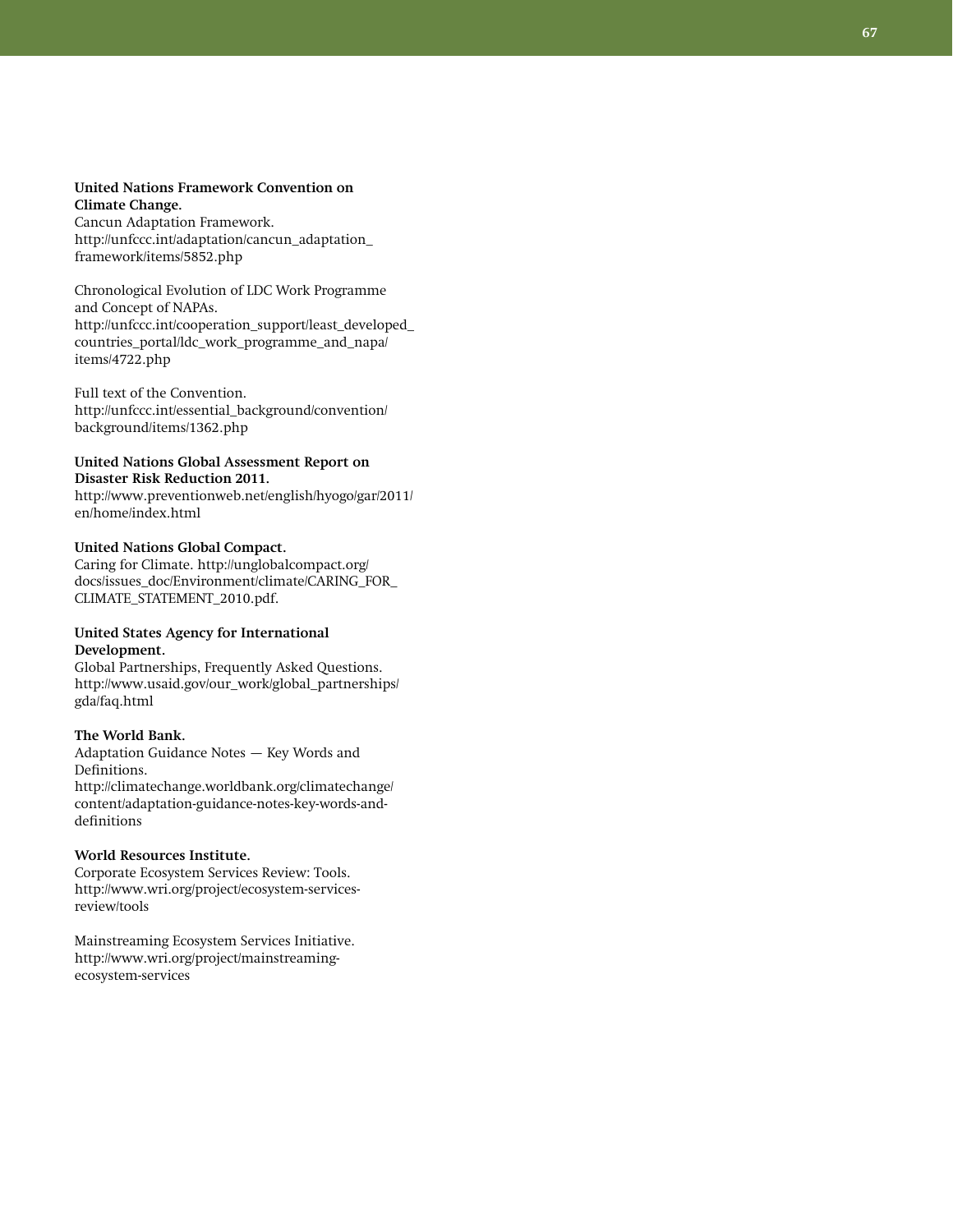# **Annex A**

### **KEY TERMS AND CONCEPTS**

**Climate adaptation:** Initiatives and measures to reduce the vulnerability of natural and human systems against actual or expected climate change effects. Various types of adaptation exist, e.g. anticipatory and reactive, private and public, and autonomous and planned (Adapted from IPCC 2001). The private sector's adaptive response to climate change can be defined by efforts to adjust business models and take appropriate measures to both minimize vulnerabilities and risks to climate hazards and explore new opportunities.

**Climate change and development:** Refers to the impacts of climate change that are already happening and that have important consequences on global development priorities such as water sustainability, energy and food security, poverty reduction, biodiversity and ecosystem protection, and market stability.

**Community-based adaptation:** Focused at the community level on assisting the poor in developing countries to adapt to climate change, building their adaptive capacity and resilience to create sustainable livelihoods and strategies for coping with climate change (Adapted from IPCC, Oxfam).

**Ecosystem-based adaptation:** Use of biodiversity and ecosystem services as part of an overall adaptation strategy to help people and communities adapt to the negative effects of climate change at local, national, regional and global levels (Adapted from UNEP).

**Ecosystem Services:** Ecological processes or functions having monetary or non-monetary value to individuals or society at large. There are supporting services such as productivity or biodiversity maintenance; provisioning services such as food, fiber or fish; regulating services such as climate regulation or carbon sequestration; and cultural services such as tourism. (Adapted from IPCC 2007).

**Green Economy:** One that results in improved human well-being and social equity, while significantly reducing environmental risks and ecological scarcities (UNEP 2011).

**Maladaptation:** An action or process that increases vulnerability to climate change-related hazards. Maladaptive actions and processes often include planned development policies and measures that deliver

short-term gains or economic benefits but lead to exacerbated vulnerability in the medium to long-term (UNDP 2009).

**Mitigation:** Technological change and substitution that reduce resource inputs and emissions per unit of output. Although several social, economic and technological policies would produce an emission reduction, with respect to climate change, mitigation means implementing projects to reduce GHG emissions and enhance sinks (Adapted from IPCC 2007).

**Mitigation vs. Adaptation:** Mitigation aims to slow the rate of climate change whereas adaptation deals with the consequences of climate change that are already happening or are projected to happen. There are synergies between mitigation and adaptation. Both are required to achieve a low-carbon, climate resilient economy.

**Resilience:** The ability of a social or ecological system to absorb disturbances while retaining the same basic structure and ways of functioning, the capacity for self-organization, and the capacity to adapt to stress and change (Adapted from IPCC 2007).

**Risk:** Defined by the nature of the climate hazard itself and the probability of the hazard's occurrence (Tyndall Center for Climate Research 2003).

**Vulnerability:** The degree to which a system is susceptible to, and unable to cope with, adverse effects of climate change, including climate variability and extremes. Vulnerability is a function of the character, magnitude and rate of climate change and variation to which a system is exposed, its sensitivity and its adaptive capacity (IPCC 2007).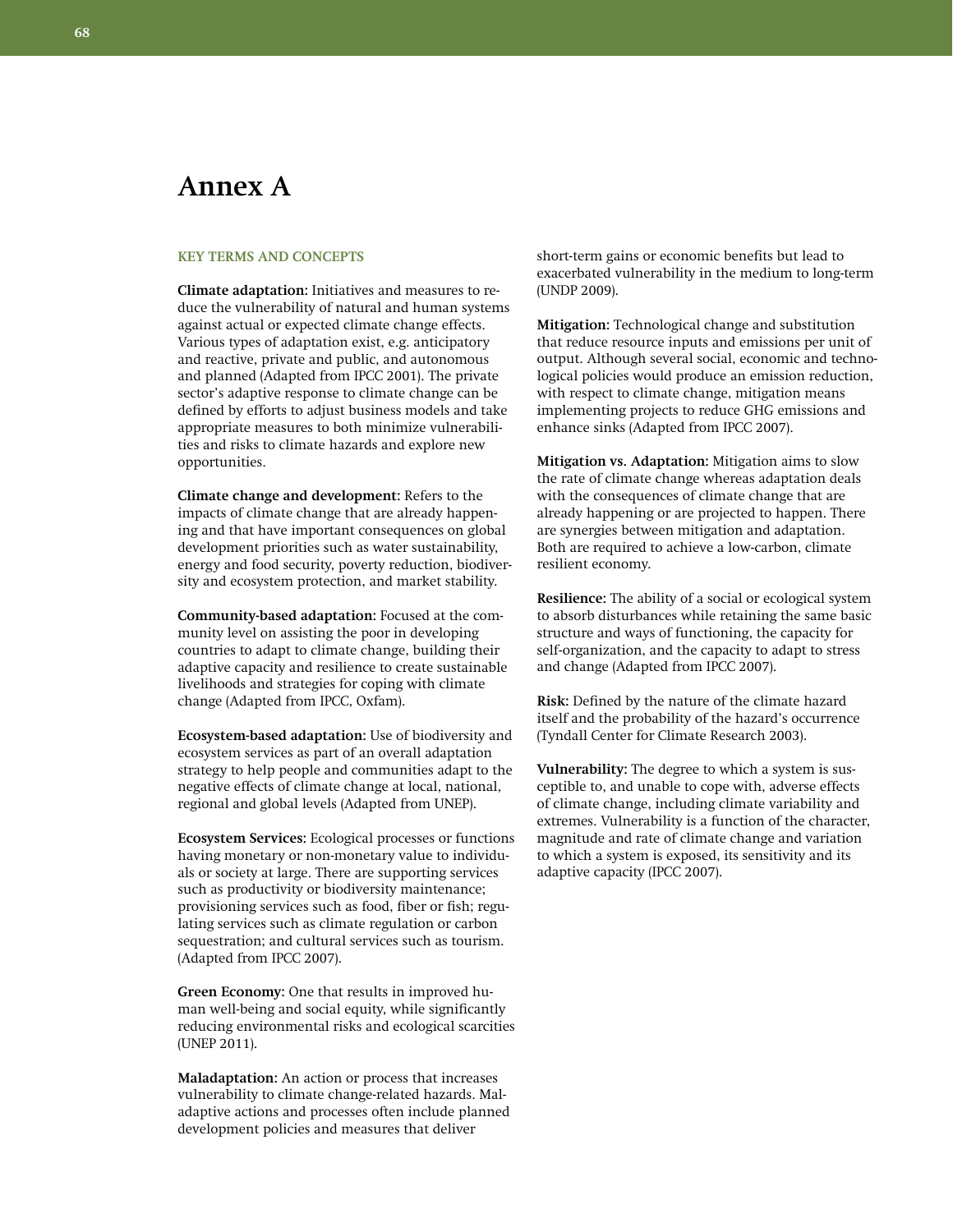# **Annex B**

### **CARING FOR CLIMATE COMPANY EXAMPLES**

Caring for Climate companies are beginning to develop strategies that respond to climate change impacts by building resilience within their operations and value chains and through the development of climate-resilient goods and services. The following are select examples where Caring for Climate signatories showcase their activities and practices to address risks and opportunities posed by climate adaptation.<sup>1</sup>

**Agbar (Spain, Gas, Water & Multiutilities)** invests in adaptive measures through its Water Technology Center (CETaqua), where the company researches and develops methods and tools for managing flood risk. This includes evaluations of the medium- and long-term impacts of global change more broadly. The company is also working on a research project related to the assessment of the climate resilience of water resources and water supply infrastructure. The objective is to estimate the capacity of current infrastructure to adapt to climate change, and to define how to advance infrastructure that takes climate change into account.<sup>2</sup>

**Banco do Brasil (Brazil, Financial)** focuses on analyzing impacts of climate change on its financial processes through its Sustainability Forum framework. The Sustainability Forum is an update to the company's Agenda 21 (2008-2012), bringing together executives from various boards and the Banco do Brasil Foundation to support the dissemination of the environmental principles and practices and related risks and opportunities. Senior Management including the chief executive officer is responsible for the Sustainable Development Directory and the water programme.<sup>3</sup>

**CEMEX (Mexico, Construction & Materials)** invests in research to develop products, services and operations that have mutual mitigation and adaptation benefits. This includes efforts to develop and adopt equipment that reduces both energy and water resource demand. CEMEX is also actively working to develop more resilient and affordable housing for low-income communities, which are often the most vulnerable to climate change.<sup>4</sup>

**China Mobile Communications (China, ICT/Mobile Telecommunications)** has developed various information-based applications, which help the company advance mitigation and adaptation priorities. The

applications include monitoring of agricultural greenhouse gas emissions; wireless automatic water-saving drip irrigation; wireless water quality monitoring of freshwater aquaculture; water conservancy and hydrographical data; and animals and plants sourcing. In Guangdong, the company launched the Rural Information Access value-added services — expert guidance and market price analysis, new farming and animal husbandry techniques, and seed selection — to help farmers learn new agricultural technologiesand increase their income.

**Coca-Cola Company (Global, Beverages)** focuses on addressing several climate risks with its Replenish Africa Initiative (RAIN), including: water scarcity and deterioration of water quality; changes in weather patterns and extreme weather conditions; frequency and severity of natural disasters; decreased agricultural productivity; and energy, transportation and raw material costs. RAIN is a six-year, \$30 million commitment to provide access to safe drinking water to communities throughout Africa. The Initiative also seeks to empower 5 million women entrepreneurs throughout Coca-Cola's global business system by 2020, capitalizing on its operations in 200 countries as well as its business model, which relies on millions of small-scale distributors and retailers.

**EDF (France, Electricity)** launched its climate adaptation strategy comprising 10 key priorities implemented through its climate action plan within its Group business lines. Examples of these priorities include producing and exchanging climate-related data to launch a joint project of databases for its businesses; boosting resilience to extreme climate events through direct application of its Climate Hazard Plan; and actively participating in national debates devoted to the development of national climate adaptation strategy.

**Eskom (South Africa, Electricity)** integrated adaptation into its six-point plan on climate change to ensure reliability and continuity of its energy supply. The company completed a scoping exercise to develop an adaptation strategy focused on addressing risks related to availability of water for power generation; extreme weather events impacting on the ability to supply; and infrastructure damage and relocation of people. In addition, Eskom works with other institutions to look at opportunities to draw more information from climate models to better inform this strategy.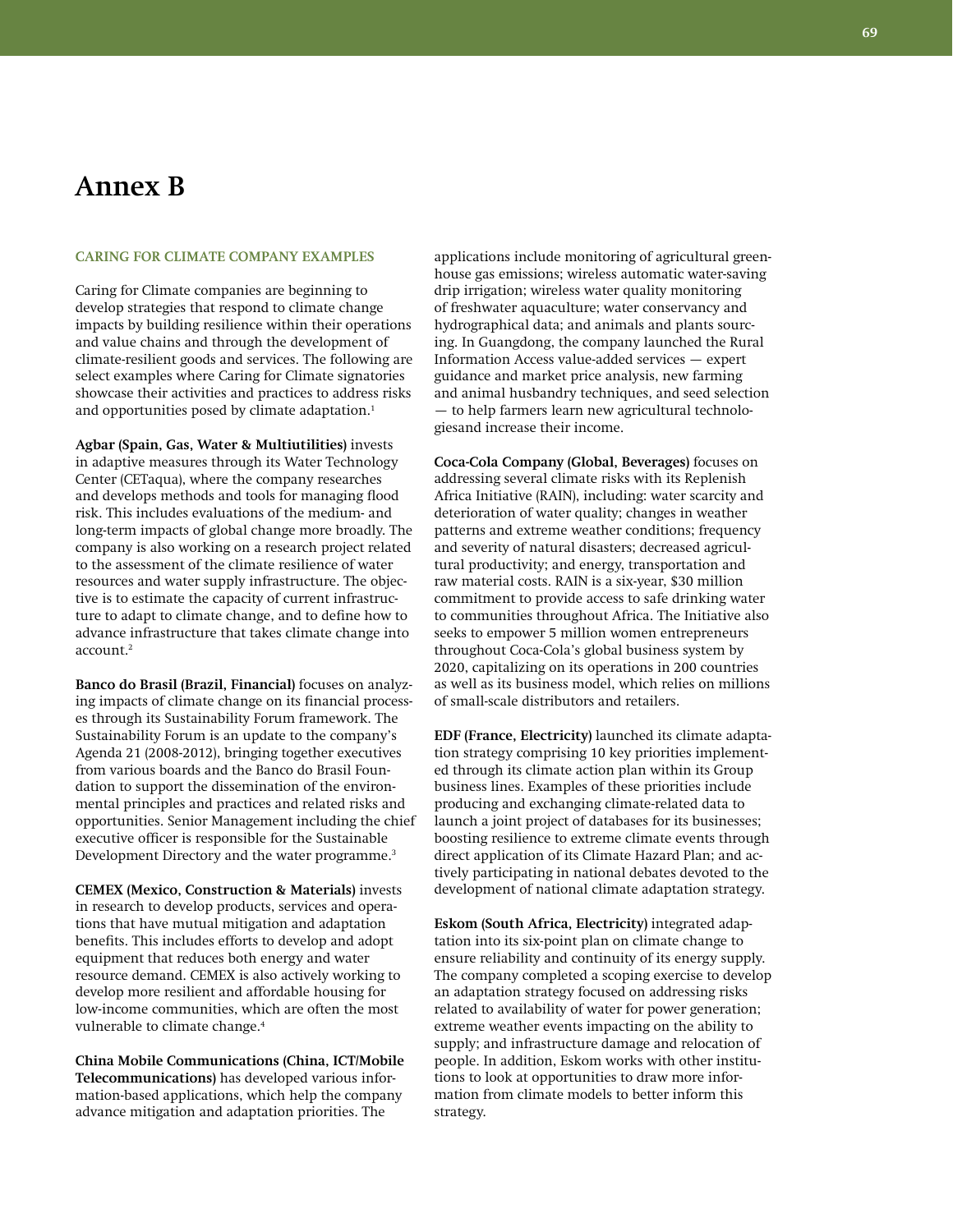**Newmont (United States, Mining)** collaborates with communities surrounding its mines to help them evaluate their climate change risks and integrate risk mitigation plans into sustainability programs, with an emphasis on water security. Newmont also incorporates climate adaptation and development priorities into efforts to offset carbon emissions, giving preference to projects in locations where it operates to support local communities, including their capacity to build resilience to climate change, and protecting ecosystems and biodiversity.

**Unilever (Global, Consumer Goods)** uses EIGER, a web-based tool that identifies themes related to global change, to evaluate and monitor risks and opportunities related to impacts of climate change, including water vulnerability and irrigation water demand for its crops. The tool is presented as searchable maps that give detailed information about agricultural raw materials, biodiversity, water and other socio-economic trends. Unilever uses this tool to assess climate risks, such as water scarcity, around factory sites and to develop sustainable solutions to ensure long-term supply of its raw materials.

<sup>1.</sup> The list of companies presented in this piece is intended to be illustrative and is not comprehensive. The examples were chosen based on companies that participated in the Caring for Climate survey and/or the UN Global Compact Communication on Progress (CoP). The information provided here came from the companies themselves.

<sup>2.</sup> UN Global Compact Case Study Interview. Agbar, S.A. 15 April 2011.

<sup>3.</sup> Banco do Brasil. 2009 Sustainability Report. http://www.bb.com.br/docs/pub/ inst/dwn/english.pdf

<sup>4.</sup> CEMEX. "About Sustainable Development". http://www.cemex.com/SustainableDevelopment.aspx (accessed April 2011).

<sup>5.</sup> China Mobile Communications. 2010 Sustainability Report. March 2011. http:// www.chinamobileltd.com/images/pdf/2011/sr/en/EW00941.pdf

<sup>6.</sup> The Coca-Cola Company. "Coca-Cola Helps Improve Lives of African Women and Girls". March 2011. http://www.thecoca-colacompany.com/dynamic/press\_center/2011/03/improving-lives-of-african-women-and-girls.html

<sup>7.</sup> EDF. "Leading the Energy Change". *Presentation.* December 2010.

<sup>8.</sup> Eskom. "Eskom's Climate Change Commitment – The 6 Point Plan". February 2009. http://www.eskom.co.za/content/GI0004\_6\_POINT\_PLAN~2.pdf

<sup>9.</sup> Newmont. "About Environment Features". http://www.newmont.com/features/ our-business-features/Newmont-ICMM-Tackle-Climate-Change (accessed April 2011).

<sup>10.</sup> UN Global Compact Case Study Interview. Unilever. 1 April 2011.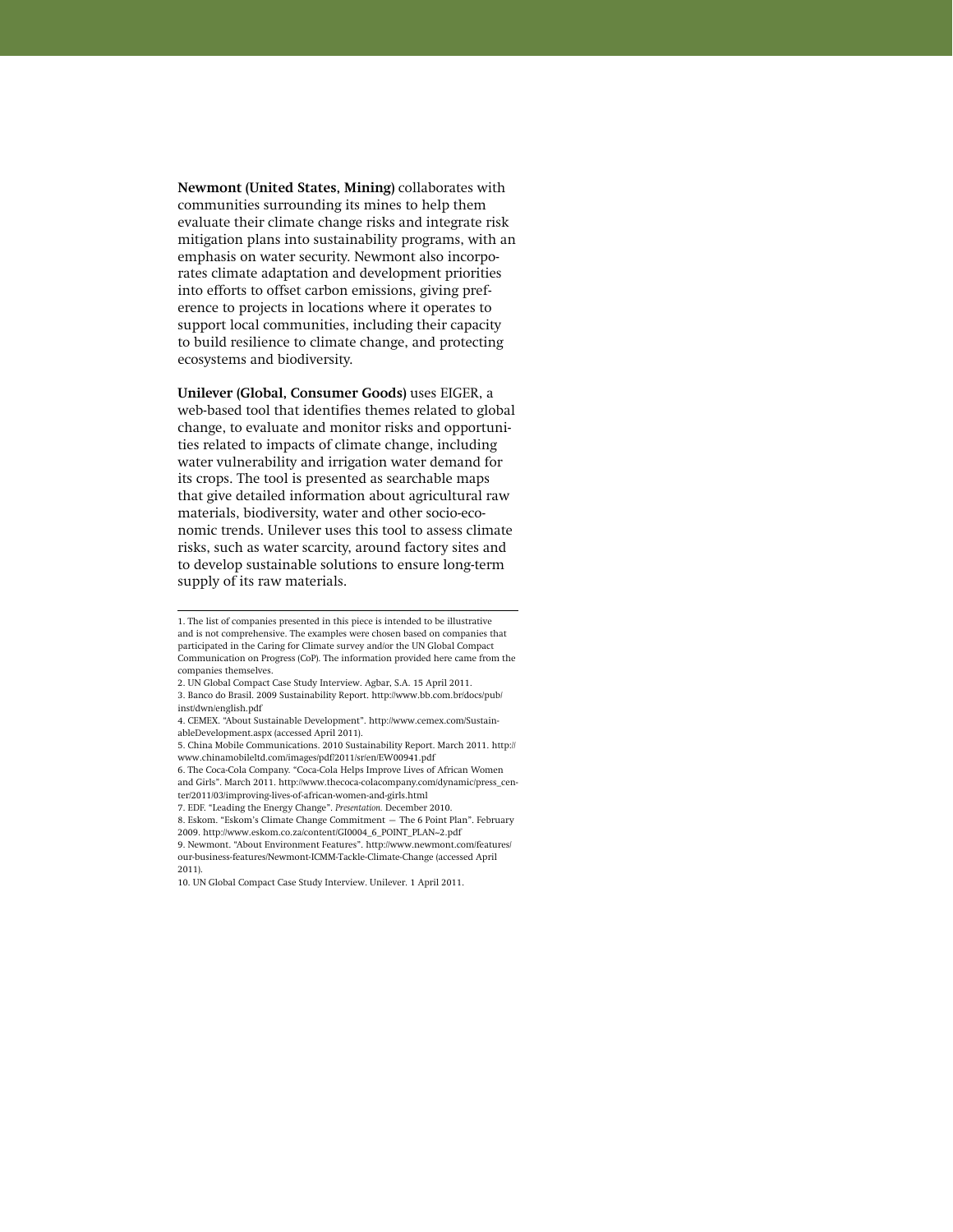

# **United Nations Global Compact**

#### **About the United Nations Global Compact**

Launched in 2000, the United Nations Global Compact is a both a policy platform and a practical framework for companies that are committed to sustainability and responsible business practices. As a multi-stakeholder leadership initiative, it seeks to align business operations and strategies with ten universally accepted principles in the areas of human rights, labour, environment and anti-corruption and to catalyze actions in support of broader UN goals. With more than 8,000 participants in over 135 countries, it is the world's largest voluntary corporate responsibility initiative. http://www.unglobalcompact.org



#### **About the United Nations Environment Programme**

The United Nations Environment Programme (UNEP), established in 1972, is the voice for the environment within the United Nations system. UNEP acts as a catalyst, advocate, educator and facilitator to promote the wise use and sustainable development of the global environment. To accomplish this, UNEP works with a wide range of partners, including United Nations entities, international organizations, national governments, non-governmental organizations, the private sector and civil society. http://www.unep.org



## **About Oxfam**

Oxfam is an international confederation of fifteen organizations working together to find lasting solutions to poverty and injustice. Together with individuals and local groups in more than 90 countries, Oxfam saves lives, helps people overcome poverty, and fights for social justice. http://www.oxfam.org/





The World Resources Institute (WRI) is an environmental think tank that goes beyond research to create practical ways to protect the Earth and improve people's lives. http://www.wri.org/



Caring for Climate

#### **About Caring for Climate**

Launched by the UN Secretary-General Ban Ki-moon in 2007, "Caring for Climate" is the UN Global Compact and UN Environment Programme's initiative aimed at advancing the role of business in addressing climate change. It provides a framework for business leaders to advance practical solutions and help shape public policy as well as public attitudes. Chief executive officers who support the statement are prepared to set goals, develop and expand strategies and practices, and to publicly disclose emissions as part of their existing disclosure commitment within the UN Global Compact framework, that is, the Communication on Progress. Caring for Climate is endorsed by nearly 400 companies from 65 countries. http://www.unglobal compact.org/Issues/Environment/Climate\_Change/

**The UN Global Compact wishes to recognize and thank the following companies that kindly contributed to the report by participating in the Caring for Climate Working Group on Climate and Development:** 

#### **Companies**

Abengoa ABN AMRO Bank Accenture ACCIONA Aghar Airbus Alcatel-Lucent Bell Allergan Anglo American Aramex Arcelor Mittal Areva Arla Foods ARM Asia Pacific Resources International Aviva AXA Banco do Brasil Bayer Broedrene Hartmann **Cadbury Capgemini CEMEX** China Minmetals Corporation China National Offshore Oil Corporation (CNOOC) Cisco Coca-Cola Company Coca-Cola Hellenic

Danfoss Group Deloitte Deutsche Telekom Dow Chemical DuPont EADS France EDF Endesa ENI Eskom Essilor Euskaltel Fuji Xerox Gamesa Gas Natural Mexico GDF Suez Hewlett Packard Company Hilti Hitachi ICA Infosys Technologies Johnson Controls Kikkoman Lafarge LG Electronics Li & Fung Group Macondo Media Group Mansour Martha Tilaar Group MAS Holdings Metso Corporation

Mitsubishi Chemical Holdings Mitsui Chemicals Munich Re Natura Newmont Mining Newton Investment Management Nokia Novartis Novo Nordisk Novozymes Pax World Funds PepsiCo Pfizer Publicis Pulmuone Holdings Rathbone Greenbank Investments Repsol YPF RICOH Saint-Gobain Sasol SEKEM SOMPO Japan Insurance Swiss Re Tata Telvent TIMA Unilever Vattenfall Veolia Environnement Westpac

The UN Global Compact and UNEP also acknowledge and appreciate the contributions made by the UN Secretary-General's High-Level Panel on Global Sustainability; UN Secretary-General's Climate Change Support Team; UNEP – Finance Initiative; UNFCCC; and Principles for Responsible Investment.

Special thanks go to the members of the Report Team: Nancy Hopkins, International Development Consultant; Heather Coleman, Oxfam; Samantha Putt del Pino, Eliot Metzger, and Sally Prowitt, WRI; Tim Kasten and Richard Munang, UNEP; Lila Karbassi and Jayoung Park of the Global Compact Office; as well as Andrew Mambo and masters' students from the Earth Institute of Columbia University.

The World Resources Institute wishes to recognize valuable input and guidance from several colleagues, including Rishi Aggarwal, Siddarthan Balasubramania, Hyacinth Billings, Catherine Easton, Polly Ghazi, Stephanie Hanson, Kirk Herbertson, Bharath Jairaj, Kelly Levin, Heather McGray, Jennifer Morgan, Suzanne Ozment, Janet Ranganathan, Ashleigh Rich, and Lauren Withey.

UNEP wishes to recognize the valuable support and input of Maria Gonzalez.